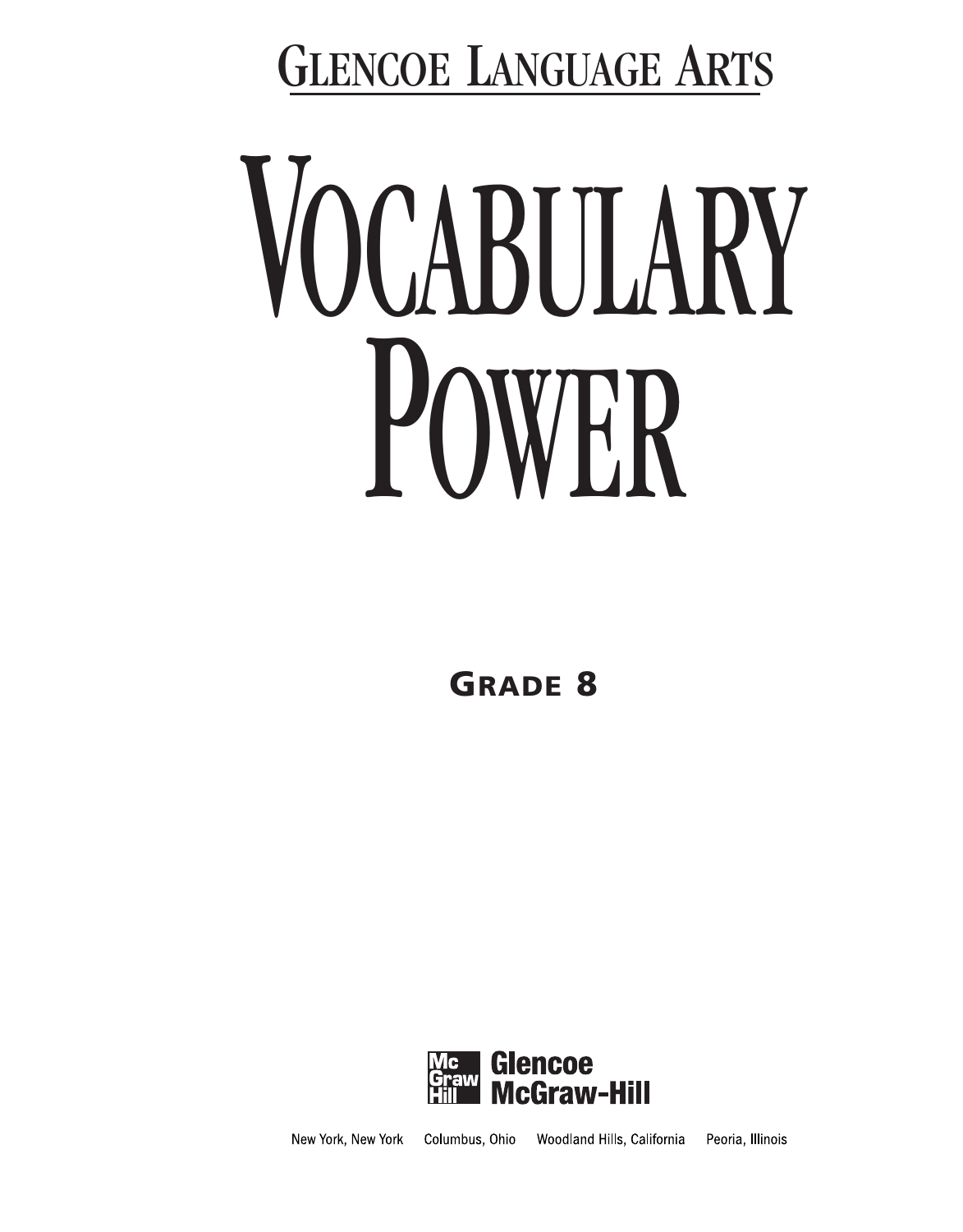#### **To the Student**

This *Vocabulary Power* workbook gives you the practice you need to expand your vocabulary and improve your ability to understand what you read. Each lesson focuses on a single vocabulary concept or on a theme that ties together the list of words in the Word Bank. You then have several opportunities to learn the words by completing exercises on definitions, context clues, and word parts.

You can keep track of your own progress and achievement in vocabulary study by using the Student Progress Chart, which appears on page v. With your teacher's help, you can score your work on any lesson or test. After you know your score, use the Scoring Scale on pages vi–vii to figure your percentage. Then mark your score (or percentage correct) on the Student Progress Chart. Share your Progress Chart with your parents or guardians as your teacher directs.

#### *Glencoe/McGraw-Hill*



A Division of The McGraw Hill Companies

Copyright © by The McGraw-Hill Companies, Inc. All rights reserved. Except as permitted under the United States Copyright Act of 1976, no part of this publication may be reproduced or distributed in any form or means, or stored in a database or retrieval system, without the prior written permission of the publisher.

Send all inquiries to: Glencoe/McGraw-Hill 8787 Orion Place Columbus, Ohio 43240

ISBN 0-07-826228-3

Printed in the United States of America

1 2 3 4 5 6 7 8 9 10 024 05 04 03 02 01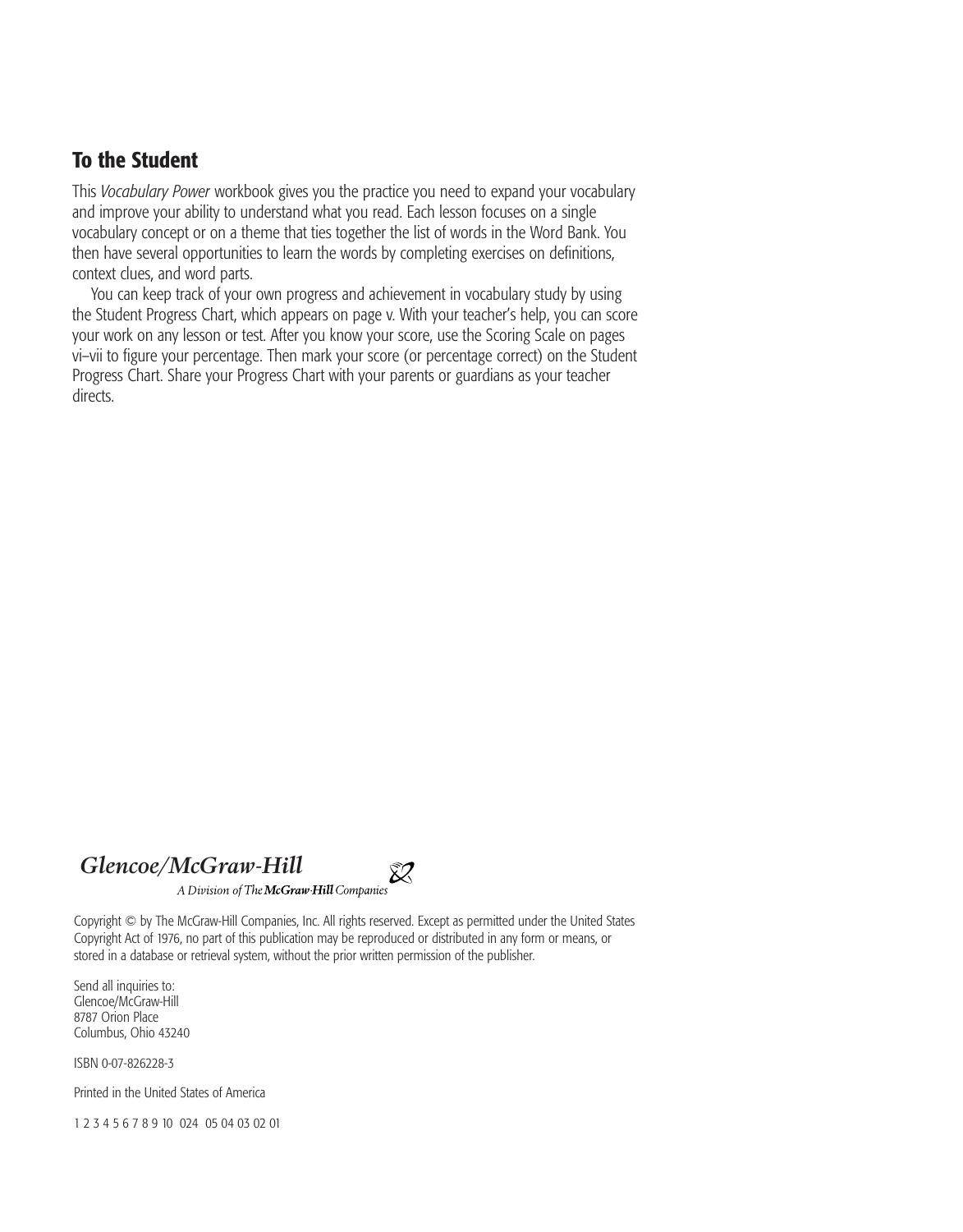# **CONTENTS ONTENTS**

| Unit 1        |                     |                                                            |  |
|---------------|---------------------|------------------------------------------------------------|--|
|               | Lesson 1            |                                                            |  |
|               | Lesson 2            |                                                            |  |
|               | Lesson 3            |                                                            |  |
|               | Lesson 4            |                                                            |  |
|               | Lesson 5            | Using Reference Skills-Using a Dictionary Entry 9          |  |
|               | Review              |                                                            |  |
|               | Test                |                                                            |  |
| <b>Unit 2</b> |                     |                                                            |  |
|               | Lesson 6            |                                                            |  |
|               | Lesson 7            |                                                            |  |
|               | Lesson 8            |                                                            |  |
|               | Lesson 9            | Using Reading Skills-Learning from Context: Definitions 19 |  |
|               | Review              |                                                            |  |
|               | Test                |                                                            |  |
|               |                     |                                                            |  |
| Unit 3        |                     |                                                            |  |
|               | Lesson 10           |                                                            |  |
|               | Lesson 11           |                                                            |  |
|               | Lesson 12           |                                                            |  |
|               | Lesson 13           |                                                            |  |
|               | Lesson 14<br>Review | Using Reference Skills-Using a Thesaurus: Synonyms 31      |  |
|               |                     |                                                            |  |
|               | Test                |                                                            |  |
| Unit 4        |                     |                                                            |  |
|               | Lesson 15           |                                                            |  |
|               | Lesson 16           |                                                            |  |
|               | Lesson 17           |                                                            |  |
|               | Lesson 18           | Using Reading Skills-Learning from Context: Definitions 41 |  |
|               | Review              |                                                            |  |
|               | Test                |                                                            |  |
| <b>Unit 5</b> |                     |                                                            |  |
|               | Lesson 19           |                                                            |  |
|               | Lesson 20           |                                                            |  |
|               | Lesson 21           |                                                            |  |
|               | Lesson 22           |                                                            |  |
|               | Lesson 23           | Using Reading Skills-Learning from Context: Examples 53    |  |
|               | Review              |                                                            |  |
|               | Test                |                                                            |  |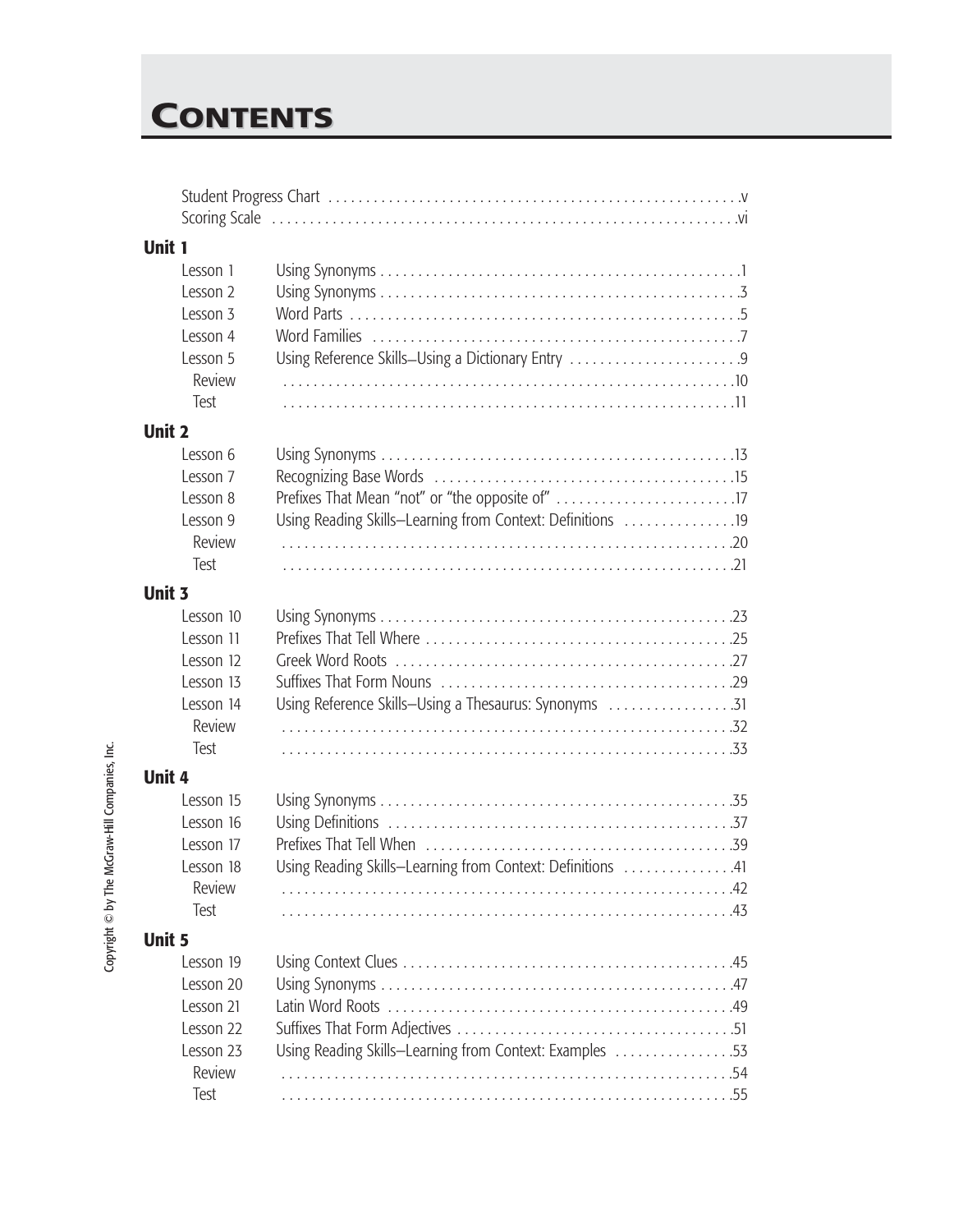#### **Unit 6**

| Lesson 24     |                                                                        |
|---------------|------------------------------------------------------------------------|
| Lesson 25     |                                                                        |
| Lesson 26     |                                                                        |
| Lesson 27     |                                                                        |
| Lesson 28     | Using Reading Skills-Using a Dictionary: Multiple-Meaning Words 65     |
| Review        |                                                                        |
| Test          |                                                                        |
| <b>Unit 7</b> |                                                                        |
| Lesson 29     |                                                                        |
| Lesson 30     |                                                                        |
| Lesson 31     |                                                                        |
| Lesson 32     | Using Reading Skills-Learning from Context: Comparison and Contrast 75 |
| Review        |                                                                        |
| Test          |                                                                        |
| <b>Unit 8</b> |                                                                        |
| Lesson 33     |                                                                        |
| Lesson 34     |                                                                        |
| Lesson 35     |                                                                        |
| Lesson 36     |                                                                        |
| Review        |                                                                        |
| Test          |                                                                        |
|               |                                                                        |
|               |                                                                        |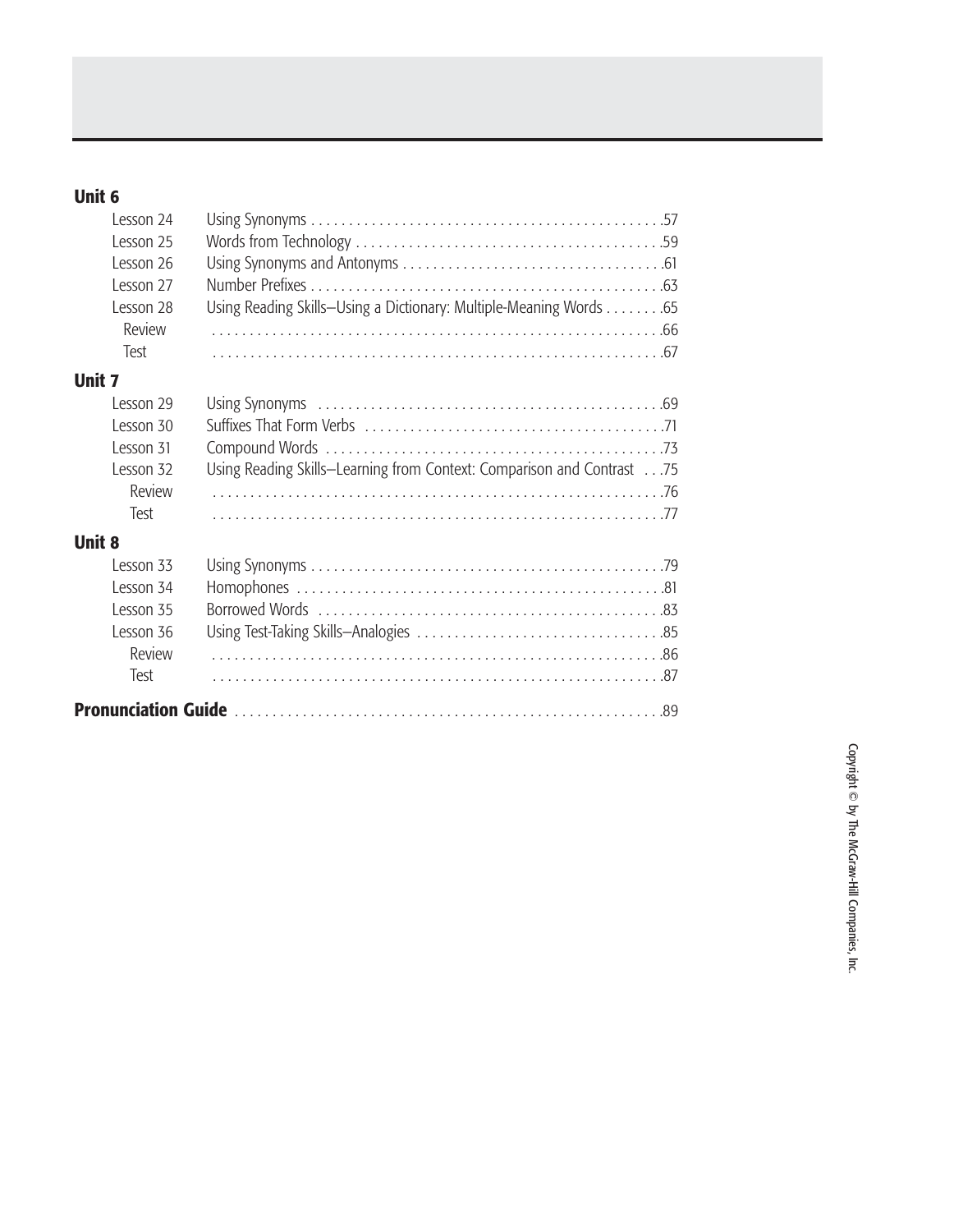# **STUDENT PROGRESS CHART**

Fill in the chart below with your scores, using the scoring scale on the next page.

#### **Name: \_\_\_\_\_\_\_\_\_\_\_\_\_\_\_\_\_\_\_\_\_\_\_\_\_\_\_\_**

|                         | Lesson | <b>Unit Review</b> | <b>Unit Test</b> |
|-------------------------|--------|--------------------|------------------|
| $\mathbf{1}$            |        |                    |                  |
| $\overline{2}$          |        |                    |                  |
| $\overline{\mathbf{3}}$ |        |                    |                  |
| $\overline{4}$          |        |                    |                  |
| $\overline{5}$          |        |                    |                  |
| Review                  |        |                    |                  |
| <b>Test</b>             |        |                    |                  |
| $\overline{6}$          |        |                    |                  |
| $\overline{7}$          |        |                    |                  |
| $\overline{\mathbf{8}}$ |        |                    |                  |
| $\overline{9}$          |        |                    |                  |
| Review                  |        |                    |                  |
| <b>Test</b>             |        |                    |                  |
| $\overline{10}$         |        |                    |                  |
| $\overline{11}$         |        |                    |                  |
| $\overline{12}$         |        |                    |                  |
| $\overline{13}$         |        |                    |                  |
| $\overline{14}$         |        |                    |                  |
| Review                  |        |                    |                  |
| <b>Test</b>             |        |                    |                  |
| 15                      |        |                    |                  |
| $\overline{16}$         |        |                    |                  |
| $\overline{17}$         |        |                    |                  |
| $\overline{18}$         |        |                    |                  |
| Review                  |        |                    |                  |
|                         |        |                    |                  |
| <b>Test</b>             |        |                    |                  |
| 19<br>$\overline{20}$   |        |                    |                  |
| $\overline{21}$         |        |                    |                  |
| $\overline{22}$         |        |                    |                  |
| Review                  |        |                    |                  |
|                         |        |                    |                  |
| <b>Test</b>             |        |                    |                  |
| $\overline{23}$         |        |                    |                  |
| $\overline{24}$         |        |                    |                  |
| $\overline{25}$         |        |                    |                  |
| 26                      |        |                    |                  |
| $\overline{27}$         |        |                    |                  |
| $\overline{28}$         |        |                    |                  |
| Review                  |        |                    |                  |
| <b>Test</b>             |        |                    |                  |
| $\overline{29}$         |        |                    |                  |
| $\overline{30}$         |        |                    |                  |
| $\overline{31}$         |        |                    |                  |
| $\overline{32}$         |        |                    |                  |
| Review                  |        |                    |                  |
| <b>Test</b>             |        |                    |                  |
| $\overline{33}$         |        |                    |                  |
| $\overline{34}$         |        |                    |                  |
| $\overline{35}$         |        |                    |                  |
| $\overline{36}$         |        |                    |                  |
| Review                  |        |                    |                  |
| <b>Test</b>             |        |                    |                  |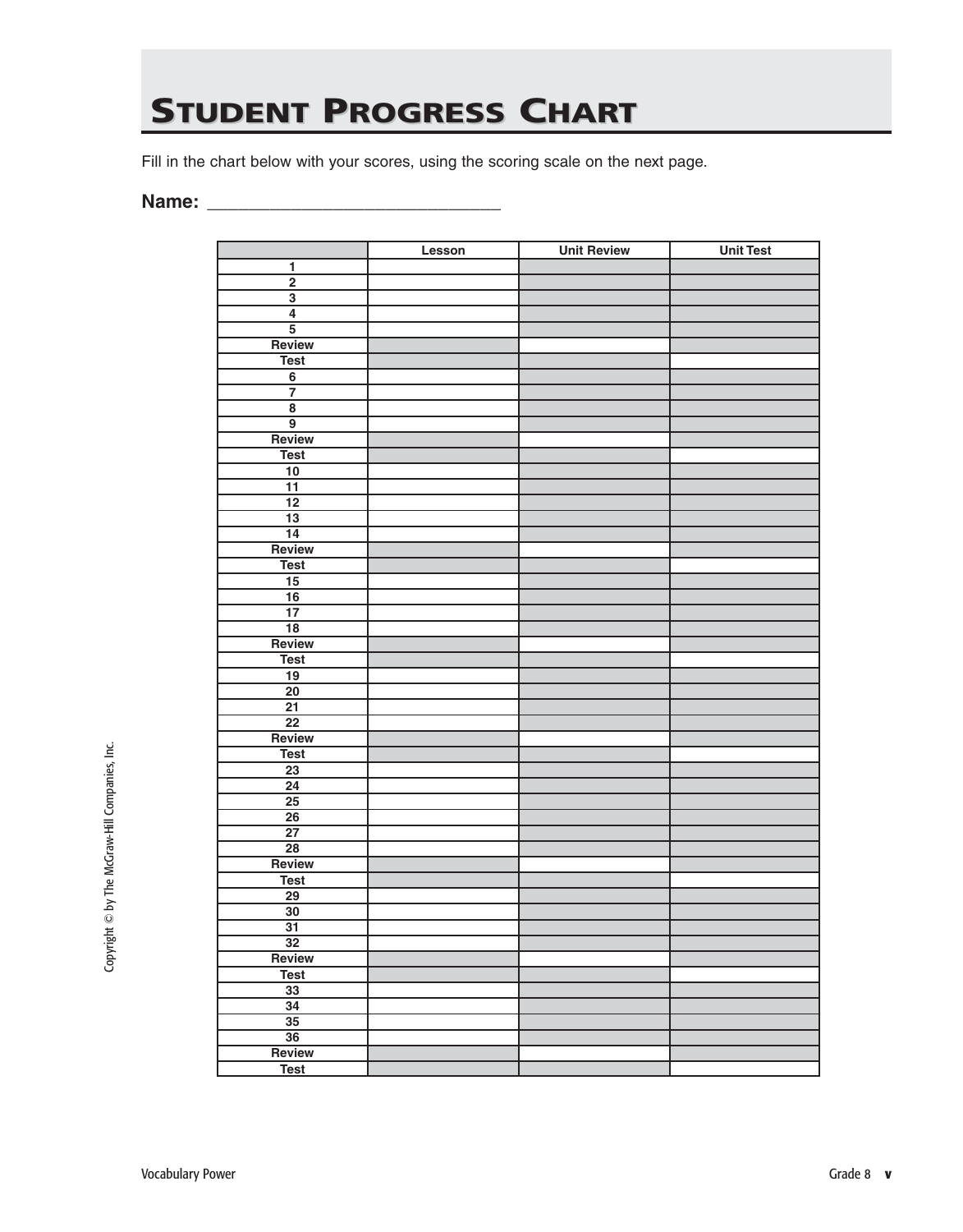# **SCORING SCALE**

Use this scale to find your score. Line up the number of items with the number correct. For example, if 15 out of 16 items are correct, the score is 93.7 percent (see grayed area).

#### **Number Correct**

Number of Items **Number of Items**

|                 | 1                | $\overline{c}$ | 3    | 4    | 5    | 6    | 7    | 8                 | 9    | 10   | 11   | 12   | 13   | 14   | 15   | 16   | 17   | 18   | 19   | 20   |
|-----------------|------------------|----------------|------|------|------|------|------|-------------------|------|------|------|------|------|------|------|------|------|------|------|------|
| 1               | 100              |                |      |      |      |      |      |                   |      |      |      |      |      |      |      |      |      |      |      |      |
| $\overline{2}$  | 50               | 100            |      |      |      |      |      |                   |      |      |      |      |      |      |      |      |      |      |      |      |
| 3               | 33.3             | 66.7           | 100  |      |      |      |      |                   |      |      |      |      |      |      |      |      |      |      |      |      |
| 4               | 25               | 50             | 75   | 100  |      |      |      |                   |      |      |      |      |      |      |      |      |      |      |      |      |
| 5               | 20               | 40             | 60   | 80   | 100  |      |      |                   |      |      |      |      |      |      |      |      |      |      |      |      |
| 6               | 16.7             | 33.3           | 50   | 66.7 | 83.3 | 100  |      |                   |      |      |      |      |      |      |      |      |      |      |      |      |
| 7               | 14.3             | 28.6           | 42.9 | 57.1 | 71.4 | 85.7 | 100  |                   |      |      |      |      |      |      |      |      |      |      |      |      |
| 8               | 12.5             | 25             | 37.5 | 50   | 62.5 | 75   | 87.5 | 100               |      |      |      |      |      |      |      |      |      |      |      |      |
| 9               | 11.1             | 22.2           | 33.3 | 44.4 | 55.6 | 66.7 | 77.8 | 88.9              | 100  |      |      |      |      |      |      |      |      |      |      |      |
| 10              | 10               | 20             | 30   | 40   | 50   | 60   | 70   | 80                | 90   | 100  |      |      |      |      |      |      |      |      |      |      |
| 11              | 9.1              | 18.1           | 27.2 | 36.3 | 45.4 | 54.5 | 63.6 | 72.7              | 81.8 | 90.9 | 100  |      |      |      |      |      |      |      |      |      |
| 12              | 8.3              | 16.7           | 25   | 33.3 | 41.7 | 50   | 58.3 | 66.7              | 75   | 83.3 | 91.7 | 100  |      |      |      |      |      |      |      |      |
| 13              | 7.7              | 15.3           | 23.1 | 30.8 | 38.5 | 46.1 | 53.8 | 61.5              | 69.2 | 76.9 | 84.6 | 92.3 | 100  |      |      |      |      |      |      |      |
| 14              | $\overline{7.1}$ | 14.3           | 21.4 | 28.6 | 35.7 | 42.8 | 50   | 57.1              | 64.3 | 71.4 | 78.5 | 85.7 | 92.8 | 100  |      |      |      |      |      |      |
| 15              | 6.7              | 13.3           | 20   | 26.7 | 33.3 | 40   | 46.6 | 53.3              | 60   | 66.7 | 73.3 | 80   | 86.7 | 93.3 | 100  |      |      |      |      |      |
| 16              | 6.3              | 12.5           | 18.8 | 25   | 31.2 | 37.5 | 43.7 | 50                | 56.2 | 62.5 | 68.7 | 75   | 81.2 | 87.5 | 93.7 | 100  |      |      |      |      |
| 17              | 5.9              | 11.8           | 17.6 | 23.5 | 29.4 | 35.3 | 41.2 | 47                | 52.9 | 58.8 | 64.7 | 70.6 | 76.5 | 82.3 | 88.2 | 94.1 | 100  |      |      |      |
| 18              | 5.6              | 11.1           | 16.7 | 22.2 | 27.8 | 33.3 | 38.9 | 44.4              | 50   | 55.5 | 61.1 | 66.7 | 72.2 | 77.8 | 83.3 | 88.9 | 94.4 | 100  |      |      |
| 19              | 5.3              | 10.5           | 15.8 | 21.2 | 26.3 | 31.6 | 36.8 | 42.1              | 47.4 | 52.6 | 57.9 | 63.1 | 68.4 | 73.7 | 78.9 | 84.2 | 89.4 | 94.7 | 100  |      |
| 20              | 5                | 10             | 15   | 20   | 25   | 30   | 35   | 40                | 45   | 50   | 55   | 60   | 65   | 70   | 85   | 80   | 85   | 90   | 95   | 100  |
| 21              | 4.8              | 9.5            | 14.3 | 19   | 23.8 | 28.6 | 33.3 | 38.1              | 42.8 | 47.6 | 52.3 | 57.1 | 61.9 | 66.7 | 71.4 | 76.1 | 80.9 | 85.7 | 90.5 | 95.2 |
| $\overline{22}$ | 4.5              | 9.1            | 13.7 | 18.2 | 22.7 | 27.3 | 31.8 | 36.4              | 40.9 | 45.4 | 50   | 54.5 | 59.1 | 63.6 | 68.1 | 72.7 | 77.2 | 81.8 | 86.4 | 90.9 |
| 23              | 4.3              | 8.7            | 13.0 | 17.4 | 21.7 | 26.1 | 30.4 | 34.8              | 39.1 | 43.5 | 47.8 | 52.1 | 56.5 | 60.8 | 65.2 | 69.5 | 73.9 | 78.3 | 82.6 | 86.9 |
| 24              | 4.7              | 8.3            | 12.5 | 16.7 | 20.8 | 25   | 29.2 | 33.3              | 37.5 | 41.7 | 45.8 | 50   | 54.2 | 58.3 | 62.5 | 66.7 | 70.8 | 75   | 79.1 | 83.3 |
| 25              | 4                | 8              | 12   | 16   | 20   | 24   | 28   | 32                | 36   | 40   | 44   | 48   | 52   | 56   | 60   | 64   | 68   | 72   | 76   | 80   |
| 26              | 3.8              | 7.7            | 11.5 | 15.4 | 19.2 | 23.1 | 26.9 | 30.4              | 34.6 | 38.5 | 42.3 | 46.2 | 50   | 53.8 | 57.7 | 61.5 | 65.4 | 69.2 | 73.1 | 76.9 |
| 27              | 3.7              | 7.4            | 11.1 | 14.8 | 18.5 | 22.2 | 25.9 | 29.6              | 33.3 | 37   | 40.7 | 44.4 | 48.1 | 51.9 | 55.6 | 59.2 | 63   | 66.7 | 70.4 | 74.1 |
| 28              | 3.6              | 7.1            | 10.7 | 14.3 | 17.9 | 21.4 | 25   | 28.6              | 32.1 | 35.7 | 39.3 | 42.9 | 46.4 | 50   | 53.6 | 57.1 | 60.7 | 64.3 | 67.9 | 71.4 |
| 29              | 3.4              | 6.9            | 10.3 | 13.8 | 17.2 | 20.7 | 24.1 | 27.6              | 31   | 34.5 | 37.9 | 41.4 | 44.8 | 48.3 | 51.7 | 55.2 | 58.6 | 62.1 | 65.5 | 69   |
| 30              | 3.3              | 6.7            | 10   | 13.3 | 16.7 | 20   | 23.3 | 26.7              | 30   | 33.3 | 36.7 | 40   | 43.3 | 46.7 | 50   | 53.3 | 56.7 | 60   | 63.3 | 66.7 |
| 31              | 3.2              | 6.5            | 9.7  | 13   | 16.1 | 19.3 | 22.3 | 25.8              | 29.0 | 32.2 | 35.4 | 38.7 | 41.9 | 45.1 | 48.3 | 51.6 | 54.8 | 58   | 61.2 | 64.5 |
| 32              | 3.1              | 6.3            | 9.4  | 12.5 | 15.6 | 18.8 | 21.9 | 25                | 28.1 | 31.3 | 34.4 | 37.5 | 40.6 | 43.8 | 46.9 | 50   | 53.1 | 56.2 | 59.4 | 62.5 |
| 33              | $\sqrt{3}$       | 6              | 9    | 12   | 15.1 | 18.1 | 21.2 | 24.2              | 27.2 | 30.3 | 33   | 36.3 | 39.3 | 42.4 | 45.4 | 48.4 | 51.5 | 54.5 | 57.5 | 60.6 |
| 34              | 2.9              | 5.9            | 8.8  | 11.8 | 14.7 | 17.6 | 20.6 | 23.5              | 26.5 | 29.4 | 32.4 | 35.3 | 38.2 | 41.2 | 44.1 | 47.1 | 50   | 52.9 | 55.9 | 58.8 |
| 35              | 2.9              | 5.7            | 8.6  | 11.4 | 14.3 | 17.1 | 20   | 22.9              | 25.7 | 28.6 | 31.4 | 34.3 | 37.1 | 40   | 42.9 | 45.7 | 48.6 | 51.4 | 54.3 | 57.1 |
| 36              | 2.8              | 5.6            | 8.3  | 11.1 | 13.9 | 16.7 | 19.4 | $22.\overline{2}$ | 25   | 27.8 | 30.6 | 33.3 | 36.1 | 38.9 | 41.7 | 44.4 | 47.2 | 50   | 52.7 | 55.6 |
| 37              | 2.7              | 5.4            | 8.1  | 10.8 | 13.5 | 17.1 | 18.9 | 21.6              | 24.3 | 27   | 29.7 | 32.4 | 35.1 | 37.8 | 40   | 43.2 | 45.9 | 48.6 | 51.4 | 54   |
| 38              | 2.6              | 5.3            | 7.9  | 10.5 | 13.2 | 15.8 | 18.4 | 21.1              | 23.7 | 26.3 | 28.9 | 31.6 | 34.2 | 36.8 | 39.5 | 42.1 | 44.7 | 47.4 | 50   | 52.6 |
| 39              | 2.6              | 5.3            | 7.7  | 10.3 | 12.8 | 15.4 | 17.9 | 20.5              | 23.1 | 25.6 | 28.2 | 30.8 | 33.3 | 35.9 | 38.5 | 41.0 | 43.6 | 46.2 | 48.7 | 51.3 |
| 40              | 2.5              | $\overline{5}$ | 7.5  | 10   | 12.5 | 15   | 17.5 | 20                | 22.5 | 25   | 27.5 | 30   | 32.5 | 35   | 37.5 | 40   | 42.5 | 45   | 47.5 | 50   |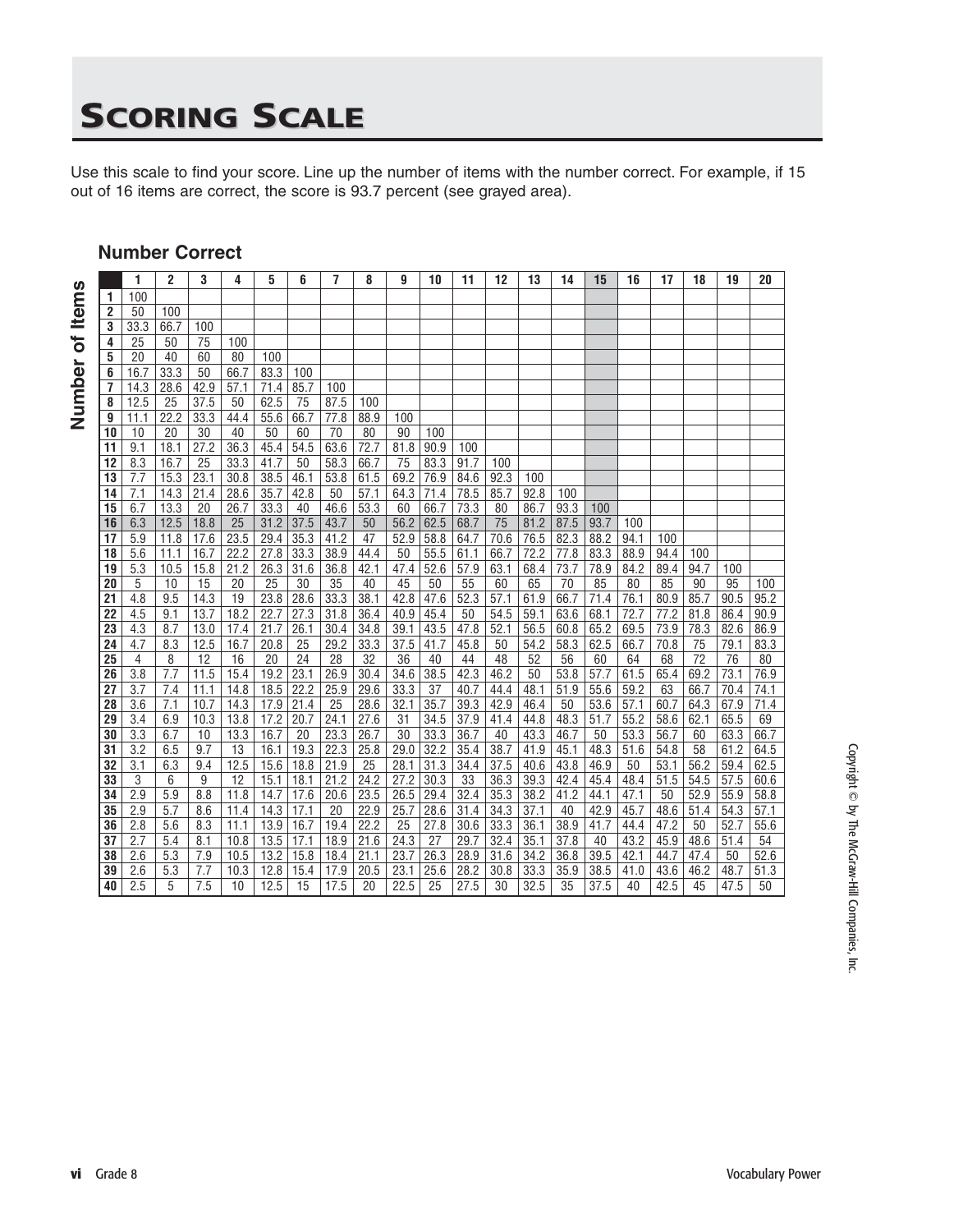|              |                                    | 21           | 22           | 23              | 24           | 25           | 26                  | 27         | 28                  | 29                  | 30           | 31           | 32           | 33           | 34           | 35           | 36          | 37          | 38   | 39   | 40  |
|--------------|------------------------------------|--------------|--------------|-----------------|--------------|--------------|---------------------|------------|---------------------|---------------------|--------------|--------------|--------------|--------------|--------------|--------------|-------------|-------------|------|------|-----|
| <b>Items</b> | 1                                  |              |              |                 |              |              |                     |            |                     |                     |              |              |              |              |              |              |             |             |      |      |     |
|              | 2                                  |              |              |                 |              |              |                     |            |                     |                     |              |              |              |              |              |              |             |             |      |      |     |
|              | 3                                  |              |              |                 |              |              |                     |            |                     |                     |              |              |              |              |              |              |             |             |      |      |     |
| ð            | 4                                  |              |              |                 |              |              |                     |            |                     |                     |              |              |              |              |              |              |             |             |      |      |     |
|              | 5                                  |              |              |                 |              |              |                     |            |                     |                     |              |              |              |              |              |              |             |             |      |      |     |
|              | 6                                  |              |              |                 |              |              |                     |            |                     |                     |              |              |              |              |              |              |             |             |      |      |     |
|              | $\overline{7}$                     |              |              |                 |              |              |                     |            |                     |                     |              |              |              |              |              |              |             |             |      |      |     |
|              | 8                                  |              |              |                 |              |              |                     |            |                     |                     |              |              |              |              |              |              |             |             |      |      |     |
| Number       | $\boldsymbol{\mathsf{g}}$          |              |              |                 |              |              |                     |            |                     |                     |              |              |              |              |              |              |             |             |      |      |     |
|              | 10                                 |              |              |                 |              |              |                     |            |                     |                     |              |              |              |              |              |              |             |             |      |      |     |
|              | 11                                 |              |              |                 |              |              |                     |            |                     |                     |              |              |              |              |              |              |             |             |      |      |     |
|              | 12                                 |              |              |                 |              |              |                     |            |                     |                     |              |              |              |              |              |              |             |             |      |      |     |
|              | $\overline{13}$<br>$\overline{14}$ |              |              |                 |              |              |                     |            |                     |                     |              |              |              |              |              |              |             |             |      |      |     |
|              | $\overline{15}$                    |              |              |                 |              |              |                     |            |                     |                     |              |              |              |              |              |              |             |             |      |      |     |
|              | 16                                 |              |              |                 |              |              |                     |            |                     |                     |              |              |              |              |              |              |             |             |      |      |     |
|              | 17                                 |              |              |                 |              |              |                     |            |                     |                     |              |              |              |              |              |              |             |             |      |      |     |
|              | $\overline{18}$                    |              |              |                 |              |              |                     |            |                     |                     |              |              |              |              |              |              |             |             |      |      |     |
|              | $\overline{19}$                    |              |              |                 |              |              |                     |            |                     |                     |              |              |              |              |              |              |             |             |      |      |     |
|              | $\overline{20}$                    |              |              |                 |              |              |                     |            |                     |                     |              |              |              |              |              |              |             |             |      |      |     |
|              | $\overline{21}$                    | 100          |              |                 |              |              |                     |            |                     |                     |              |              |              |              |              |              |             |             |      |      |     |
|              | 22                                 | 95.4         | 100          |                 |              |              |                     |            |                     |                     |              |              |              |              |              |              |             |             |      |      |     |
|              | $\overline{23}$                    | 91.3         | 95.6         | 100             |              |              |                     |            |                     |                     |              |              |              |              |              |              |             |             |      |      |     |
|              | 24                                 | 87.5         | 91.6         | 95.8            | 100          |              |                     |            |                     |                     |              |              |              |              |              |              |             |             |      |      |     |
|              | $\overline{25}$                    | 84           | 88           | $\overline{92}$ | 96           | 100          |                     |            |                     |                     |              |              |              |              |              |              |             |             |      |      |     |
|              | 26                                 | 80.8         | 84.6         | 88.5            | 92.3         | 96.2         | 100                 |            |                     |                     |              |              |              |              |              |              |             |             |      |      |     |
|              | 27                                 | 77.8         | 81.5         | 85.2            | 88.9         | 92.6         | 96.3                | 100        |                     |                     |              |              |              |              |              |              |             |             |      |      |     |
|              | 28                                 | 75           | 78.6         | 82.1            | 85.7         | 89.3         | 92.9                | 96.4       | 100                 |                     |              |              |              |              |              |              |             |             |      |      |     |
|              | 29                                 | 72.4         | 75.9         | 79.3            | 82.8         | 86.2         | 89.7                | 93.1       | 96.6                | 100                 |              |              |              |              |              |              |             |             |      |      |     |
|              | 30                                 | 70           | 73.3         | 76.7            | 80           | 83.3         | 86.7                | 90         | 93.3                | 96.7                | 100          |              |              |              |              |              |             |             |      |      |     |
|              | 31                                 | 67.7         | 70.9         | 74.2            | 77.4         | 80.6         | 83.9                | 87.1       | $\frac{90.3}{87.5}$ | 93.5                | 96.7         | 100          |              |              |              |              |             |             |      |      |     |
|              | 32                                 | 65.6         | 68.8         | 71.9            | 75           | 78.1         | 81.2                | 84.4       |                     | 90.6                | 93.8         | 96.9         | 100          |              |              |              |             |             |      |      |     |
|              | $\overline{33}$                    | 63.6         | 66.7         | 69.7            | 72.7         | 75.8         | $\frac{78.8}{76.5}$ | 81.8       | 84.8                | 87.8                | 90.9         | 93.9         | 96.9         | 100          |              |              |             |             |      |      |     |
|              | 34                                 | 61.8         | 64.7         | 67.6            | 70.6         | 73.5         |                     | 79.3       | 82.4                | 85.3                | 88.2         | 91.2         | 94.1         | 97.1         | 100          |              |             |             |      |      |     |
|              | $\overline{35}$                    | 60           | 62.9         | 65.7            | 68.9         | 71.4         | 74.3                | 77.1       | $80\,$              | 82.9                | 85.7         | 88.6         | 91.4         | 94.3         | 97.1         | 100          |             |             |      |      |     |
|              | 36<br>37                           | 58.3<br>56.8 | 61.1<br>59.5 | 63.8<br>62.2    | 66.7<br>64.9 | 69.4<br>67.6 | 72.2<br>70.3        | 75<br>72.9 | 77.8                | 80.6                | 85.7         | 86.1<br>83.8 | 88.9<br>86.5 | 91.7<br>89.2 | 94.9<br>91.9 | 97.2<br>94.6 | 100<br>97.3 |             |      |      |     |
|              | 38                                 | 55.3         | 57.9         | 60.5            | 63.2         | 65.8         | 68.4                | 71.2       | 75.7<br>73.7        | $\frac{78.4}{76.3}$ | 81.1<br>78.9 | 81.6         | 84.2         | 86.8         | 89.5         | 92.1         | 94.7        | 100<br>97.3 | 100  |      |     |
|              | 39                                 | 53.8         | 56.4         | 58.9            | 61.5         | 64.1         | 66.7                | 69.2       | 71.8                | 74.4                | 76.9         | 79.5         | 82.1         | 84.6         | 87.2         | 89.7         | 92.3        | 94.9        | 97.4 | 100  |     |
|              | 40                                 | 52.5         | 55           | 57.5            | 60           | 62.5         | 65                  | 67.5       | 70                  | 72.5                | 75           | 77.5         | 80           | 82.5         | 85           | 87.5         | 90          | 92.5        | 95   | 97.5 | 100 |
|              |                                    |              |              |                 |              |              |                     |            |                     |                     |              |              |              |              |              |              |             |             |      |      |     |

#### **Number Correct**

Copyright © by The McGraw-Hill Companies, Inc. Copyright © by The McGraw-Hill Companies, Inc.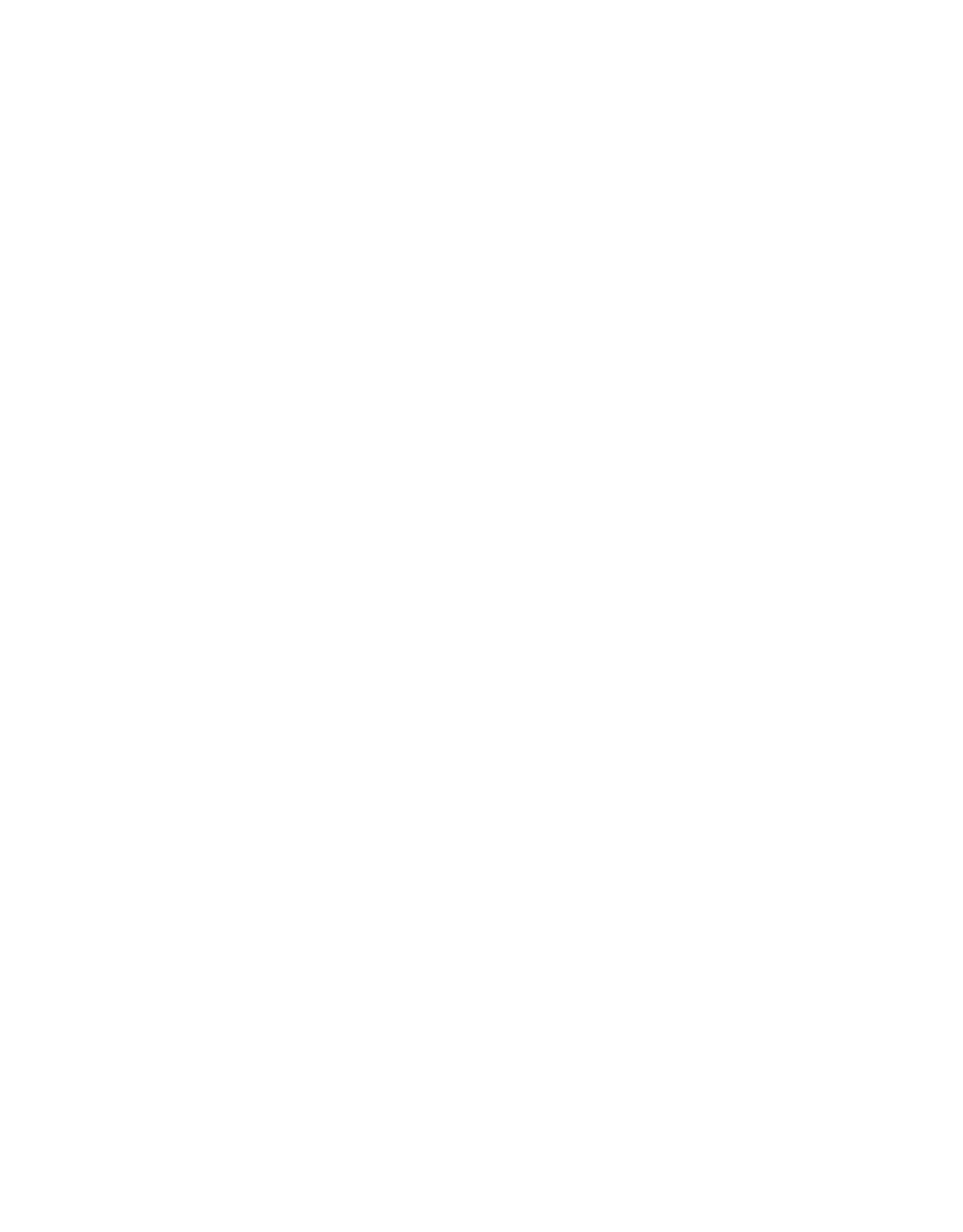



## **Lesson 1 Using Synonyms**

Home is a place that contains many kinds of memories—some good, some painful, some humorous, some sad. Different kinds of memories help make up our idea of home. In this lesson, you'll learn some words to use when you want to talk about what home means to you.

| <b>Word List</b> |              |              |           |
|------------------|--------------|--------------|-----------|
| anonymous        | hysteria     | tranquillity | wholesome |
| awed             | <b>lurch</b> | valid        | woe       |
| humility         | perish       |              |           |

#### **EXERCISE A Synonyms**

**Synonyms are words with similar meanings. Each boldfaced word below is paired with a synonym whose meaning you probably know. Think of other words related to the synonym and write them on the line provided. Then, look up the word in a dictionary and write its meaning.**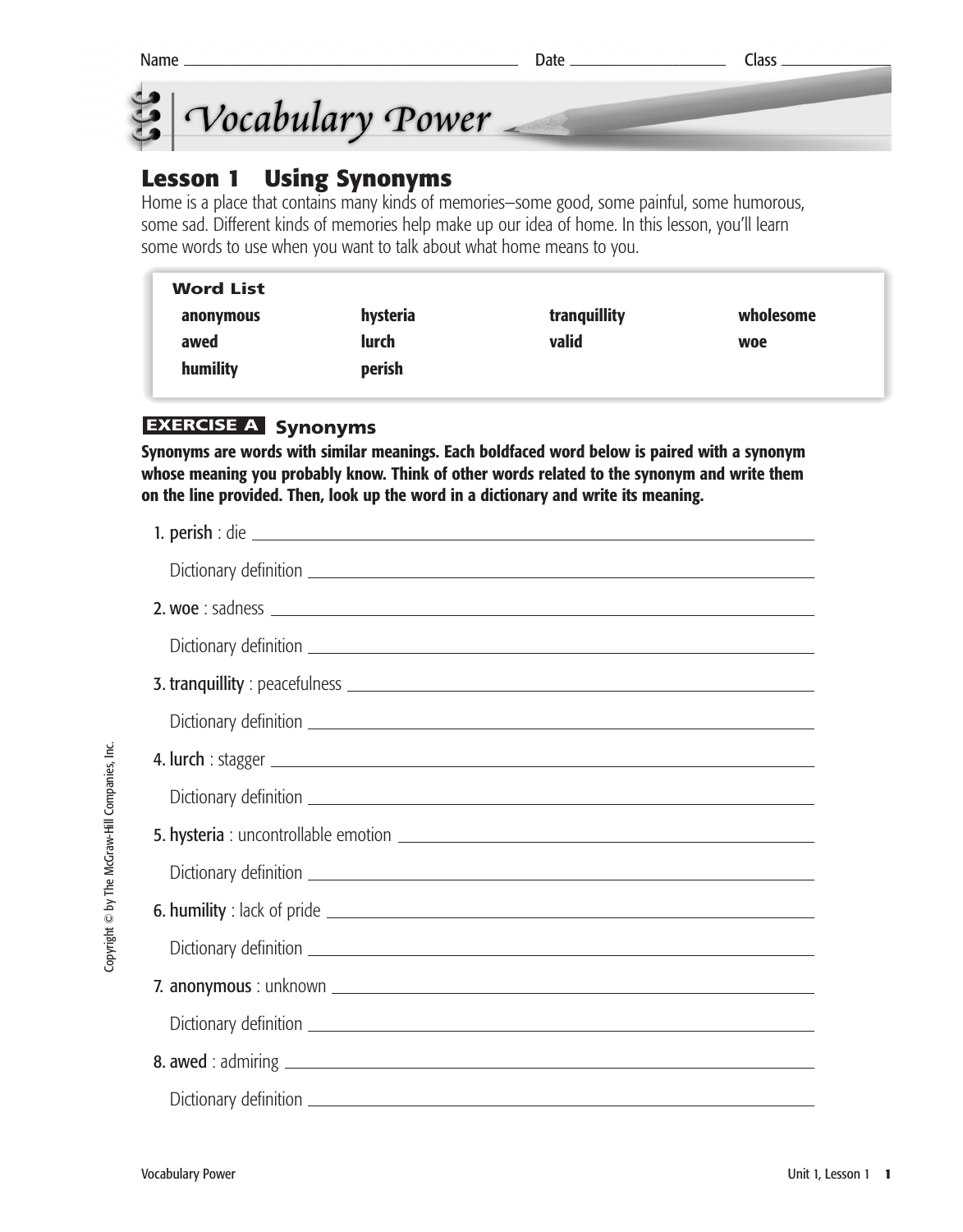| Name.                                                                                                    |                                         | $Class$ <sub>____</sub> |
|----------------------------------------------------------------------------------------------------------|-----------------------------------------|-------------------------|
| Vocabulary Power continued                                                                               | <u> 1990 - Johann Barbara, martxa a</u> |                         |
|                                                                                                          |                                         |                         |
|                                                                                                          |                                         |                         |
|                                                                                                          |                                         |                         |
|                                                                                                          |                                         |                         |
| <b>EXERCISE B</b> Sentence Completion<br>Write the vocabulary word that best completes each sentence.    |                                         |                         |
| 1. Despite her impressive accomplishments, the scientist kept her attitude of ___________________.       |                                         |                         |
| 2. We were definitely _________________________the first time we visited the Capitol Building in         |                                         |                         |
| Washington, D.C.                                                                                         |                                         |                         |
| 3. "My heart is broken," sighed the heroine of the drama, "and I know I shall<br>before the sun rises."  |                                         |                         |
| 4. Anyone who wishes to try out for the soccer team must have $a(n)$                                     |                                         |                         |
| certificate of good health from a doctor.                                                                |                                         |                         |
| 5. The Bosnian people suffered much _______________________ in the brutal war.                           |                                         |                         |
| 6. As the asteroid approached Earth, the people's _______________________________ grew.                  |                                         |                         |
| 7. The engine started at last and the moped began to ________________________ forward.                   |                                         |                         |
| 8. The person who donated \$10,000 wished to remain ___________________.                                 |                                         |                         |
|                                                                                                          |                                         |                         |
| 10. After an especially busy day, I enjoy the __________________________ of lying on my bed listening to |                                         |                         |
| some quiet music.                                                                                        |                                         |                         |
|                                                                                                          |                                         |                         |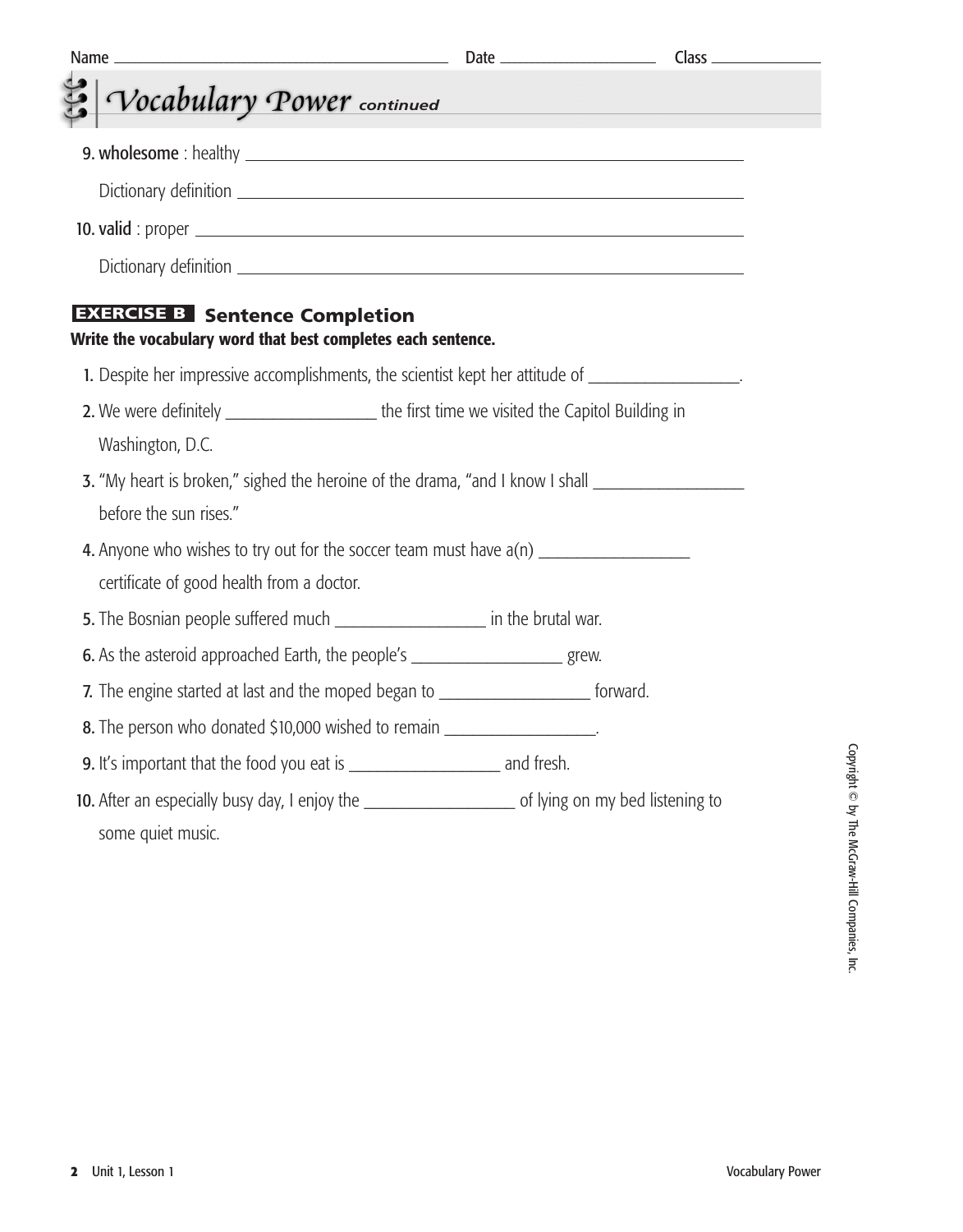



#### **Lesson 2 Using Synonyms**

As Dorothy learned in *The Wizard of Oz,* there really is no place like home. One of the reasons each home is unique is that each person who helps create a home is unique. The words in this lesson relate to the special place we call home.

| <b>Word List</b>   |              |              |        |  |
|--------------------|--------------|--------------|--------|--|
| alliance           | indifference | simultaneous | urban  |  |
| <b>alternative</b> | meager       | taunt        | varied |  |
| commence           | portray      |              |        |  |
|                    |              |              |        |  |

#### **EXERCISE A Synonyms**

**Each boldfaced word below is paired with a synonym whose meaning you probably know. Think of other words related to the synonym and write them on the line provided. Then, look up the word in a dictionary and write its meaning.**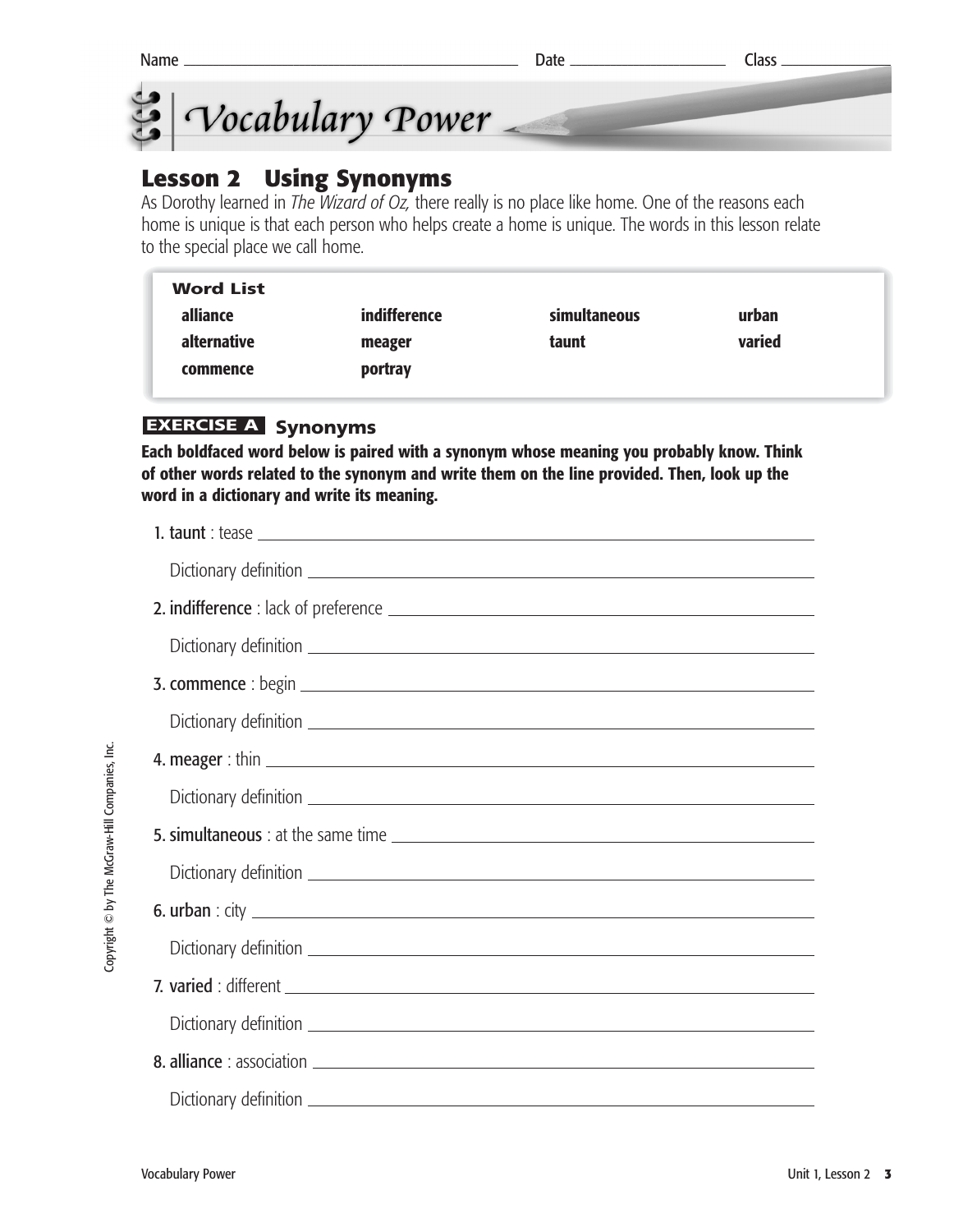| <u> 1989 - Johann Barnett, mars eta barnet</u>                                                                                                  |
|-------------------------------------------------------------------------------------------------------------------------------------------------|
|                                                                                                                                                 |
|                                                                                                                                                 |
|                                                                                                                                                 |
|                                                                                                                                                 |
|                                                                                                                                                 |
|                                                                                                                                                 |
| 1. Because the two soccer games were _____________________, we could not watch them both.                                                       |
| 2. "What time does the movie _____________________?" Jason asked, worried about being late.                                                     |
| 3. Whether Shawna comes to the party is a matter of complete ___________________ to most of                                                     |
|                                                                                                                                                 |
| 4. The two countries formed a secret _____________________ to defend each other in case of military                                             |
|                                                                                                                                                 |
| 1. Do you think a <b>meager</b> meal would satisfy you if you were very hungry? Why or why not?                                                 |
| 2. What are some advantages to living in an urban setting? What are some disadvantages?                                                         |
| <u> 1989 - Johann Stoff, amerikansk politiker (* 1908)</u><br>3. How would you respond if someone were to taunt you at school? ________________ |
| 4. Name a film, TV show, or book that you feel accurately portrays teenage life. Why did you choose                                             |
| <u> 1989 - Andrea Santa Andrea Andrea Andrea Andrea Andrea Andrea Andrea Andrea Andrea Andrea Andrea Andrea Andr</u>                            |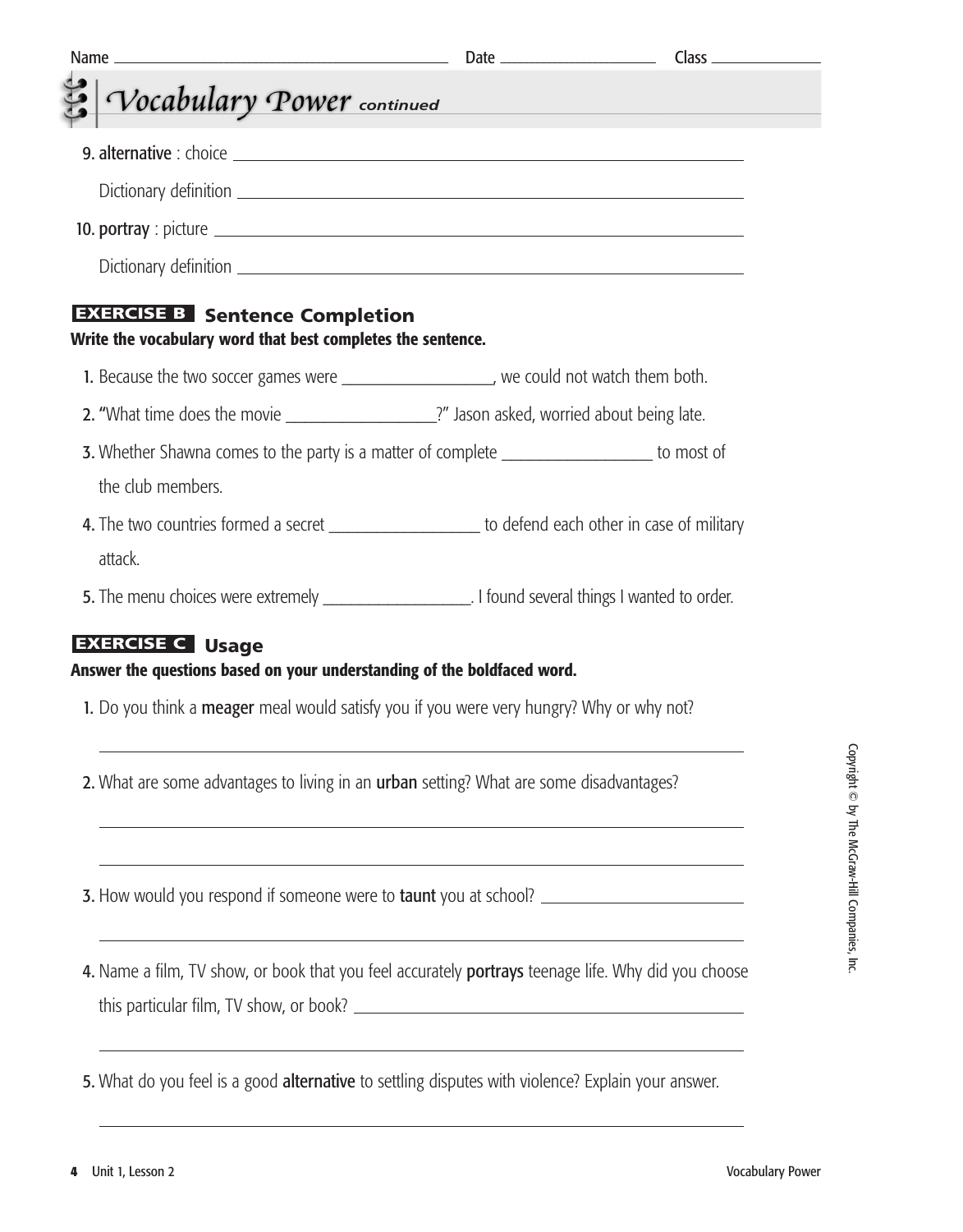



# **Lesson 3 Word Parts**

The main meaning of a word is contained in its root or base word*.* Base words are roots that are complete words. Prefixes can be affixed to the beginning and suffixes to the end of the root to change its meaning. Knowing the meanings of word roots, prefixes, and suffixes can help you make an educated guess about the meaning of a new word. In this lesson, you'll identify some common roots, prefixes, and suffixes and learn how they work together to give meaning to words.

| <b>Word List</b> |            |            |            |
|------------------|------------|------------|------------|
| adjourn          | dramatize  | mutation   | precedence |
| anthropology     | monotonous | perception | secluded   |
| circumnavigate   | mutate     |            |            |

#### **EXERCISE A Word Association Read the clues. Then, answer the question.**

- 1. The root of mutation comes from *mutare,* the Latin word for "change." If you add the noun suffix *-ion* to this root, what might be the word's meaning?
- 2. Certain suffixes can change the part of speech of a word root. For example, *-ate* placed at the end of a root forms a verb. How would you define mutate?

- 3. The suffix -*ion* makes a root a noun. To perceive is "to observe." If you add the suffix *-ion,* what might perception mean?
- 4. Prefixes can be affixed to the beginning of roots to change their meanings. The root *jour/journ* means "day." Adding the Latin prefix *ad-,* meaning "to" or "toward," creates the word adjourn, which probably means **with a structure of the structure of the structure of the structure of the structure of the structure of the structure of the structure of the structure of the structure of the structure of the struct**
- 5. Some words are formed without prefixes or suffixes by combining two roots. The Greek root *anthrop/anthropo* means "human being." The root *logy* comes from the Greek word for "word" and now means "study" or "science." What is anthropology?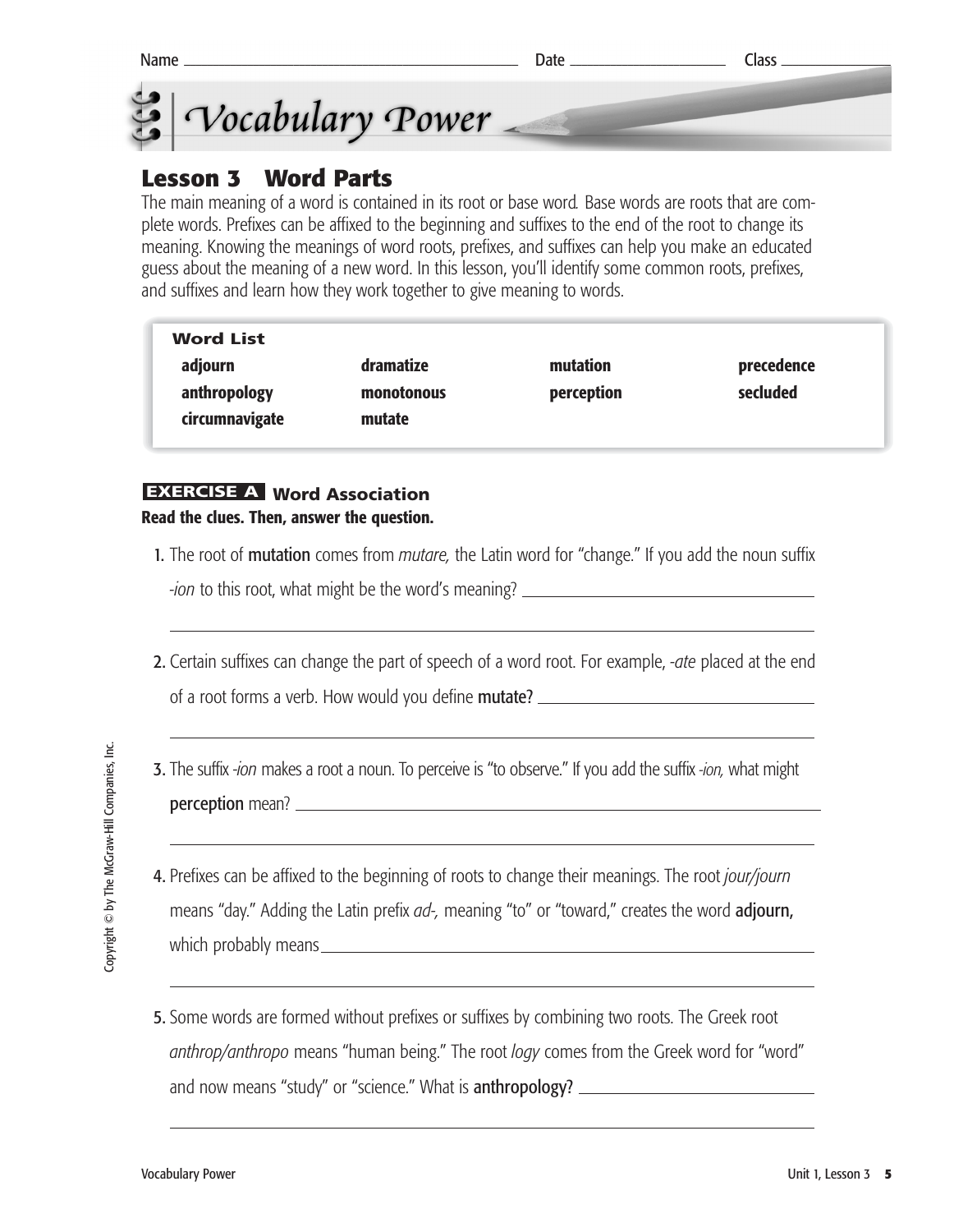# *<u>Cocabulary Power</u>* continued

- 6. The prefix *mono-* means "one." The Greek root *ton* means "tone" or "sound*.*" The suffix *-ous* forms an adjective. If someone's speech is **monotonous,** how might you describe it?
- 7. The Latin word for boat is *navis.* Adding a verb suffix to this root forms the word *navigate.* If the Latin prefix *circum-* means "around," what might you be doing if you circumnavigate the world?
- 8. Some words have both prefixes and suffixes added to roots. The root *cede/cess* comes from the Latin for "go*." Pre-* is a prefix meaning "before," while *-ence* is a noun suffix. What might the word precedence mean?
- 9. Another verb suffix is *-ize.* Our word root *drama* means the same as the Greek word *drama,* which comes from the word for "do" or "act*.*" What would you do if you were to dramatize a story?
- 10. The root *clude* comes from the Latin word for "close." The prefix *se-* means "apart" or "away from*.*" If a cabin is secluded, what other words could you use to describe it?

#### **EXERCISE B** Word Webs

**Choose a root, prefix, and suffix from those you learned about in this lesson. On a separate sheet of paper, draw three word webs like the one shown below. In the first, write the root. In the next two webs, write the prefix and suffix. Fill in the "rays" with as many words as you can that contain that root, prefix, or suffix. Then, exchange webs with a partner and discuss the meanings of the words you have listed.** 

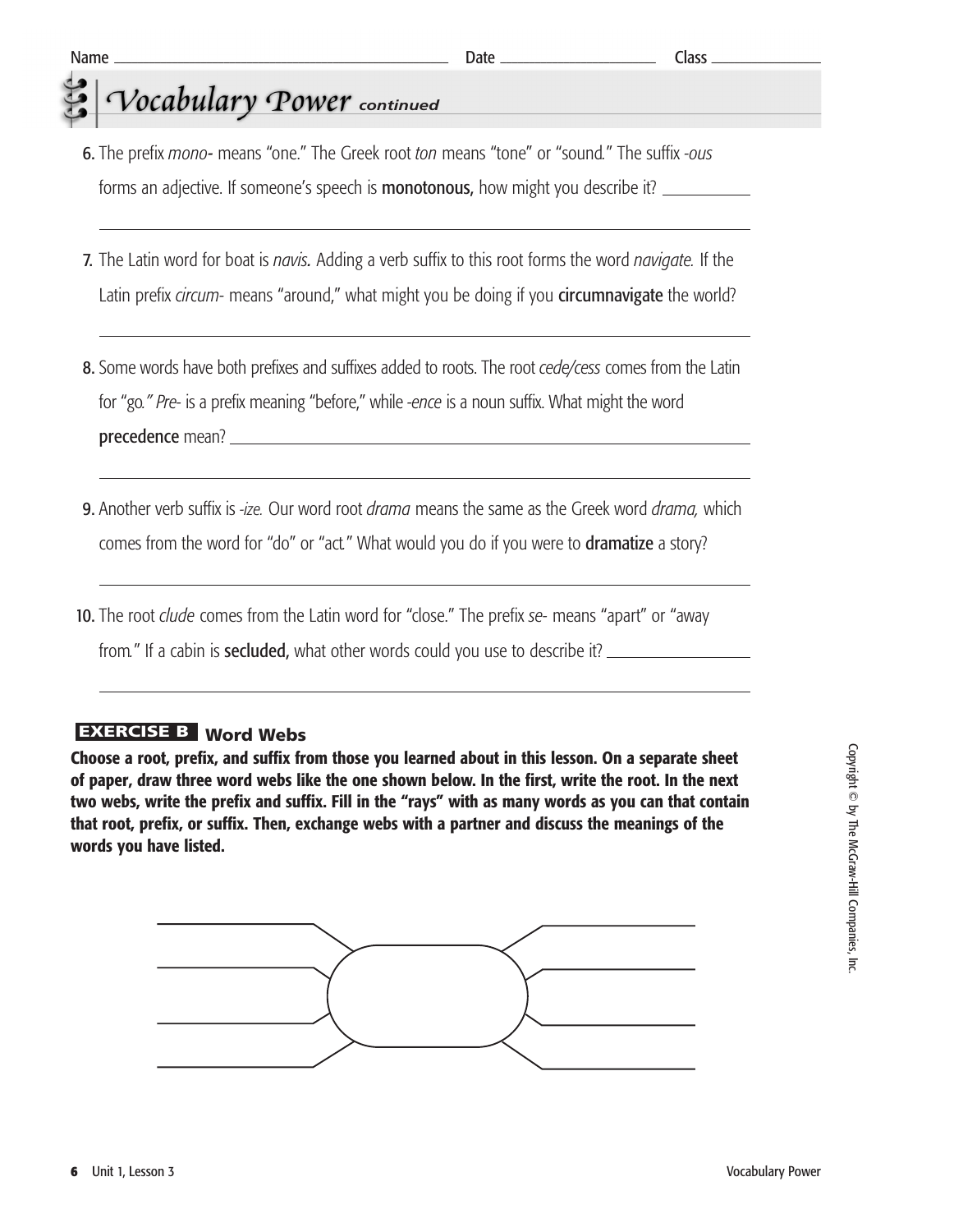



#### **Lesson 4 Word Families**

Word families are groups of words that contain the same roots or base words. Base words are roots that are complete words. The root or base word gives a word its main meaning. A prefix or suffix combined with the root or base word gives it a different meaning. In this lesson, you'll learn words in the same word families.

| <b>Word List</b> |            |                 |               |
|------------------|------------|-----------------|---------------|
| belligerent      | document   | itinerary       | <b>levity</b> |
| compel           | impulsive  | <b>levitate</b> | rebellious    |
| doctrine         | initiative |                 |               |
|                  |            |                 |               |

#### **EXERCISE A** Base Words and Word Roots

**Look up each boldfaced word in a dictionary and write its meaning. Then, use the information in the dictionary entry to underline the root or base word.**

| 5. levity |
|-----------|
|           |
|           |
|           |
|           |
|           |
|           |

#### **EXERCISE B** Sentence Completion **Write the vocabulary word that best completes the sentence.**

1. Ms. Jackson said she was proud of the class for taking the **Languary in solving the 1.** Ms. Jackson said she was proud of the class for taking the

problem of litter around the school building and sports fields.

2. The clowns' performance ended the evening on a note of \_\_\_\_\_\_\_\_\_\_\_\_\_\_\_\_\_, very different from the show's sober beginning.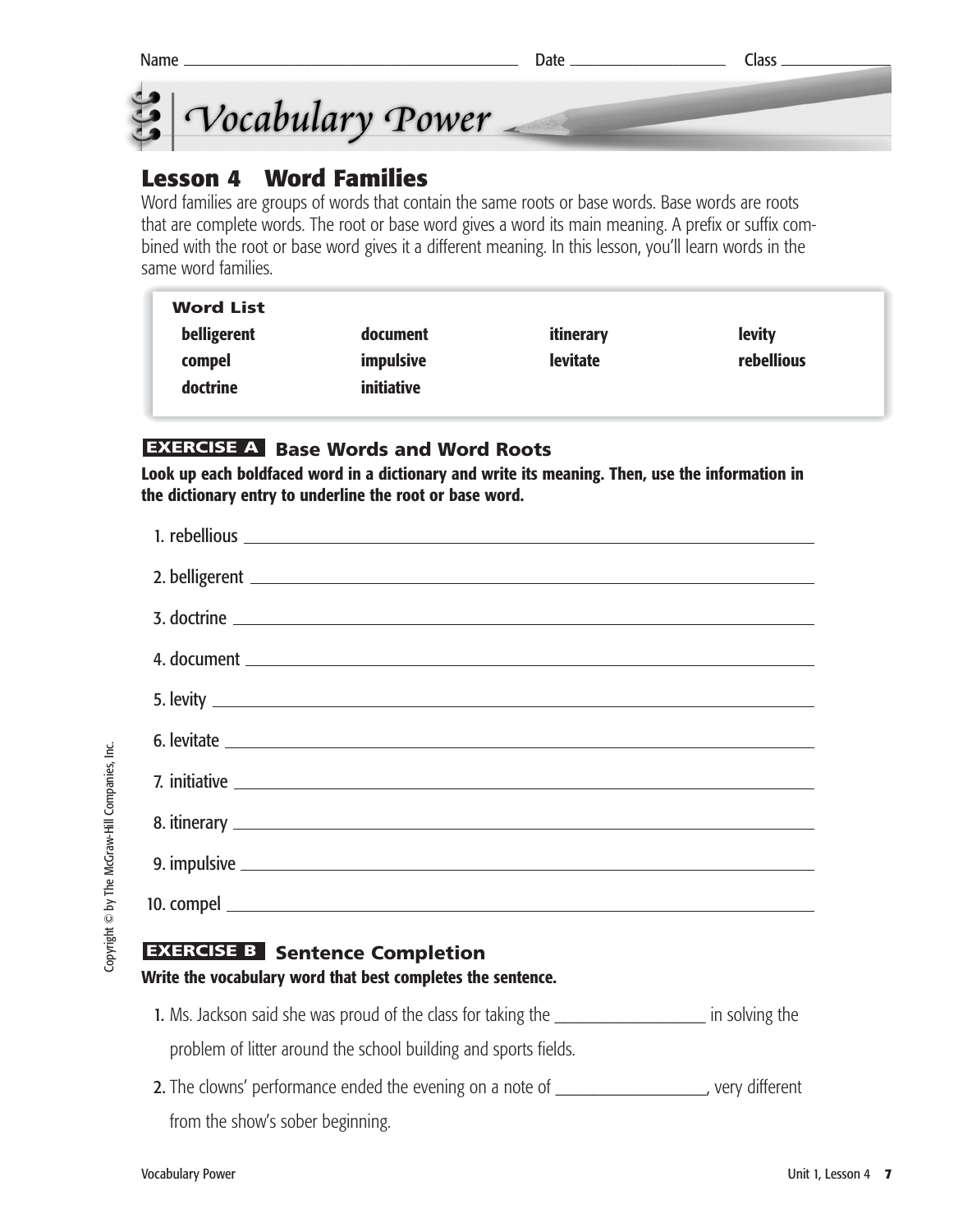# *Vocabulary Power* continued

3. The television program was about the Truman \_\_\_\_\_\_\_\_\_\_\_\_\_\_\_\_\_\_\_\_, President Harry Truman's belief that the United States had to oppose the Soviet Union following World War II. 4. You can lead a horse to water, but you certainly can't example to the set of the set of the set of the set o 5. The government soldiers had a difficult time defeating the same than the state forces in battle because they often disappeared into the jungle. 6. "For my final trick, I shall make my assistant \_\_\_\_\_\_\_\_\_\_\_\_\_\_\_\_\_\_\_\_\_\_\_\_ in the air above the audience!" announced the magician. 7. You will never convince the judge unless you are able to **Theorem 2016** your charges, proving that they are true. 8. Will the Grand Canyon be on your example for your camping trip? **9.** We all felt that Rebecca was **with all in the very sell on the volunteered for the committee** without even knowing what she would have to do. 10. I could tell the dog was very \_\_\_\_\_\_\_\_\_\_\_\_\_\_\_\_\_\_\_\_\_\_\_\_ by the way it barked viciously at everyone who walked by its yard. **Answer each question based on your understanding of the boldfaced vocabulary word. EXERCISE C**

1. What are some situations when levity is out of place? \_\_\_\_\_\_\_\_\_\_\_\_\_\_\_\_\_\_\_\_\_\_\_\_

2. What places would be on the **itinerary** for your dream vacation?

**3.** What might be a reason some people are **belligerent?** \_\_\_\_\_\_\_\_\_\_\_\_\_\_\_\_\_\_\_\_\_\_\_\_\_\_\_\_\_

4. Describe the last time you did something **impulsive.** \_\_\_\_\_\_\_\_\_\_\_\_\_\_\_\_\_\_\_\_\_\_\_\_\_\_\_\_\_\_

5. What steps would you take to **document** a case against a factory for polluting a nearby stream?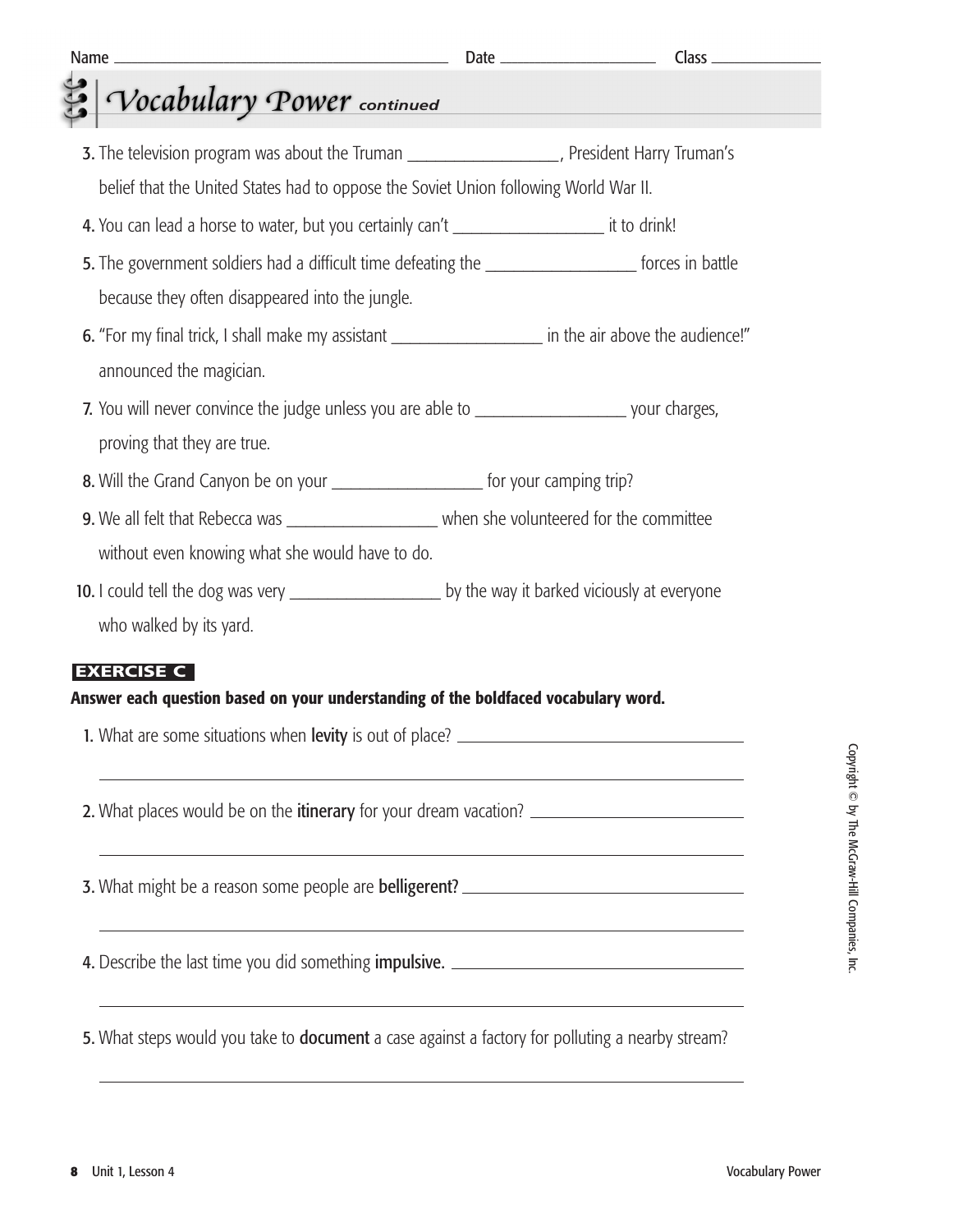



# **Lesson 5 Using Reference Skills**

#### **Using a Dictionary Entry**

A word and the information given in a dictionary about the word is called an *entry.* Look at the sample entry below.



#### **EXERCISE**

#### **Use the sample entry to answer each question.**

- 1. Which entry would you find on this page—*preach, precious,* or *precisely?*
- 2. Which meaning of *precipitate* is being used in the following sentence?

The fiery speech of the rebel leader precipitated the attack on the palace.

3. On which syllable does the primary accent fall in the word *precipitate?*

4. Use the first meaning of *precipitate* in a sentence of your own.

5. Use the fourth meaning of *precipitate* in a sentence of your own.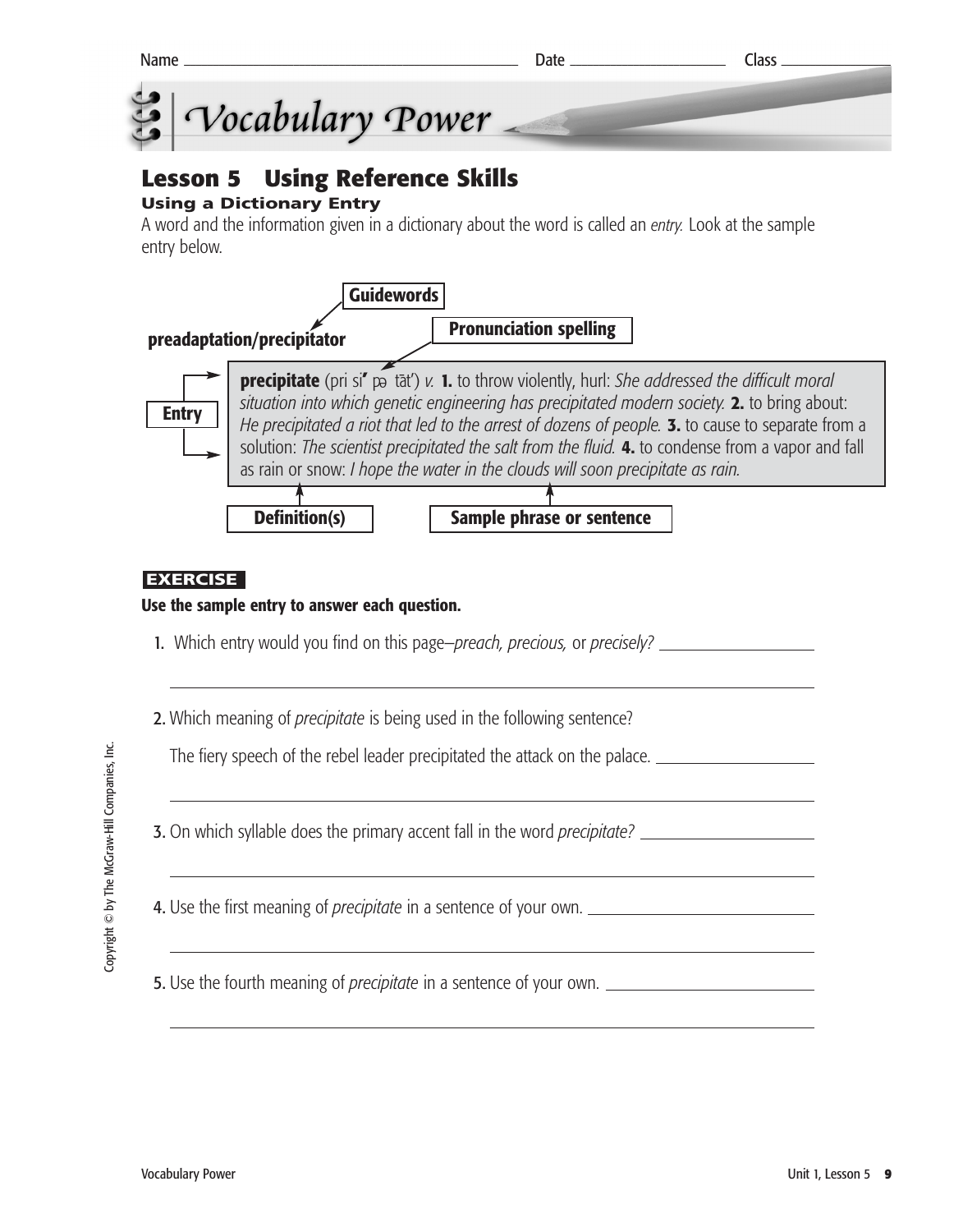# **Review: Unit 1**

#### **EXERCISE**

#### **Circle the letter of the word that best completes each sentence.**

|                                                                                                                                |                                                                                                                                                                  |  | 1. The committee voted to ________ the meeting until after the tornado alert had passed.                         |  |
|--------------------------------------------------------------------------------------------------------------------------------|------------------------------------------------------------------------------------------------------------------------------------------------------------------|--|------------------------------------------------------------------------------------------------------------------|--|
|                                                                                                                                | <b>a.</b> adjourn <b>b.</b> perish <b>c.</b> taunt                                                                                                               |  | d. lurch                                                                                                         |  |
| candidate's election campaign.                                                                                                 |                                                                                                                                                                  |  | 2. The need to rebuild some of the nation's ________ slums will be an important part of the                      |  |
|                                                                                                                                | <b>a.</b> anonymous <b>b.</b> secluded <b>c.</b> urban <b>d.</b> belligerent                                                                                     |  |                                                                                                                  |  |
| Court Building.                                                                                                                |                                                                                                                                                                  |  | 3. Kristin's ________ for Washington, D.C., included the White House, the Capitol, and the Supreme               |  |
|                                                                                                                                | <b>a.</b> precedence <b>b.</b> itinerary <b>c.</b> humility <b>d.</b> alliance                                                                                   |  |                                                                                                                  |  |
|                                                                                                                                | 4. It's a shame this poem is ________ because I would love to know who wrote it.<br><b>a.</b> secluded <b>b.</b> anonymous <b>c.</b> urban <b>d.</b> belligerent |  |                                                                                                                  |  |
| employee.                                                                                                                      |                                                                                                                                                                  |  | 5. "The needs of my children take _______ over every other demand on my time," explained the                     |  |
|                                                                                                                                | <b>a.</b> humility <b>b.</b> document <b>c.</b> indifference <b>d.</b> precedence                                                                                |  |                                                                                                                  |  |
|                                                                                                                                | a. portray b. circumnavigate c. taunt d. compel                                                                                                                  |  | 6. No matter how much they __________ Brian about his project, they cannot make him angry.                       |  |
| 7. Although the businessman has been very successful, his complete lack of _______ has made<br>many people dislike him.        |                                                                                                                                                                  |  |                                                                                                                  |  |
|                                                                                                                                | <b>a.</b> indifference <b>b.</b> perception <b>c.</b> humility <b>d.</b> initiative                                                                              |  |                                                                                                                  |  |
|                                                                                                                                | <b>a.</b> document <b>b.</b> compel <b>c.</b> adjourn                                                                                                            |  | 8. Ms. Dean had to _______ many of her successes in her application for the Master Teacher Award.<br>d. commence |  |
|                                                                                                                                | <b>a.</b> perish <b>b.</b> lurch <b>c.</b> adjourn <b>d.</b> levitate                                                                                            |  | 9. Watch how the opossums _______ forward and then fall when they are pretending to be dead.                     |  |
| 10. "I predict that the cells of the insect will ________ after its exposure to radiation," said the scientist<br>in the film. |                                                                                                                                                                  |  |                                                                                                                  |  |
|                                                                                                                                | <b>a.</b> adjourn <b>b.</b> dramatize <b>c.</b> levitate                                                                                                         |  | d. mutate                                                                                                        |  |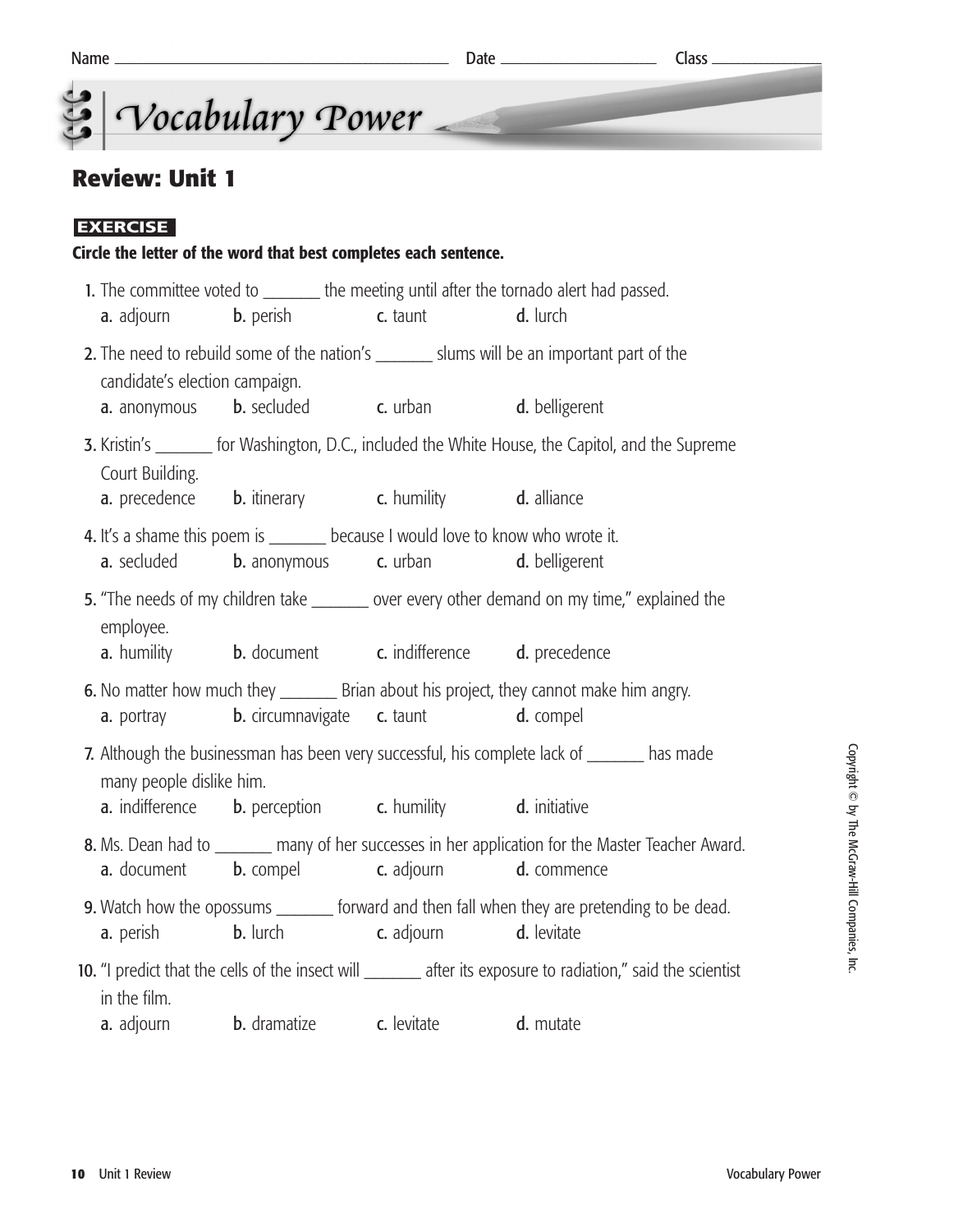

# **Test: Unit 1**

#### **PART A**

## **Circle the letter of the word that best completes each sentence.**  1. After the Civil War, the Southern states were welcomed back into the Union. **a.** alternative **b.** rebellious **c.** varied **d.** simultaneous 2. Do you know which actor will \_\_\_\_\_\_\_\_ President Lincoln in the new film biography? **a.** portray **b.** document **c.** commence **d.** compel 3. Although Woodbridge Middle School's players were much taller than we were, our volleyball team was not \_\_\_\_\_\_\_\_\_ by them. a. secluded b. awed c. varied d. valid 4. The novelist had been asked to **where most recent best-seller**, *Hope in the Dawn*, for a television movie. **a.** adiourn **b.** taunt **c.** dramatize **d.** lurch 5. I found the speeches so \_\_\_\_\_\_\_ that I couldn't help yawning every two minutes! a. impulsive b. mutant c. wholesome d. monotonous 6. Ola expressed \_\_\_\_\_\_ when we asked her which ride we should go on first, so we decided without her **a.** humility **b.** initiative **c.** indifference **d.** tranquillity 7. Because the two comments were ... I couldn't understand either one. **a.** simultaneous **b.** anonymous **c.** monotonous **d.** impulsive 8. After the young children giggled during the ceremony, their parents spoke to them about their inappropriate moment of **a.** hysteria **b.** precedence **c.** humility **d.** levity **9.** "There's no way you can \_\_\_\_\_\_\_ me to reveal the location of the secret meeting place," thundered the hero to his captors. **a.** perish **b.** compel **c.** taunt **d.** commence 10. The commission wrote that no \_\_\_\_\_\_\_ to the automobile was likely to be developed over the next twenty-five years. a. alternative b. itinerary c. alliance d. precedence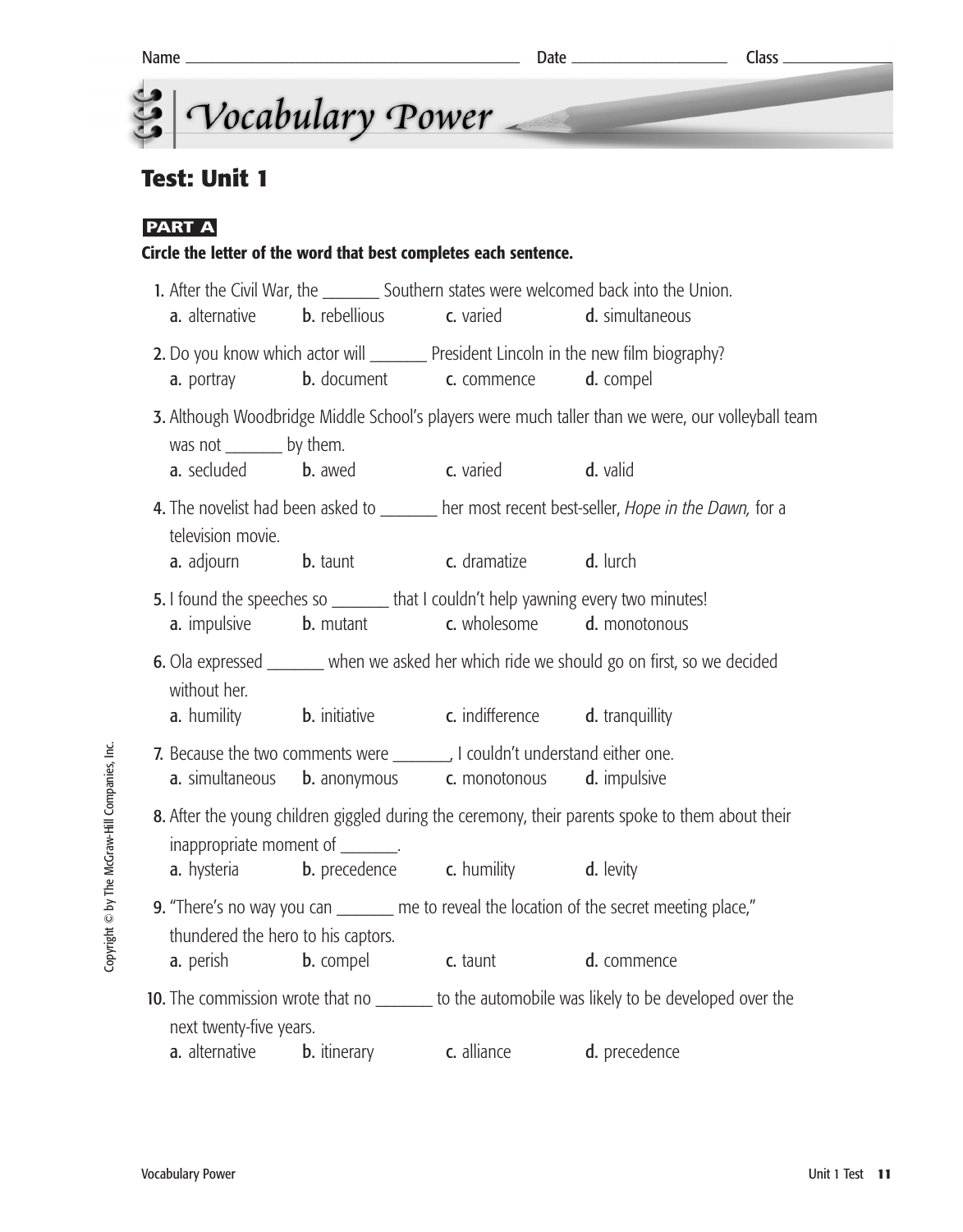*<u>Cocabulary</u>* Power continued

#### **PART B**

#### **For each group of words, circle the letter of the vocabulary word that best fits.**

| 1. slim, insufficient, sparse, __                         |                       |               |                        |  |
|-----------------------------------------------------------|-----------------------|---------------|------------------------|--|
| a. varied                                                 | <b>b.</b> meager      | c. secluded   | d. impulsive           |  |
| 2. rise, float, $\lim_{n \to \infty}$<br>a. levitate      | <b>b.</b> portray     | c. compel     | d. perish              |  |
| <b>3.</b> good, official, approved, __<br>a. simultaneous | <b>b.</b> belligerent | c. valid      | d. meager              |  |
| 4. calm, peacefulness, order, __<br>a. doctrine           | <b>b.</b> alliance    | c. hysteria   | <b>d.</b> tranguillity |  |
| 5. transformation, change, alteration,<br>a. initiative   | <b>b.</b> mutation    | c. precedence | d. itinerary           |  |

#### **PART C**

#### **Circle the number of the word that is most nearly the** *opposite* **of the boldfaced word.**

| 1. thoughtful<br>a. rebellious | <b>b.</b> anonymous    | c. meager       | d. impulsive |
|--------------------------------|------------------------|-----------------|--------------|
| 2. happiness<br>a. woe         | <b>b.</b> tranguillity | c. humility     | d. levity    |
| 3. laziness<br>a. initiative   | <b>b.</b> alternative  | c. indifference | d. levity    |
| 4. identical<br>a. monotonous  | <b>b.</b> varied       | c. secluded     | d. meager    |
| 5. finish<br>a. mutate         | <b>b.</b> taunt        | c. commence     | d. compel    |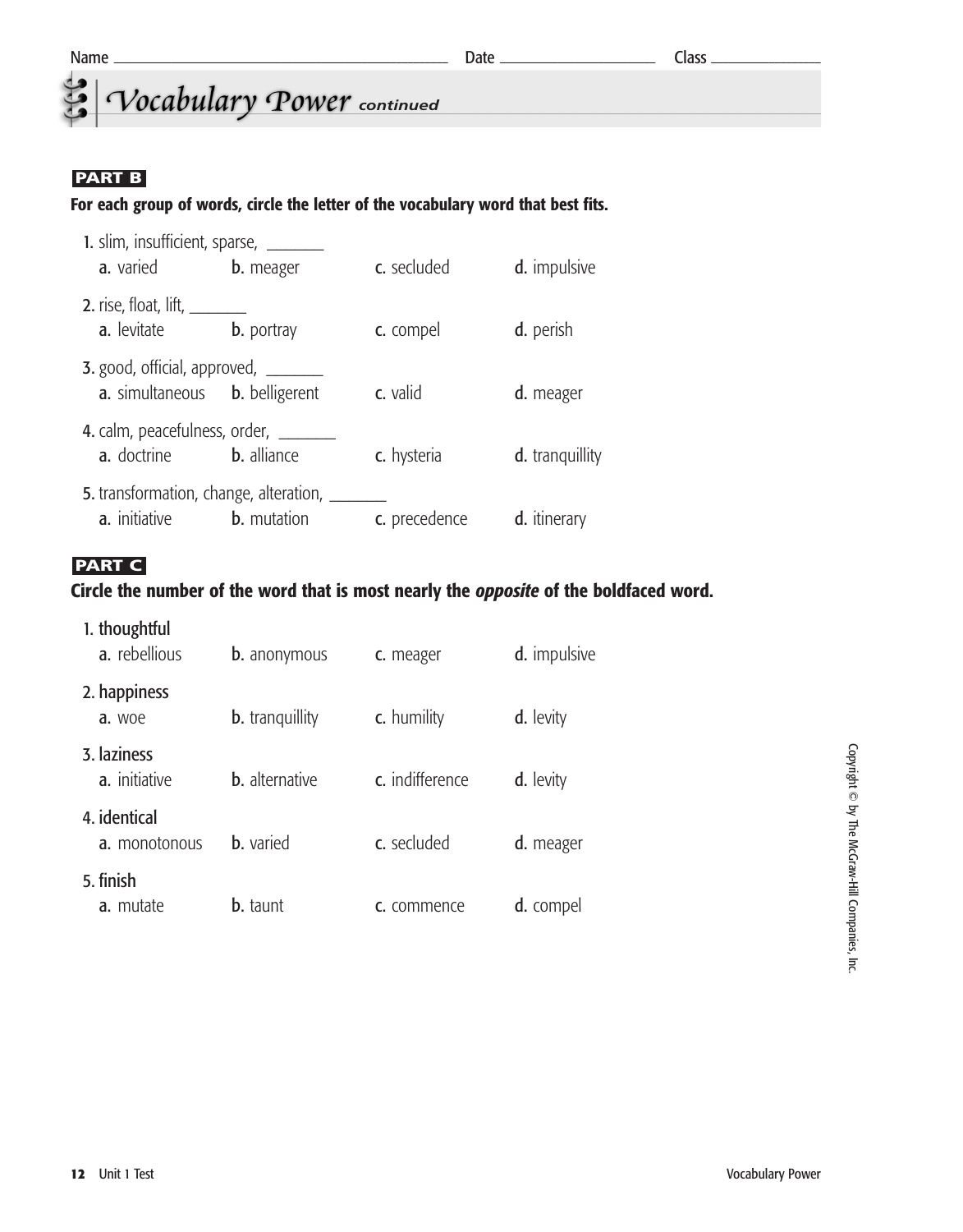



#### **Lesson 6 Using Synonyms**

Even the sturdiest trees sometimes lean. We are like trees–sometimes harsh winds blow and force us to lean on other people for support. This lesson provides us with words to use when exploring the ways we depend on each other.

| <b>Word List</b> |              |         |                   |
|------------------|--------------|---------|-------------------|
| absurd           | intimate     | resolve | uncomprehendingly |
| arrogant         | persistently | scowl   | vivid             |
| competently      | postpone     |         |                   |

#### **EXERCISE A Synonyms**

**Each boldfaced vocabulary word below is paired with a synonym whose meaning you probably know. Think of other words related to the synonym and write your ideas on the line provided. Then, look up the word in a dictionary and write its meaning.**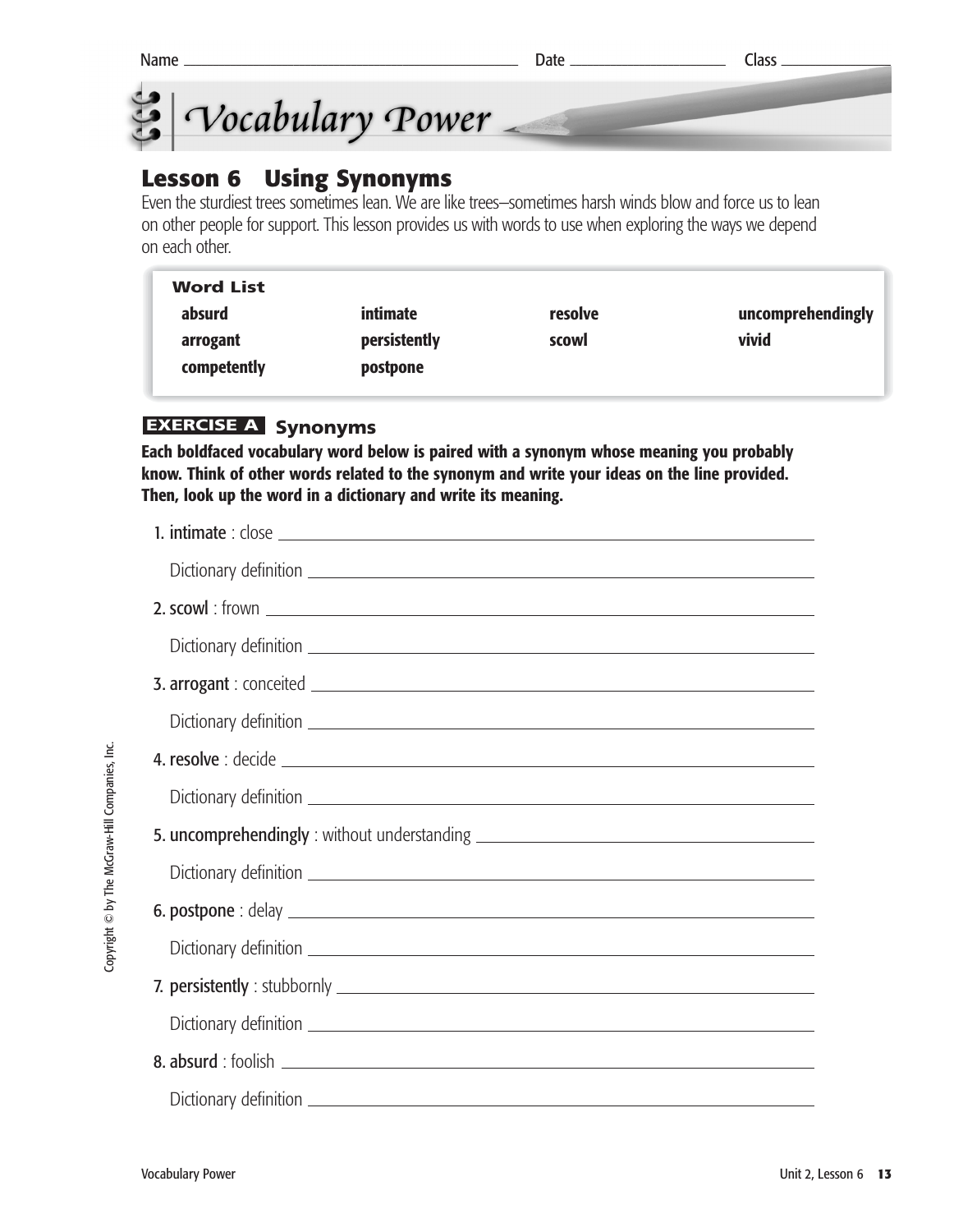| <b>Name</b>                                                                                              |                                                                                                                                                                                                                                                                                                                                                                                                                                                                                            | Class <sub>-</sub> |
|----------------------------------------------------------------------------------------------------------|--------------------------------------------------------------------------------------------------------------------------------------------------------------------------------------------------------------------------------------------------------------------------------------------------------------------------------------------------------------------------------------------------------------------------------------------------------------------------------------------|--------------------|
| Vocabulary Power continued                                                                               |                                                                                                                                                                                                                                                                                                                                                                                                                                                                                            |                    |
|                                                                                                          |                                                                                                                                                                                                                                                                                                                                                                                                                                                                                            |                    |
|                                                                                                          |                                                                                                                                                                                                                                                                                                                                                                                                                                                                                            |                    |
|                                                                                                          |                                                                                                                                                                                                                                                                                                                                                                                                                                                                                            |                    |
|                                                                                                          |                                                                                                                                                                                                                                                                                                                                                                                                                                                                                            |                    |
| <b>EXERCISE B</b> Multiple-Meaning Words                                                                 | Many words in English have more than one meaning. Each meaning, however, is based on the<br>meaning of the word root. The word resolve, for example, is from the Latin root resolvere<br>meaning "to loosen," "to dissolve," or "to release." A dictionary entry for resolve lists many<br>different meanings, but all of them are related to the root meaning, "to loosen." Use a dictionary<br>to help you write the precise definition of resolve as it is used in each sentence below. |                    |
|                                                                                                          | 1. The instructor urged her students to resolve the mathematics problem into simple elements.                                                                                                                                                                                                                                                                                                                                                                                              |                    |
|                                                                                                          | 2. The negotiator tried unsuccessfully to resolve the dispute between management and labor.                                                                                                                                                                                                                                                                                                                                                                                                |                    |
|                                                                                                          | 3. Medical researchers are trying to resolve the chemical imbalance that triggers addictions.                                                                                                                                                                                                                                                                                                                                                                                              |                    |
|                                                                                                          | 4. As the debate continued, her resolve to support the "pro" side began to weaken.                                                                                                                                                                                                                                                                                                                                                                                                         |                    |
| <b>EXERCISE C</b> Word Association<br>For each group of words, write the vocabulary word that best fits. |                                                                                                                                                                                                                                                                                                                                                                                                                                                                                            |                    |
|                                                                                                          | <u> Alexandria de la conte</u>                                                                                                                                                                                                                                                                                                                                                                                                                                                             |                    |
| 1. proud, conceited, boastful                                                                            |                                                                                                                                                                                                                                                                                                                                                                                                                                                                                            |                    |
| 2. delay, cancel, suspend                                                                                |                                                                                                                                                                                                                                                                                                                                                                                                                                                                                            |                    |
| <b>3.</b> skillfully, with ability, capably                                                              |                                                                                                                                                                                                                                                                                                                                                                                                                                                                                            |                    |
| 4. realistic, lifelike, bright                                                                           | <u> 1990 - Johann Barbara, martxa al</u>                                                                                                                                                                                                                                                                                                                                                                                                                                                   |                    |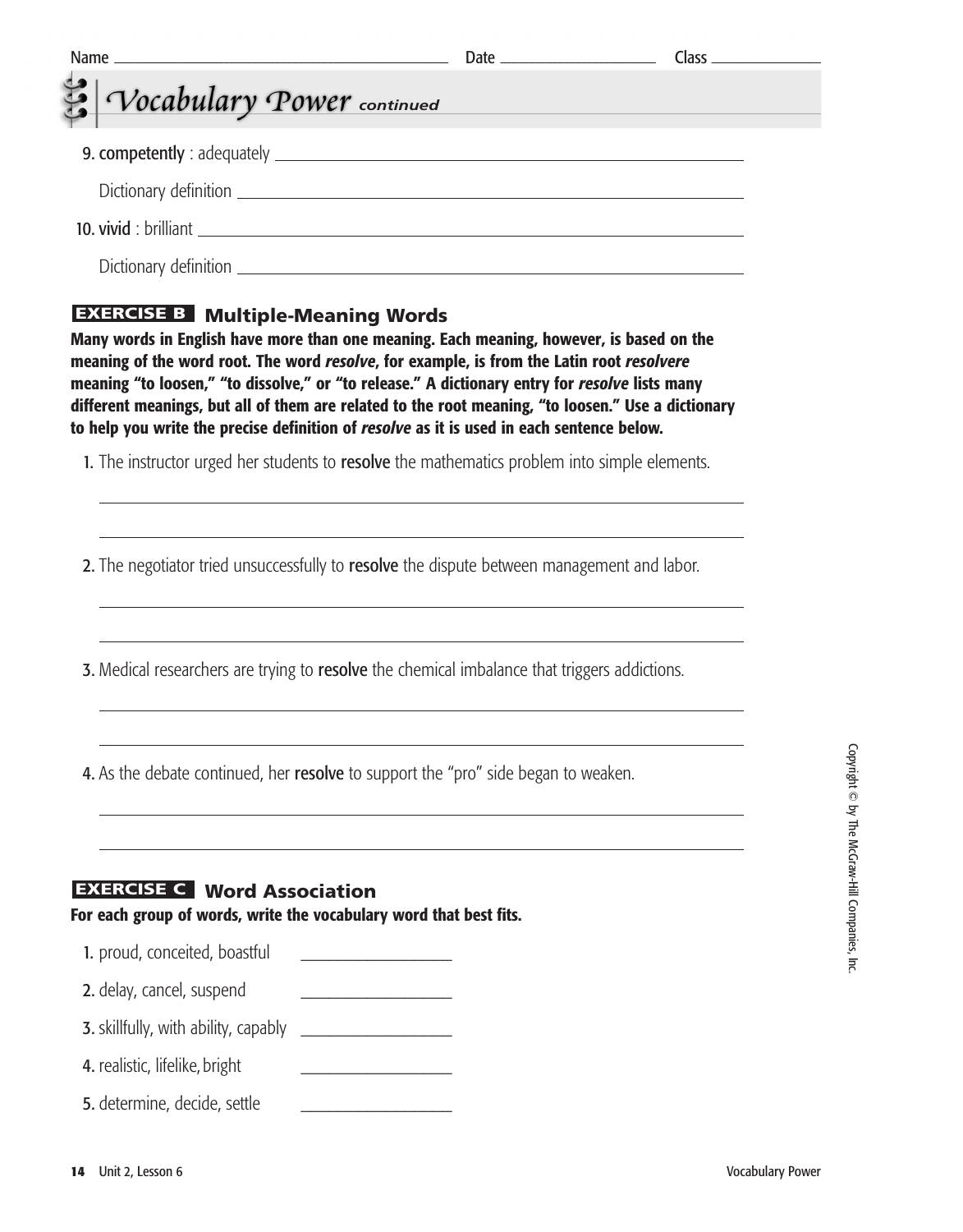



## **Lesson 7 Recognizing Base Words**

Words are often made up of different parts. The main meaning of a word is contained in its root or base word. Base words are roots that are complete words. Words that have the same root or base word are in the same word family. In this lesson, you'll learn to identify some common base words and explore how adding prefixes and suffixes can change the meaning of words.

| <b>Word List</b> |                  |              |             |
|------------------|------------------|--------------|-------------|
| acknowledge      | hospitality      | rehabilitate | significant |
| combatant        | <b>longevity</b> | reserve      | unseemly    |
| defraud          | neutralize       |              |             |

#### **Word Association EXERCISE A Read the clues. Then, answer the question.**

- 1. To habilitate something is to prepare it, outfit it, or get it ready for a certain function. The word *habilitate* comes from a family of Latin words meaning "ability." What is the purpose of an institution designed to **rehabilitate** criminals?
- 2. What is the meaning of the word neutralize, which is created by adding the verb suffix -*ize,* meaning "to engage in a (specified) activity," to the adjective *neutral?*
- 3. Seemly behavior is conduct that is suitable, appropriate, in good taste, and pleasant. Our word comes from the Viking word for *fitting.* What are some synonyms for unseemly?
- 4. The noun suffix *-ant* usually means "a person who engages in this activity*.*" Name a famous combatant from U.S. history.
- 5. Synonyms of the word *fraud* include trickery, deception, and cheating. *De-* is a prefix that often creates a verb from a noun. What are some words that mean about the same as defraud?
- 6. Our modern word *hospital* comes from the Latin word meaning "guest." *Hospital* was used in earlier times to mean a place where travelers could sleep and eat. What things might you do to show hospitality to a guest in your home?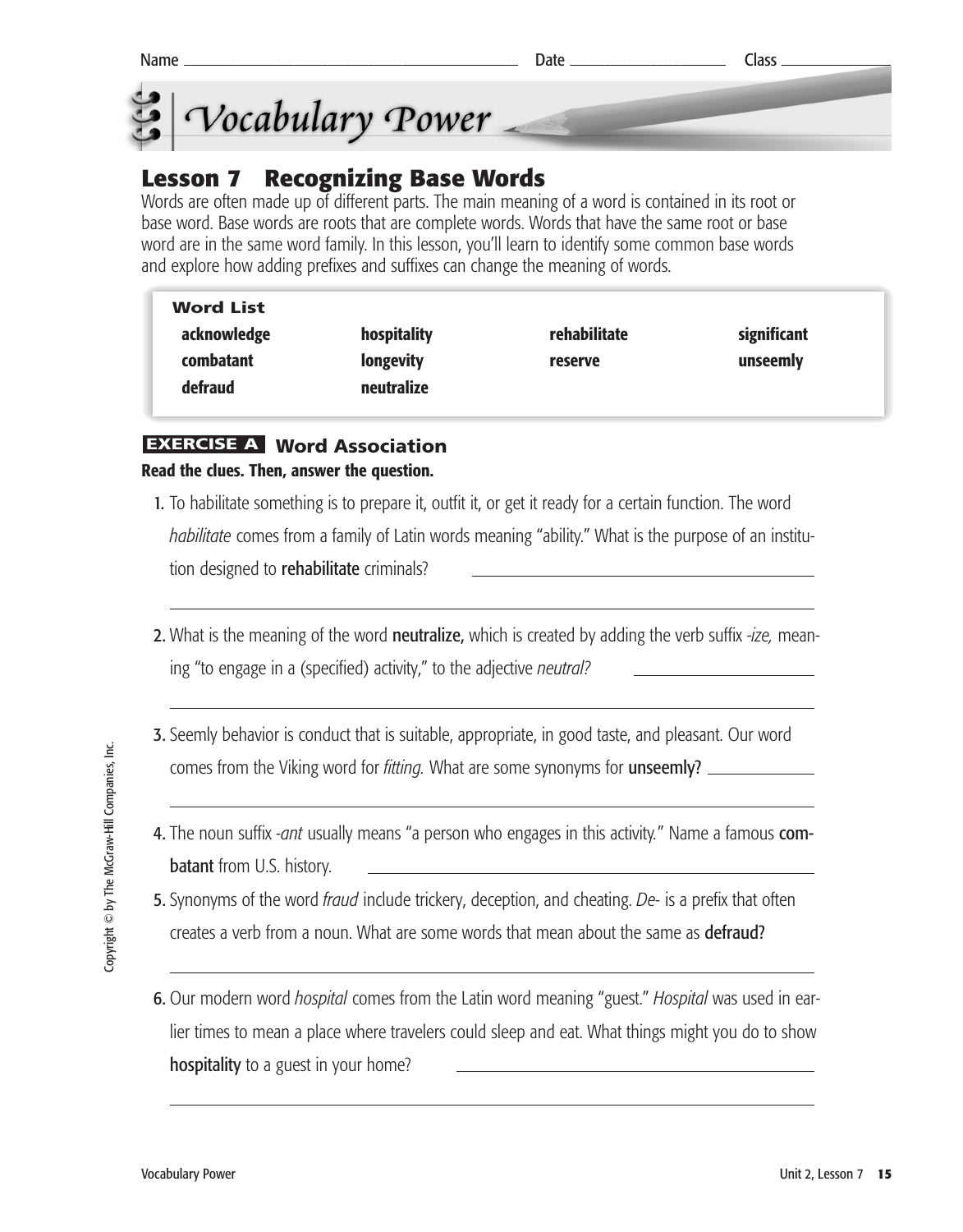# *Vocabulary Power* continued

- 7. We use the common word *long* to describe both distance and length of time something exists. What comes to your mind when you add the noun suffix -*ity* to *long* to create longevity?
- 8. The word *reserve* is based on the Latin word *reservare*, meaning "to keep." What items, such as foods, would you reserve for an emergency such as a flood?
- 9. Many English words originate in the Latin base word *signum,* meaning "sign*.*" Name some synonyms of the adjective form significant.
- 10. Unlike many modern English words, *knowledge* does not come from Latin. This base word comes from *cnawan,* the Old English word for *know.* An Old English verb form of this root is *oncnawan.* What are some synonyms for our word **acknowledge**, which comes from this Old English verb?

#### **EXERCISE B** Dictionary Definitions

**Look up each boldfaced word in a dictionary and write the meaning. Using the information in a dictionary, underline the base word.** 

#### **Crossword Puzzle EXERCISE C**

**On a separate sheet of paper, create a crossword puzzle using at least eight of the vocabulary words. Then, exchange puzzles with a partner and complete the puzzle you receive.**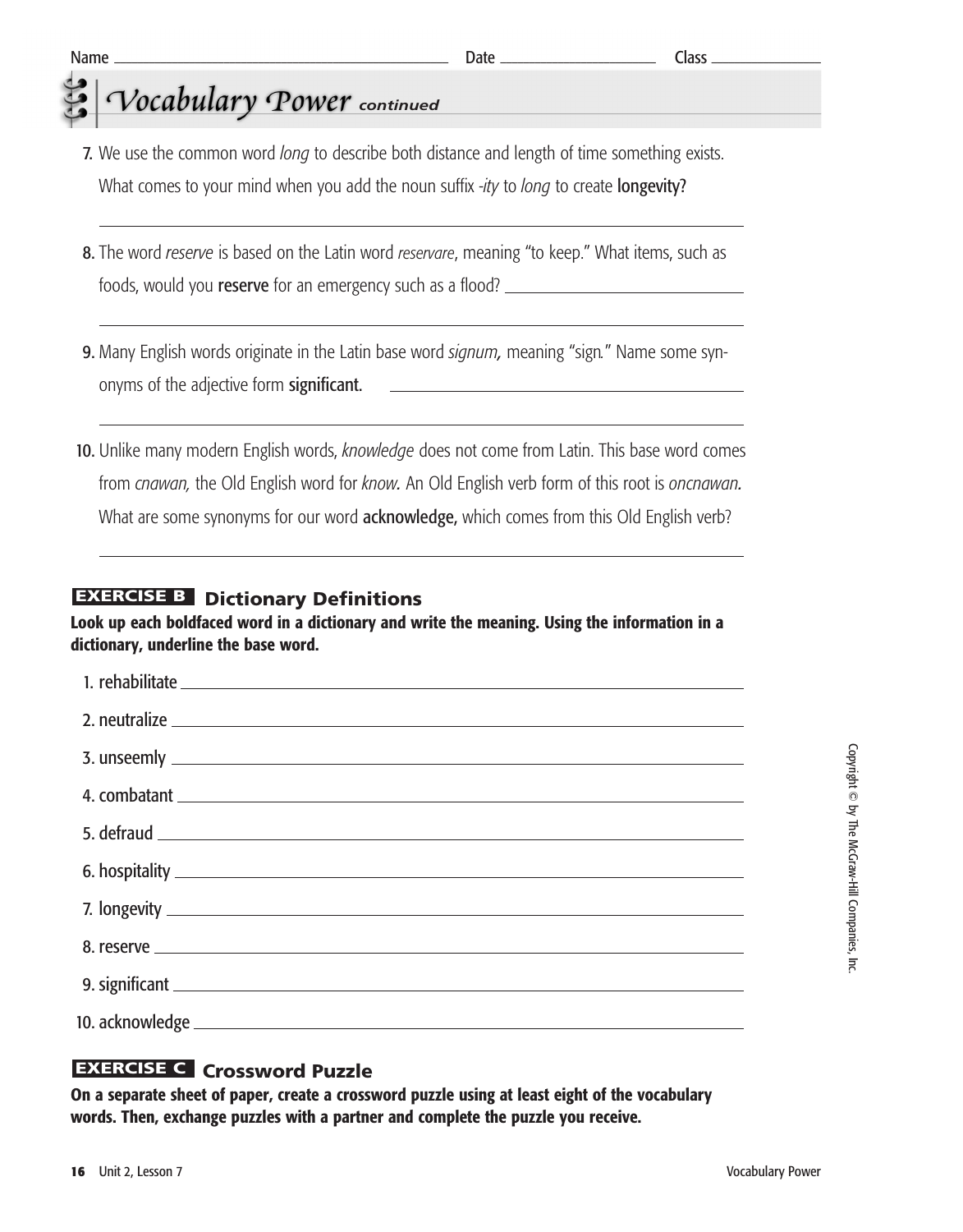



### **Lesson 8 Prefixes That Mean "not" or "the opposite of"**

Knowing the meaning of prefixes can help you discover the meanings of unknown words. A large number of prefixes mean "not" or "the opposite of." Some of these prefixes are *non-, ir-, ig-, un-, mal-, anti-, counter-, contra-, de-, dis-, in-, im-, op-,* and *il-.* Be careful, though. Not all words that begin with these letter combinations have the meaning of the prefix. When in doubt, look up the word in the dictionary.

| <b>Word List</b>     |            |              |             |
|----------------------|------------|--------------|-------------|
| <b>contradiction</b> | ignoble    | irreversible | nondescript |
| deflate              | improbable | malodorous   | unabashed   |
| dismantle            | inhumane   |              |             |
|                      |            |              |             |

#### **EXERCISE A Dictionary Definitions**

**Underline the prefix in each of the boldfaced words below. Base your answers on the clues. Check the definition of each vocabulary word by looking it up in a dictionary and writing its meaning.**

1. unabashed: If you abash someone, you destroy the person's self-confidence or cause embarrass-

ment. How might you describe someone who is **unabashed?** \_\_\_\_\_\_\_\_\_\_\_\_\_\_\_\_\_\_\_\_\_\_\_\_\_

Dictionary definition

2. dismantle: A mantle was a kind of cloak worn during the seventeenth century, often as a symbol

of authority or power. The Middle French word *desmanteler* meant "to remove a mantle." Today

we use the English word **dismantle** in a general sense to mean what?

Dictionary definition

**3. ignoble:** History shows us many examples of noble people. Name some historical figures you

consider to be **ignoble.** 

Dictionary definition

4. contradiction: The Latin root *dict* means "to tell," and our English word *contradict* means "to tell or speak against." Adding the noun suffix *-ion* gives what meaning to the word contradiction?

Dictionary definition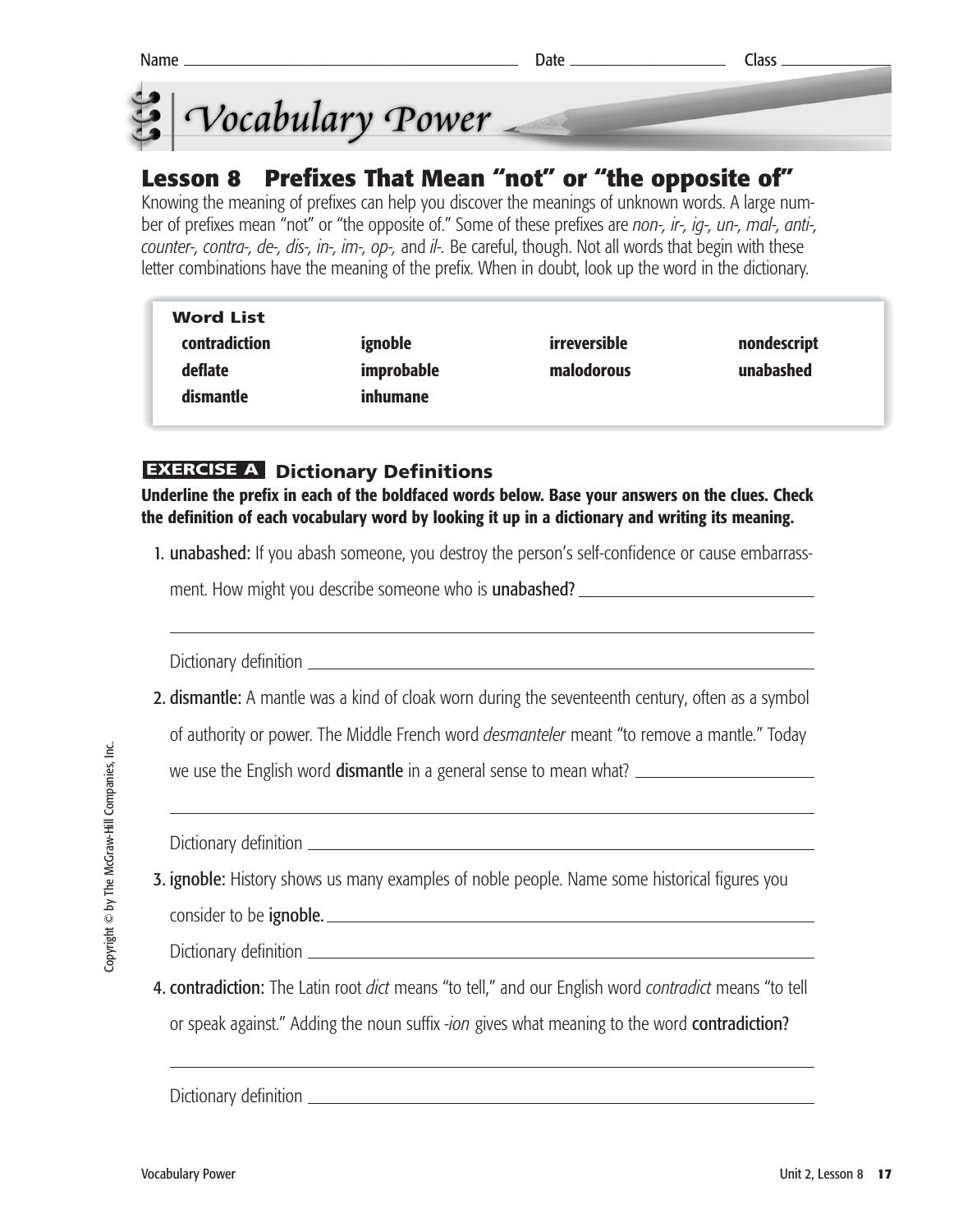# *Vocabulary Power* continued

5. **improbable:** Most people agree that it is probable the sun will rise tomorrow morning. What is an event you consider to be improbable?

Dictionary definition \_

6. malodorous: Something that is odorous has a strong smell, either pleasant or unpleasant. The prefix *mal-* means "bad." What are some things that you consider malodorous?

Dictionary definition

7. deflate: When you inflate a basketball or tire, you blow air into it. Describe what happens when you deflate a basketball or tire. In what way can a person be deflated?

Dictionary definition

8. nondescript: *Describe* and *description* are based on the Latin root *describere* ("to describe"). On the basis of the meanings of *describe* and *description,* what might the adjective nondescript mean?

Dictionary definition

9. irreversible: Many processes in life and science are reversible. Can you name some that are irreversible?

Dictionary definition

10. inhumane: Do you have a Humane Society in your community? Many people believe that we should treat animals in a humane manner. To what inhumane practices might members of the Humane Society be reacting?

Dictionary definition

#### **EXERCISE B**

**Words that begin with prefixes meaning "not" or "the opposite of" appear often in newspapers and magazines. Read an article. Then, on a separate sheet of paper, make a list of words containing the prefixes discussed in this lesson. After each word, use your vocabulary skills to make an educated guess about its meaning. Then, write the dictionary definition of the word.**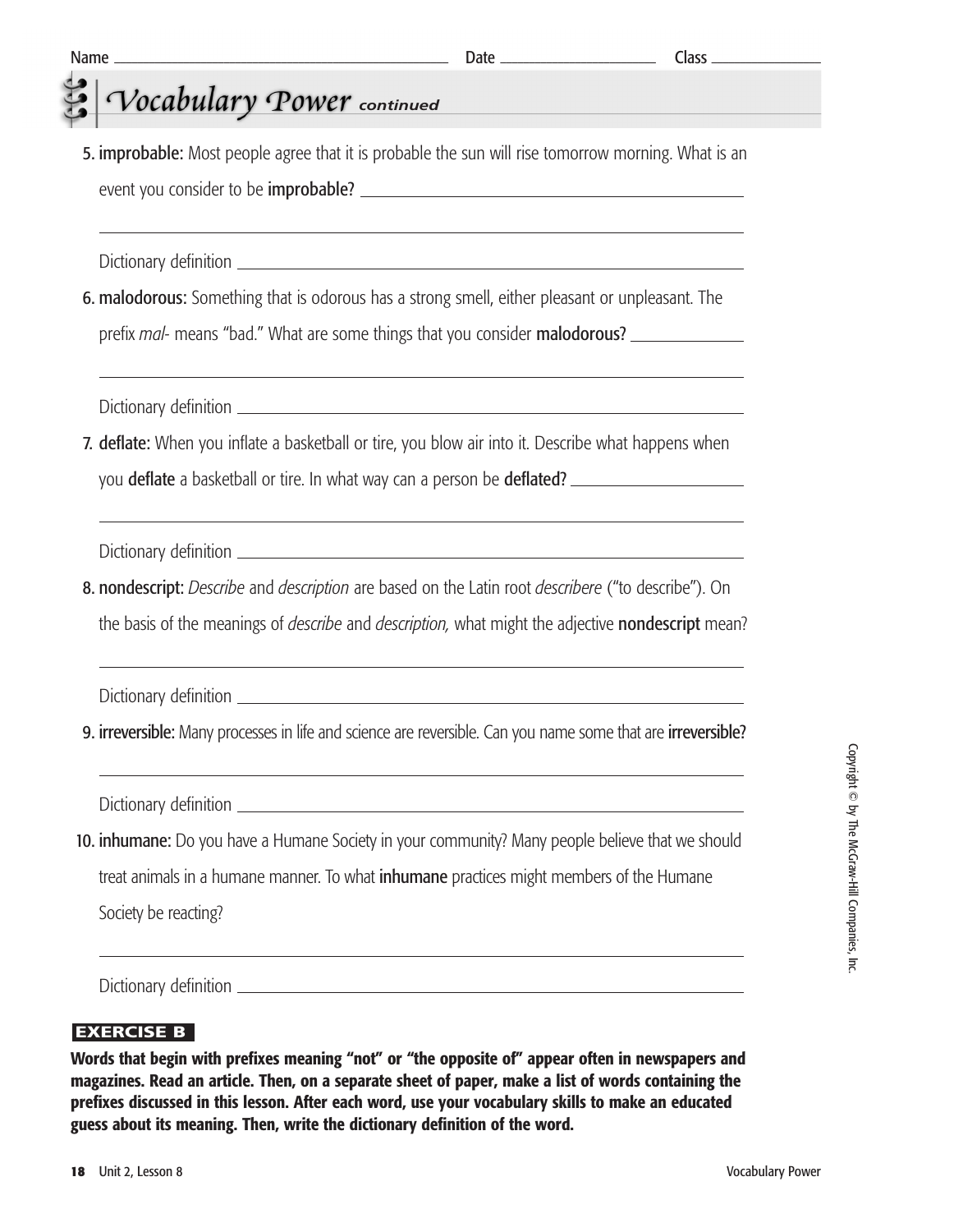

# **Lesson 9 Using Reading Skills**

#### **Learning from Context: Definitions**

The context of a word is the environment, or the other words in the sentence. You can use the context to discover the meaning of an unknown word. Look for key words and even definitions elsewhere in the sentence to help you define the unknown word.

#### **EXERCISE**

#### **Read each sentence and use context clues to determine the meaning of the boldfaced word. Underline key words in the sentence that help you define the word. Then, write its probable meaning on the line.**

- 1. I never dreamed that Tanya could be so **vindictive**; her demand for revenge took us by surprise.
- 2. Tyler is **adept** at coordinating group projects; he can unify members around a common goal.

**3.** I'm afraid that tired, old, familiar story about the farmer is very **trite.** \_\_\_\_\_\_\_\_\_\_\_\_\_\_\_\_\_\_\_\_\_\_\_\_\_\_\_\_\_\_\_\_

4. Grandmother was a **bastion** of strength and inspiration, a rock against all the storms of misfortune.

**5.** Hasidism is considered one of the many different branches or **sects** of Judaism.

6. Their criticism did not **denigrate** us; they couldn't discount our project.

7. The National Guard was called in to quell the violent demonstration and restore order to the city.

**8.** The cheerleaders tried to **galvanize** the passive crowd by their lively actions and chants.

**9.** The prestigious statue, standing on its black marble **pedestal**, overlooked the park.

10. The editorial was a lampoon, harshly satirizing the candidate's homely features and awkward manner.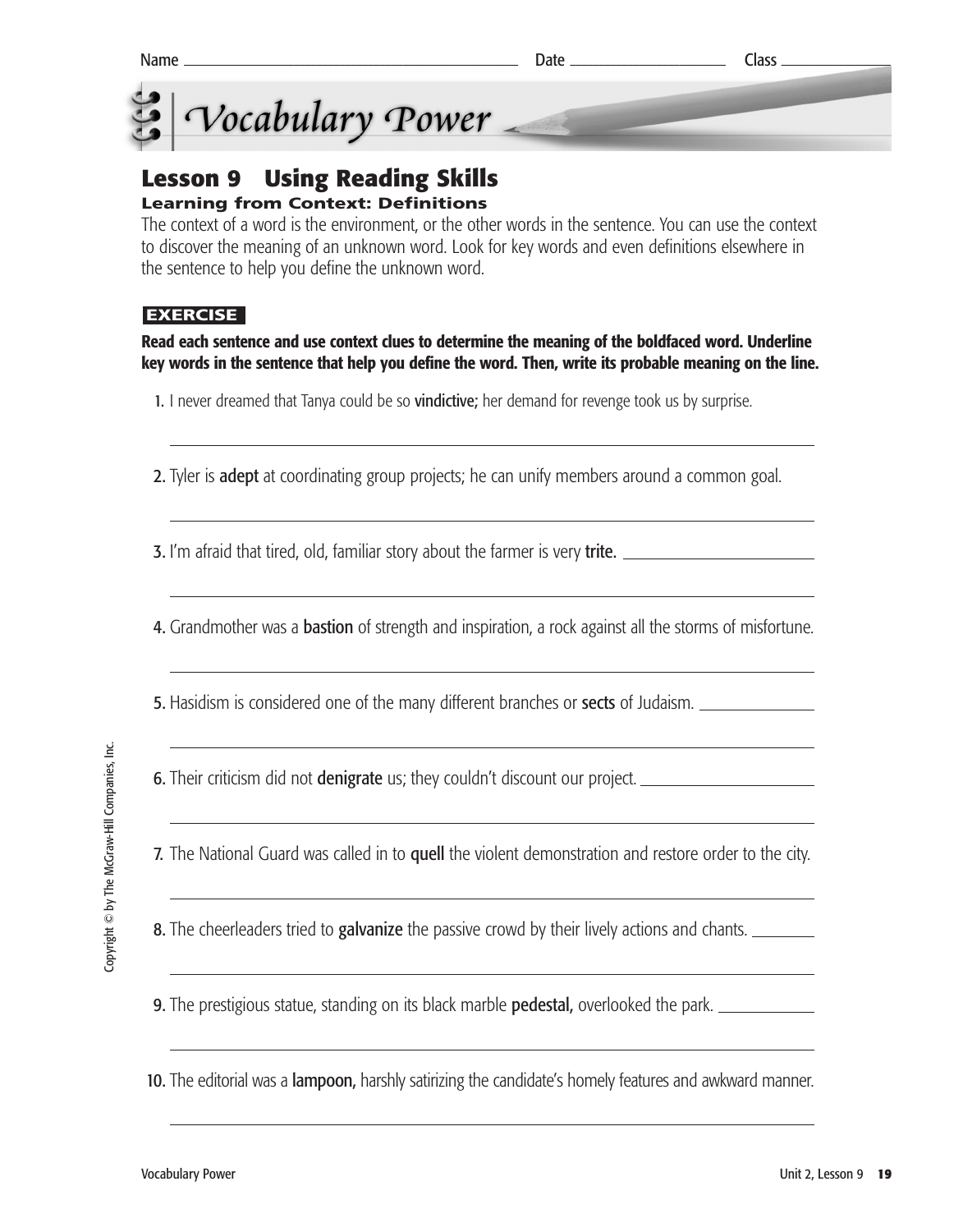

#### **Review: Unit 2**

#### **EXERCISE A**

**For each group of words, circle the letter of the vocabulary word that belongs.**

| 1. clear, bright, sharp, ________<br>a. absurd                                    | <b>b.</b> vivid                                                   | c. improbable | d. trite          |
|-----------------------------------------------------------------------------------|-------------------------------------------------------------------|---------------|-------------------|
| 2. retain, keep, book, ________<br>a. reserve                                     | <b>b.</b> neutralize                                              | c. resolve    | d. quell          |
| <b>a.</b> absurd                                                                  | 3. dull, boring, uninteresting, ________<br><b>b.</b> nondescript | c. unabashed  | d. adept          |
| 4. cruel, mean, vicious, ________                                                 | <b>a.</b> arrogant <b>b.</b> unabashed                            | c. inhumane   | d. unseemly       |
| <b>5.</b> cheat, swindle, steal, ________<br><b>a.</b> postpone <b>b.</b> reserve |                                                                   | c. dismantle  | <b>d.</b> defraud |

#### **EXERCISE B**

#### **Circle the letter of the word that best completes the sentence.**

|                                                                                |                                        | 1. The league was forced to _________ all games because of the heat wave.<br><b>a.</b> rehabilitate <b>b.</b> deflate <b>c.</b> galvanize <b>d.</b> postpone |                                                                                                     |  |
|--------------------------------------------------------------------------------|----------------------------------------|--------------------------------------------------------------------------------------------------------------------------------------------------------------|-----------------------------------------------------------------------------------------------------|--|
|                                                                                |                                        |                                                                                                                                                              |                                                                                                     |  |
| taller players.                                                                |                                        |                                                                                                                                                              | 2. Our basketball coach hoped that our smaller, faster players would ________ the other team's      |  |
|                                                                                | <b>a.</b> neutralize <b>b.</b> resolve | <b>c.</b> lampoon <b>d.</b> defraud                                                                                                                          |                                                                                                     |  |
|                                                                                |                                        | <b>a.</b> acknowledge <b>b.</b> rehabilitate <b>c.</b> dismantle <b>d.</b> galvanize                                                                         | <b>3.</b> Alan felt that he would first have to ________ the lawnmower to understand how it worked. |  |
| 4. Sean argued so ________ for going to the movie that I finally agreed to go. |                                        |                                                                                                                                                              | <b>a.</b> improbably <b>b.</b> unseemly <b>c.</b> persistently <b>d.</b> uncomprehendingly          |  |
|                                                                                |                                        | <b>a.</b> denigrate <b>b.</b> rehabilitate <b>c.</b> postpone <b>d.</b> deflate                                                                              | 5. The prison program tried to ________ criminals and prepare them for life outside of prison.      |  |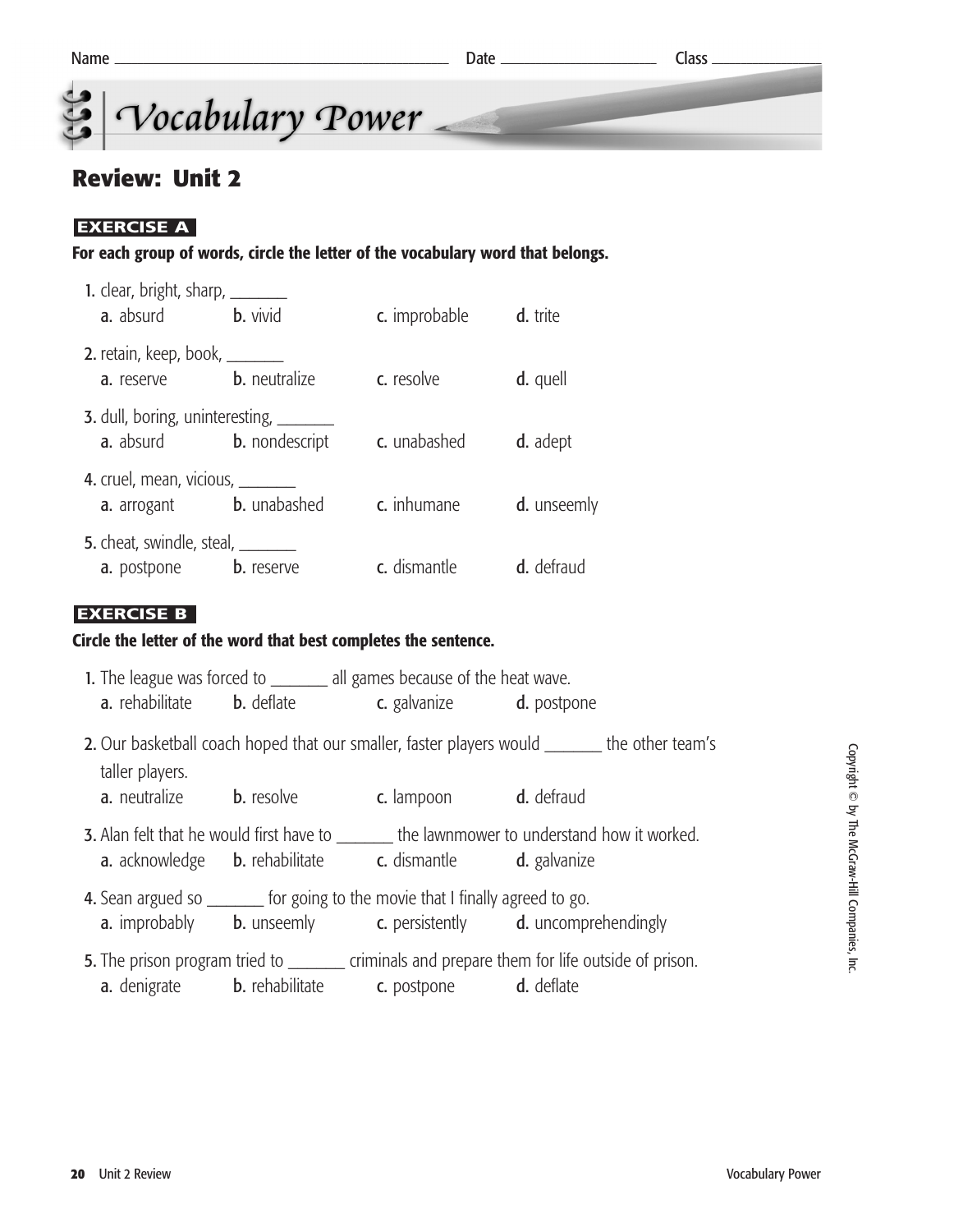# **Test: Unit 2**

#### **PART A**

#### **Circle the letter of the word that best fits.**

| a. absurd                                                  | <b>b.</b> vivid                                                                                             | c. nondescript                                                       | 1. Which word would describe the way you'd feel if you found yourself in a ridiculous situation?<br><b>d.</b> vindictive |
|------------------------------------------------------------|-------------------------------------------------------------------------------------------------------------|----------------------------------------------------------------------|--------------------------------------------------------------------------------------------------------------------------|
| a. resolve                                                 | <b>b.</b> defraud you <b>c.</b> scowl at you                                                                |                                                                      | 2. How would someone probably respond if you called him or her an unflattering name?<br>d. reserve you                   |
| <b>a.</b> hospitality                                      | <b>b.</b> combatants                                                                                        | c. longevity                                                         | 3. Up the down stairs, cool heat, and going under an overpass are examples of _______.<br>d. contradiction               |
| a. persistently<br><b>b.</b> uncomprehendingly             | 4. How would you be doing a task if you had no idea how to proceed?                                         | c. competently<br>d. improbably                                      |                                                                                                                          |
| <b>a.</b> longevity                                        | 5. A tortoise that lives for one hundred years is an example of ________.                                   | <b>b.</b> hospitality <b>c.</b> a pedestal <b>d.</b> a contradiction |                                                                                                                          |
| a. rehabilitate                                            | 6. You would probably _________ a meeting if not enough people could show up for it.<br><b>b.</b> dismantle | c. postpone                                                          | d. lampoon                                                                                                               |
|                                                            | 7. Stealing, lying, and cheating are examples of what kind of conduct?                                      |                                                                      |                                                                                                                          |
| a. trite                                                   | <b>b.</b> arrogant                                                                                          | c. irreversible                                                      | d. ignoble                                                                                                               |
| 8. To what kind of friend would you tell a special secret? |                                                                                                             |                                                                      |                                                                                                                          |
| a. an unseemly one                                         |                                                                                                             | c. an inhumane one                                                   |                                                                                                                          |
| <b>b.</b> a vindictive one                                 |                                                                                                             | d. an intimate one                                                   |                                                                                                                          |
|                                                            | 9. What would you expect when you check into an expensive resort hotel?                                     |                                                                      |                                                                                                                          |
| a. a bastion                                               | <b>b.</b> hospitality                                                                                       | c. longevity                                                         | d. a scowl                                                                                                               |
|                                                            | 10. You would most likely remember a _______ dream.                                                         |                                                                      |                                                                                                                          |
| a. nondescript                                             | <b>b.</b> malodorous c. vivid                                                                               |                                                                      | d. trite                                                                                                                 |
|                                                            |                                                                                                             |                                                                      | 11. How would someone who is well trained in lifesaving techniques perform the job of lifeguard?                         |
| a. uncomprehendingly                                       |                                                                                                             | c. competently                                                       |                                                                                                                          |
| <b>b.</b> persistently                                     |                                                                                                             | d. improbably                                                        |                                                                                                                          |
|                                                            | 12. Which word is an antonym for, or the opposite of, "blow up"?                                            |                                                                      |                                                                                                                          |
| a. quell                                                   | b. deflate                                                                                                  | c. dismantle                                                         | d. reserve                                                                                                               |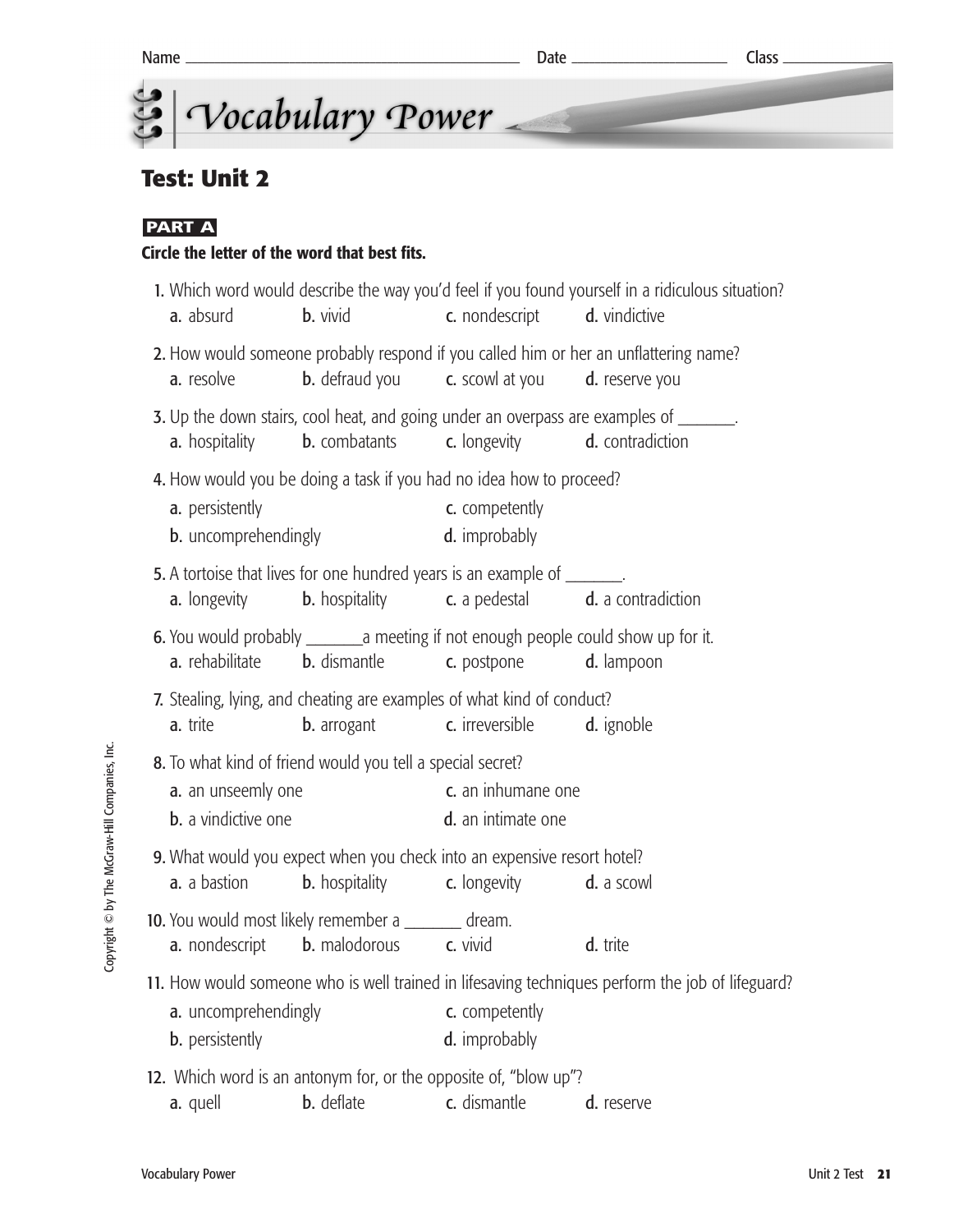| Name                                                                                                           | the control of the control of the control of the control of the control of the control of |                                                                |                                                                                               | $Class$ <sub>____</sub> |  |  |
|----------------------------------------------------------------------------------------------------------------|-------------------------------------------------------------------------------------------|----------------------------------------------------------------|-----------------------------------------------------------------------------------------------|-------------------------|--|--|
|                                                                                                                | Vocabulary Power continued                                                                |                                                                |                                                                                               |                         |  |  |
|                                                                                                                |                                                                                           |                                                                |                                                                                               |                         |  |  |
|                                                                                                                |                                                                                           |                                                                | 13. Which of the following words describes the way a barnyard probably smells to most people? |                         |  |  |
| <b>a.</b> absurd                                                                                               |                                                                                           | <b>b.</b> nondescript <b>c.</b> unabashed <b>d.</b> malodorous |                                                                                               |                         |  |  |
| 14. Having your appendix taken out is a procedure like this.                                                   |                                                                                           |                                                                |                                                                                               |                         |  |  |
| a. irreversible                                                                                                | <b>b.</b> unseemly <b>c.</b> inhumane                                                     |                                                                | d. trite                                                                                      |                         |  |  |
|                                                                                                                | 15. Society will gain if it can _________ people sent to prison for committing crimes.    |                                                                |                                                                                               |                         |  |  |
|                                                                                                                | <b>a.</b> dismantle <b>b.</b> intimate <b>c.</b> neutralize <b>d.</b> rehabilitate        |                                                                |                                                                                               |                         |  |  |
| <b>PART B</b>                                                                                                  |                                                                                           |                                                                |                                                                                               |                         |  |  |
| Circle the letter of the word that best fits with the others.                                                  |                                                                                           |                                                                |                                                                                               |                         |  |  |
|                                                                                                                | 1. decide, determine, conclude, _______                                                   |                                                                |                                                                                               |                         |  |  |
|                                                                                                                | <b>a.</b> postpone <b>b.</b> resolve                                                      | c. defraud                                                     | d. quell                                                                                      |                         |  |  |
| 2. soldier, sailor, marine, _______                                                                            |                                                                                           |                                                                |                                                                                               |                         |  |  |
| <b>a.</b> sect                                                                                                 | <b>b.</b> contradiction <b>c.</b> combatant                                               |                                                                | d. pedestal                                                                                   |                         |  |  |
|                                                                                                                | <b>3.</b> improper, impolite, unsuitable, ________                                        |                                                                |                                                                                               |                         |  |  |
|                                                                                                                | <b>a.</b> improbable <b>b.</b> inhumane <b>c.</b> arrogant <b>d.</b> unseemly             |                                                                |                                                                                               |                         |  |  |
| A resistant de la construcción de la contrata de la contrata de la contrata de la contrata de la contrata de l |                                                                                           |                                                                |                                                                                               |                         |  |  |

4. poised, unashamed, confident, a. unabashed b. intimate c. ignoble d. nondescript 5. conceited, proud, stuck-up, \_\_\_\_\_ a. absurd b. arrogant c. unabashed d. significant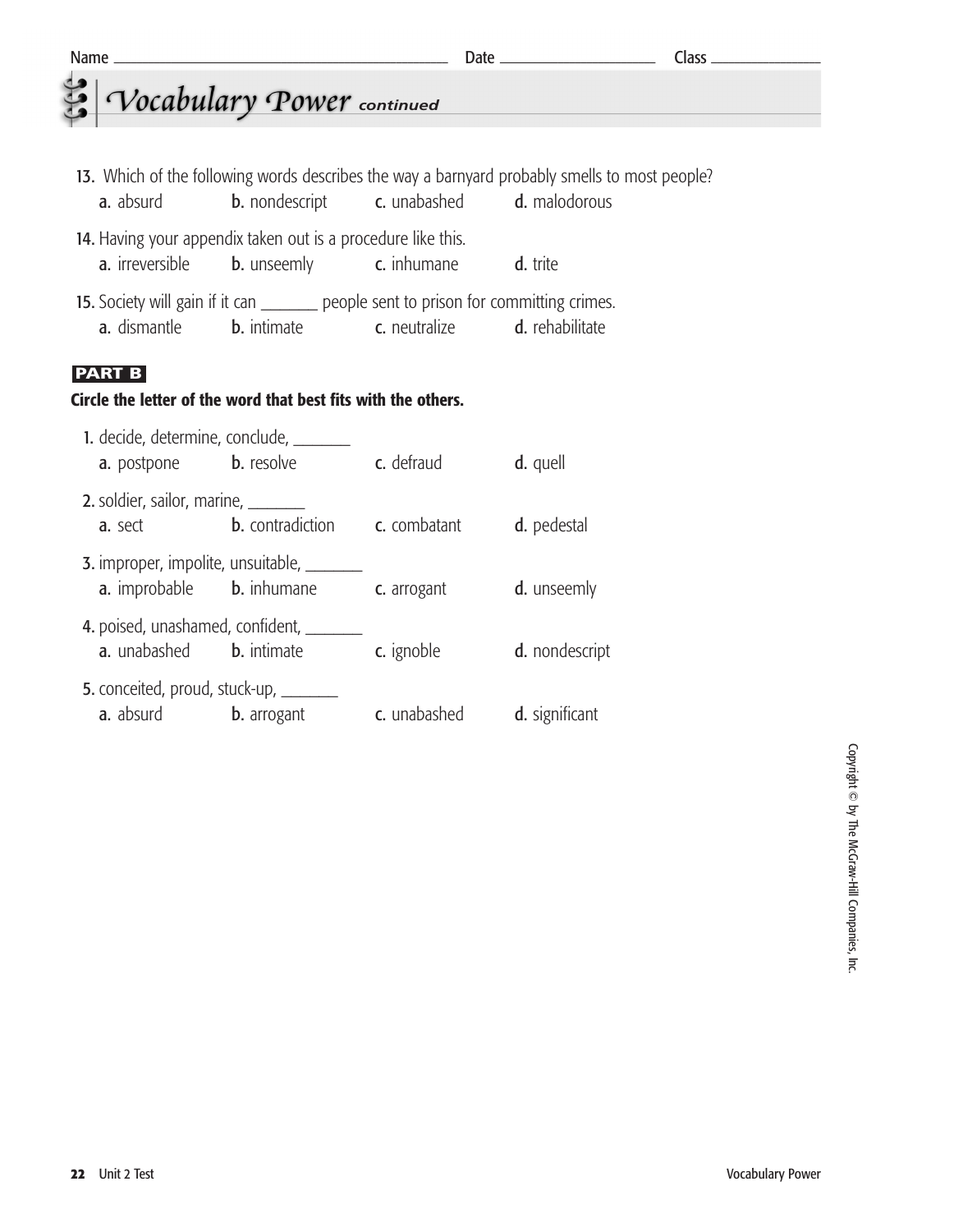



#### **Lesson 10 Using Synonyms**

Sometimes it's easy to tell when you reach an important turning point. Other times you may not know you have arrived at a crossroad until later. Either way, the choices people make always have consequences. Taking one road always leads to a destination, even if you're not sure where you're going. In this lesson, you'll learn words that relate to making decisions.

| <b>Word List</b> |        |        |           |
|------------------|--------|--------|-----------|
| abundant         | lapse  | serene | testimony |
| complex          | loiter | summon | verbal    |
| enclose          | plight |        |           |
|                  |        |        |           |

#### **EXERCISE A** Synonyms

**Each boldfaced word below is paired with a synonym whose meaning you probably know. Think of other words related to the synonym and write your ideas on the line provided. Then, look up the boldfaced word in a dictionary and write its meaning.**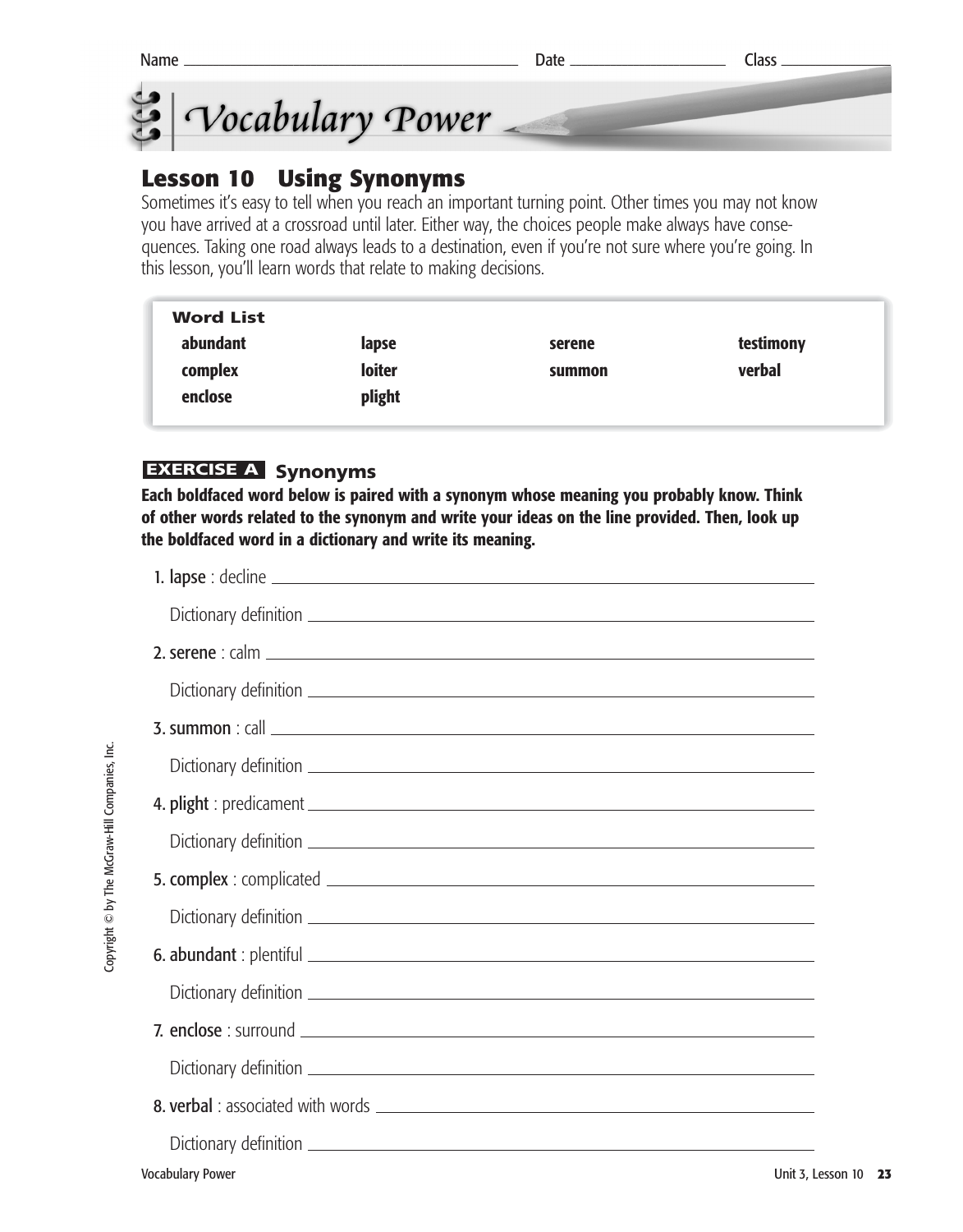| Name_<br><u> 1989 - Johann John Stone, markin film yn y brening yn y brening yn y brening yn y brening y brening yn y bre</u> |                                                                                                                        |  |
|-------------------------------------------------------------------------------------------------------------------------------|------------------------------------------------------------------------------------------------------------------------|--|
| Vocabulary Power continued                                                                                                    |                                                                                                                        |  |
|                                                                                                                               |                                                                                                                        |  |
|                                                                                                                               |                                                                                                                        |  |
|                                                                                                                               |                                                                                                                        |  |
|                                                                                                                               |                                                                                                                        |  |
| <b>EXERCISE B</b> Word Association<br>Cross out the word that does not belong with the others.                                |                                                                                                                        |  |
| 1. plight, problem, testimony, jam                                                                                            |                                                                                                                        |  |
| 2. knotty, complex, complicated, abundant                                                                                     |                                                                                                                        |  |
| <b>3.</b> summon, trap, coop, enclose                                                                                         |                                                                                                                        |  |
| 4. written, verbal, serene, spoken                                                                                            |                                                                                                                        |  |
| 5. linger, lapse, delay, loiter                                                                                               |                                                                                                                        |  |
| <b>EXERCISE C</b> Context Clues<br>Answer each question, based on your knowledge of the boldfaced word.                       |                                                                                                                        |  |
|                                                                                                                               |                                                                                                                        |  |
| 2. What is one technique you use to stay serene before a stressful event?                                                     |                                                                                                                        |  |
|                                                                                                                               |                                                                                                                        |  |
| 4. What is the most complex meal you have ever prepared? What made it so complex?                                             | <u> 1989 - Johann Barn, mars ann an t-Amhain ann an t-Amhain ann an t-Amhain ann an t-Amhain an t-Amhain ann an t-</u> |  |
| 5. Describe a time when you had a lapse of concentration. What happened as a result?                                          | <u> 1989 - Johann Stoff, amerikansk politiker (d. 1989)</u>                                                            |  |
|                                                                                                                               | <u> 1989 - Johann Stoff, amerikansk politiker (d. 1989)</u>                                                            |  |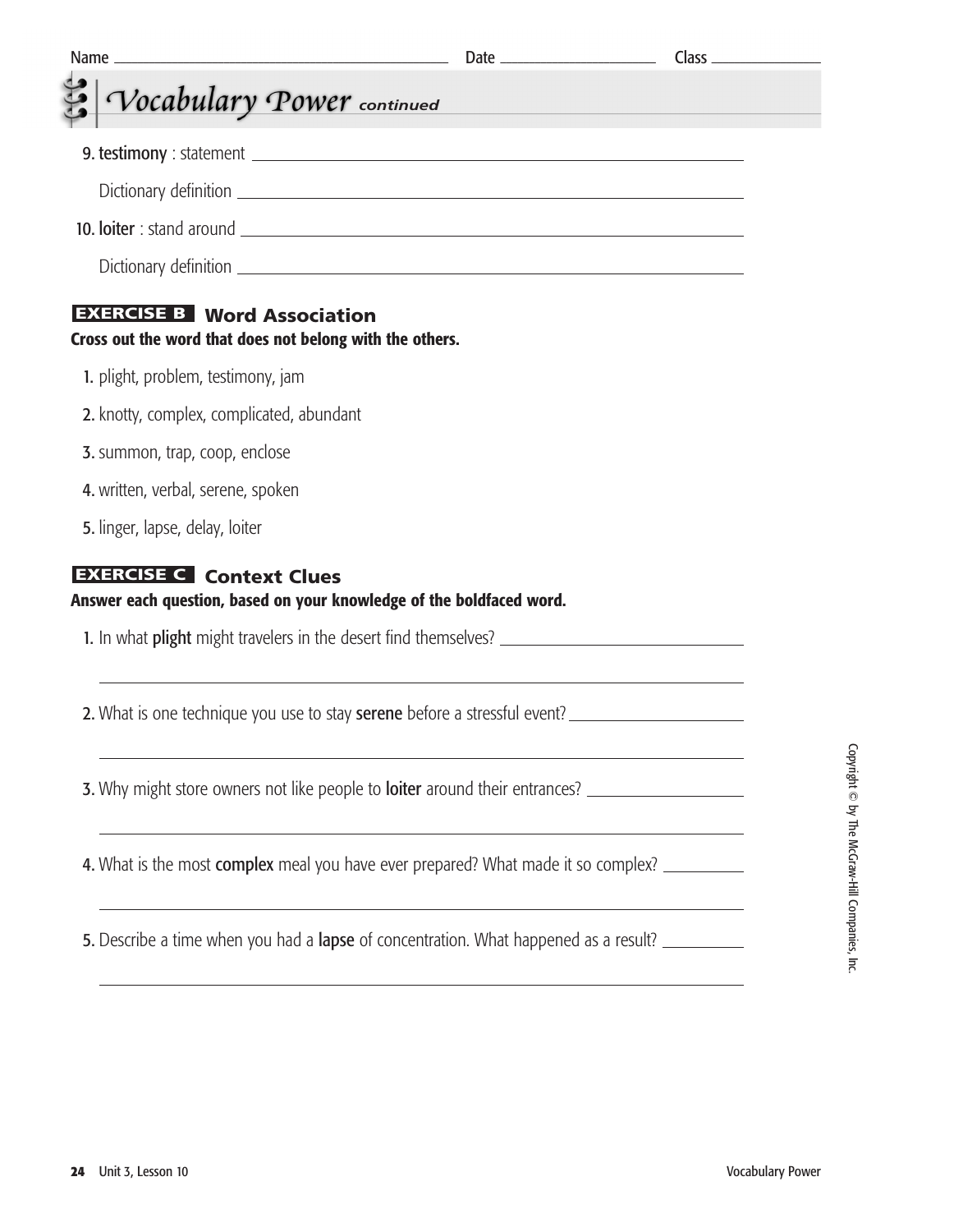



# **Lesson 11 Prefixes That Tell Where**

Knowing the meaning of prefixes can help you discover the meanings of unknown words. A number of prefixes tell "where" and provide a meaning that relates to location*.* Some of these prefixes are *ab-, ad-, de-, ex-, in-, inter-, intra-, per-, sub-,* and *trans-.* In this lesson, you'll learn words that use five of these "where" prefixes. Be careful, though. Not all words that begin with these letter combinations have the meaning of the prefix. When in doubt, look up the word in a dictionary.

| <b>Word List</b> |              |           |              |
|------------------|--------------|-----------|--------------|
| abdicate         | intervention | perforate | transfix     |
| abduction        | intramural   | perpetual | transmission |
| intermediate     | intravenous  |           |              |

#### **Word Association EXERCISE A**

**Underline the prefix in each of the boldfaced words. Answer the question. Then, check the definition of the boldfaced word in a dictionary and write its meaning.**

1. transmission: The prefix *trans-* is a "where" prefix that means "across" or "through." The Latin root

*miss* means "send*.*" What might be the meaning of these two word elements when combined with

the noun suffix *-ion?* Why is this word also used to name an important part of an automobile?

Dictionary definition

2. transfix: The root *fix* comes from the Latin word meaning to "fasten" or "pierce." If you experience

something that has the power to **transfix** you, what words could you use to describe the experience?

Dictionary definition

3. abdicate: Another prefix that relates to location is *ab-,* which means "from*.*" The root *dic,* the same one used in such words as *dictate, diction,* and *predict,* means "tell*.*" What would a king be doing if he

were to **abdicate** his throne? **Example 2** and the set of the set of the set of the set of the set of the set of the set of the set of the set of the set of the set of the set of the set of the set of the set of the set of

Dictionary definition

4. abduction: Another common Latin root, *duc,* means "to lead" and is used in words like *conduct* and *conductor.* If police are investigating the abduction of a child, what is another word for this crime?

Dictionary definition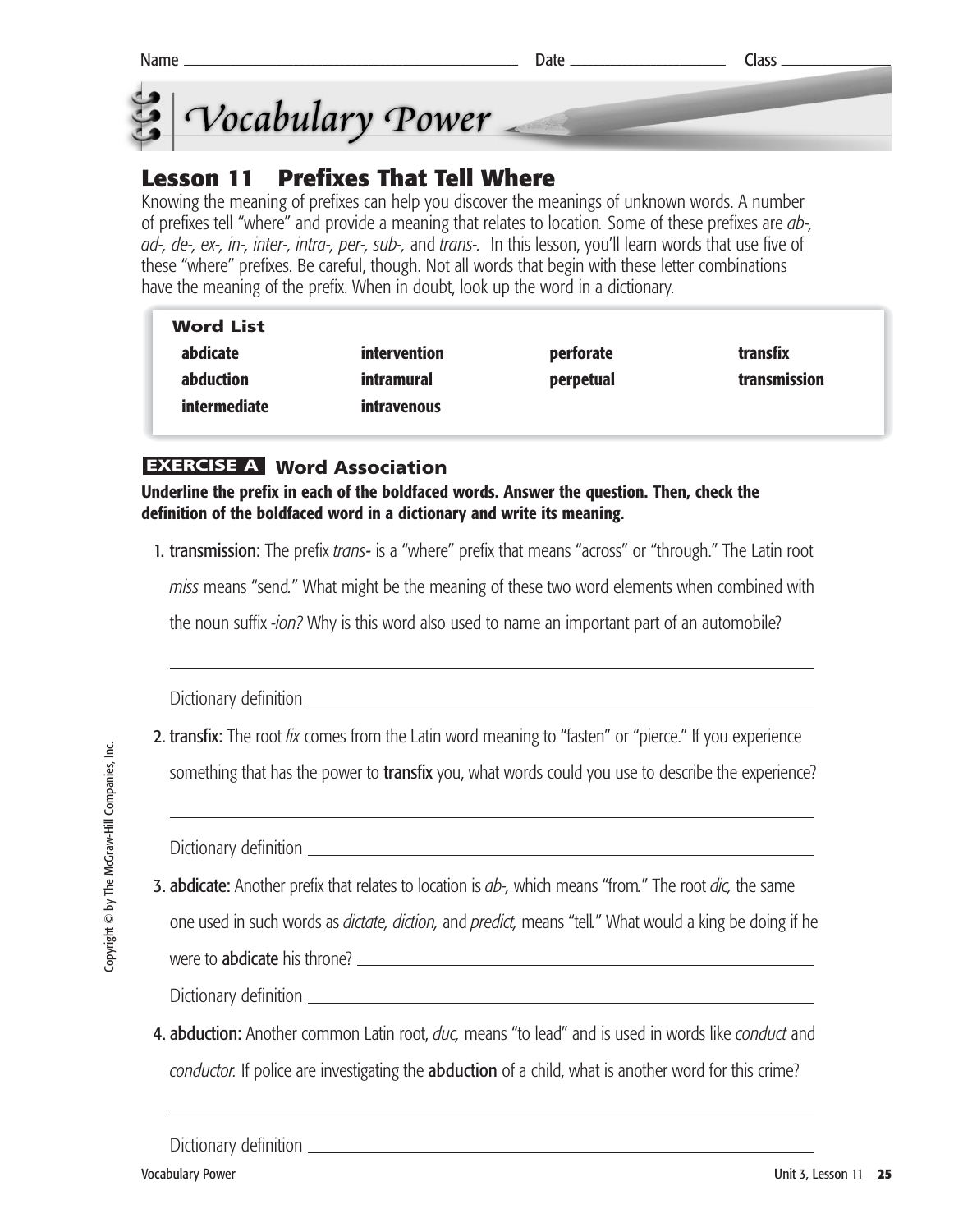| <b>petual</b> formed by this root and prefix?                                                                                                                                                                                                                           |
|-------------------------------------------------------------------------------------------------------------------------------------------------------------------------------------------------------------------------------------------------------------------------|
|                                                                                                                                                                                                                                                                         |
| 6. perforate: The Latin root forare means "to bore" or "to drill." If a machine is designed to perforate                                                                                                                                                                |
|                                                                                                                                                                                                                                                                         |
| 7. intermediate: The Latin prefix inter- means "between," while the root med, medi means "middle."<br>If something is located in an intermediate position, where would you find it?<br>,我们也不能在这里的时候,我们也不能在这里的时候,我们也不能会在这里的时候,我们也不能会在这里的时候,我们也不能会在这里的时候,我们也不能会在这里的时候,我们也 |
|                                                                                                                                                                                                                                                                         |
| 8. intervention: The root ven/veni comes from the Latin word for "come." What are some situations                                                                                                                                                                       |
|                                                                                                                                                                                                                                                                         |
|                                                                                                                                                                                                                                                                         |
| 9. intramural: A similar prefix, <i>intra-</i> , means "within," "during," or "inside of." Mur is a Latin root                                                                                                                                                          |
| meaning "wall." When you play an intramural sport, whom are you playing against? How does                                                                                                                                                                               |
|                                                                                                                                                                                                                                                                         |
|                                                                                                                                                                                                                                                                         |
| 10. intravenous: The English word vein comes from the Latin word vena. Venous is the adjective                                                                                                                                                                          |
| form. If you receive an intravenous injection rather than a shot in a muscle or just under your                                                                                                                                                                         |
| skin, where does the needle go?                                                                                                                                                                                                                                         |
|                                                                                                                                                                                                                                                                         |

5. perpetual: The "where" prefix *per-* has the meaning of "through" or "throughout*.*" The prefix can

Name Date Class

be combined with a root that means "to go to." What might be the meaning of the adjective per-

*<u>P Vocabulary Power continued</u>* 

**Words that begin with prefixes that tell "where" appear often in newspapers and magazines. Read a newspaper or magazine article. Then, on a separate sheet of paper, make a list of the words you find containing the prefixes discussed in this lesson. After each word, use your vocabulary skills to make an educated guess about its meaning. Then, use a dictionary to write its definition.**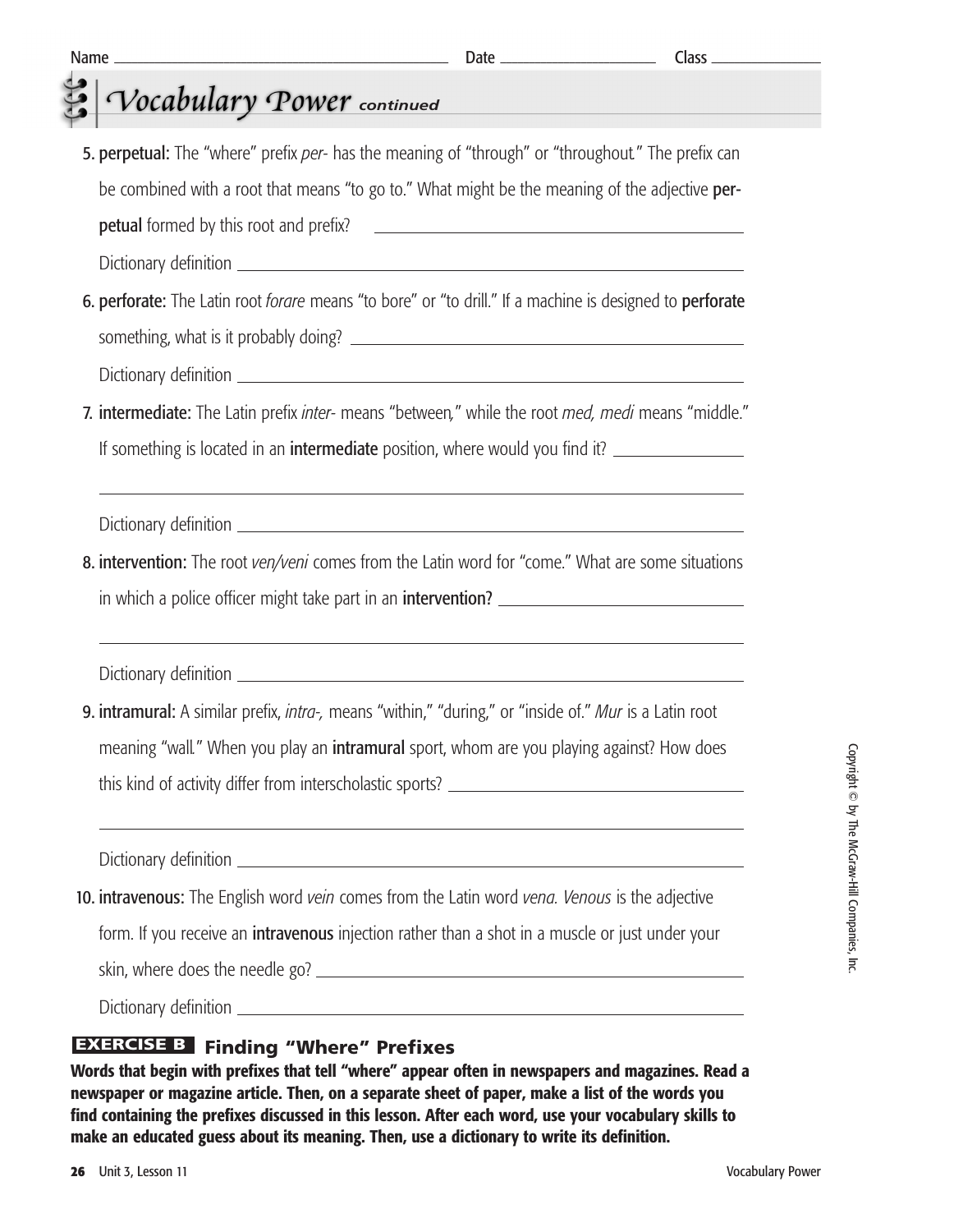



# **Lesson 12 Greek Word Roots**

In this lesson, you'll learn ten useful English words based on Greek roots. Knowing the meanings of Greek roots can help you make an educated guess about the meaning of a new word. Sometimes, however, the exact meaning of the new word isn't clear from the root. It's always safer to look up new words in a dictionary.

| <b>Word List</b>                         |               |
|------------------------------------------|---------------|
| hydrophobia<br>phobia<br>apathetic       | phonograph    |
| <b>phonetics</b><br>pathos<br>autonomous | sophisticated |
| philosophical<br>autopsy                 |               |

#### **Word Association EXERCISE A**

**Read the clues and answer the question. Then, look up the boldfaced word's definition in a dictionary and write the definition on the second line.** 

1. *Phon, phono* is a common Greek root that means "sound," "speech," or "voice." Adding a suffix to this root creates the word *phonetics.* What subject do you think is studied in the science of phonetics?

Dictionary definition

2. Sometimes words are formed by joining two roots and their meanings, rather than by adding a prefix or suffix to a root. What is the literal meaning of **phonograph**, a word created by joining the Greek root *graph* "write" to *phono?* What is another name for this machine?

Dictionary definition

3. Since the Greek root *aut/auto* means "self" or "same" and *nomos* means "law," what is an autonomous country?

Dictionary definition

4. *Opt*, a root that comes from the Greek word for "sight," is used in our words *optical* and *optician.* The word autopsy is formed by adding the prefix *auto-* to the root *opt*. Why might a doctor perform an **autopsy** on a dead body?

Dictionary definition

5. Phobia is a Greek root that means "fear." We use the same word in English to describe a certain kind of feeling about a specific object or idea. How would you describe this feeling?

Dictionary definition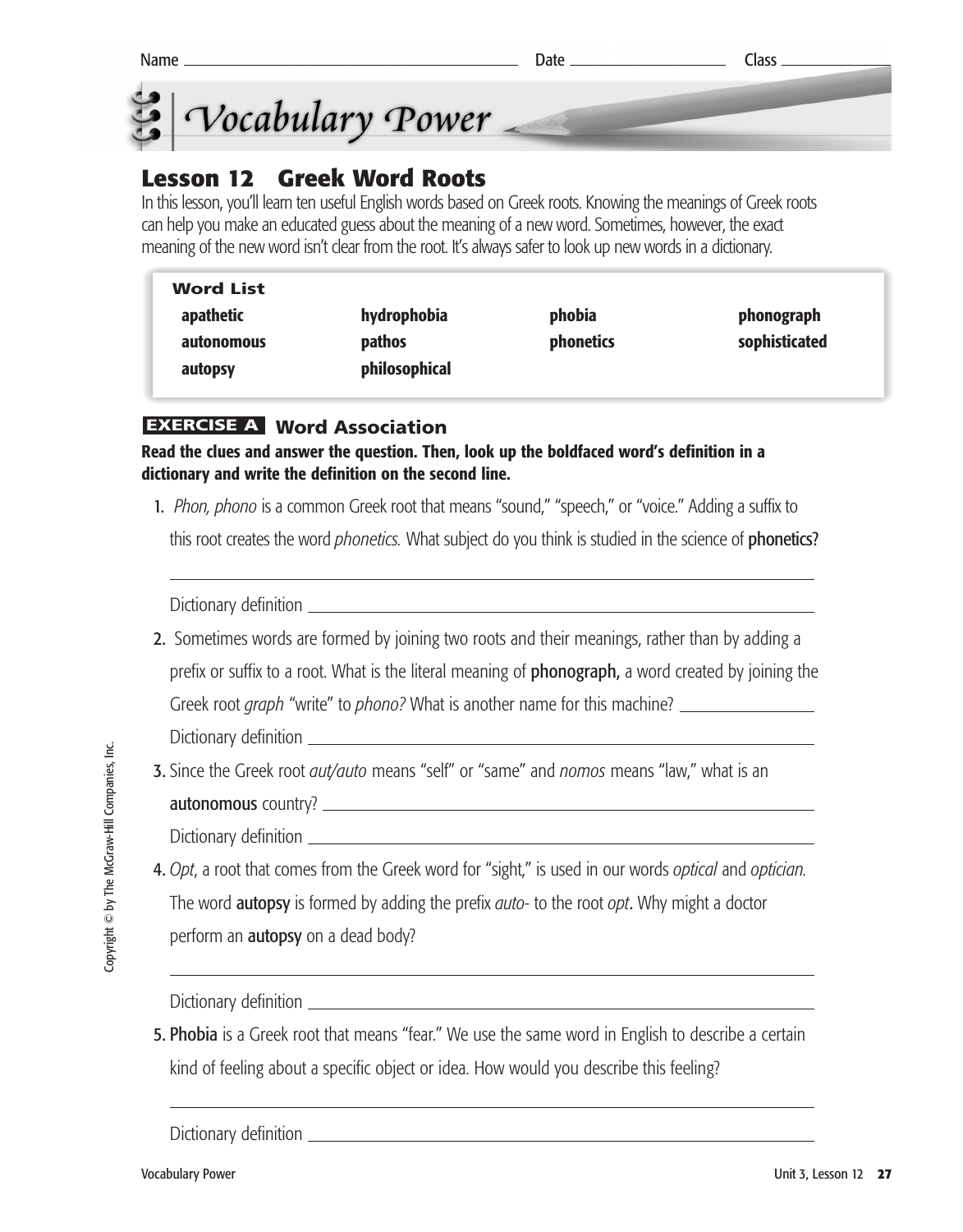# *Vocabulary Power* continued

6. You probably know the Greek root *hydr/hydro* from such words as *hydraulic, hydrogen, hydroelectric,* and *hydrant.* From what special fear does someone with hydrophobia suffer?

Dictionary definition

7. "Suffering" or "feeling" is the meaning of the Greek root *path/patho.* If a work of art like a painting, poem, or play creates **pathos** in the people who experience it, what might they be feeling?

Dictionary definition

8. The meaning of the root and the part of speech may be changed by the addition of different prefixes and suffixes. The prefix *a-* is a negative prefix, while the suffix *-ic* forms an adjective. How might you describe someone who is **apathetic?** \_\_\_\_\_\_\_\_\_\_\_\_\_\_\_\_\_\_\_\_\_\_\_\_\_\_\_\_\_\_\_\_\_\_\_ Dictionary definition

9. The Greek root *soph* means "wise." In what way is someone who is sophisticated also wise?

Dictionary definition

10. *Phil/philo* is a Greek root meaning "loving" or "having a special fondness or interest in." When the roots *philo* and *soph* are combined, the new word *philosophical* is formed. What does a philosophical person love? Dictionary definition

#### **EXERCISE B** Sentence Completion

#### **Write the word that best completes the sentence.**

1. It's very hard to get students to serve on committees because so many people are about school issues.

- 2. Darcie's mom let us play some of the old records she has kept from the 1960s.
- 3. All of my conversations with Scott are very \_\_\_\_\_\_\_\_\_\_\_\_\_\_\_\_\_\_\_\_ we're both voracious readers.
- 4. A special tutor helped Jason overcome his \_\_\_\_\_\_\_\_\_\_\_\_\_\_\_\_ of mathematics and attain a B+ on the exam.

5. The representative from the territory argued that his people deserved to be  $a(n)$  and the nation.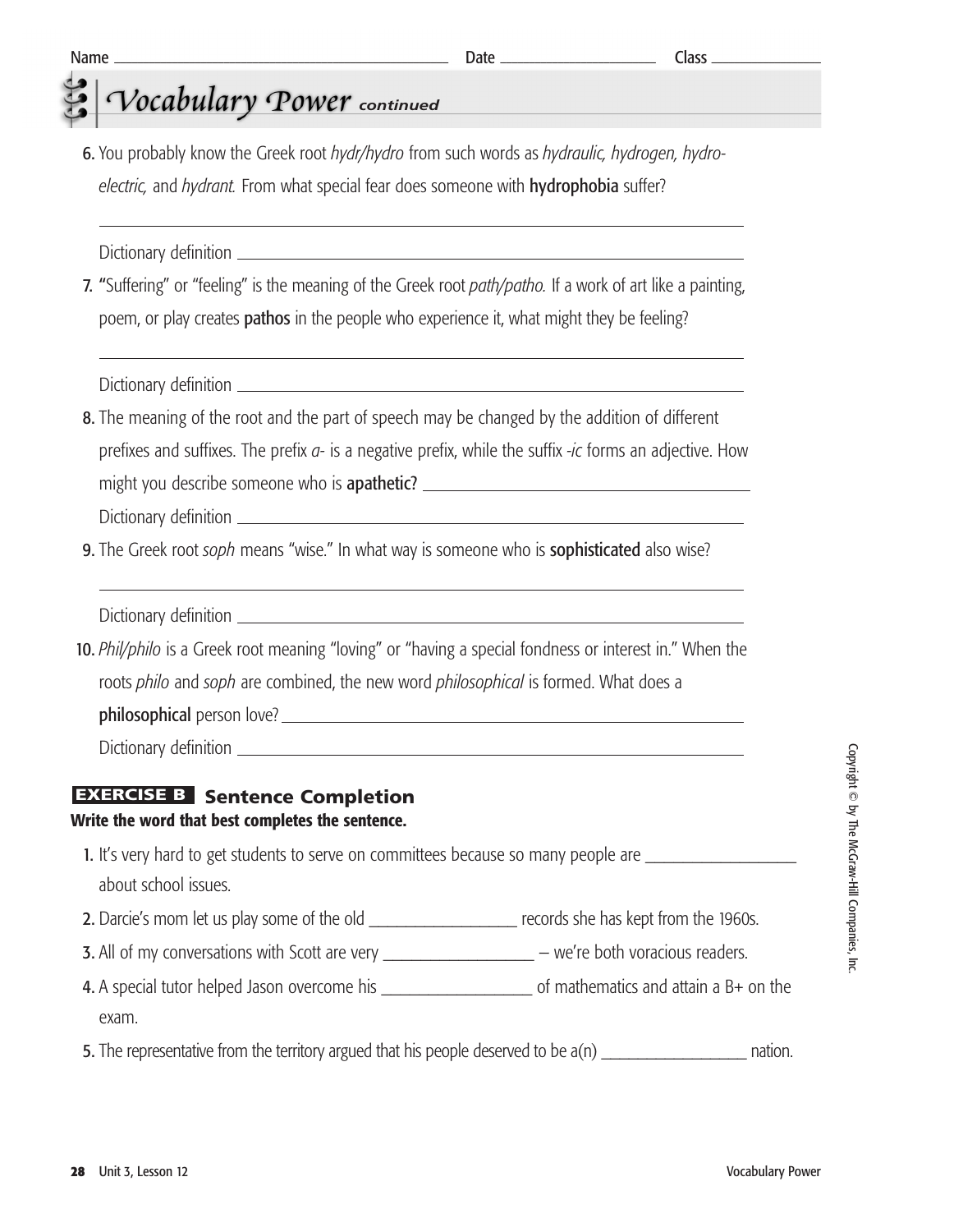



## **Lesson 13 Suffixes That Form Nouns**

When a suffix is added to a word or root, the word's use in the sentence is often changed. Some common suffixes that change a word or root into a noun are *-ant* or *-ent, -ate, -oid, -ory, -tude, -ite,* and *-an* or *-ian.* Some noun suffixes refer to the person who performs an activity, while others mean the activity itself. For example, the verb *act* ("to perform") may be changed to *actor* ("a person who performs'') or *action* ("performance"). In this lesson, you'll explore how noun suffixes are used to create different words.

| <b>Word List</b> |           |                 |          |
|------------------|-----------|-----------------|----------|
| adherent         | dormitory | <b>lavatory</b> | occupant |
| authoritarian    | gratitude | mandate         | urbanite |
| certitude        | humanoid  |                 |          |
|                  |           |                 |          |

## **Word Association EXERCISE**

**Read the clues and answer the question. Then, look up the boldfaced word's definition in a dictionary and write the definition on the second line.** 

1. As a noun suffix, *-ate* means "function," "office," or "rank." Our word *mandate* comes from the Latin

word *manus,* meaning "hand," and *mandare,* meaning "to entrust." If a court delivers a mandate,

what is it doing?

Dictionary definition

2. To adhere to something means "to follow," "to give support to," or "to believe in." The noun suffix

-*ent,* like the more common suffix *-er,* means "one who*.*" Name a religion, political party, or other

belief of which you are an adherent.

Dictionary definition

3. The noun suffix *-ant* is a variation of *-ent.* To occupy something is to live in it or be located in it. Who is the **occupant** of the desk to your right? Of the home next to yours?

Dictionary definition <u>equal</u>

4. The noun suffix *-ory* comes from Latin and means "place for." This suffix is used with many different words, some of which are Latin roots. The Latin root *dorm* means "to sleep." What is the

main purpose of a dormitory?

Dictionary definition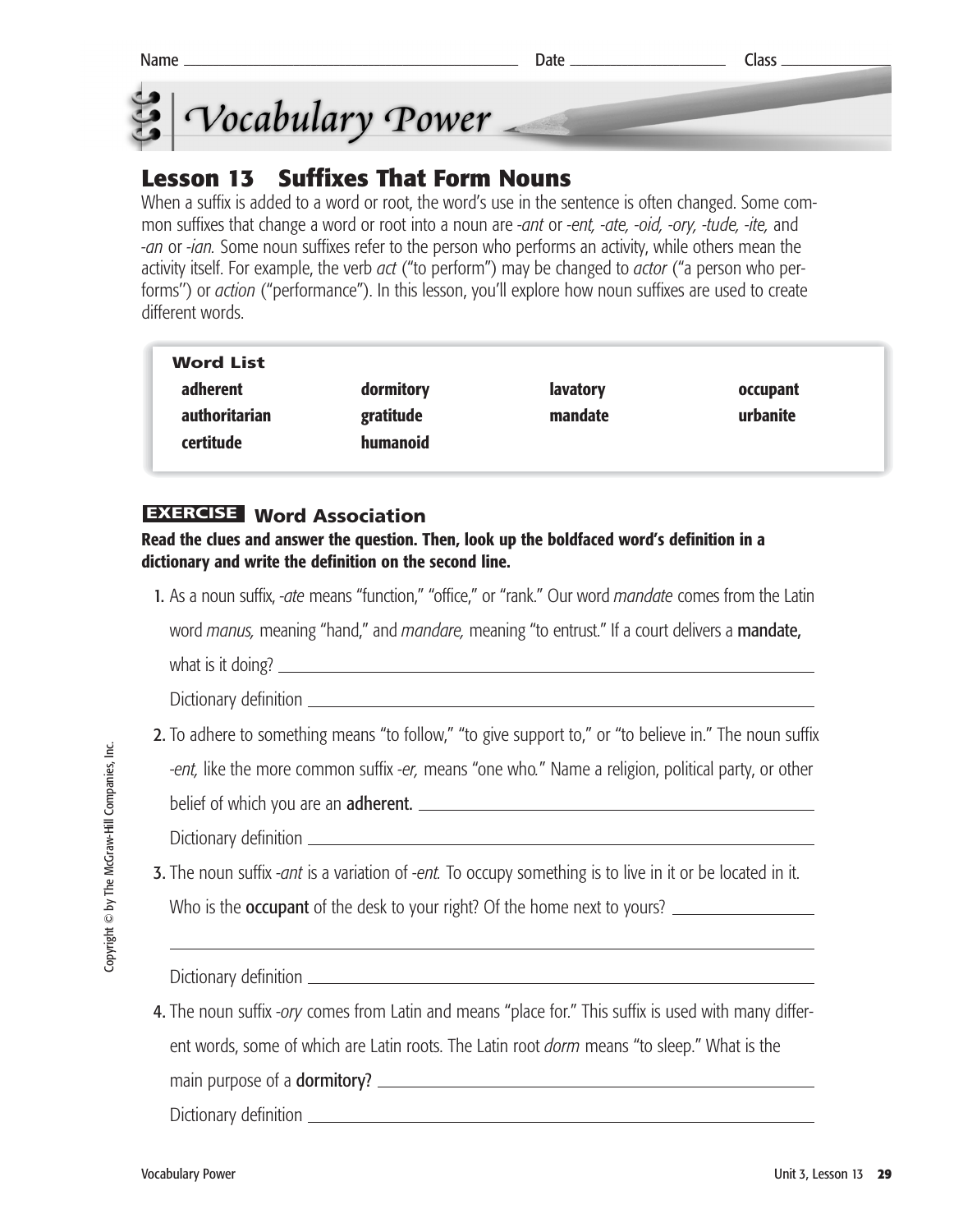## *Vocabulary Power* continued 5. The Latin root *lav* means "to wash." What activity occurs in a lavatory? Dictionary definition 6. Another noun suffix you may be familiar with is *-oid,* which means "resembling" or "similar to." If aliens from outer space are described as **humanoid**, what features might the aliens have? Dictionary definition 7. Another noun suffix is *-tude,* which means "the state of being" or "the condition of." Many English words are based on the Latin root *grat*, meaning "thankful." How would you define the noun gratitude? Dictionary definition 8. Words like *certain, certify,* and *certainly* are based on the Latin root *cernere* meaning "to decide" or "to judge." Another word that uses this root is **certitude.** What might be its meaning? Dictionary definition 9. A common noun suffix is *-an* or *-ian.* It means "being one of," "related to," or "a member of." The root *author* comes from the Latin word meaning "power." What words might you use to describe a leader who is an authoritarian? Dictionary definition 10. One more common noun suffix is *-ite.* It means "someone who is a follower of" or "a resident of." You Name Class

can find this suffix attached to many different words. One word is urbanite, based on the Latin root *urb,* meaning "city." In your opinion, what are some advantages and disadvantages of being an **urbanite?** 

Dictionary definition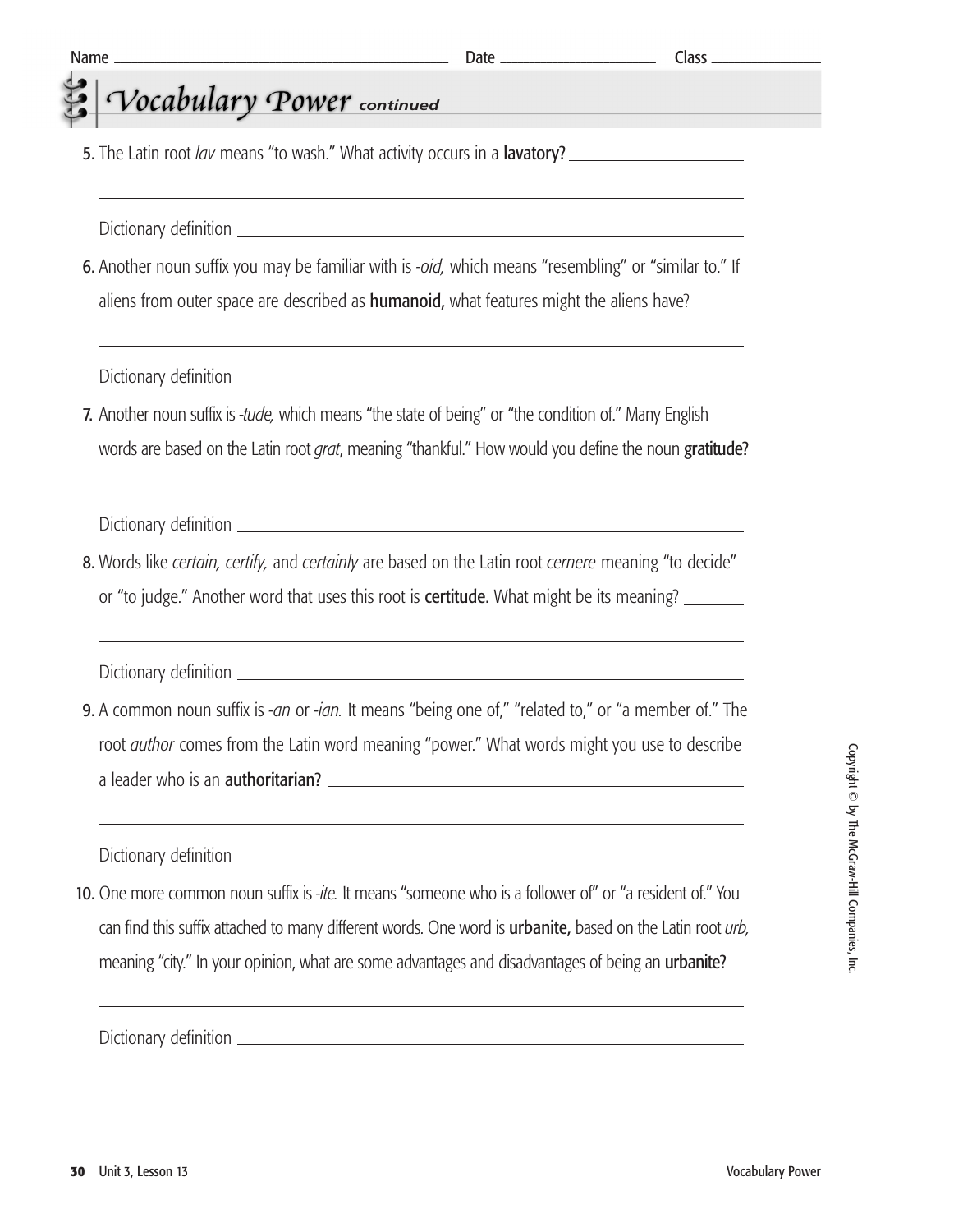

## **Lesson 14: Using Reference Skills**

## **Using a Thesaurus: Synonyms**

A thesaurus (from the ancient Greek word for *treasure*) is a useful reference work that lists synonyms (and often antonyms) for thousands of words. The synonyms vary slightly in meaning, and the listing is designed to help you choose just the right word. Some thesauruses list the words in an index. A reference number guides you to a listing in the main part of the thesaurus. This is the way the most famous thesaurus, originally compiled by Peter Roget (row-ZHAY) in the mid-nineteenth century, is organized. Other thesauruses arrange the words in alphabetical order. The entry word is followed by a list of synonyms and, sometimes, antonyms (opposites). In this lesson, you'll get practice in using a thesaurus to find synonyms.

## **EXERCISE**

#### **Below you'll find some entries from a thesaurus. Study the entries. Then, answer the questions.**

assail *v.* ambush, assault, attack, batter, beat, invade, raid, storm, strike, wallop, waylay demure *adj.* bashful, gentle, innocent, modest, quiet, reserved, shy, timid impediment *n.* affliction, bar, barrier, blockage, difficulty, flaw, obstacle, obstruction, snag lucid *adj.* clear, clear-cut, coherent, direct, easy, intelligible, logical, simple, understandable

1. Which synonyms for **demure** seem to you to express a positive feeling?

A negative feeling?

Explain your answers.

2. Which synonym for assail seems to you to be the strongest in its feeling?

Which seems the mildest?

- 3. Suppose you are having trouble deciding whether to use "coherent" or "intelligible" as a synonym for **lucid.** How would you find out exactly how the two words differ in meaning?
- 4. Impediment appears here as a noun. The verb form of this word is *impede.* Based on this thesaurus entry, what might be some synonyms for the verb *impede?*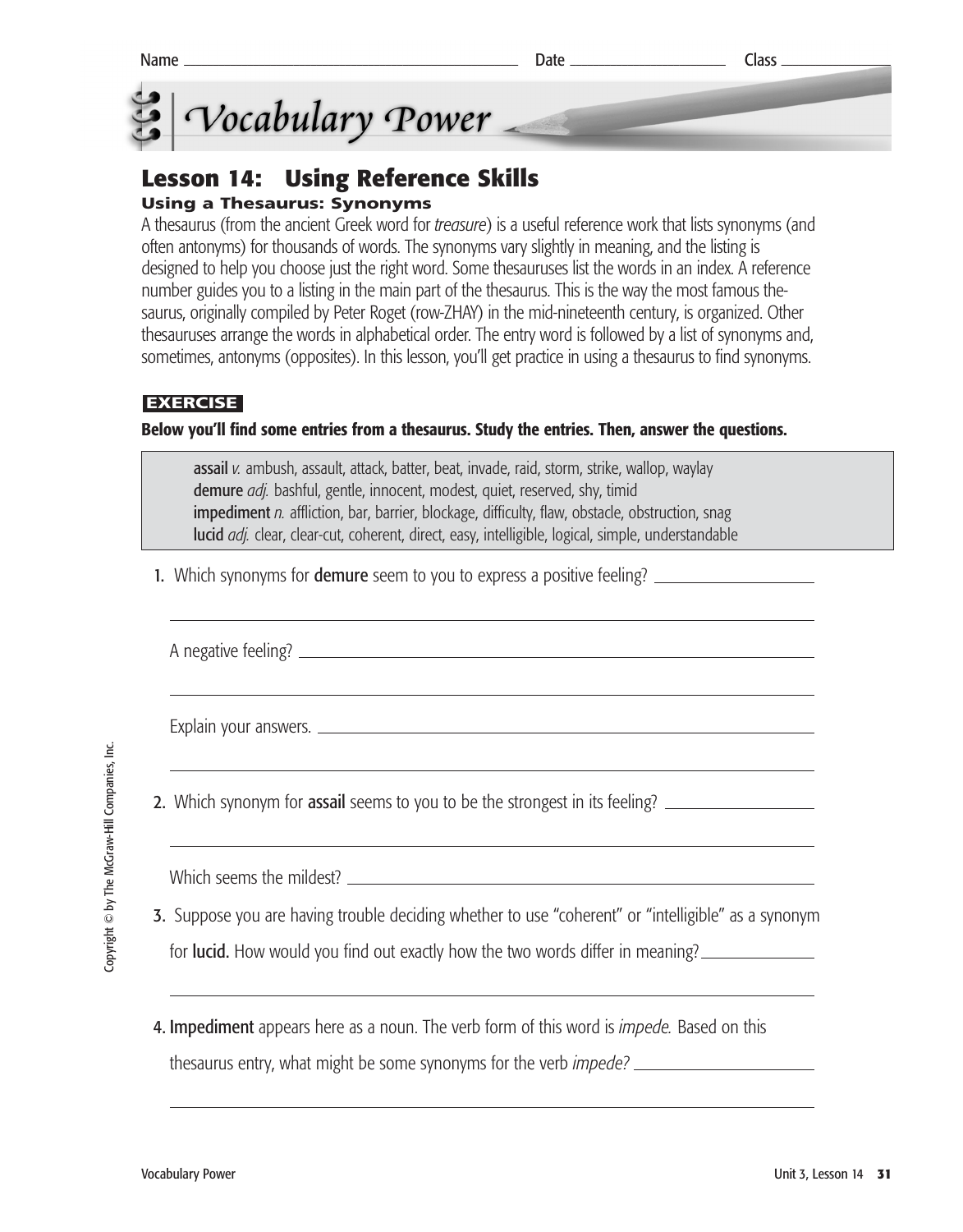## **Review: Unit 3**

## **EXERCISE A**

### **Circle the word that does not belong with the others.**

- 1. follower, believer, supporter, authoritarian
- 2. plentiful, perpetual, in good supply, ample
- 3. adherent, free-standing, self-governing, independent
- 4. punch, drill, bore, enclose
- 5. problem, difficulty, mandate, jam

### **EXERCISE B**

### **Circle the word in parentheses that best completes the sentence.**

- 1. After losing the election, Margo lost interest in politics and became (abundant, serene, apathetic).
- 2. The figure skater glided in a (serene, perpetual, verbal) way across the ice.
- 3. Throwing pies in people's faces is not the most (autonomous, intermediate, sophisticated) kind of comedy, but it can be funny anyway.
- 4. Middle or (intermediate, complex, perpetual) school comes between elementary and high school.
- 5. The old woman expressed (certitude, gratitude, hydrophobia) to the firefighters who had rescued her.
- 6. The king decided to (summon, transfix, perforate) all of the nobles in the kingdom to discuss the crisis.
- 7. Some coaches are relaxed and easy with their team members, while others can be quite (intramural, intermediate, authoritarian), putting in place many rules and expecting obedience.
- 8. The inventor claimed to have invented a(n) (perpetual, intravenous, abundant) motion machine, one that would run forever without needing a source of energy.
- 9. The farmer built a new corral to (perforate, enclose, summon) his sheep and goats.
- 10. The governor followed the (abduction, intervention, mandate) of voters and signed the bill into law.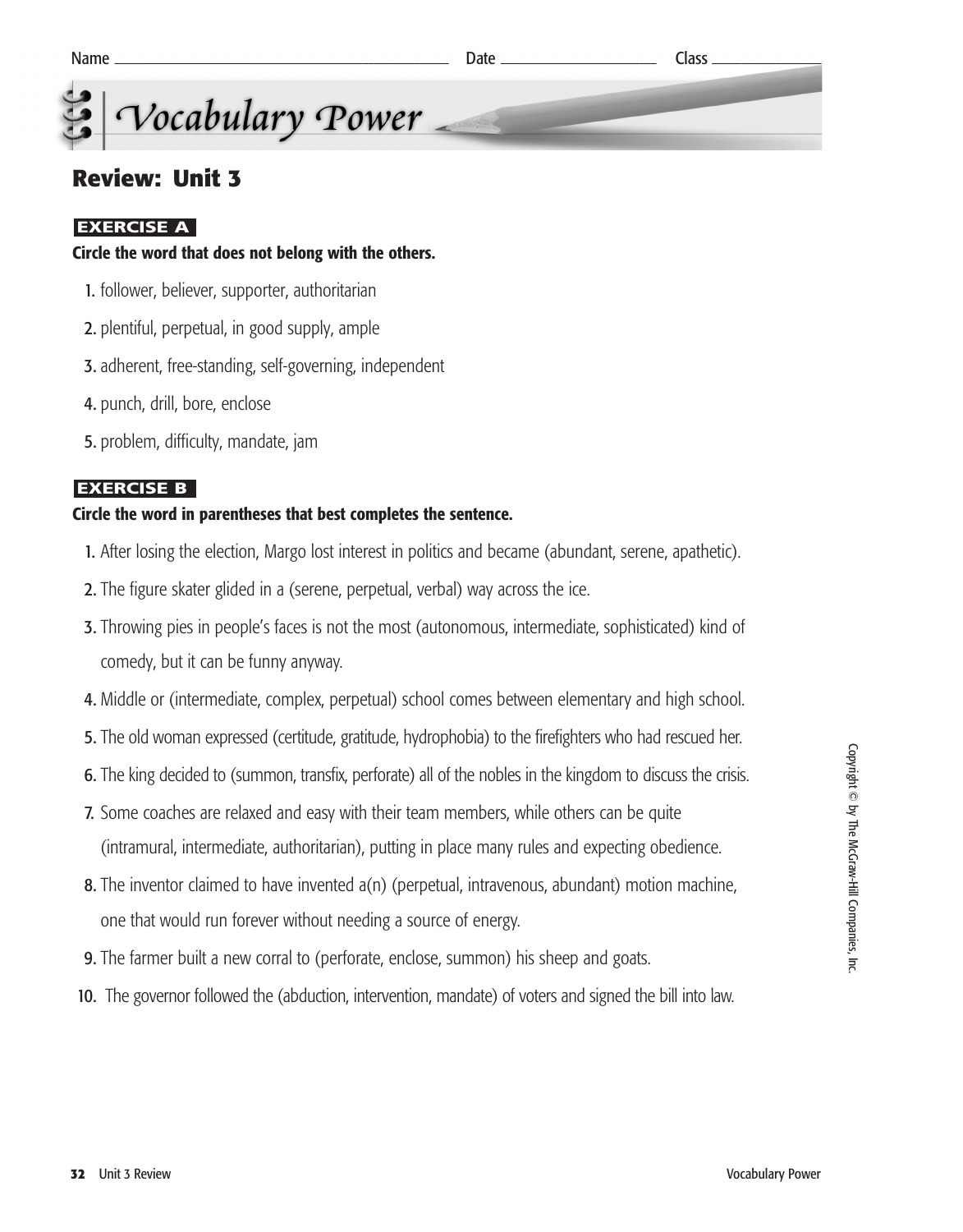## **Test: Unit 3**

## **PART A**

## **Circle the letter of the word that best completes the sentence.**

|                          | <b>a.</b> verbal <b>b.</b> intramural <b>c.</b> autonomous <b>d.</b> apathetic                                                                                   | 1. Troy's score on the ________ test section was higher than that on the mathematics section.         |
|--------------------------|------------------------------------------------------------------------------------------------------------------------------------------------------------------|-------------------------------------------------------------------------------------------------------|
|                          | 2. The veterinarian gave the lamb an ________ injection of vitamins.<br><b>a.</b> intervention <b>b.</b> intermediate <b>c.</b> intravenous <b>d.</b> intramural |                                                                                                       |
|                          | <b>a.</b> Adherent <b>b.</b> Abundant <b>c.</b> Humanoid <b>d.</b> Occupant                                                                                      | 3. The advertisement was addressed to "_________," so I just tossed it in the wastebasket.            |
| Turkish sultan's palace. | <b>a.</b> Abduction <b>b.</b> Intervention <b>c.</b> Transmission <b>d.</b> Plight                                                                               | 4. Mozart's opera _______ from the Seraglio is about an attempted kidnapping that takes place in a    |
| bad move.                | <b>a.</b> plight <b>b.</b> lapse <b>c.</b> mandate <b>d.</b> certitude                                                                                           | 5. Greg lost the chess game because he had a short ________ of concentration and made a single        |
| <b>a.</b> transfix       | <b>b.</b> enclose <b>c.</b> perforate <b>d.</b> abdicate                                                                                                         | 6. The mountain sunset was so beautiful that it had the power to ______ everyone in our hiking group. |
|                          | <b>a.</b> hydrophobia <b>b.</b> transmission <b>c.</b> certitude <b>d.</b> phonetics                                                                             | 7. A knowledge of ________ can be a great help when you try to learn a foreign language.              |
|                          | 8. I wish people wouldn't ________ on the corner of our block.<br><b>a.</b> abdicate <b>b.</b> loiter <b>c.</b> summon <b>d.</b> enclose                         |                                                                                                       |
|                          | 9. The ________ of the trapped miners captured the sympathy of the entire country.<br><b>a.</b> mandate <b>b.</b> phobia <b>c.</b> lapse <b>d.</b> plight        |                                                                                                       |
| <b>a.</b> transmission   | <b>b.</b> pathos <b>c.</b> intervention <b>d.</b> gratitude                                                                                                      | 10. Terence's sprained ankle was so severe that the quick _______ of a doctor was required.           |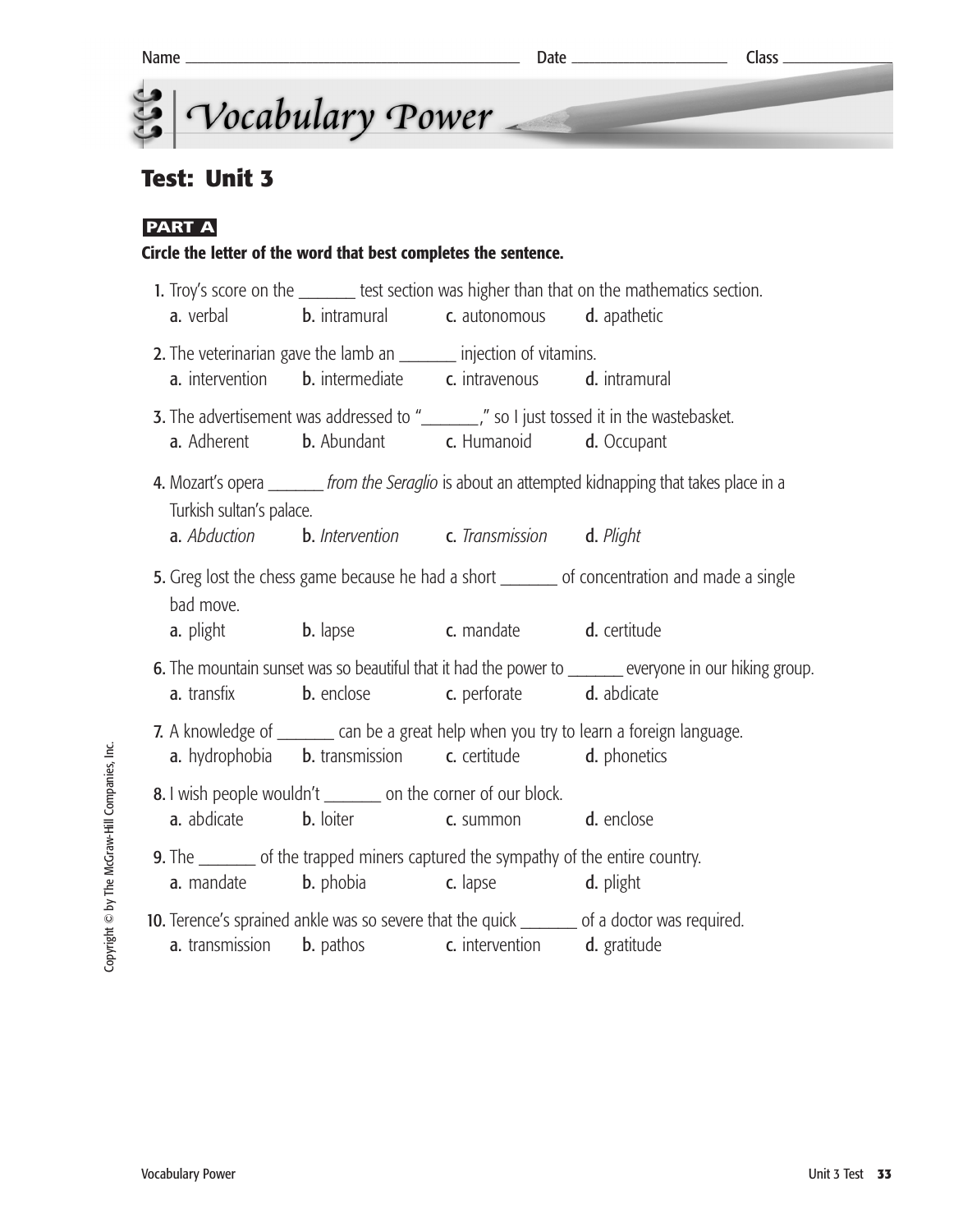## *<u>Cocabulary</u> Power* continued

## **PART B**

#### **Circle the letter of the word that is most nearly an antonym, or the opposite, of the boldfaced word.**

| 1. excitable<br>a. perpetual    | <b>b.</b> philosophical | c. autonomous   | d. intravenous |
|---------------------------------|-------------------------|-----------------|----------------|
| 2. doubt<br>a. pathos           | <b>b.</b> gratitude     | c. intervention | d. certitude   |
| 3. simple<br>a. complex         | <b>b.</b> intermediate  | c. abundant     | d. verbal      |
| 4. keep<br>a. transfix          | <b>b.</b> loiter        | c. enclose      | d. discard     |
| 5. affectionate<br>a. apathetic | <b>b.</b> perpetual     | c. autonomous   | d. abundant    |

## **PART C**

#### **Circle the letter of the word that best matches each clue.**

|                                                                             | 1. People buy certain products when a celebrity gives one of these.                                                                                               |                                                                  |             |
|-----------------------------------------------------------------------------|-------------------------------------------------------------------------------------------------------------------------------------------------------------------|------------------------------------------------------------------|-------------|
|                                                                             | <b>a.</b> a phonograph <b>b.</b> a testimony <b>c.</b> a mandate <b>d.</b> certitude                                                                              |                                                                  |             |
| <b>a.</b> autopsy                                                           | 2. This is something that can happen to people only after they are dead.                                                                                          | <b>b.</b> intervention <b>c.</b> abduction <b>d.</b> hydrophobia |             |
|                                                                             | <b>3.</b> Without this, you would not be able to drive a car anywhere.<br><b>a.</b> an adherent <b>b.</b> a phobia <b>c.</b> a testimony <b>d.</b> a transmission |                                                                  |             |
|                                                                             | 4. A New Yorker is one, and so is a Chicagoan.<br><b>a.</b> urbanite <b>b.</b> authoritarian <b>c.</b> adherent                                                   |                                                                  | d. occupant |
| 5. In this, you'd find many beds.<br><b>a.</b> testimony <b>b.</b> lavatory |                                                                                                                                                                   | c. dormitory                                                     | d. mandate  |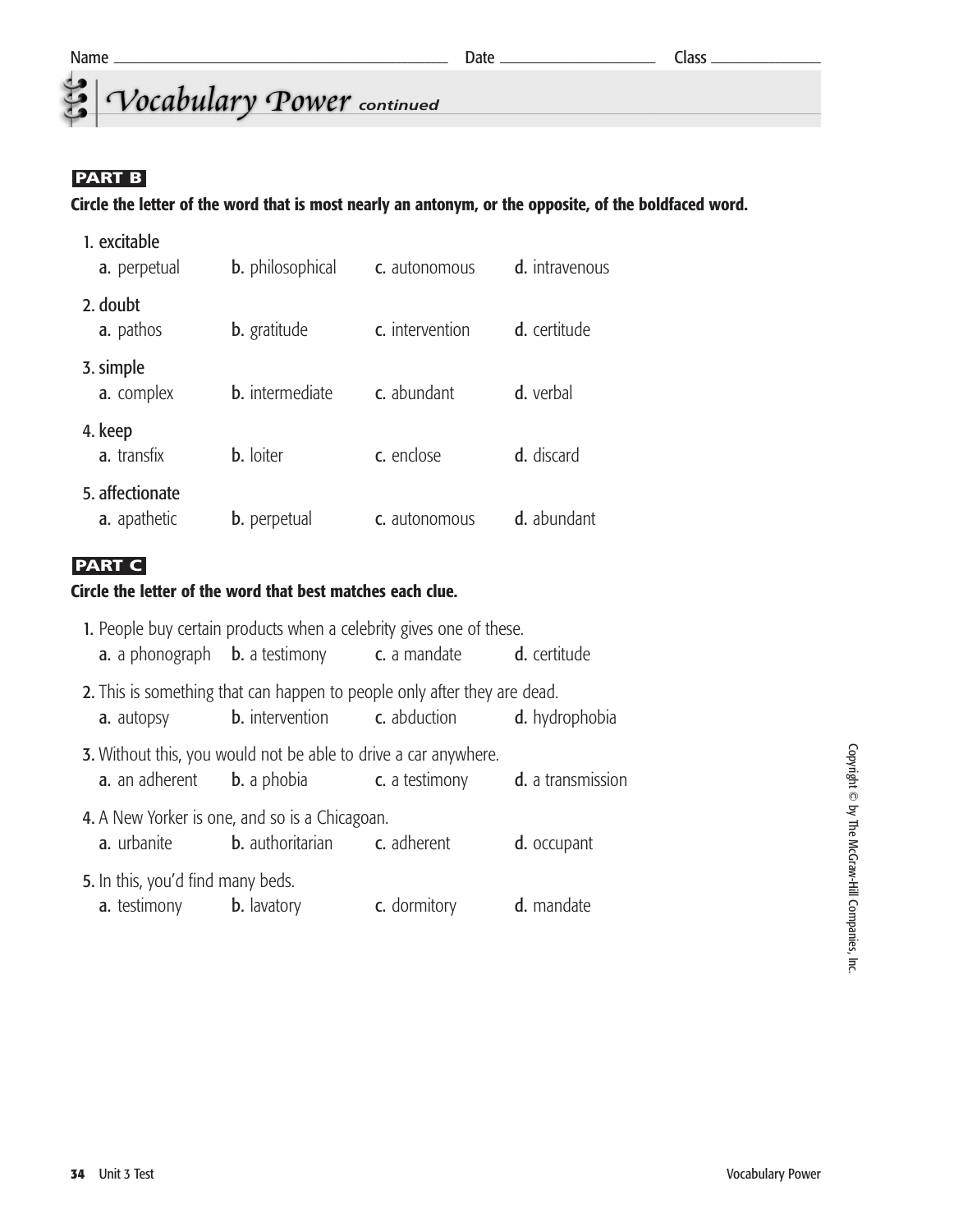| Name | Jate | Class |
|------|------|-------|
|------|------|-------|



## **Lesson 15 Using Synonyms**

The desire to make mischief is widespread, especially among children. What do you think makes people eager to play tricks on others? The words in the list below relate to such mischief.

| <b>Word List</b> |              |                 |         |  |
|------------------|--------------|-----------------|---------|--|
| comply           | invigorating | pact            | rogue   |  |
| haggle           | invincible   | <b>reckless</b> | vibrant |  |
| imply            | obstruction  |                 |         |  |

## **EXERCISE A Synonyms**

**Each boldfaced word below is paired with a synonym whose meaning you probably know. Think of other words related to the synonym and write them on the line provided. Then, look up the boldfaced word in a dictionary and write its definition.**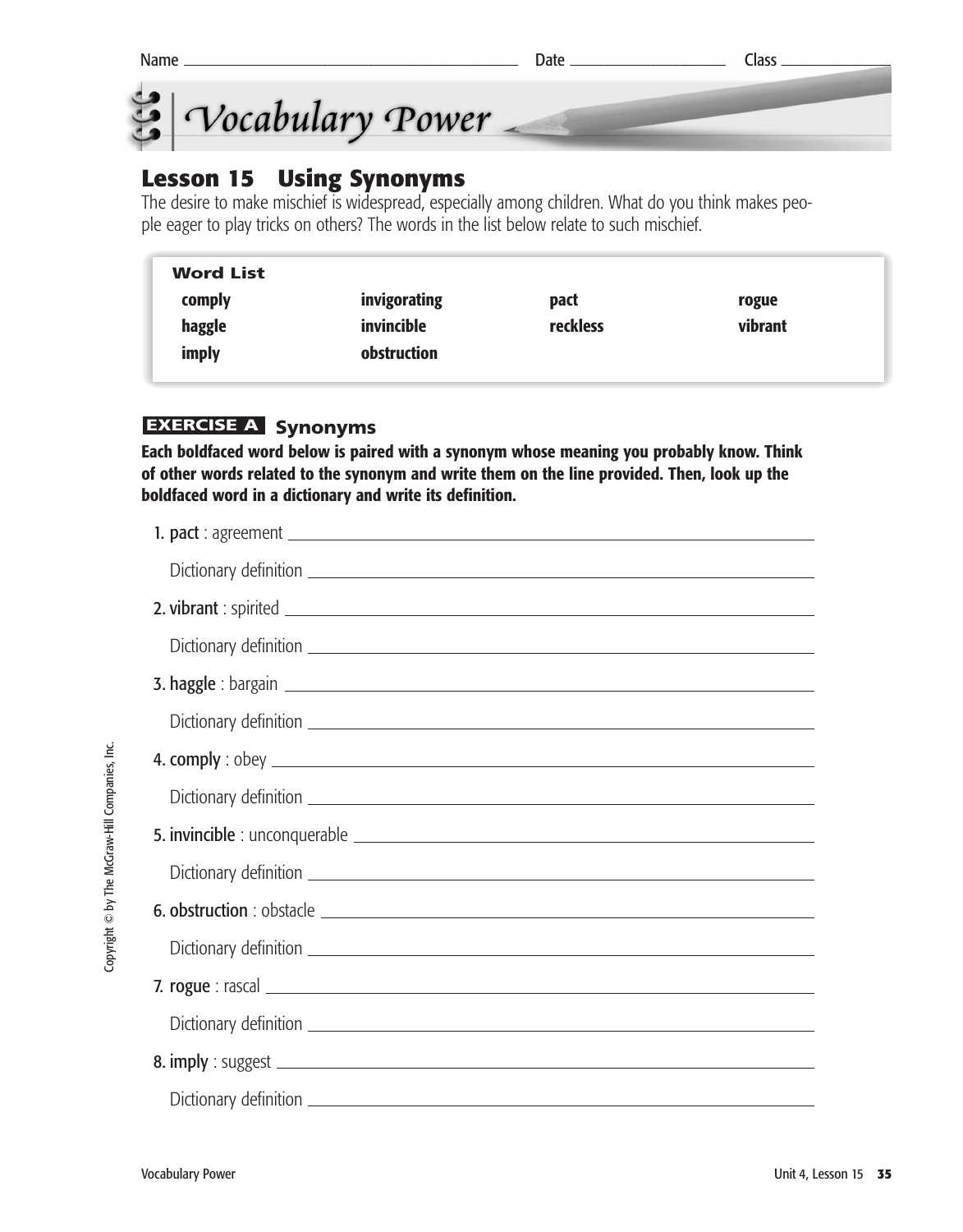| <b>Name</b><br><u> 1989 - Johann Barn, mars ann an t-Amhain an t-Amhain an t-Amhain an t-Amhain an t-Amhain an t-Amhain an t-Amh</u> | $Class$ <sub>_____</sub> |
|--------------------------------------------------------------------------------------------------------------------------------------|--------------------------|
| Vocabulary Power continued                                                                                                           |                          |
|                                                                                                                                      |                          |
|                                                                                                                                      |                          |
|                                                                                                                                      |                          |
|                                                                                                                                      |                          |
| <b>EXERCISE B</b> Context Clues<br>Write the vocabulary word that could describe each example.                                       |                          |
| 1. an agreement between two countries to limit nuclear weapons _________________                                                     |                          |
| 2. a person begs, causes mischief, and then skips town _________________________                                                     |                          |
| 3. someone running out into a busy intersection without looking ________________                                                     |                          |
| 4. city streets full of people walking, talking, and having a good time                                                              |                          |
| 5. to follow the instructions of a boss at work ________________________________                                                     |                          |
|                                                                                                                                      |                          |
| 7. a plastic toy stuck in a drainpipe and slowing the flow of water _____________                                                    |                          |
| 8. using your tone of voice to suggest that something is wrong _________________                                                     |                          |
| <b>9.</b> to negotiate the price of an item at a yard sale ___________________________                                               |                          |
| 10. how a chess player feels who has won the last hundred games he has played ______________________                                 |                          |
| <b>EXERCISE C</b> Word Association<br>Circle the word that does not belong with the others.                                          |                          |
| 1. alive, invigorating, unresponsive, vibrant                                                                                        |                          |
| 2. embezzle, negotiate, barter, haggle                                                                                               |                          |
| 3. suggest, deduce, mean, imply                                                                                                      |                          |
| 4. mighty, invincible, unconquerable, vulnerable                                                                                     |                          |
| 5. obstruction, impediment, passage, barrier                                                                                         |                          |

#### **EXERCISE D** Description

**Using one or more of the vocabulary words, describe mischief or a trick you've experienced, observed, or read about.**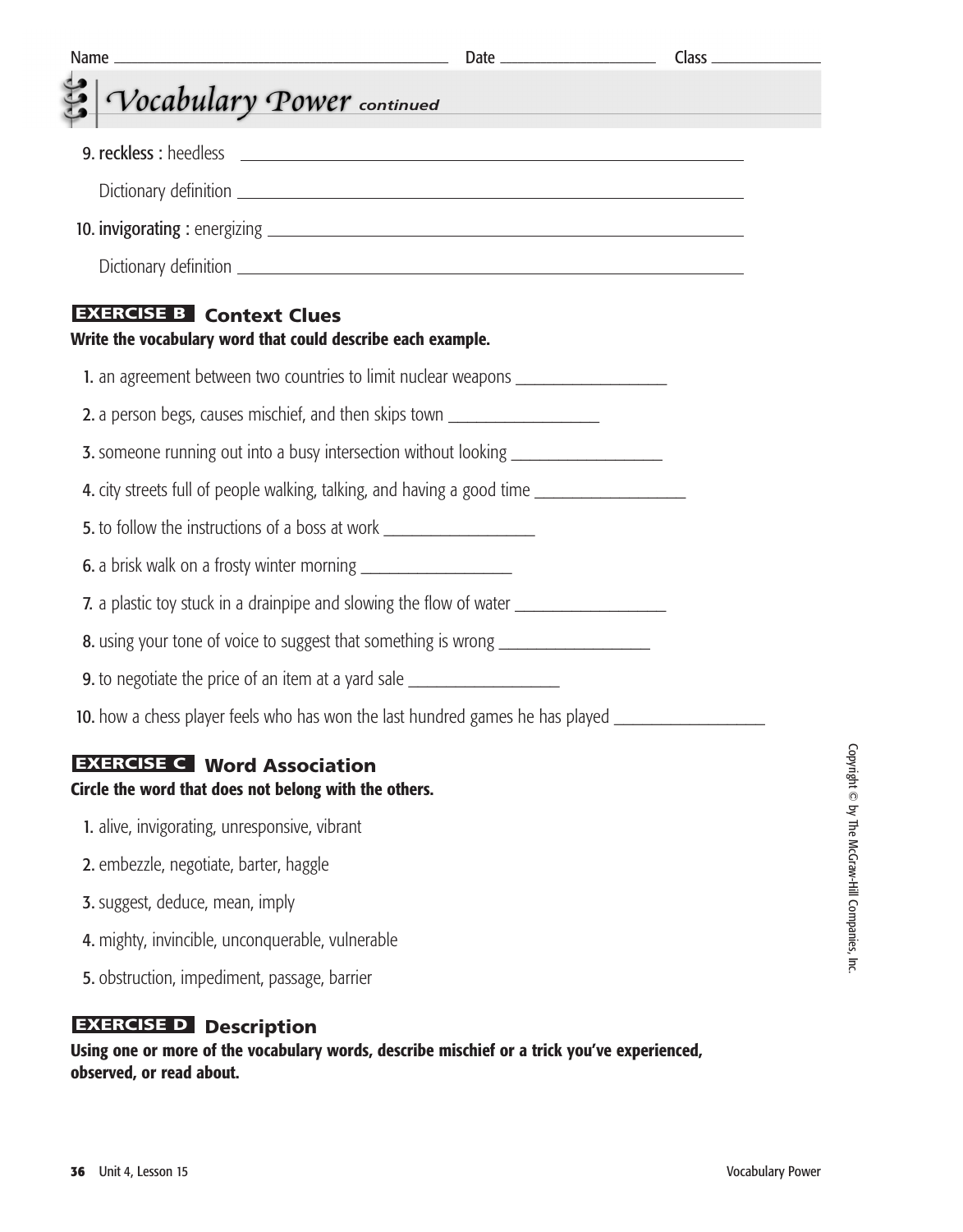



## **Lesson 16 Using Definitions**

The word *fantastic* means "out of this world" and comes from the Greek word *phantastikos,* meaning "producing mental images." Fantastic (or fantasy) stories might take place at any time. What sets fantasy stories apart from other kinds of stories are imaginary settings or supernatural events. The words in this list relate to the fantastic.

| <b>Word List</b> |            |        |         |
|------------------|------------|--------|---------|
| dumbfounded      | gauge      | novel  | revive  |
| ford             | illuminate | remote | unsound |
| frugal           | jut        |        |         |

## **EXERCISE A Definition Clues**

**Each example below contains a clue about the meaning of the boldfaced word. Use the clue to guess the word's likely meaning. Then, look up the word in a dictionary and write its meaning.**

| 2. remote : a cabin on a lonely mountain in Alaska _____________________________  |
|-----------------------------------------------------------------------------------|
|                                                                                   |
|                                                                                   |
|                                                                                   |
|                                                                                   |
|                                                                                   |
| 5. gauge : measure yesterday's rainfall at 1.5 inches __________________________  |
|                                                                                   |
| 6. unsound : a floor that is rotten and has many holes __________________________ |
|                                                                                   |
|                                                                                   |
|                                                                                   |
| 8. dumbfounded : response to unbelievable news _________________________________  |
|                                                                                   |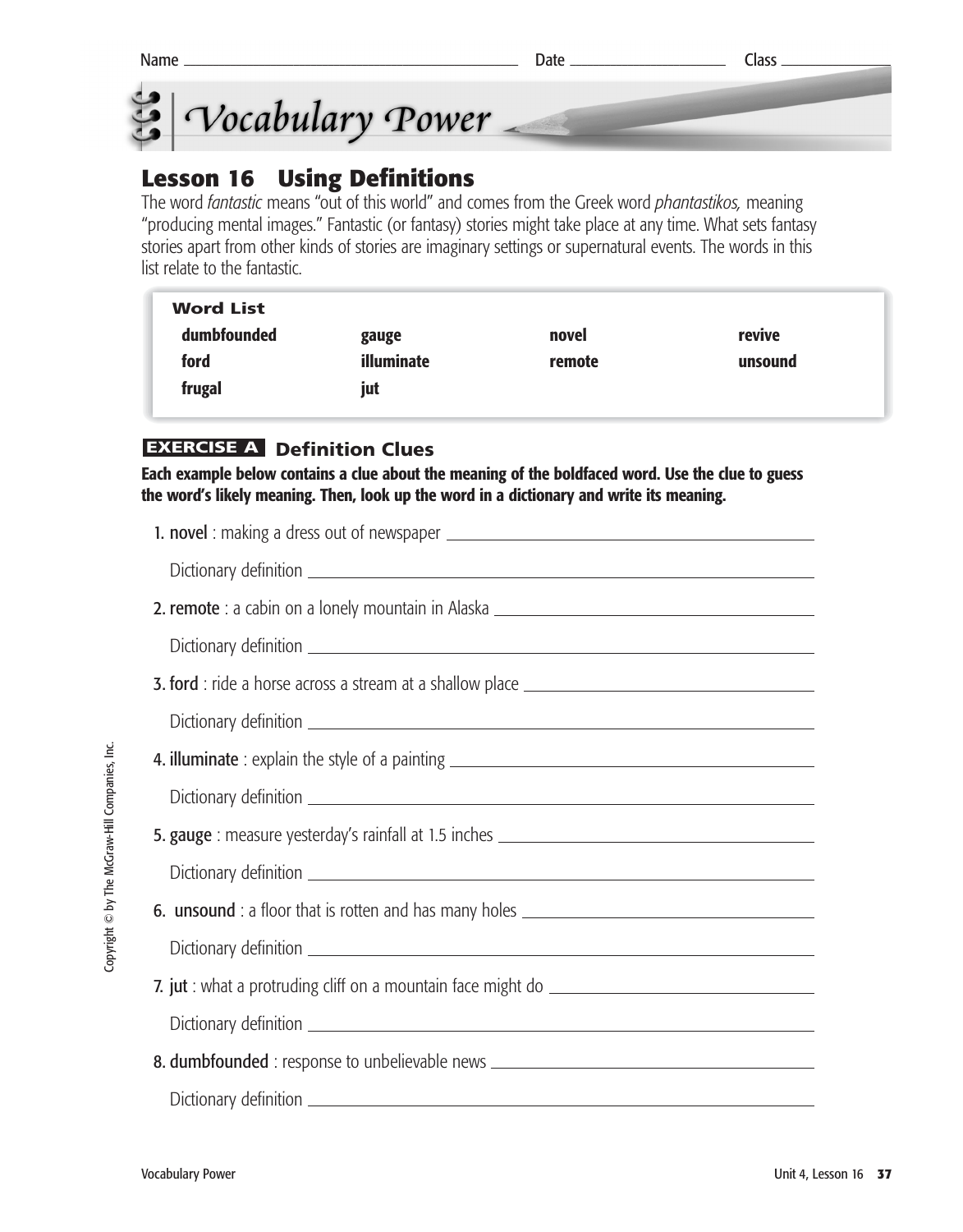| Vocabulary Power continued                                                                                               | <u> 1989 - Johann Stein, marwolaethau a bh</u>                                                                                                                                                                                                                                                                                                                                              |  |
|--------------------------------------------------------------------------------------------------------------------------|---------------------------------------------------------------------------------------------------------------------------------------------------------------------------------------------------------------------------------------------------------------------------------------------------------------------------------------------------------------------------------------------|--|
|                                                                                                                          | <b>9. frugal</b> : person who spends money only on necessary items _____________________                                                                                                                                                                                                                                                                                                    |  |
|                                                                                                                          |                                                                                                                                                                                                                                                                                                                                                                                             |  |
|                                                                                                                          | 10. revive: bring back a midnight movie series _________________________________                                                                                                                                                                                                                                                                                                            |  |
|                                                                                                                          |                                                                                                                                                                                                                                                                                                                                                                                             |  |
| <b>EXERCISE B</b> Multiple-Meaning Words<br>write the precise definition of remote as it is used in each sentence below. | Many words in English have more than one meaning. Each meaning, however, is based on the<br>meaning of the word root. The word remote, for example, is from the Latin remotus, past<br>participle of removere, meaning "to remove." A dictionary entry for remote lists many different<br>meanings, all of which are related to the root meaning, "to remove." Use a dictionary to help you |  |
|                                                                                                                          | 1. King Arthur and the Knights of the Round Table are legendary figures from the remote past.                                                                                                                                                                                                                                                                                               |  |
|                                                                                                                          |                                                                                                                                                                                                                                                                                                                                                                                             |  |
| 2. We encountered the recluse in a remote cabin in the hills.                                                            |                                                                                                                                                                                                                                                                                                                                                                                             |  |
|                                                                                                                          |                                                                                                                                                                                                                                                                                                                                                                                             |  |
|                                                                                                                          | 3. Remote sensing equipment enables police in helicopters to spot fugitives on the run.                                                                                                                                                                                                                                                                                                     |  |
|                                                                                                                          |                                                                                                                                                                                                                                                                                                                                                                                             |  |
| 4. An acorn is cupped in a hardened structure <b>remote</b> from the nut.                                                |                                                                                                                                                                                                                                                                                                                                                                                             |  |
|                                                                                                                          |                                                                                                                                                                                                                                                                                                                                                                                             |  |
|                                                                                                                          | 5. Jason realized that he had only a remote possibility of winning the track meet.                                                                                                                                                                                                                                                                                                          |  |
|                                                                                                                          |                                                                                                                                                                                                                                                                                                                                                                                             |  |
|                                                                                                                          |                                                                                                                                                                                                                                                                                                                                                                                             |  |
| 6. The evening-news producers inserted a remote from the hurricane area.                                                 |                                                                                                                                                                                                                                                                                                                                                                                             |  |
|                                                                                                                          |                                                                                                                                                                                                                                                                                                                                                                                             |  |
|                                                                                                                          | 7. We found the long-lost television remote control under the sofa cushions.                                                                                                                                                                                                                                                                                                                |  |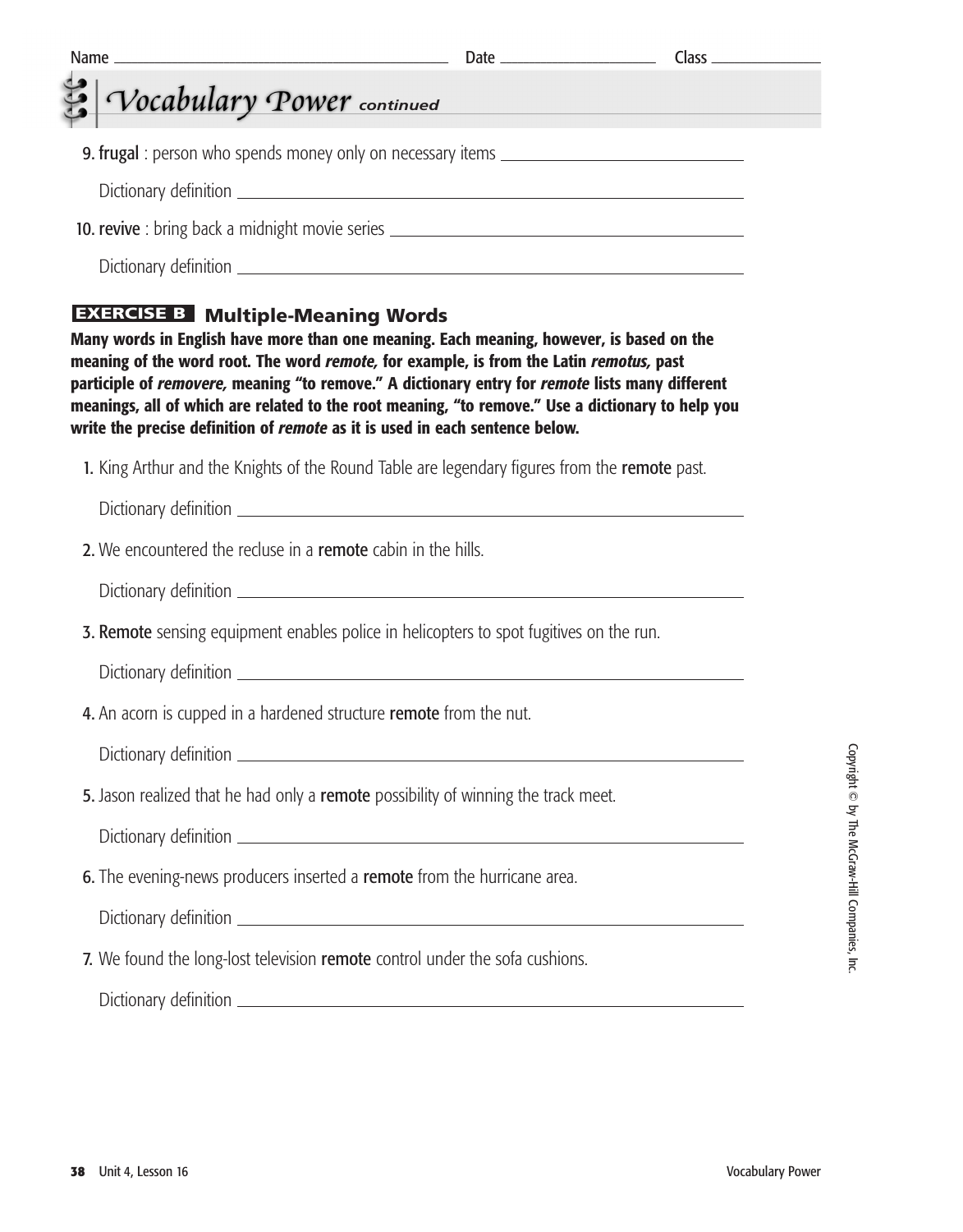



## **Lesson 17 Prefixes That Tell When**

A prefix is a word part attached at the beginning of a word or root. The prefix *re-,* for example, means "again" or "back"; *pre-* means "before" or "in front of." Adding a prefix to a word or root modifies its meaning. For instance, the word *re-create* means "create again," and the word *pretreat* means "treat before." Recognizing these two prefixes that tell *when* can often help you figure out a word's meaning.

| <b>Word List</b> |              |           |             |
|------------------|--------------|-----------|-------------|
| precaution       | premeditated | recur     | regenerate  |
| precondition     | reconstruct  | refurbish | reintegrate |
| prefix           | recount      |           |             |

## **Prefixes EXERCISE A**

**Use the meaning of the prefix and the information given about the base word or root to supply a possible meaning for each word. Then, look up the word in a dictionary and write its definition.**

| 1. The root count means "relate." Recount might mean ____________________________ |
|-----------------------------------------------------------------------------------|
|                                                                                   |
|                                                                                   |
|                                                                                   |
|                                                                                   |
|                                                                                   |
|                                                                                   |
| 3. Construct means "build." Reconstruct might mean _____________________________  |
|                                                                                   |
|                                                                                   |
| 4. Meditate means "ponder" or "plan." Premeditated might mean ___________________ |
|                                                                                   |
|                                                                                   |
| 5. Fix means "stabilize" or "appoint." Prefix might mean ________________________ |
|                                                                                   |
| ,我们也不会有什么。""我们的人,我们也不会有什么?""我们的人,我们也不会有什么?""我们的人,我们也不会有什么?""我们的人,我们也不会有什么?""我们的人  |
|                                                                                   |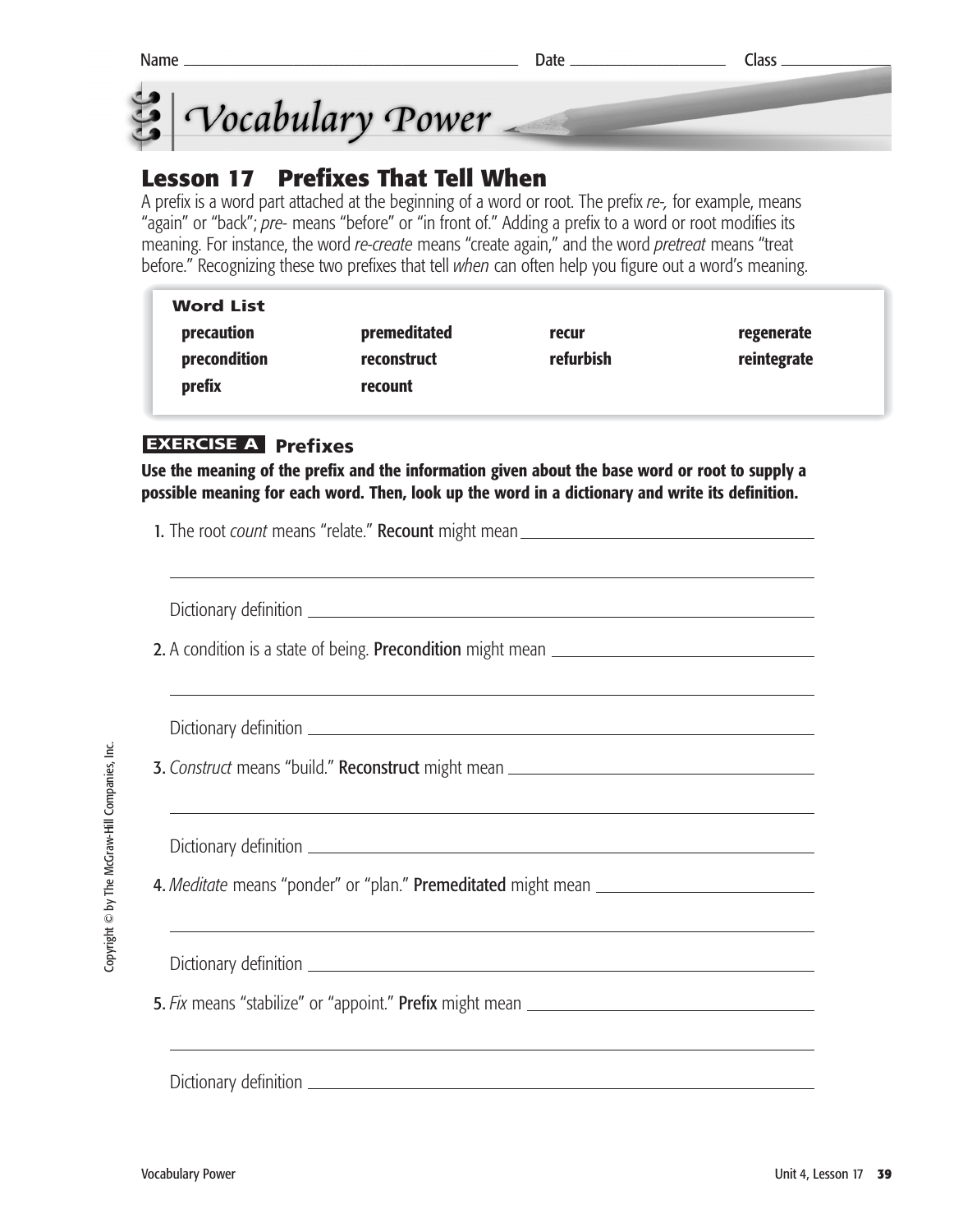| Vocabulary Power continued                               |                                                                                                    |  |
|----------------------------------------------------------|----------------------------------------------------------------------------------------------------|--|
|                                                          | 6. Furbish means "clean" or "polish." Refurbish might mean ______________________                  |  |
|                                                          |                                                                                                    |  |
|                                                          | 7. Integrate means "unite." Reintegrate might mean _____________________________                   |  |
|                                                          |                                                                                                    |  |
|                                                          | 8. Caution comes from the Latin infinitive cavere, meaning "to be on guard." Precaution might mean |  |
|                                                          |                                                                                                    |  |
|                                                          | 9. Generate means "produce." Regenerate might mean _____________________________                   |  |
|                                                          |                                                                                                    |  |
|                                                          |                                                                                                    |  |
|                                                          | 10. The root cur comes from the Latin word for "run." Recur might mean                             |  |
|                                                          |                                                                                                    |  |
|                                                          |                                                                                                    |  |
|                                                          | ,我们也不会有什么。""我们的人,我们也不会有什么?""我们的人,我们也不会有什么?""我们的人,我们的人,我们也不会有什么?""我们的人,我们的人,我们的人,我                  |  |
|                                                          |                                                                                                    |  |
| <b>EXERCISE B Usage</b>                                  |                                                                                                    |  |
| Complete each sentence with the correct vocabulary word. |                                                                                                    |  |
|                                                          | 1. Warm, sunny weather is a _________________________ for hanging clothes outdoors to dry.         |  |
|                                                          |                                                                                                    |  |
|                                                          |                                                                                                    |  |
|                                                          | 5. Jason helped Mr. Corelli ____________________ his old car; now it's as good as new.             |  |
|                                                          | 6. Max asked Ashley to _________________________ what happened in the third act of the play.       |  |
| goes rollerblading.                                      | 7. Yolanda wears a helmet, knee pads, and elbow pads as a ______________________ when she          |  |
|                                                          | 8. After six months apart, Anita and Stan had to ______________________their lives.                |  |
|                                                          | 9. The editor had to _________________________ news assignments before the holiday.                |  |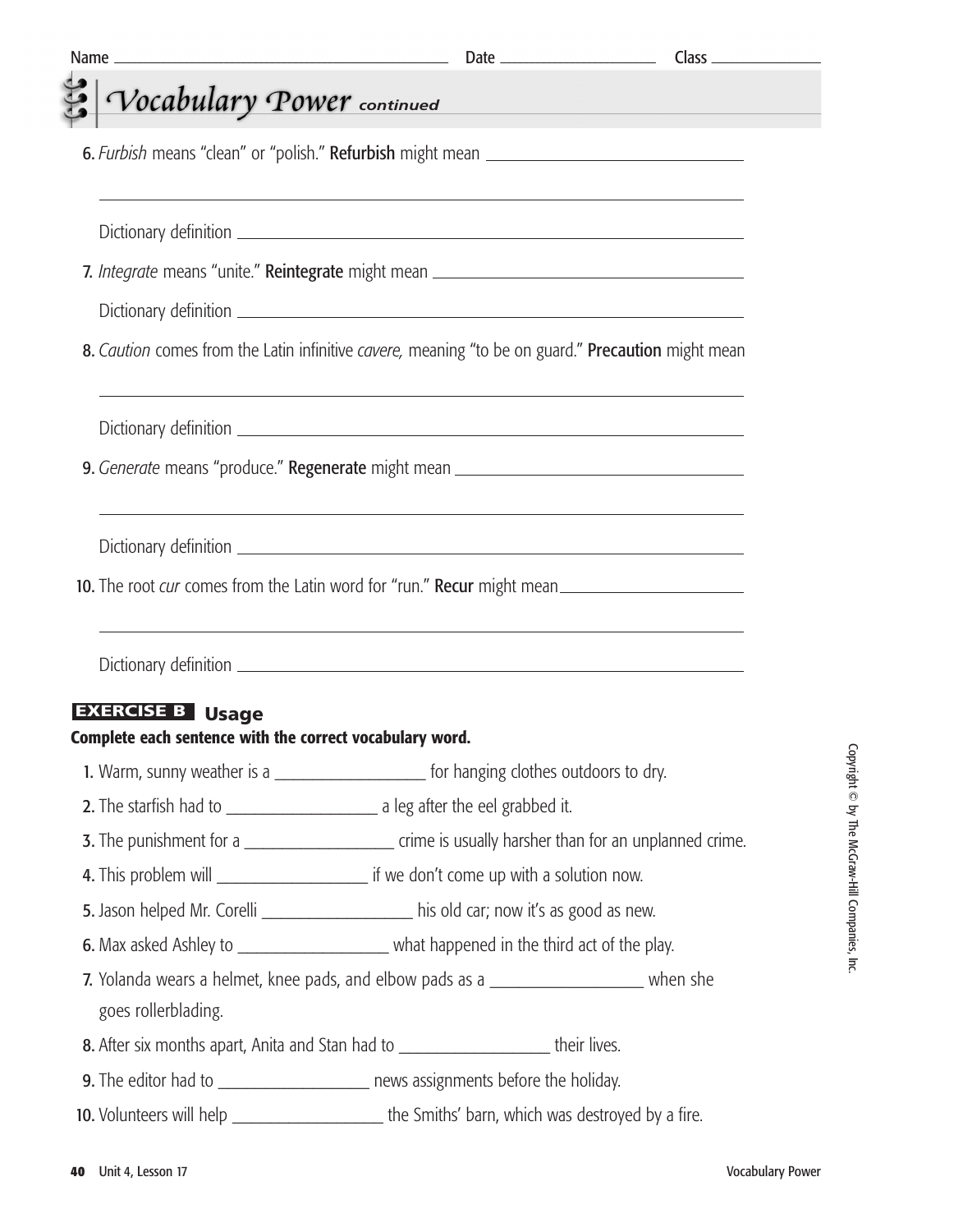

## **Lesson 18 Using Reading Skills**

## **Learning from Context: Definitions**

Have you ever wondered where certain words come from? Most dictionary entries include a brief note about the word's origin, or beginning. The note usually appears in square brackets, often toward the beginning of the entry. Several examples follow:

bovine (bo<sup>-</sup>vin) *adj.* [from Latin *bov-, bos* ox, cow] 1. of, relating to, or resembling bovines and especially the ox or cow 2. having qualities (as placidity or dullness) characteristic of oxen or cows czar (zär) *n.* [from Russian *tsar',* from Latin *Caesar*] 1. emperor, specifically the ruler of Russia until the 1917 revolution 2. one having great power or authority

**mecca** (mek'ə) *n. often cap. [Mecca,* Saudi Arabia, a destination of pilgrims in the Islamic world] a center of activity sought as a goal by people sharing a common interest

mesmerize (mez' ma riz', mes'-) v. [from Franz Mesmer, 1734–1815, an Austrian doctor who treated disease using a form of hypnotism] 1. to subject to mesmerism, also to hypnotize 2. spellbind

odyssey (od<sup>\*</sup>a se) *n.* [from the *Odyssey,* the epic poem attributed to Homer recounting the long wanderings of Odysseus] 1. a long wandering or voyage usually marked by many changes of fortune 2. an intellectual or spiritual wandering or quest

## **EXERCISE**

#### **Use the sample entries above to answer each question about word origins.**

- 1. Which word comes from the name of a Greek hero? What happened to this hero?
- 2. What is the Russian spelling of *czar?* From what older word and language does the Russian word come?

3. What is the origin of the word *mesmerize?* How does the meaning of this word relate to the word origin?

4. Which word comes from the name of a place? Describe this place.

5. How is a bovine person like a cow?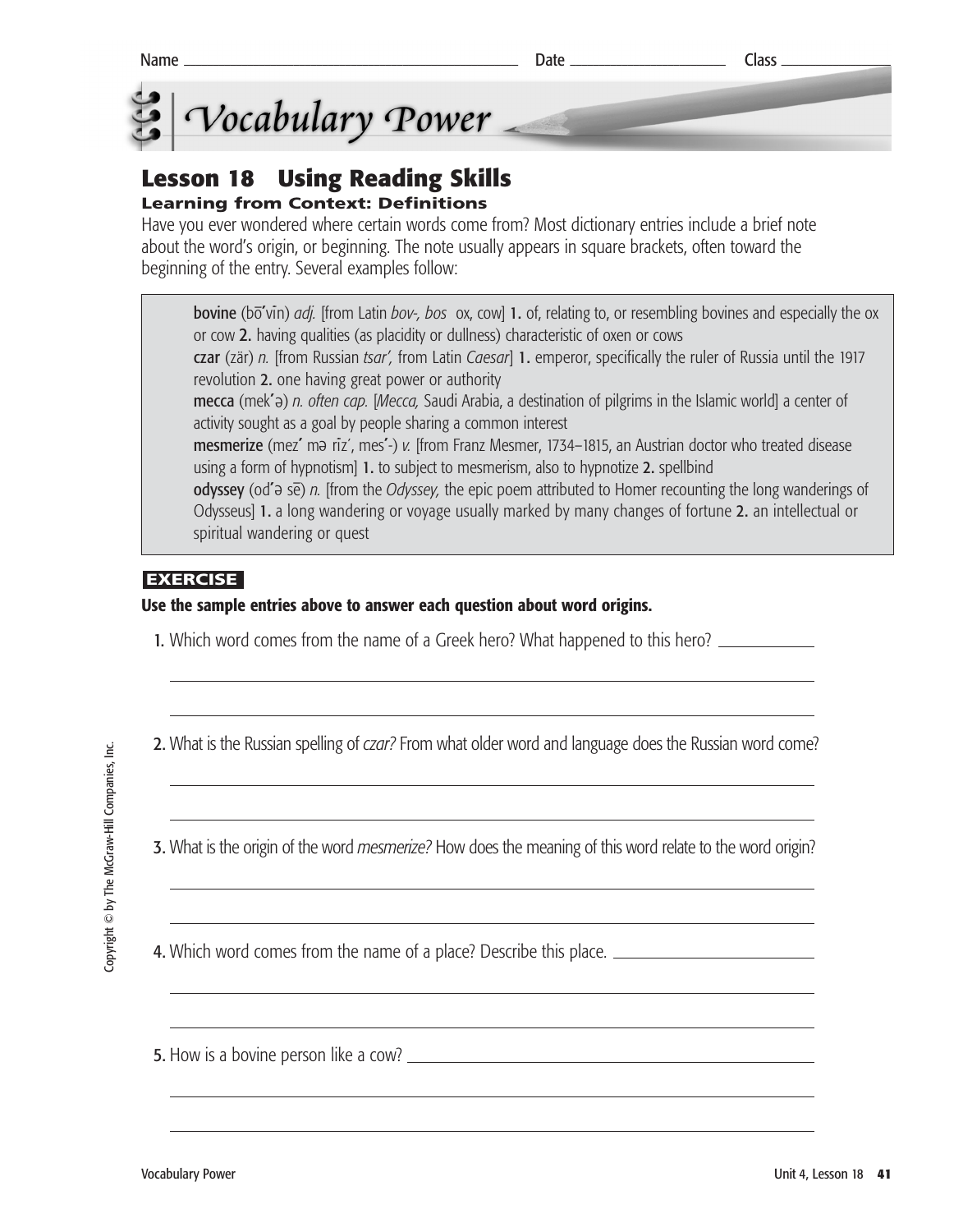## **Review: Unit 4**

## **EXERCISE**

## **Circle the word that best completes each sentence.**

- 1. The landlord is planning to (relocate, recount, refurbish) several run-down apartment buildings on K Street.
- 2. Buyers at a flea market often try to (recount, haggle, gauge) with the sellers to get the best price.
- 3. The two countries had a(n) (obstruction, precondition, pact) to aid each other if an enemy invaded.
- 4. Fran decided on a(n) (novel, remote, invincible) costume for the party—she plans to come as a gas pump.
- 5. If you ask for a refund at that store, the owners will always (comply, imply, ford) with your request.
- 6. This chart will help to (illuminate, revive, reconstruct) the complex plan.
- 7. This chairperson had to (jut, reintegrate, imply) the members after the party lost the election.
- 8. The scientists' task is to (gauge, imply, revive) the amount of oxygen in the icy water near the South Pole.
- 9. Fran decided to take her dog on a(n) (rogue, frugal, invigorating) walk in the snow.
- 10. Building blocks are great—I can (reintegrate, reconstruct, ford) any building I have seen.
- 11. The lawyer argued that since the suspect had written his plan for the crime in a letter, the act was (invincible, premeditated, remote).
- 12. The other teams thought the Bulls were (invincible, novel, reckless) after three undefeated seasons.
- 13. Some animals can actually (recount, reintegrate, regenerate) their tails or digits if they lose them!
- 14. Please (refurbish, recount, revive) for us what you did on your vacation.
- 15. Darla always has money in her savings account because of her (frugal, novel, remote) shopping habits.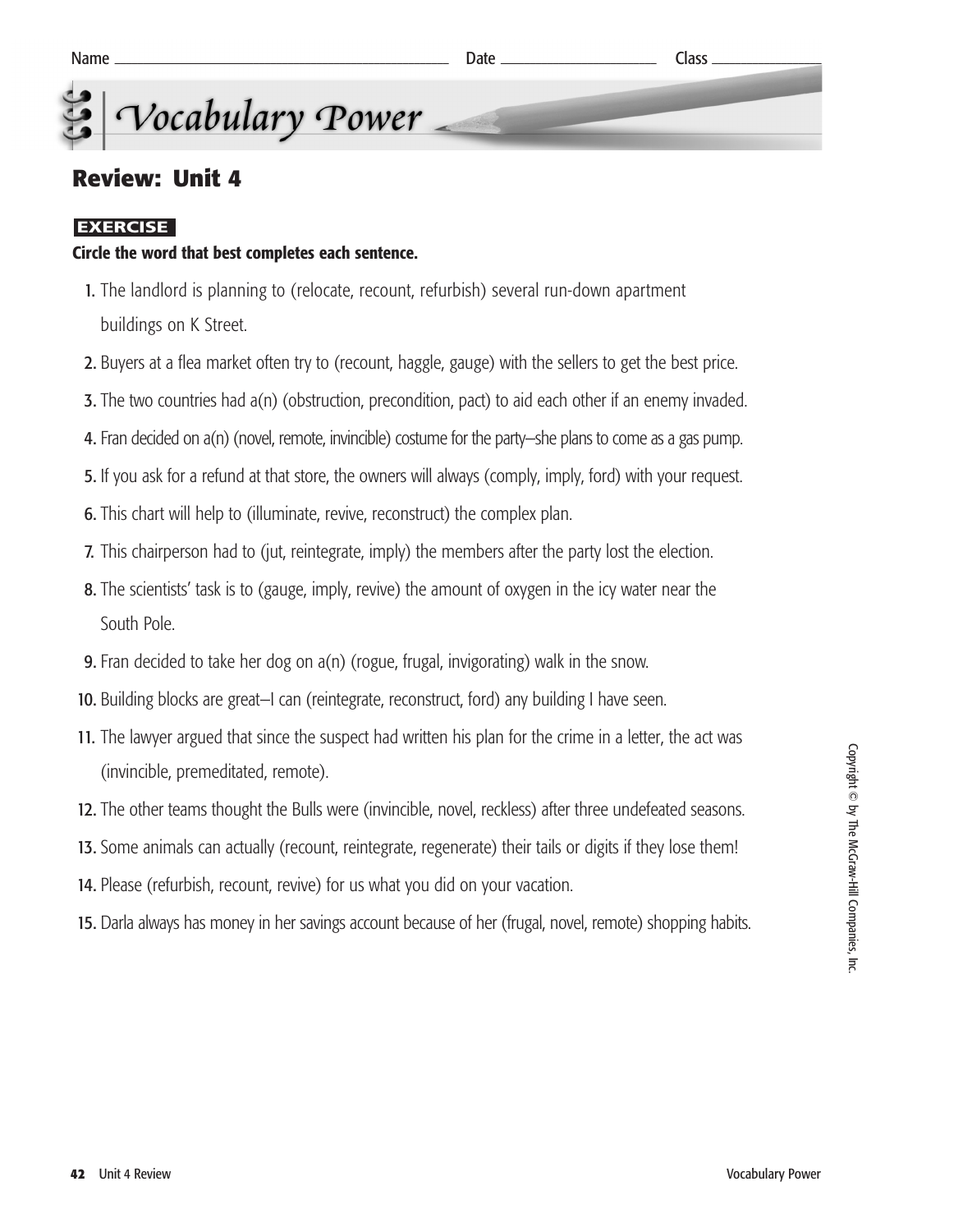

## **Test: Unit 4**

## **PART A**

#### **Circle the answer that best completes each sentence.**

| 1. An example of a precaution is ________.<br>a. a car blocking a roadway<br><b>b.</b> carrying extra batteries for a flashlight                                      |  | c. an accident caused by carelessness<br>d. a toy that has many pieces                 |
|-----------------------------------------------------------------------------------------------------------------------------------------------------------------------|--|----------------------------------------------------------------------------------------|
| 2. A rogue member of an organization is a _______.<br><b>b.</b> mischief-maker <b>c.</b> pleasant person <b>d.</b> lazy person<br><b>a.</b> follower                  |  |                                                                                        |
| <b>3.</b> If you recount something, you _______.<br><b>a.</b> perform a rescue <b>b.</b> count backward <b>c.</b> make a list                                         |  | d. give a description                                                                  |
| 4. A precondition for moving on to the next grade level in school is _______.<br>a. passing the previous grade<br><b>b.</b> taking part in sports                     |  | c. being admired by your teachers<br>d. having a large student body at your school     |
| 5. An example of a remote time in the past is _______.<br><b>a.</b> yesterday <b>b.</b> last year <b>c.</b> the year 1950 <b>d.</b> the year 950                      |  |                                                                                        |
| 6. If you are dumbfounded, you are ________.<br><b>a.</b> unintelligent <b>b.</b> astonished <b>c.</b> quiet                                                          |  | d. overjoyed                                                                           |
| 7. To revive a long-abandoned theater, people might _______.<br>a. begin to put on free plays there<br><b>b.</b> turn it into an apartment building                   |  | c. do research to find out how old it was<br>d. change the location of the entrances   |
| 8. An obstruction is ________.<br>a. a formal agreement<br><b>b.</b> something that blocks movement or progress                                                       |  | c. an argument against something<br>d. a building under construction                   |
| <b>9.</b> An example of a pact is $a(n)$ _______.<br>a. decision of a committee to do a certain project<br><b>b.</b> agreement with a friend to go to a certain movie |  | c. trade agreement between two countries<br>d. decision of two people to adopt a child |
| 10. A vibrant person would be _______.<br><b>b.</b> energetic <b>c.</b> bored<br>a. nervous                                                                           |  | d. tired                                                                               |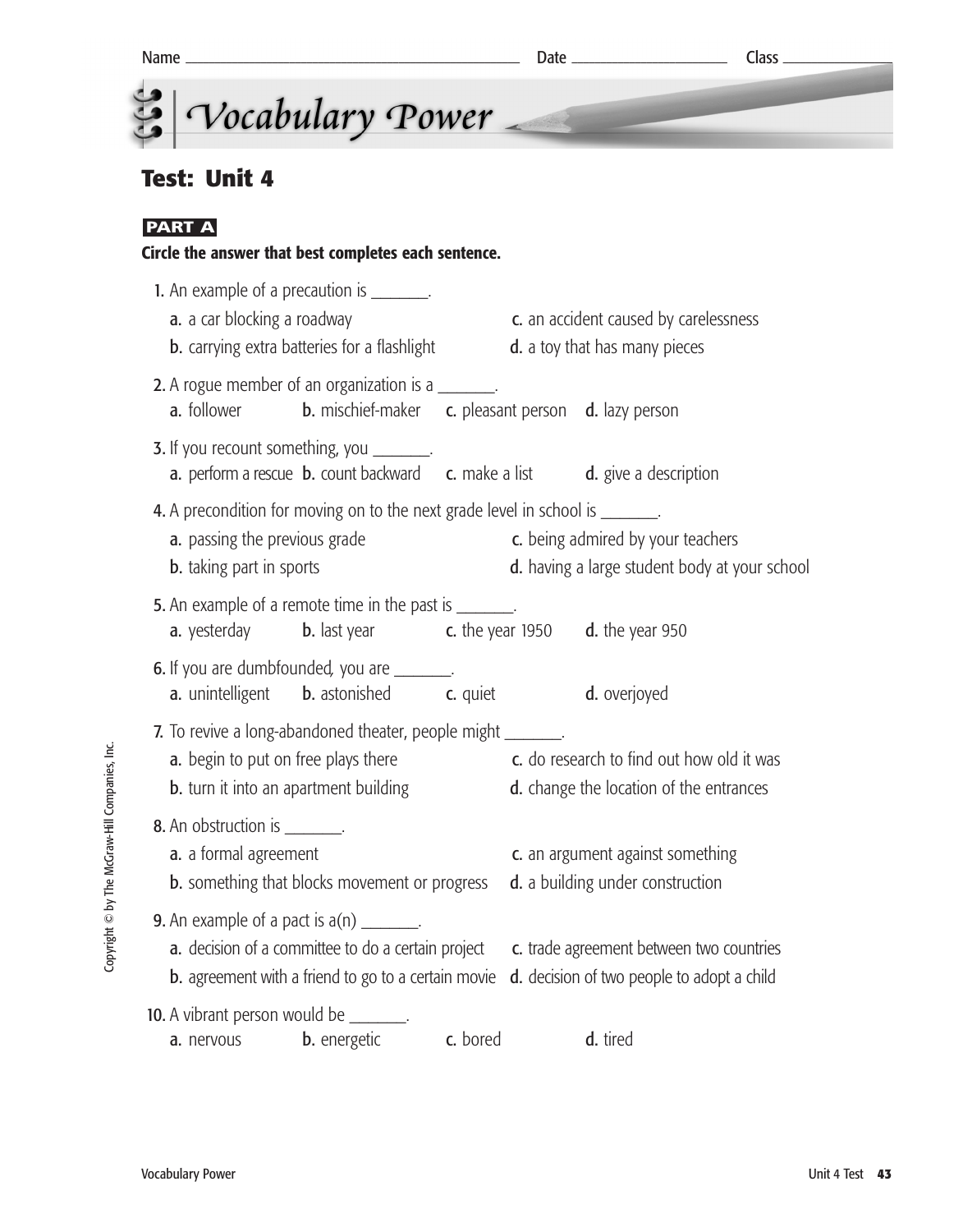# *<u>Continued</u> Cocabulary Power* continued

### **PART B**

#### **Write the letter of the word that has the same meaning as the expression.**

| 1. suggest or hint<br>a. jut                      | <b>b.</b> imply                                                            | c. haggle        | d. prefix       |
|---------------------------------------------------|----------------------------------------------------------------------------|------------------|-----------------|
| a. recurrence                                     | 2. measurement of the thickness of sheet metal<br><b>b.</b> reconstruction | c. gauge         | d. obstruction  |
| 3. not dependably strong or solid<br>a. unsound   | <b>b.</b> invincible                                                       | c. vibrant       | d. invigorating |
| 4. build again<br>a. refurbish                    | <b>b.</b> imply                                                            | c. revive        | d. reconstruct  |
| 5. giving life and energy to<br><b>a.</b> gauging | <b>b.</b> invigorating                                                     | c. reintegrating | d. fording      |
| 6. restore to original strength<br>a. illuminate  | b. recur                                                                   | c. regenerate    | d. comply       |
| 7. stick out<br>a. imply                          | <b>b.</b> ford                                                             | c. prefix        | $d.$ jut        |
| 8. bring back to life<br>a. revive                | b. recur                                                                   | c. illuminate    | d. imply        |
| 9. something that impedes<br>a. precaution        | <b>b.</b> pact                                                             | c. obstruction   | d. precondition |
| 10. happen again<br>a. gauge                      | <b>b.</b> recur                                                            | c. haggle        | d. imply        |
| 11. impossible to defeat<br>a. novel              | <b>b.</b> frugal                                                           | c. premeditated  | d. invincible   |
| 12. clarify<br>a. illuminate                      | <b>b.</b> recount                                                          | c. revive        | d. reintegrate  |
| 13. negotiate over a price<br>a. gauge            | <b>b.</b> haggle                                                           | $c.$ jut         | d. revive       |
| 14. strikingly unusual<br>a. vibrant              | b. unsound                                                                 | c. remote        | d. novel        |
| a. gauge                                          | 15. go along with another's wish or command<br><b>b.</b> refurbish         | c. imply         | d. comply       |
|                                                   |                                                                            |                  |                 |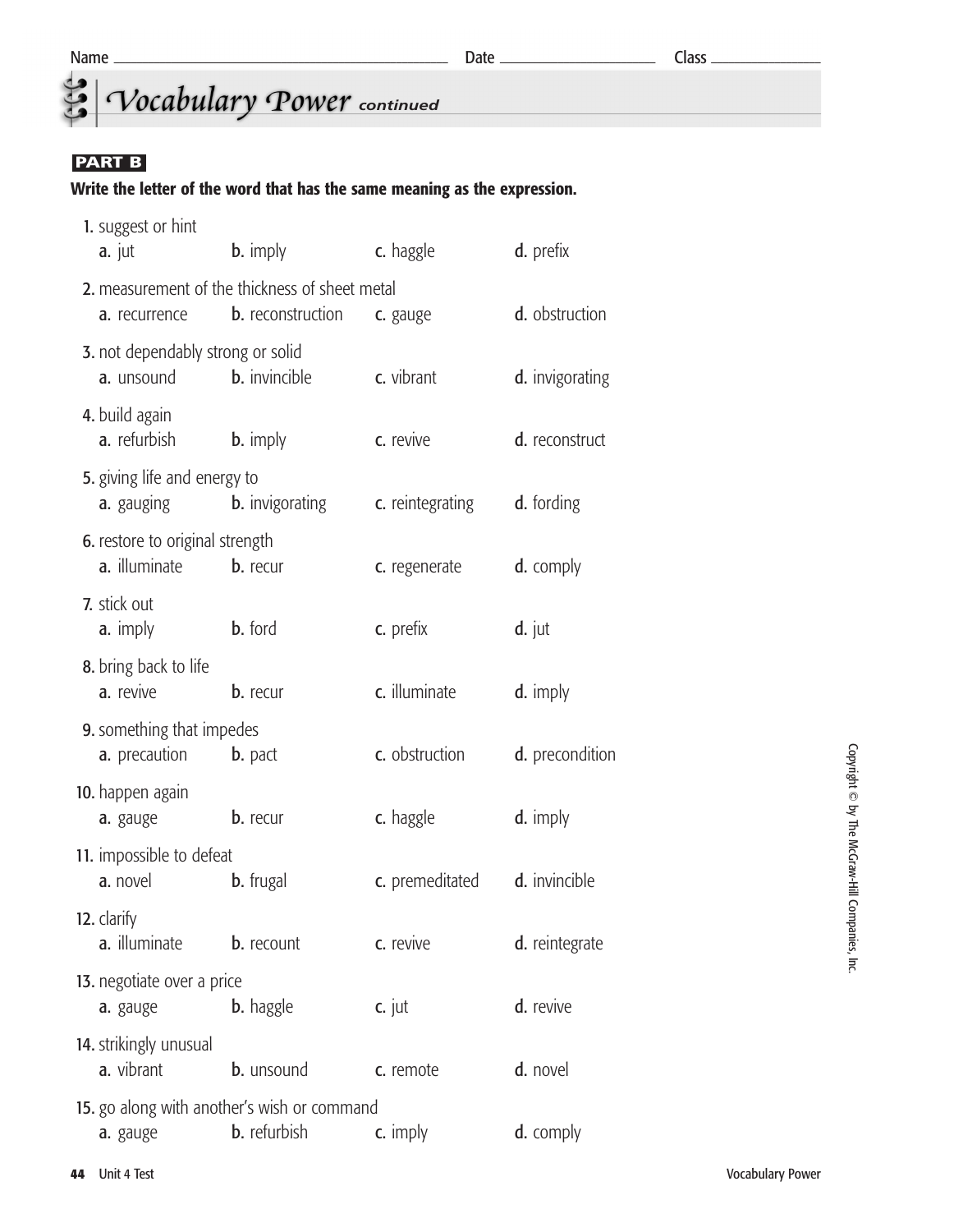



## **Lesson 19 Using Context Clues**

Independence and self-reliance go hand in hand. You need to be able to stand on your own and trust your own abilities and judgment. You've probably experienced this. For example, as children grow into teenagers and take on more responsibilities, adults tend to give them more freedom. The words in this list relate to the idea of freedom.

| <b>Word List</b> |             |            |         |
|------------------|-------------|------------|---------|
| chronicle        | disheveled  | indistinct | minimal |
| disclose         | divert      | intrigue   | sibling |
| discord          | independent |            |         |
|                  |             |            |         |

## **EXERCISE A Clues Matching**

**Each example below contains a clue about the meaning of the boldfaced word. Use the clue to guess the word's likely meaning. Write your guess above the word. Then, look up the word in a dictionary and write its meaning.** 

1. The **discord** between Democrats and Republicans is evident in their bitter debates.

Dictionary definition

2. Grandfather clocks intrigue me; I'd like to learn more about how they are made.

Dictionary definition

- **3.** The reporter would not **disclose** the source of her information.
	- Dictionary definition
- 4. Independent countries are sometimes forced to protect their freedom.

Dictionary definition

5. His disheveled appearance—uncombed hair and unshaved face—showed that he had just awakened.

Dictionary definition

**6.** My sister is my only **sibling;** I have no other sisters and no brothers.

Dictionary definition

7. The police officers must divert traffic from the parade route.

Dictionary definition

8. Without his glasses, John sees only **indistinct** figures on the movie screen.

Dictionary definition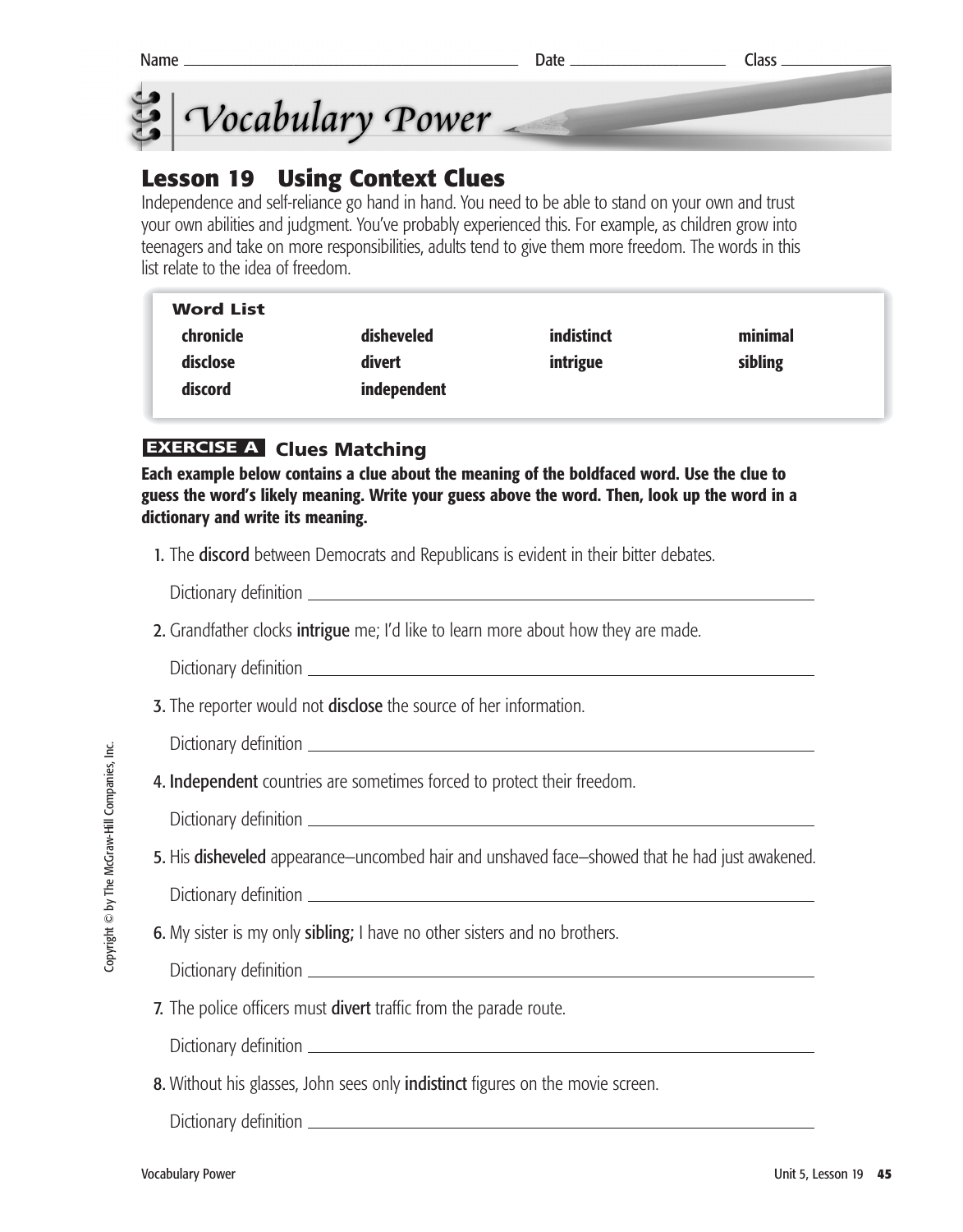| <b>Name</b>                                                                                  | Class |
|----------------------------------------------------------------------------------------------|-------|
| Vocabulary Power continued                                                                   |       |
|                                                                                              |       |
| 9. This chronicle of immigration gives a day-by-day account of a Swedish family's journey to |       |
| America in 1844.                                                                             |       |
|                                                                                              |       |
| 10. Because of her high blood pressure, Jodie uses a minimal amount of salt for seasoning.   |       |
|                                                                                              |       |

Dictionary definition

## **EXERCISE B** Multiple-Meaning Words

#### **Several of the vocabulary words have more than one meaning. Using your understanding of these meanings, write the vocabulary word that best describes each of the following people or situations.**

| 1. the main clause of a sentence                     |  |
|------------------------------------------------------|--|
| 2. to record a newsworthy event as it happens        |  |
| <b>3.</b> a secret love affair between Jay and Lilly |  |
| 4. a person arguing with the boss                    |  |
| 5. basic requirements for presidency                 |  |
| <b>6.</b> the skyline of a city enshrouded in fog    |  |
| 7. a police officer rerouting traffic                |  |
| 8. telling a secret to a friend                      |  |
| <b>9.</b> a sister or brother                        |  |
| 10. your hair on a windy day                         |  |

## **EXERCISE C** Sentence Completion

## **Circle the word that best completes each sentence.**

- 1. My sister Jenny is my only (intrigue, sibling, chronicle).
- 2. The endings of those mystery stories always (disclose, divert, intrigue) me.
- 3. (Indistinct, Minimal, Independent) stores face strong competition today.
- 4. We can prevent congestion if we (divert, intrigue, disclose) traffic from the accident scene.
- 5. There was (intrigue, chronicle, discord) between the siblings over the toy.
- 6. We decided to (disclose, chronicle, divert) our trip across the country.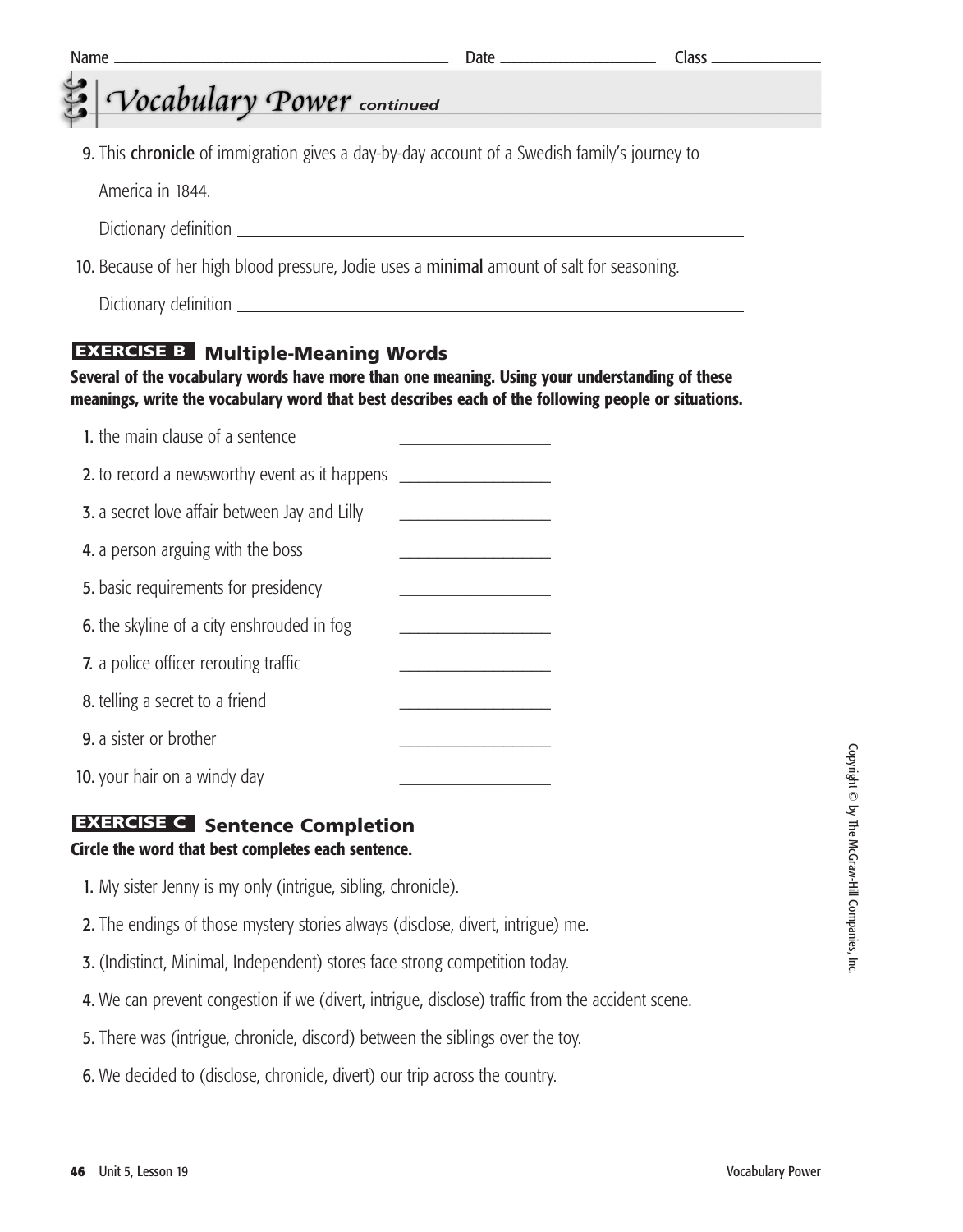



## **Lesson 20 Using Synonyms**

Freedom consists of two facets—freedom from negative aspects (such as poverty or repression) and freedom to do positive things (to move about freely, to express opinions in public, and to receive fair treatment under the law). Many of the words in this list relate to freedom.

| <b>Word List</b> |              |          |        |  |
|------------------|--------------|----------|--------|--|
| agenda           | <b>bleak</b> | priority | sullen |  |
| askew            | eloquence    | serenity | tempo  |  |
| backlog          | novice       |          |        |  |
|                  |              |          |        |  |

## **EXERCISE A Synonyms**

**Each boldfaced word below is paired with a synonym whose meaning you probably know. Think of other words related to the synonym and write them on the line provided. Then, look up the vocabulary word in a dictionary and write its meaning.** 

## **EXERCISE B** Clues Matching

**Use the clues below to guess each boldfaced word's likely meaning. Write your guess above the word; then, look up the word in a dictionary and write its meaning.** 

1. After a mild earthquake shook the house, the pictures on the wall were askew.

Dictionary definition \_

2. Kareem distributed the agenda to be covered in the meeting.

Dictionary definition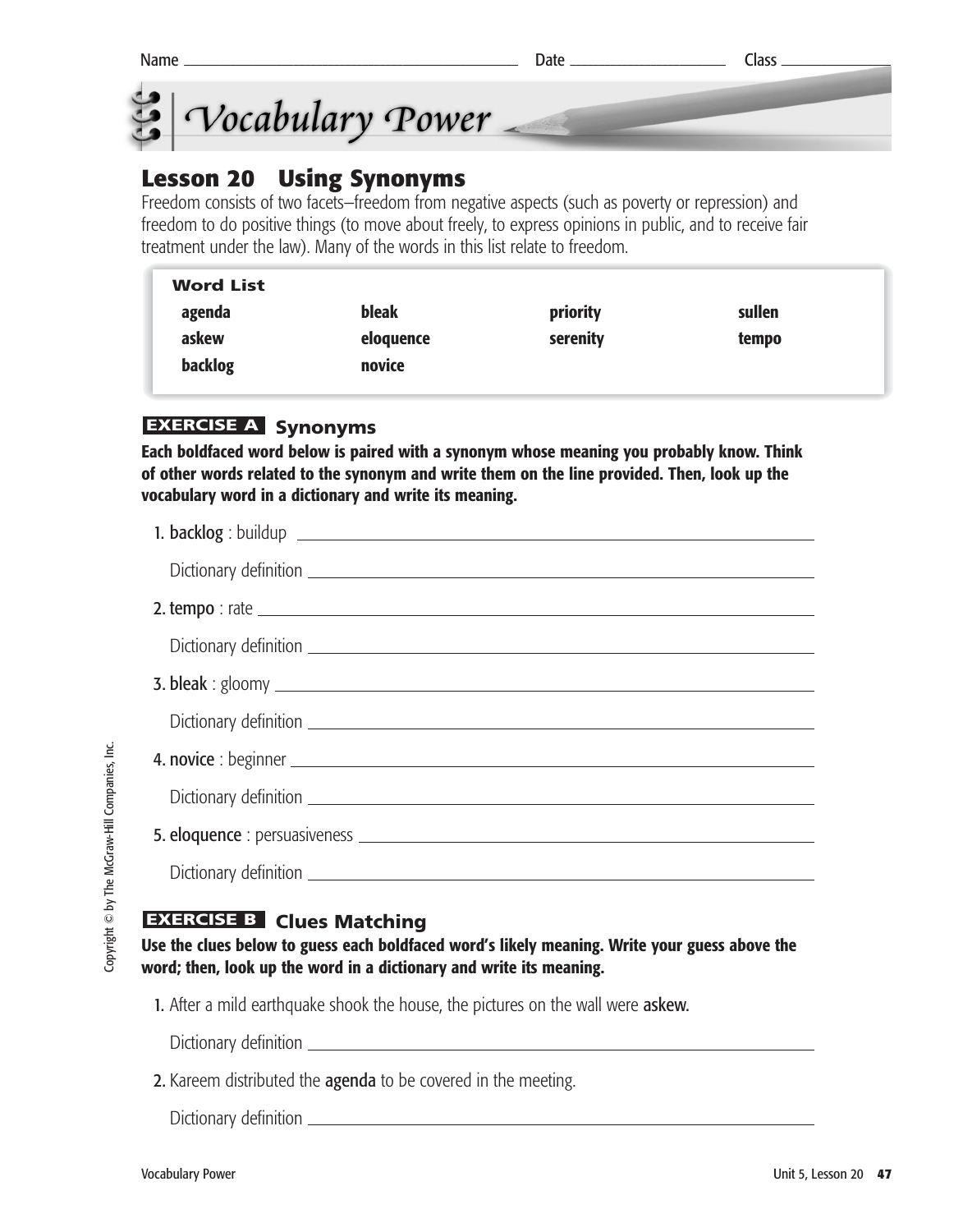|                                                                                                | $Class$ <sub><math>-</math></sub> |
|------------------------------------------------------------------------------------------------|-----------------------------------|
|                                                                                                |                                   |
| 3. Still angry with her sister, Gina wore a sullen expression and said nothing during dinner.  |                                   |
| 4. Mr. Thorndike enjoyed the shady serenity of his backyard.                                   |                                   |
| 5. Replacing the broken windows is a <b>priority</b> , but we must also repaint all the rooms. |                                   |
| <b>EXERCISE C</b> Word Association<br>Write the vocabulary word that best fits each example.   |                                   |
|                                                                                                |                                   |
|                                                                                                |                                   |
| <u> 1989 - Johann Barbara, martxa al</u>                                                       |                                   |
| the control of the control of the control of                                                   |                                   |
| the control of the control of the control of the                                               |                                   |
|                                                                                                |                                   |
|                                                                                                |                                   |
|                                                                                                |                                   |
|                                                                                                |                                   |
|                                                                                                |                                   |
|                                                                                                |                                   |
|                                                                                                |                                   |
|                                                                                                | Vocabulary Power continued        |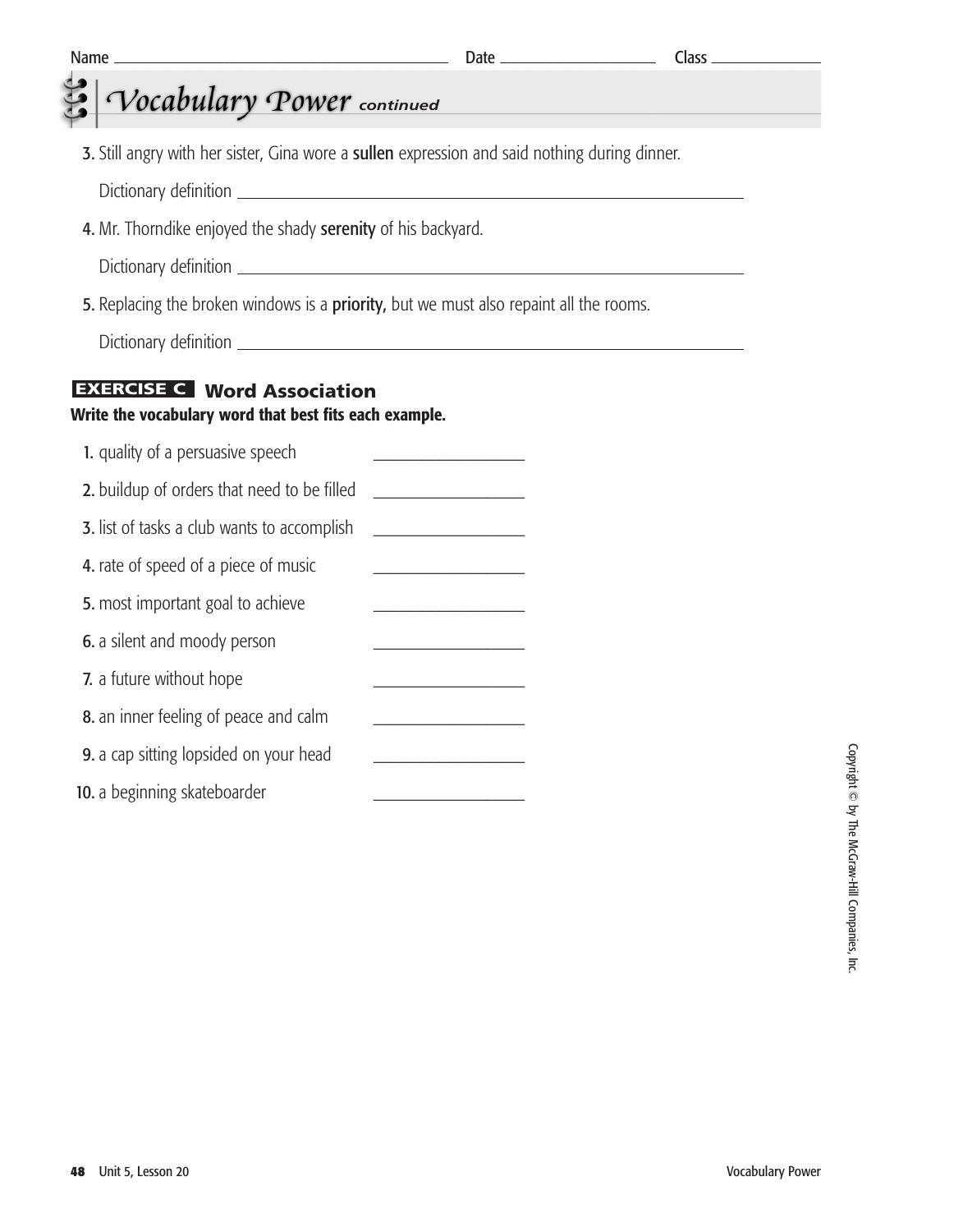



## **Lesson 21 Latin Word Roots**

Many English words have roots that come from Latin, the language spoken by the Romans. For example, the words *vocal* and *revoke* share the Latin root *voc,* which means "call" or "voice." Recognizing Latin roots can often help you figure out the meanings of unfamiliar words.

| <b>Word List</b> |           |                   |           |  |
|------------------|-----------|-------------------|-----------|--|
| attain           | endurance | <i>infraction</i> | specimen  |  |
| consecutive      | execute   | retain            | spectacle |  |
| duration         | fragment  |                   |           |  |

## **Word Roots EXERCISE A**

**Write two words from the list that share each root. After each word, write its dictionary definition.**

*dur* (hard, lasting)

| 2.                  |
|---------------------|
| frag, fract (break) |
|                     |
| 4.                  |
| secut (follow)      |
|                     |
| 6.                  |
| spec (look)         |
| 7.                  |
|                     |
| tain (hold)         |
| 9.                  |
| 10.                 |

Copyright © by The McGraw-Hill Companies, Inc. Copyright © by The McGraw-Hill Companies, Inc.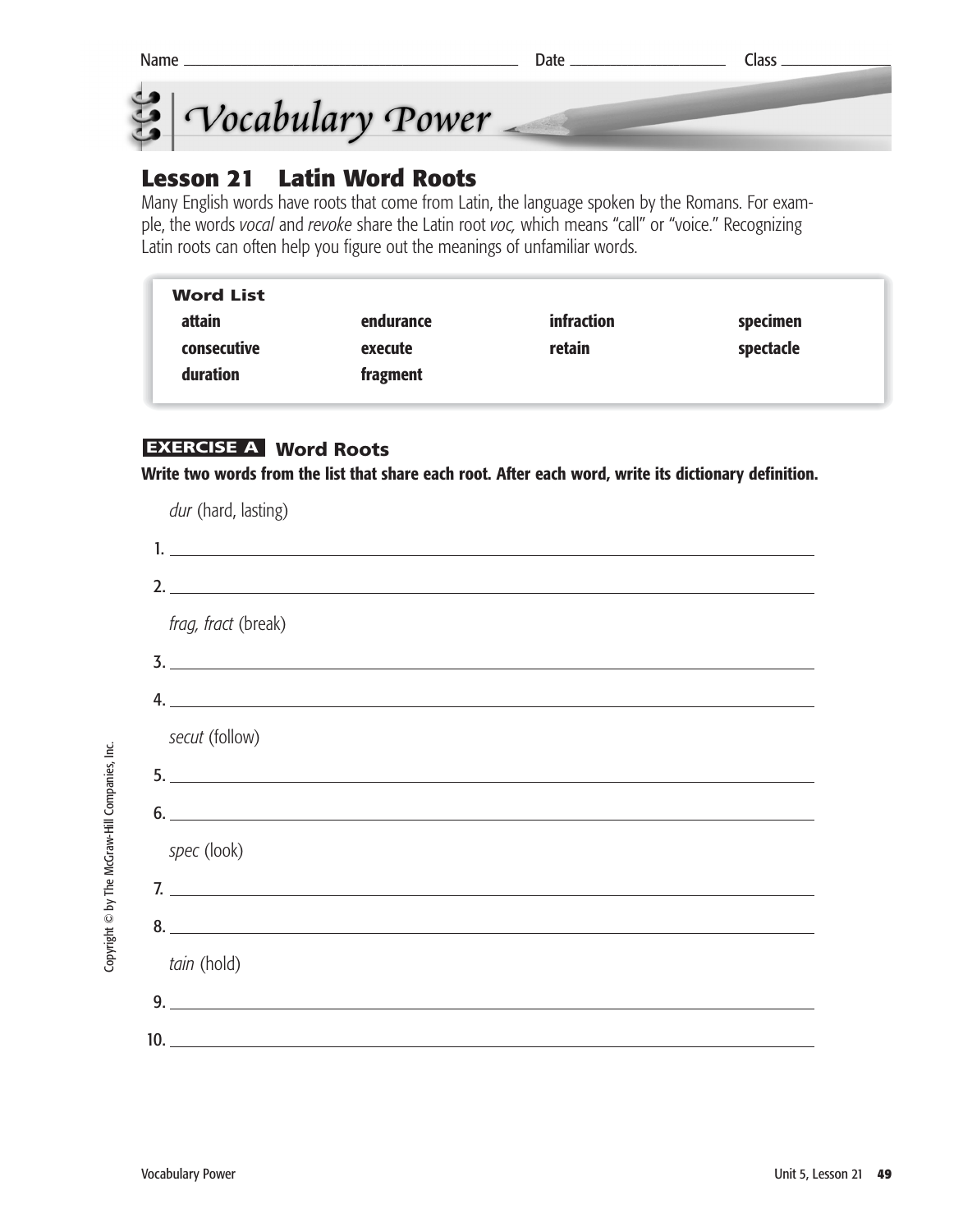## *Vocabulary Power* continued

#### **EXERCISE B** Usage

**Draw a line through the italicized expression and, above it, write the vocabulary word that fits.**

- 1. Marlene picked up a *piece* of the broken vase that the cat had knocked over.
- 2. For this twenty-five-mile race, runners must have *the ability to hold up under stress.*
- 3. Repeating or using new information can help you *keep* it in your memory.
- 4. Lamont, a skilled diver and swimmer, will now *carry out* a swan dive from the high board.
- 5. The *period of existence* of the Roman Empire was about five hundred years.
- 6. Brad hopes to *reach* the rank of Eagle Scout by the age of sixteen.
- 7. Compared with most oak trees, this *example* is not very healthy.
- 8. The soccer player caught the referee's attention with his *violation of the rules*—deliberately tripping an opposing player.

#### **EXERCISE C** Questions and Answers

#### **Answer** *yes* **or** *no* **to each question. Explain your answer, using your understanding of the boldfaced word.**

- 1. If a president of the United States cannot serve for more than two **consecutive** terms of four years each, may he serve for twelve years?
- 2. Is a fireworks display an example of a spectacle?
- **3.** Could you understand an entire conversation if you heard only a fragment of it?

4. When you go to another state, do you retain your rights as a U.S. citizen?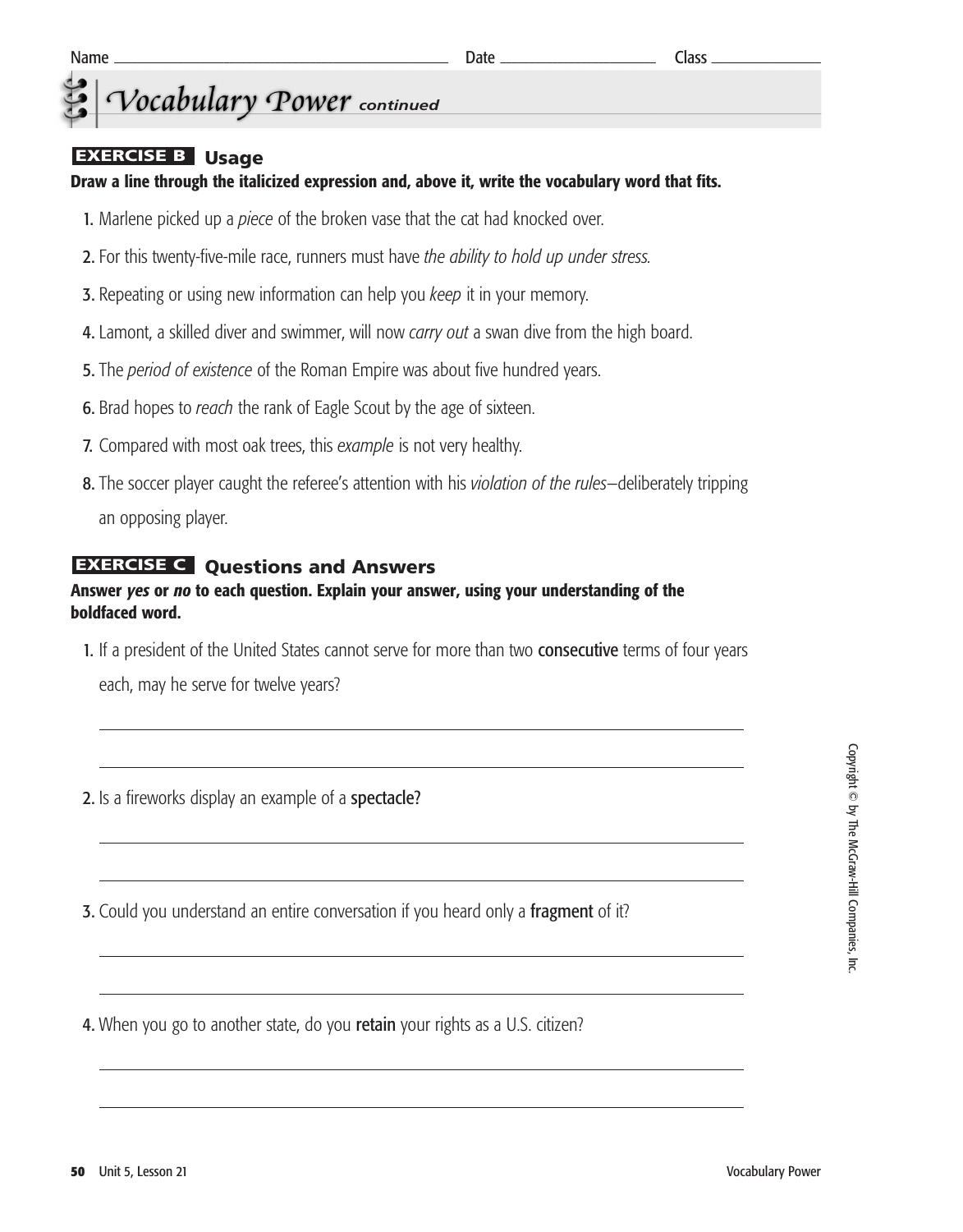



## **Lesson 22 Suffixes That Form Adjectives**

A suffix is a word ending that can be added to a word or root. Adding a suffix to a word or root may change its meaning. Words ending in the suffixes listed below are always adjectives.

| <b>Suffix</b> | <b>Meaning</b>                       | <b>Example</b>             |
|---------------|--------------------------------------|----------------------------|
| -able, -ible  | able or capable of                   | terrible $(terror + ible)$ |
| -ent          | performing/causing a specific action | absorbent (absorb + ent)   |
| $-ive$        | tending to                           | creative (create + ive)    |
| $-OUS, -10US$ | full of; possessing                  | joyous $(ioy + ous)$       |
| $-V$          | have the character of; like; showing | slimy (slime + $y$ )       |

| <b>Word List</b> |                |            |                 |
|------------------|----------------|------------|-----------------|
| affluent         | comprehensible | fortuitous | imperative      |
| arbitrary        | deceptive      | haughty    | <b>luscious</b> |
| capable          | diligent       |            |                 |
|                  |                |            |                 |

## **EXERCISE A Suffixes**

**Write two adjectives from the list for each suffix below; then, write the dictionary definition.**



Copyright © by The McGraw-Hill Companies, Inc. Copyright © by The McGraw-Hill Companies, Inc.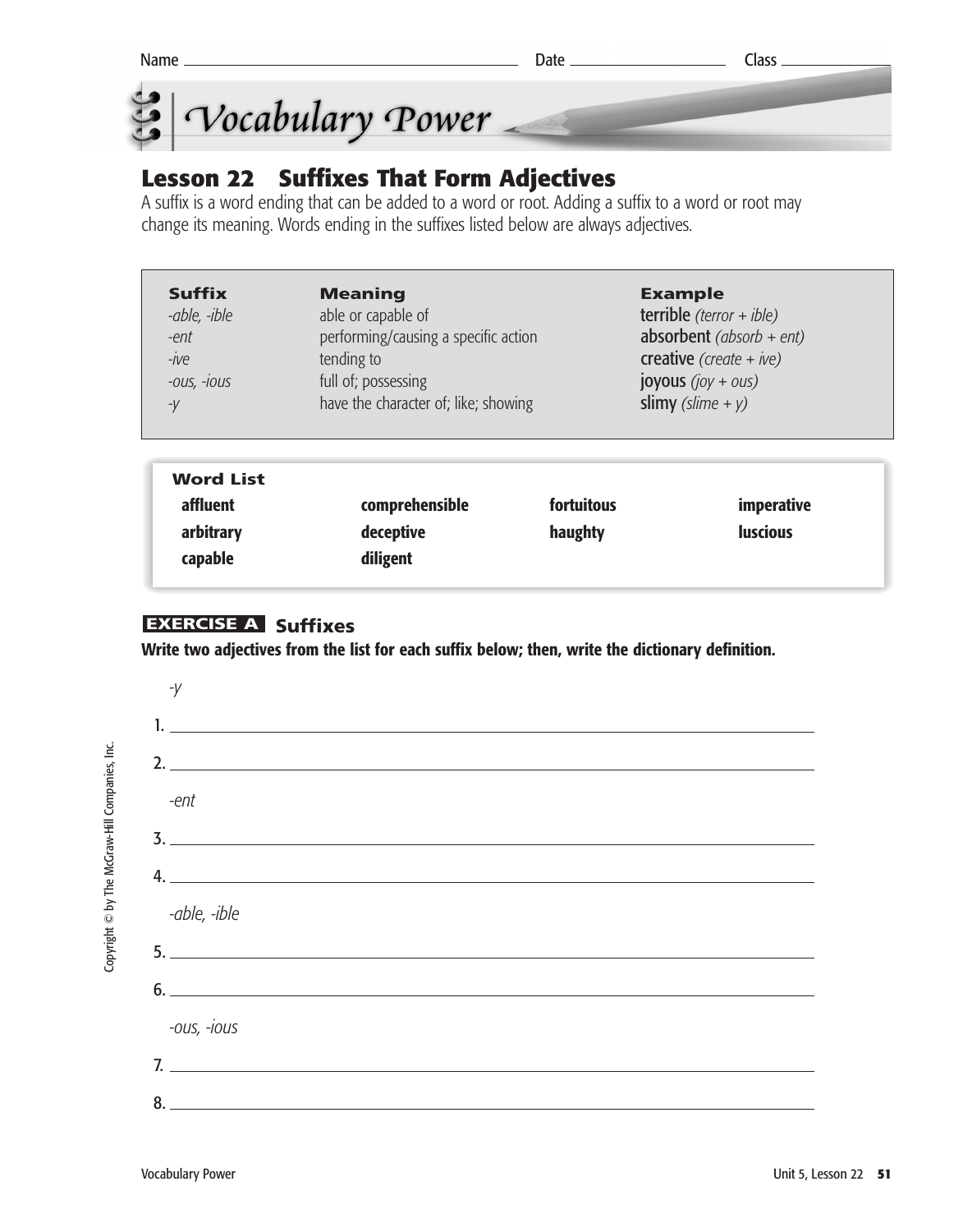| Name_<br>the control of the control of the control of the control of the control of the control of |  |
|----------------------------------------------------------------------------------------------------|--|
| Vocabulary Power continued                                                                         |  |
| -ive                                                                                               |  |
| 9.                                                                                                 |  |
|                                                                                                    |  |
| <b>EXERCISE B</b> Word Association                                                                 |  |
| Write the vocabulary word that could describe each example.                                        |  |
| 1. a necessary duty                                                                                |  |
| 2. arrests based on type of car                                                                    |  |
| 3. a lucky break                                                                                   |  |
| 4. an upscale neighborhood                                                                         |  |
| 5. a counterfeit bill                                                                              |  |
|                                                                                                    |  |

| 2. arrests based on type of car                      |  |
|------------------------------------------------------|--|
| 3. a lucky break                                     |  |
| 4. an upscale neighborhood                           |  |
| <b>5.</b> a counterfeit bill                         |  |
| <b>6.</b> a chocolate candy that melts in your mouth |  |
| 7. someone who looks down his nose at you            |  |
| 8. instructions that are easy to follow              |  |

## **EXERCISE C** Synonyms

**Write the vocabulary word that is a synonym for each word below.**

| 1. accidental     |  |
|-------------------|--|
| 2. delicious      |  |
| 3. skilled        |  |
| 4. understandable |  |
| 5. misleading     |  |
| 6. industrious    |  |
| 7. arrogant       |  |
| 8. wealthy        |  |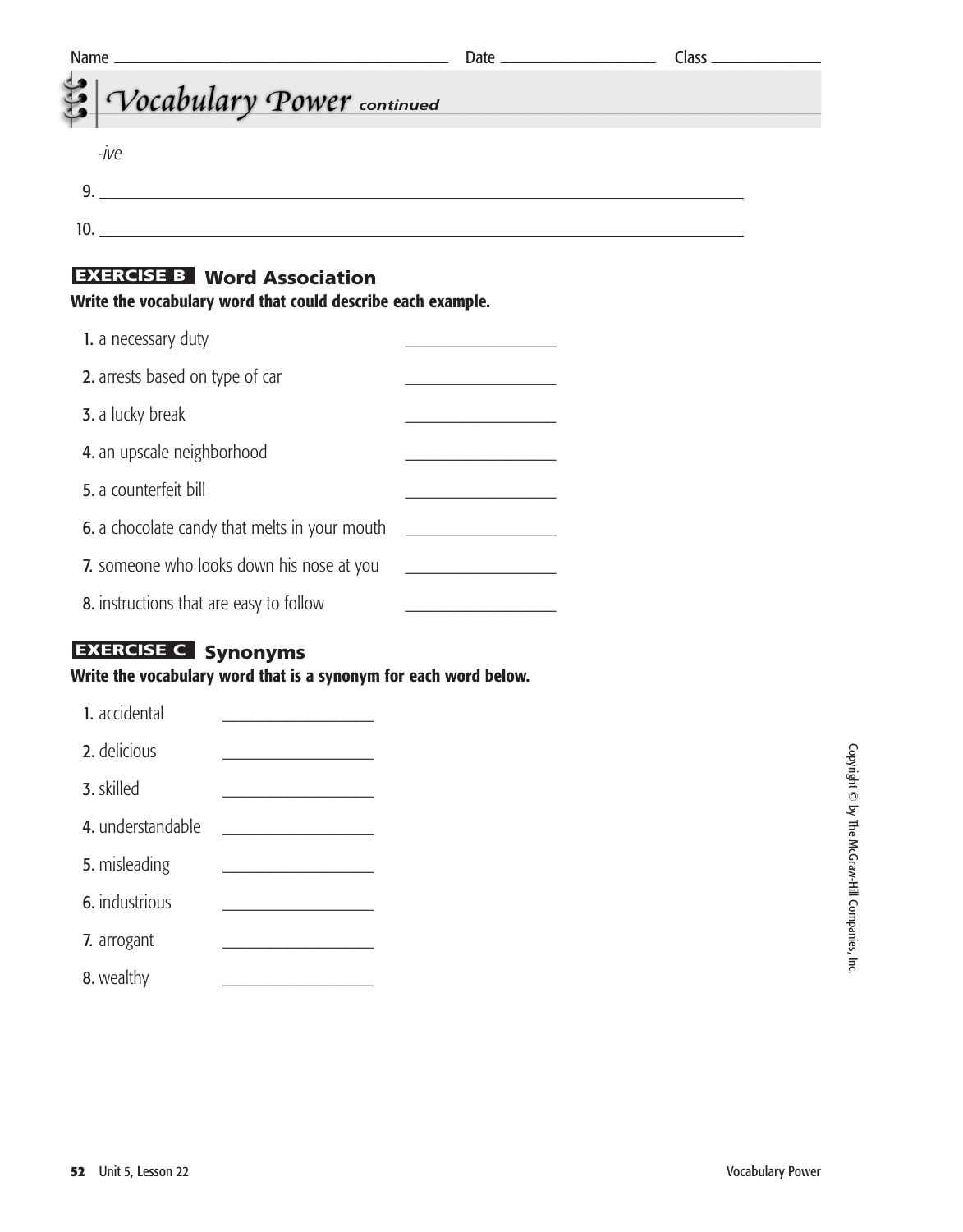

## Vocabulary Power **CONTRACTOR**

## **Lesson 23 Using Reading Skills**

## **Learning from Context: Examples**

When you encounter a new word in your reading, you can often use the context, or the surrounding words, to help figure out the word's meaning. Sometimes the sentence includes examples that give you hints about the meaning of the word, as in the following sentence:

The senator delivered a tirade on the new health-care bill; he shouted and pounded his fists on the podium, denouncing the wording.

From the example, you can figure out that a *tirade* is a long, angry speech.

### **EXERCISE A**

#### **In each sentence, circle the examples that help you understand the meaning of the boldfaced term. Then, write a possible definition of the word.**

1. At the public hearing, several people gave **testimony** before the city council members. Ms. Mazoud

said the new store would create too much traffic, while Mr. Nelson said it would create additional jobs.

*Testimony* probably means

2. The chest was full of bangles, inexpensive bead necklaces, and other trinkets.

*Trinkets* probably means

**3.** Bears are **omnivorous:** they eat plants, such as berries; insects, such as ants and grubs; and also meat.

*Omnivorous* probably means

4. Sam is a laconic person. When I asked if he were going to the concert, he answered just, "Nope."

When I asked why, he just shrugged his shoulders.

*Laconic* probably means

## **EXERCISE B**

**Look up each boldfaced word in a dictionary and write its definition. Then, before each word, rate the accuracy of your definition from Exercise A on a scale of 1 to 5, with 5 being most accurate.**

**a** 1. testimony **a 2. testimony a** 2. testimony **a** 2. testimony **a** 2. testimony **a** 2. testimony **a** 2. testimony **a** 2. testimony **a** 2. testimony **a** 2. testimony **a** 2. The set of the set of the set of the set of t \_\_\_\_\_\_ 2. trinket \_\_\_\_\_\_ 3. omnivorous \_\_\_\_\_\_ 4. laconic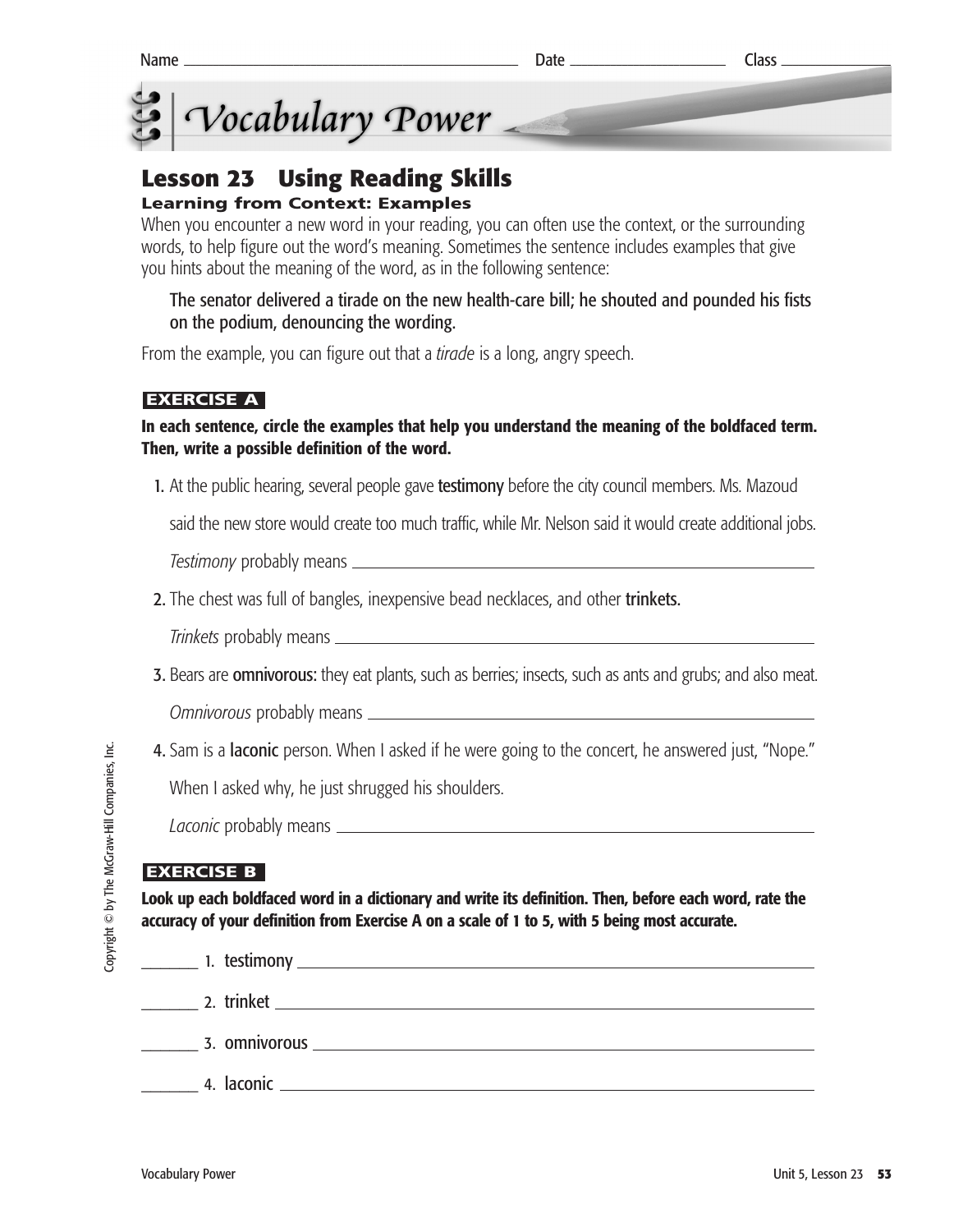Vocabulary Power

## **Review: Unit 5**

#### **EXERCISE**

#### **Circle the word that best completes each sentence.**

- 1. On one (fragment, specimen, agenda) of the torn-up note, Irene could read the words "Love, Joel."
- 2. After the crushing defeat, the football team was in a (haughty, bleak, diligent) mood.
- **3.** Miguel grew up in poverty, but today he has his own business and  $a(n)$  (affluent, independent, luscious) lifestyle.
- 4. I haven't seen the movie yet, so please don't (divert, disclose, execute) the ending.
- 5. It was a (fortuitous, comprehensible, deceptive) moment for us when we got tickets to the soldout concert.
- 6. Jamie is my older sister; my younger (spectacle, novice, sibling) is Jessica.
- 7. In the distance, they spotted two (independent, indistinct, consecutive) figures coming up the hill.
- 8. Of my three goals for the summer, learning to swim is my (fragment, priority, backlog).
- 9. The parade was a (tempo, spectacle, chronicle), featuring over a hundred brightly decorated floats and twelve of the best brass bands in the country.
- 10. Because of her (disheveled, imperative, arbitrary) appearance at the interview, she did not get the job.
- 11. Stephen was given detention for his serious (imperative, eloquence, infraction).
- 12. A huge (tempo, backlog, chronicle) of orders had to be filled.
- 13. Fourteen (consecutive, comprehensible, sullen) days of rain have created flooding problems.
- 14. In order to get the job, Jan had to show he was (capable, independent, haughty) of handling it.
- 15. It is (comprehensible, imperative, fortuitous) that I speak to the general immediately!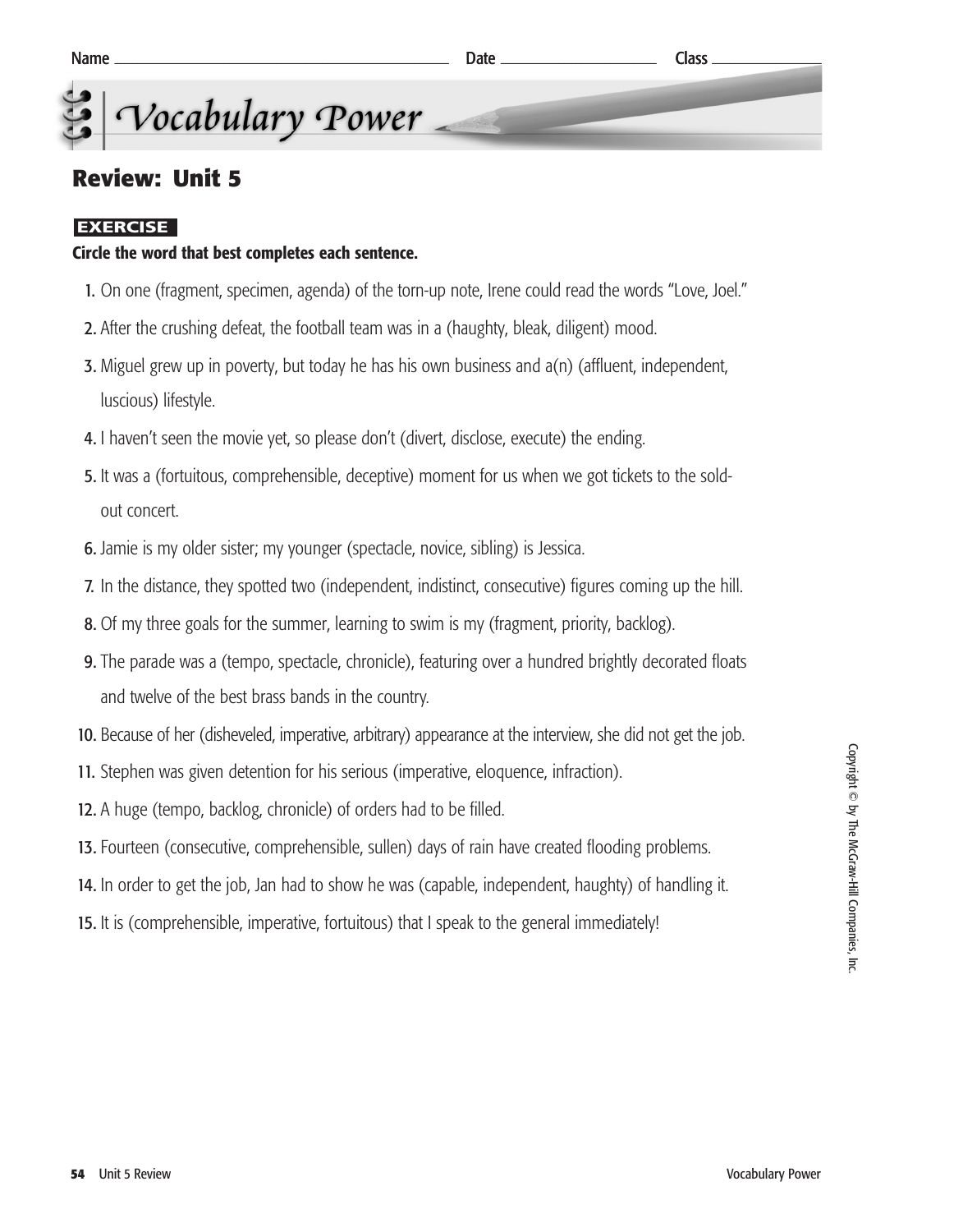## **Test: Unit 5**

## **PART A**

**Circle the vocabulary word that you would most likely use in writing about each boldfaced topic.**

- 1. history : chronicle, duration, tempo
- 2. music : backlog, imperative, tempo
- 3. laws : discord, endurance, infraction
- 4. meetings : agenda, spectacle, novice
- 5. speaking : specimen, eloquence, sibling

### **PART B**

#### **Circle the letter of the word that best completes the sentence.**

|                                                                          | 1. The garden contains many beautiful tea roses, but this _______ is especially lovely.                                                                      |  |                |  |
|--------------------------------------------------------------------------|--------------------------------------------------------------------------------------------------------------------------------------------------------------|--|----------------|--|
|                                                                          | <b>a.</b> sibling <b>b.</b> agenda <b>c.</b> fragment <b>d.</b> specimen                                                                                     |  |                |  |
|                                                                          | 2. Science for Dummies features a(n) ______ article on cloning.<br><b>a.</b> comprehensible <b>b.</b> indistinct <b>c.</b> consecutive <b>d.</b> independent |  |                |  |
|                                                                          | 3. Sled dogs have amazing _______; they can pull a loaded sled for hours.<br><b>a.</b> serenity <b>b.</b> duration <b>c.</b> endurance <b>d.</b> discord     |  |                |  |
|                                                                          | 4. Judy managed to _______ her sense of humor despite losing her bid for the job.<br><b>a.</b> attain <b>b.</b> disclose <b>c.</b> divert <b>d.</b> retain   |  |                |  |
|                                                                          | 5. Karen was sick for four _________ days, Saturday through Tuesday.<br><b>a.</b> consecutive <b>b.</b> minimal <b>c.</b> imperative <b>d.</b> arbitrary     |  |                |  |
|                                                                          | <b>6.</b> The banner hung _________, because the beam was crooked.<br><b>a.</b> arbitrary <b>b.</b> indistinct <b>c.</b> luscious <b>d.</b> askew            |  |                |  |
|                                                                          | 7. The satisfying dinner included a(n) _______ selection of desserts.<br><b>a.</b> deceptive <b>b.</b> luscious <b>c.</b> sullen <b>d.</b> indistinct        |  |                |  |
|                                                                          | 8. The librarians worked overtime to check in the ________ of returns.<br><b>a.</b> duration <b>b.</b> discord <b>c.</b> backlog <b>d.</b> specimen          |  |                |  |
|                                                                          | <b>9.</b> The ________ weather forecast caused the picnic to be canceled.<br><b>a.</b> fortuitous <b>b.</b> bleak <b>c.</b> capable <b>d.</b> haughty        |  |                |  |
| 10. Locating clean water was their top _________ on the deserted island. | <b>a.</b> priority <b>b.</b> intrigue <b>c.</b> imperative <b>d.</b> testimony                                                                               |  |                |  |
| <b>Vocabulary Power</b>                                                  |                                                                                                                                                              |  | Unit 5 Test 55 |  |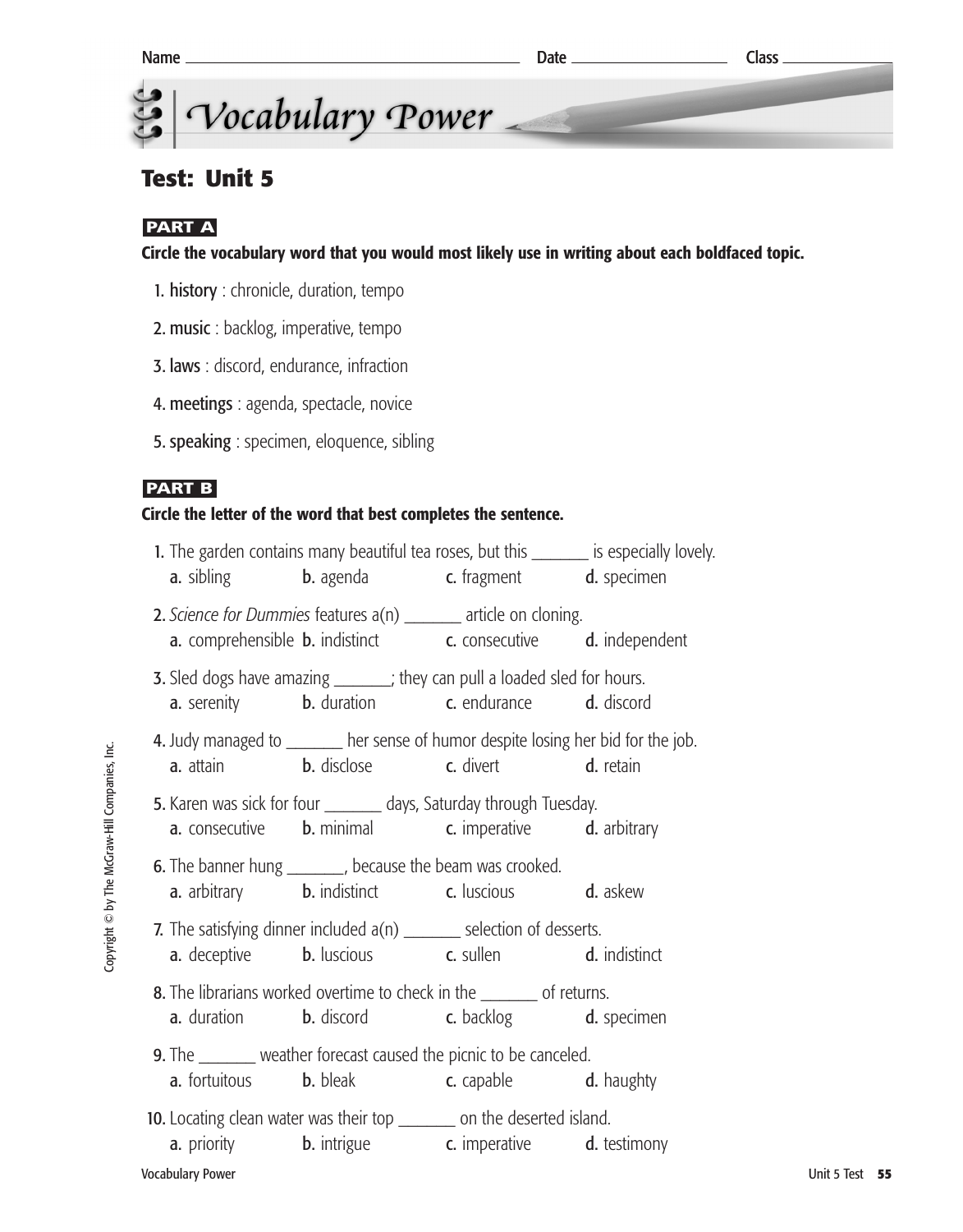## *<u>Cocabulary</u>* Power continued

## **PART C**

#### **Circle the letter of the word that has the same meaning as the boldfaced expression.**

| 1. reach a goal<br>a. intrigue                         | <b>b.</b> attain     | c. retain      | d. chronicle   |
|--------------------------------------------------------|----------------------|----------------|----------------|
| 2. small<br>a. diligent                                | <b>b.</b> minimal    | c. consecutive | d. imperative  |
| 3. accidental<br>a. capable                            | <b>b.</b> disheveled | c. arbitrary   | d. fortuitous  |
| 4. beginner<br>a. specimen                             | <b>b.</b> novice     | c. tempo       | d. imperative  |
| 5. a brother or sister<br>a. fragment                  | <b>b.</b> agenda     | c. sibling     | d. priority    |
| 6. state of complete calm<br>a. serenity               | <b>b.</b> discord    | c. eloquence   | d. spectacle   |
| 7. period during which something lasts<br>a. endurance | <b>b.</b> infraction | c. agenda      | d. duration    |
| 8. untidy<br>a. indistinct                             | <b>b.</b> diligent   | c. disheveled  | d. deceptive   |
| 9. reveal<br>a. divert                                 | <b>b.</b> retain     | c. intrigue    | d. disclose    |
| 10. not sharply outlined<br>a. sullen                  | <b>b.</b> indistinct | c. imperative  | d. independent |

## **PART D**

#### **Circle the word that means most nearly the opposite of the boldfaced word.**

| 1. honest: haughty, deceptive, bleak |  |
|--------------------------------------|--|
|--------------------------------------|--|

- 2. poor : arbitrary, affluent, luscious
- 3. cheerful : sullen, minimal, capable
- 4. expert : specimen, chronicle, novice
- 5. careless : diligent, consecutive, indistinct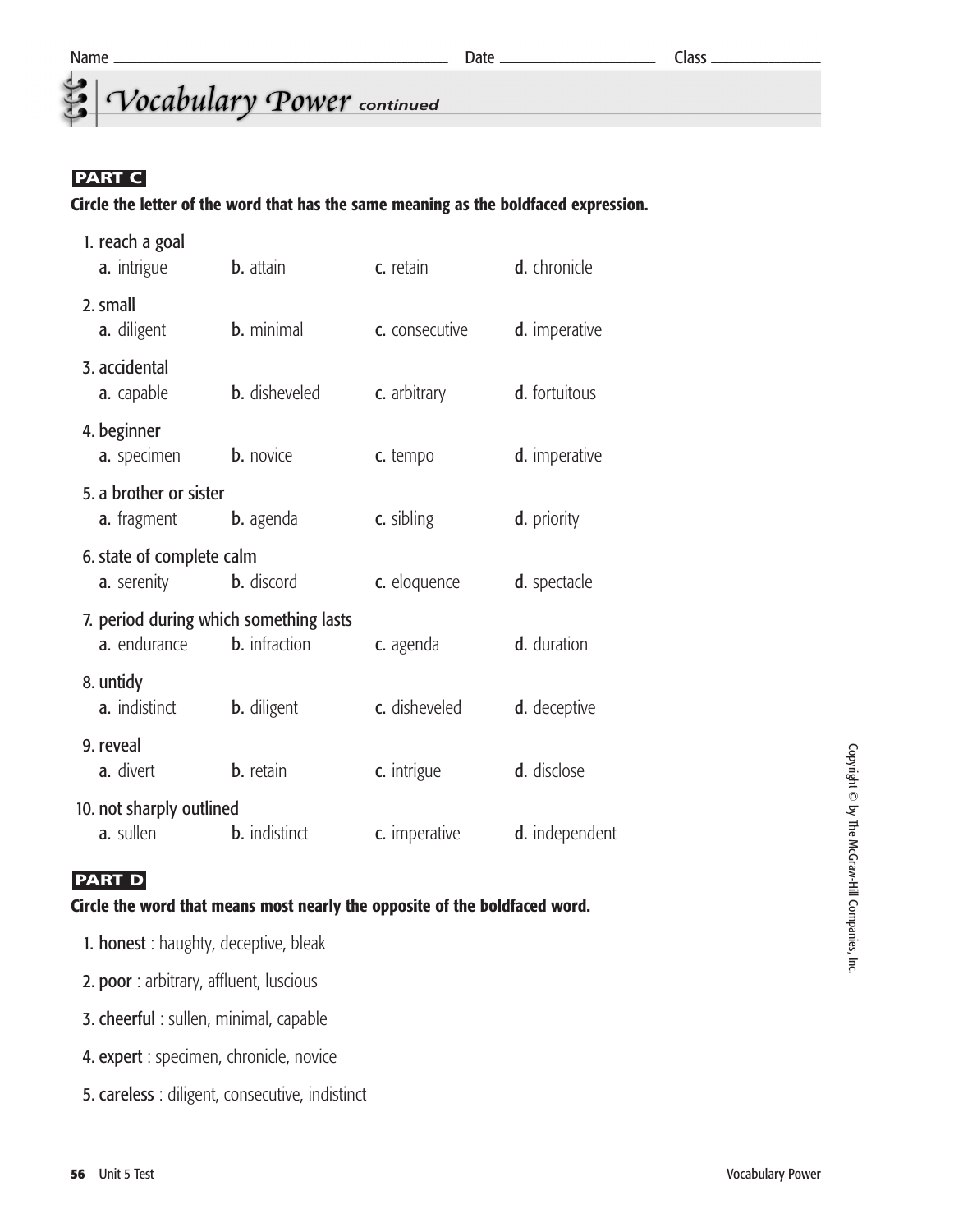



## **Lesson 24 Using Synonyms**

Have you ever found yourself thinking, "Aha!" "That's it!" or "How true!"? These exclamations mark moments of insight. Such moments come when you see deeply into a situation or grasp a valuable truth about life. The words in this list can help you think, speak, and write about insights.

| <b>Word List</b> |              |             |                |  |
|------------------|--------------|-------------|----------------|--|
| crouch           | envision     | <b>lurk</b> | <b>surpass</b> |  |
| diverse          | incompatible | superb      | valiant        |  |
| envelop          | jog          |             |                |  |

## **EXERCISE A Synonyms**

**Each boldfaced word below is paired with a synonym whose meaning you probably know. Think of other words related to the synonym and write them on the line provided. Then, look up the word in a dictionary and write its meaning.** 

Copyright © by The McGraw-Hill Companies, Inc. Copyright © by The McGraw-Hill Companies, Inc.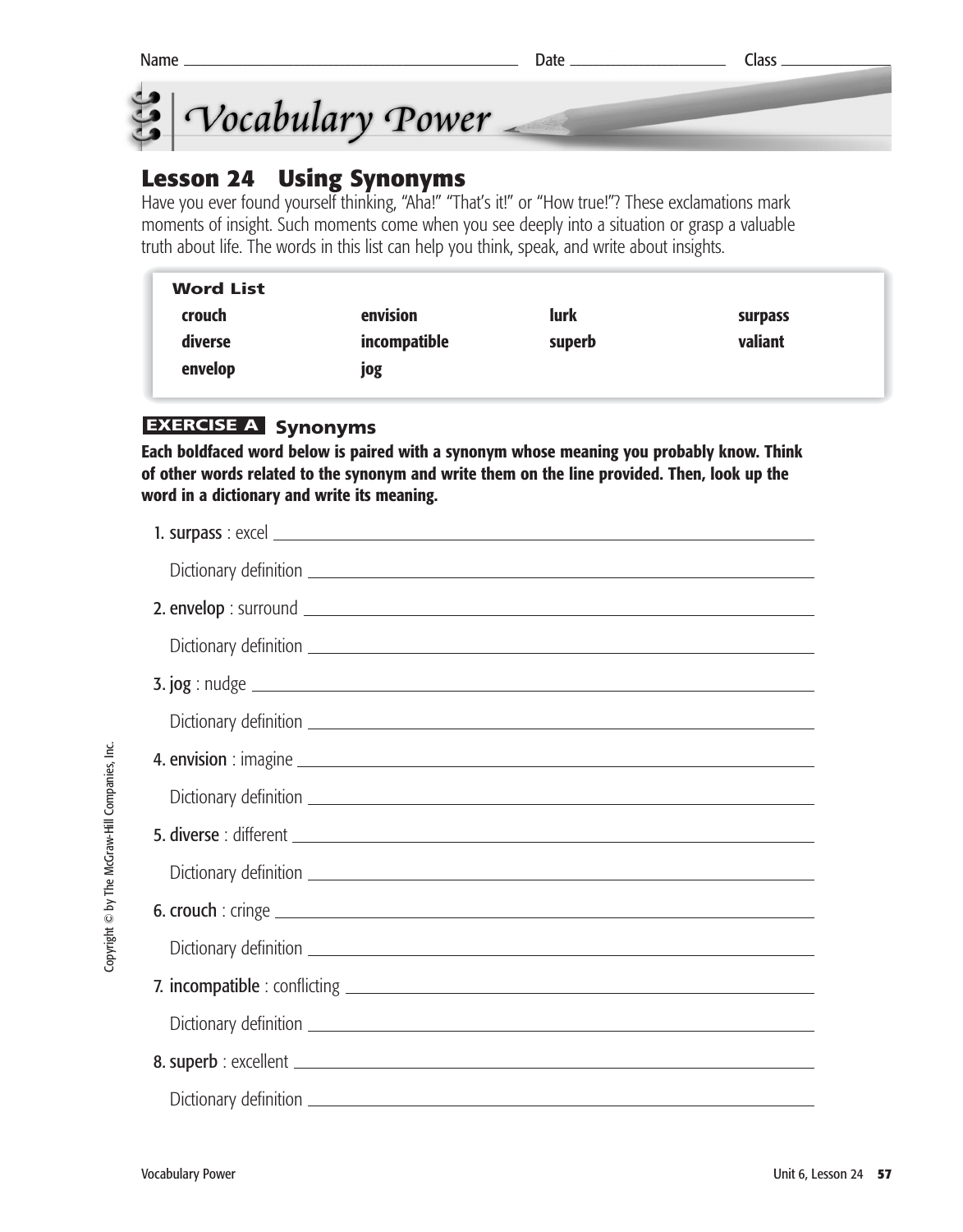| Name. |                                                                                                      |  |
|-------|------------------------------------------------------------------------------------------------------|--|
|       | Vocabulary Power continued                                                                           |  |
|       |                                                                                                      |  |
|       |                                                                                                      |  |
|       |                                                                                                      |  |
|       |                                                                                                      |  |
|       | <b>EXERCISE B</b> Usage<br>Use the meaning of the boldfaced word to answer each question.            |  |
|       | 1. In what way is the population of your town or city diverse?                                       |  |
|       | 2. If a piece of furniture were of superb quality, what would it be like?                            |  |
|       | 3. Describe two foods that you think are incompatible.                                               |  |
|       | 4. What is an example of a valiant act?                                                              |  |
|       | 5. What are some jungle animals that <b>lurk</b> , waiting for their prey?                           |  |
|       | <b>EXERCISE C</b> Context Clues<br>Write the vocabulary word that fits each clue.                    |  |
|       | 1. Fog could do this to a house.                                                                     |  |
|       | 2. A come-from-behind racer could do this to the front runner.                                       |  |
|       | 3. A hungry bear might do this at a campground.                                                      |  |
|       | 4. A photograph could do this to your memory of an event.                                            |  |
|       | 5. A hunter might do this in tall grass to stay hidden.                                              |  |
|       | 6. People often do this about the future.                                                            |  |
|       | 7. A hero is often considered this.                                                                  |  |
|       | 8. Two people who don't get along are considered this.                                               |  |
|       | 9. A wonderful tasting food could be called this.                                                    |  |
|       | 10. A zoo with animals from around the world has this type of collection. __________________________ |  |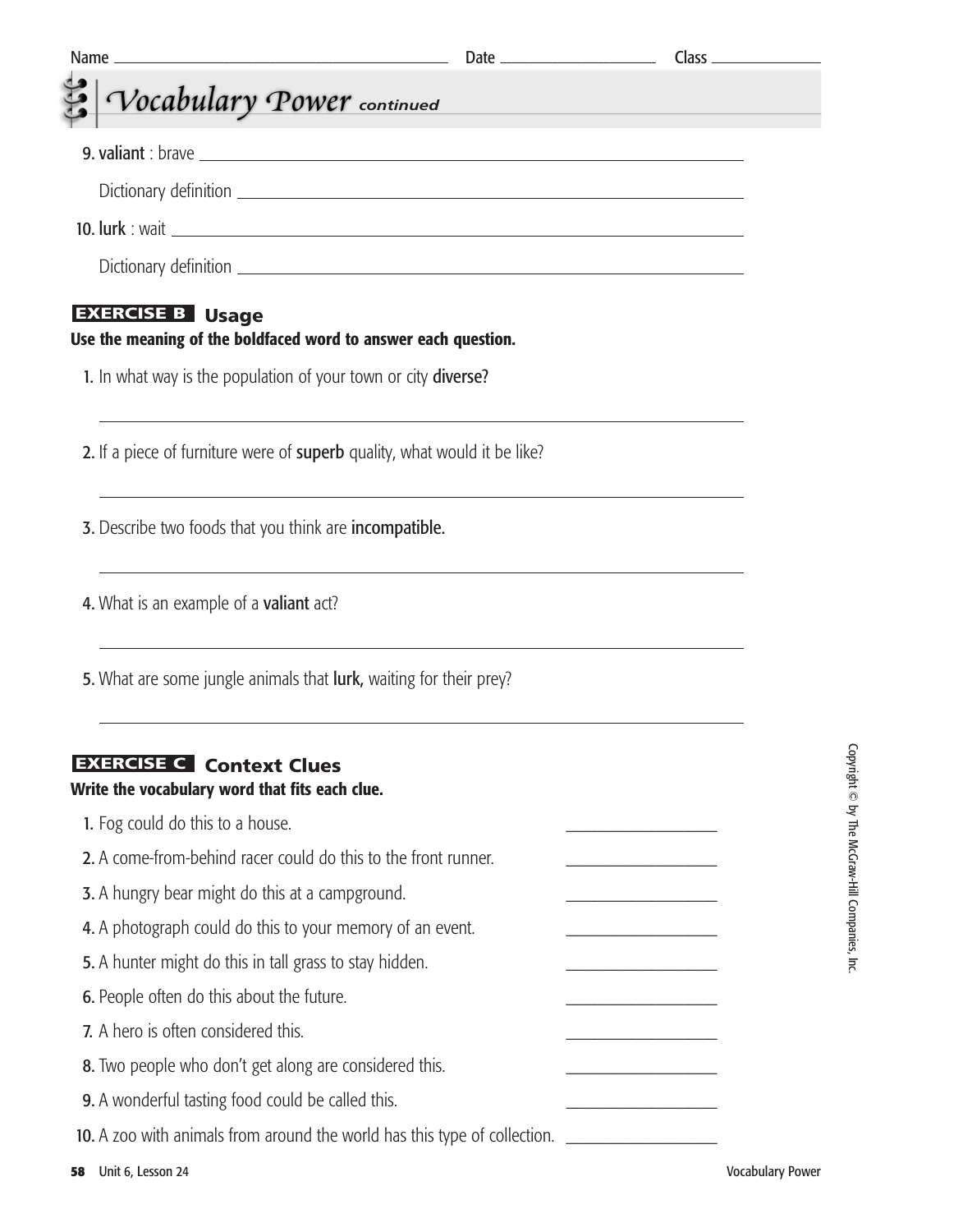

## **Lesson 25 Words from Technology**

The English language is ever changing. New words are added every year. Some of these words come from new or expanding fields of technology. Computer technology has brought many new words into the language. The ten words below can help you use and describe computer technology.

| <b>Word List</b> |                |            |      |
|------------------|----------------|------------|------|
| byte             | format         | multimedia | save |
| delete           | microprocessor | peripheral | zoom |
| disk             | monitor        |            |      |

## **EXERCISE A** Computer Definitions

**Look up each word in a dictionary and write the meaning that is related to computers.**

| 7. microprocessor entrance and the contract of the contract of the contract of the contract of the contract of |
|----------------------------------------------------------------------------------------------------------------|
|                                                                                                                |
|                                                                                                                |
|                                                                                                                |
| <b>EXERCISE B Clues Matching</b><br>Write the vocabulary word that matches each clue.                          |
| 1. This is often considered the brain of a calculator or computer.                                             |

- 2. This kind of device must be hooked up to the computer to be useful.
- 3. You could store a list of names and addresses on this.
- 4. A table with columns and rows is an example of this.
- **5.** This is the amount of memory needed to store a tiny piece of information.

I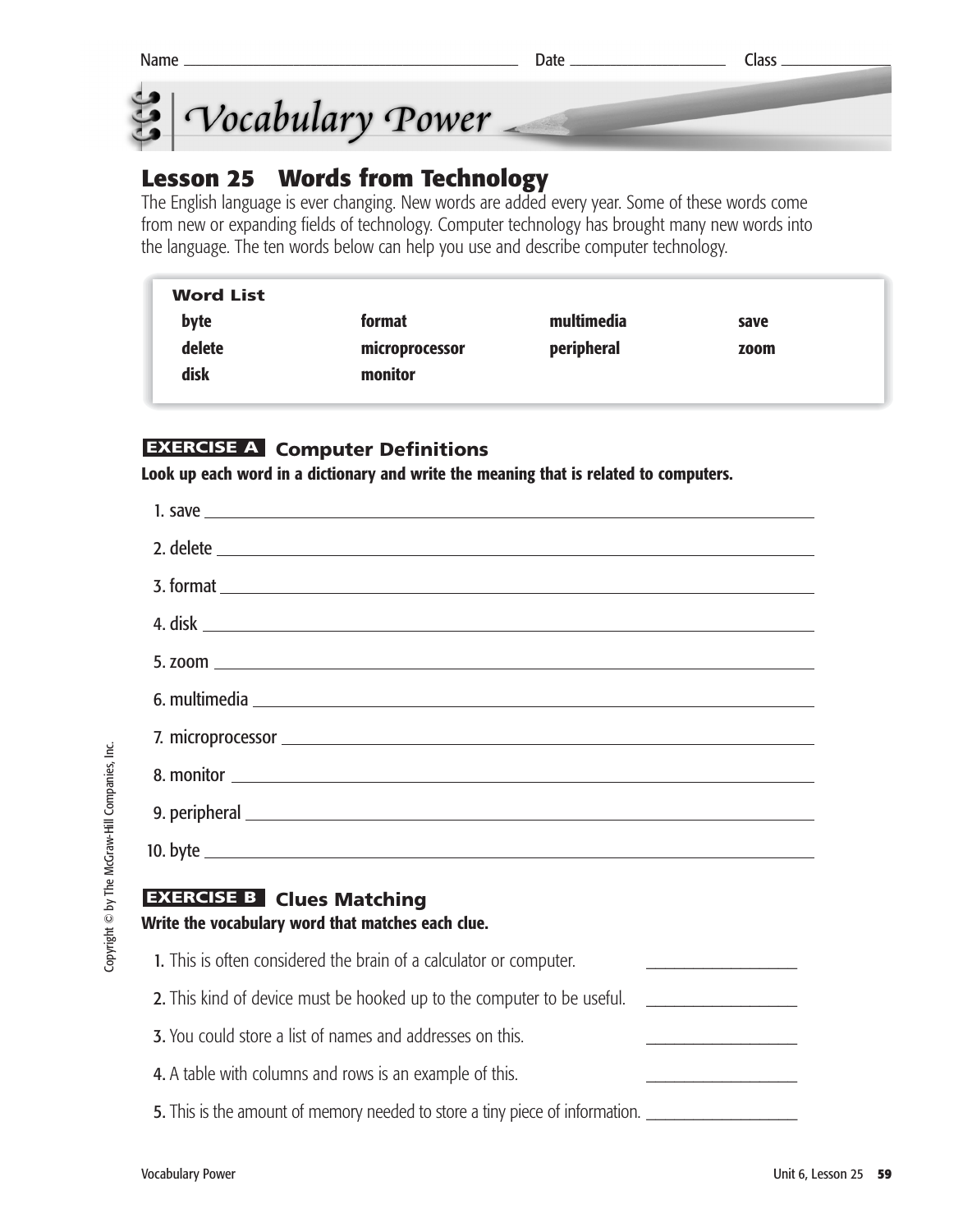| <b>Name</b><br><u> 1989 - Johann Barn, mars ann an t-Amhain an t-Amhain an t-Amhain an t-Amhain an t-Amhain an t-Amhain an t-A</u> |                                                                                  |                                            |
|------------------------------------------------------------------------------------------------------------------------------------|----------------------------------------------------------------------------------|--------------------------------------------|
| Vocabulary Power continued                                                                                                         |                                                                                  |                                            |
| 6. An encyclopedia on computer that includes pictures and                                                                          |                                                                                  |                                            |
| musical recordings is an example of this.                                                                                          |                                                                                  |                                            |
| 7. In a group photograph, you would do this to view one person's face close up.                                                    |                                                                                  |                                            |
| 8. To shorten a sentence, you would do this to several words in the sentence.                                                      |                                                                                  | <u> 1989 - Johann Barbara, martxa al-A</u> |
| 9. If you write a letter on a computer and want to edit it later, you would do this to the letter.                                 |                                                                                  |                                            |
| 10. This device has a viewing screen similar to a television.                                                                      |                                                                                  |                                            |
| <b>EXERCISE C</b> Usage<br>Answer each question using your understanding of the boldfaced word.                                    |                                                                                  |                                            |
| 1. What is the format of this section?                                                                                             |                                                                                  |                                            |
| What change could you make in this format if you were redesigning the page?                                                        |                                                                                  |                                            |
| 2. Is a microprocessor an example of a peripheral? Explain.                                                                        | ,我们也不会有什么。""我们的人,我们也不会有什么?""我们的人,我们也不会有什么?""我们的人,我们也不会有什么?""我们的人,我们也不会有什么?""我们的人 |                                            |
| 3. Describe what a multimedia computer program called Animals of Africa might be like to use.                                      |                                                                                  |                                            |
| 4. If you save a document in a program, what are you doing?                                                                        |                                                                                  |                                            |
| 5. Why might you delete a document on a disk?                                                                                      |                                                                                  |                                            |
|                                                                                                                                    |                                                                                  |                                            |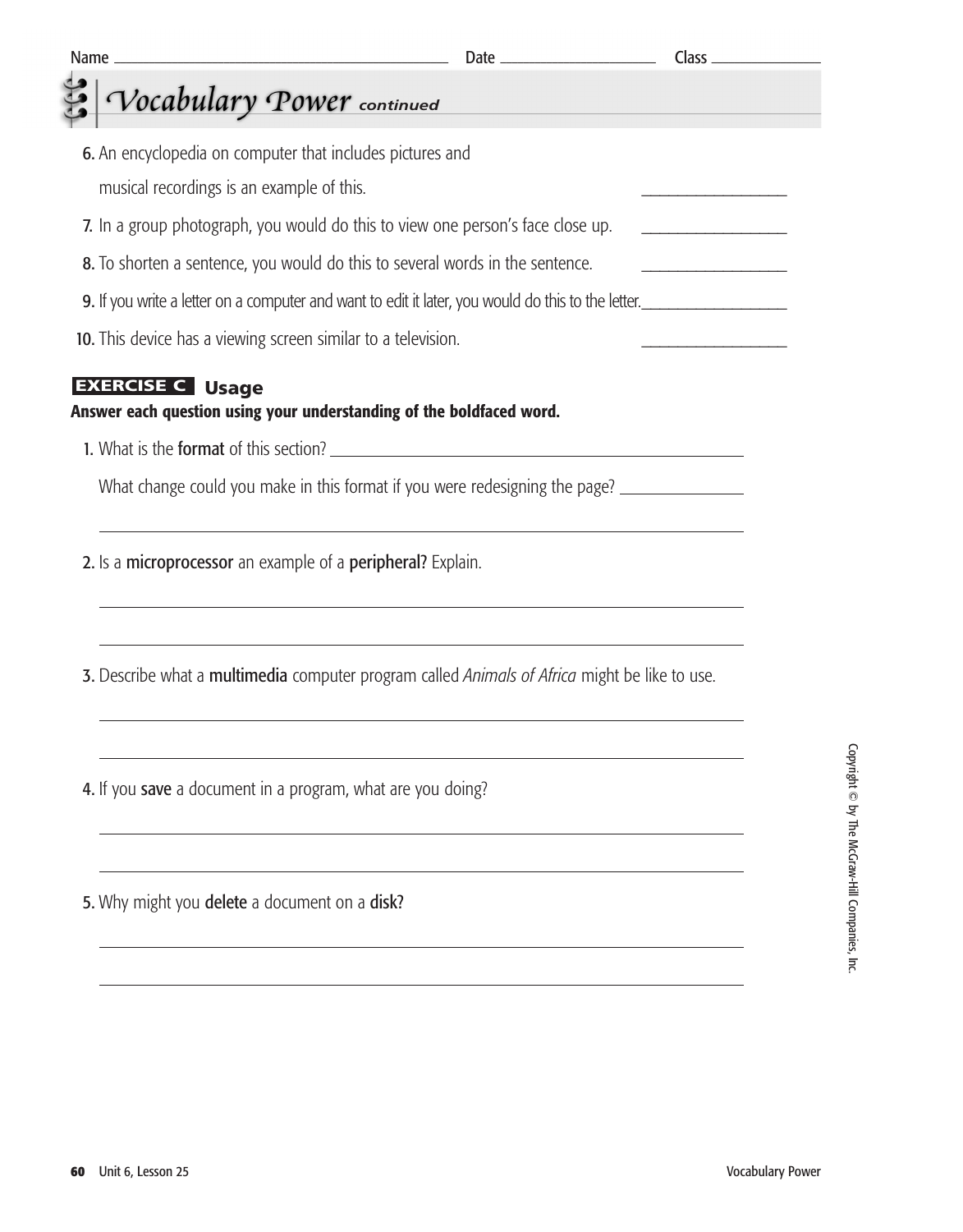

## **Lesson 26 Using Synonyms and Antonyms**

The English language is full of synonyms. A synonym is a word that has a similar meaning to another word. For example, the words *hearty, well,* and *hardy* are all synonyms for *healthy.* Knowing synonyms for words can help you choose the word that expresses a fact or thought exactly. For example, you might choose to say "*elderly* woman" rather than "*old* woman" if you want to show a respectful attitude.

Knowing antonyms for words is also helpful. An *antonym* is a word that means the opposite, or nearly the opposite, of another word. For example, *ill, unhealthy,* and *ailing* are all antonyms for *healthy.*

| <b>Word List</b> |                      |            |           |
|------------------|----------------------|------------|-----------|
| detached         | <i>imperceptible</i> | meticulous | prevalent |
| hospitable       | <i>initial</i>       | pliant     | temporary |
| humid            | juvenile             |            |           |

## **EXERCISE A Synonyms**

**Each boldfaced word below is paired with a synonym whose meaning you probably know. Think of other words related to the synonym and write them on the line provided. Then, look up the vocabulary word in a dictionary and write its meaning.**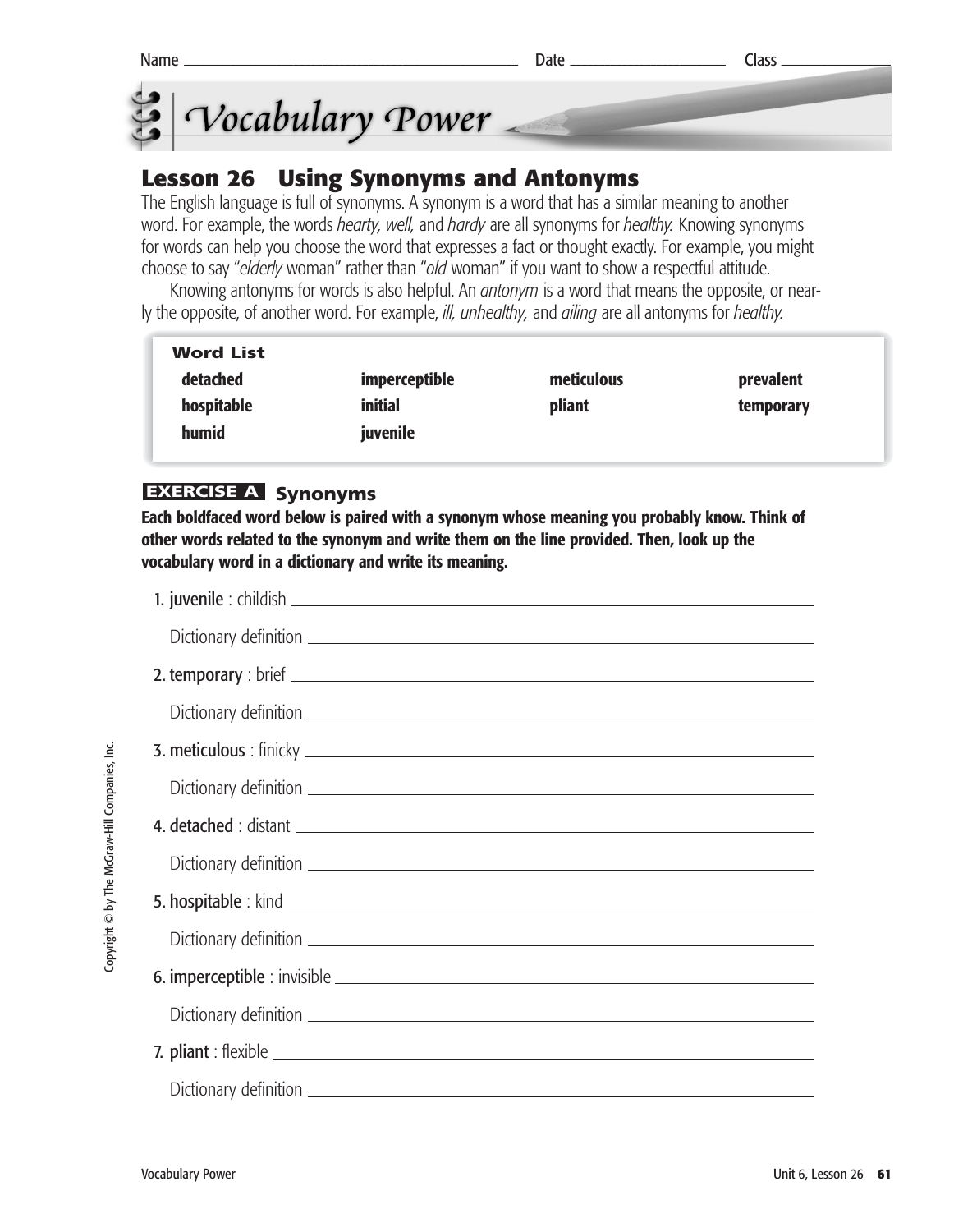| Vocabulary Power continued                                                                        |                                                                                                                                                                            | <u> 1989 - Johann Barnett, mars eta idazlea (h. 1989).</u>      |
|---------------------------------------------------------------------------------------------------|----------------------------------------------------------------------------------------------------------------------------------------------------------------------------|-----------------------------------------------------------------|
|                                                                                                   |                                                                                                                                                                            |                                                                 |
|                                                                                                   |                                                                                                                                                                            |                                                                 |
|                                                                                                   |                                                                                                                                                                            |                                                                 |
|                                                                                                   |                                                                                                                                                                            |                                                                 |
|                                                                                                   |                                                                                                                                                                            |                                                                 |
|                                                                                                   |                                                                                                                                                                            |                                                                 |
| <b>EXERCISE B</b> Antonyms                                                                        | Knowing the antonym, or word most opposite in meaning, of a word strengthens your<br>understanding of the word's meaning. Write an antonym for each vocabulary word below. |                                                                 |
| 1. initial<br><u> 1990 - Johann Barbara, martxa alemani</u>                                       | 6. humid                                                                                                                                                                   |                                                                 |
| 2. pliant<br><u> 1989 - Johann Barn, mars et al.</u>                                              | 7. detached                                                                                                                                                                | <u> 1989 - Johann Barbara, martxa al</u>                        |
|                                                                                                   | 8. temporary                                                                                                                                                               | <u> 1989 - Johann Barn, fransk politik amerikansk politik (</u> |
|                                                                                                   |                                                                                                                                                                            |                                                                 |
| 5. juvenile<br><u> 1989 - Johann Barnett, fransk politiker (</u>                                  | 10. hospitable                                                                                                                                                             | <u> 1989 - Johann Stein, fransk politik (</u>                   |
| <b>EXERCISE C</b> Sentence Completion<br>Complete each sentence with the correct vocabulary word. |                                                                                                                                                                            |                                                                 |
|                                                                                                   | 1. We stayed with a(n) ________________________ family in Guatemala, who welcomed us warmly and                                                                            |                                                                 |
| made us feel at home.                                                                             |                                                                                                                                                                            |                                                                 |
|                                                                                                   |                                                                                                                                                                            |                                                                 |
| the road.                                                                                         |                                                                                                                                                                            |                                                                 |
|                                                                                                   | 3. During the movie, making noises, throwing popcorn, and other _______________________ behavior                                                                           |                                                                 |
| will not be tolerated!                                                                            |                                                                                                                                                                            |                                                                 |
|                                                                                                   | 4. After soaking in hot water for several hours, the thin strips of wood became                                                                                            |                                                                 |
|                                                                                                   |                                                                                                                                                                            |                                                                 |
|                                                                                                   | 5. Furniture experts could tell that one of the chairs was antique and the other one new, but to the                                                                       |                                                                 |
|                                                                                                   | average person the differences were ____________________.                                                                                                                  |                                                                 |
|                                                                                                   | 6. My ______________________ impression of her was positive, but later I changed my mind.                                                                                  |                                                                 |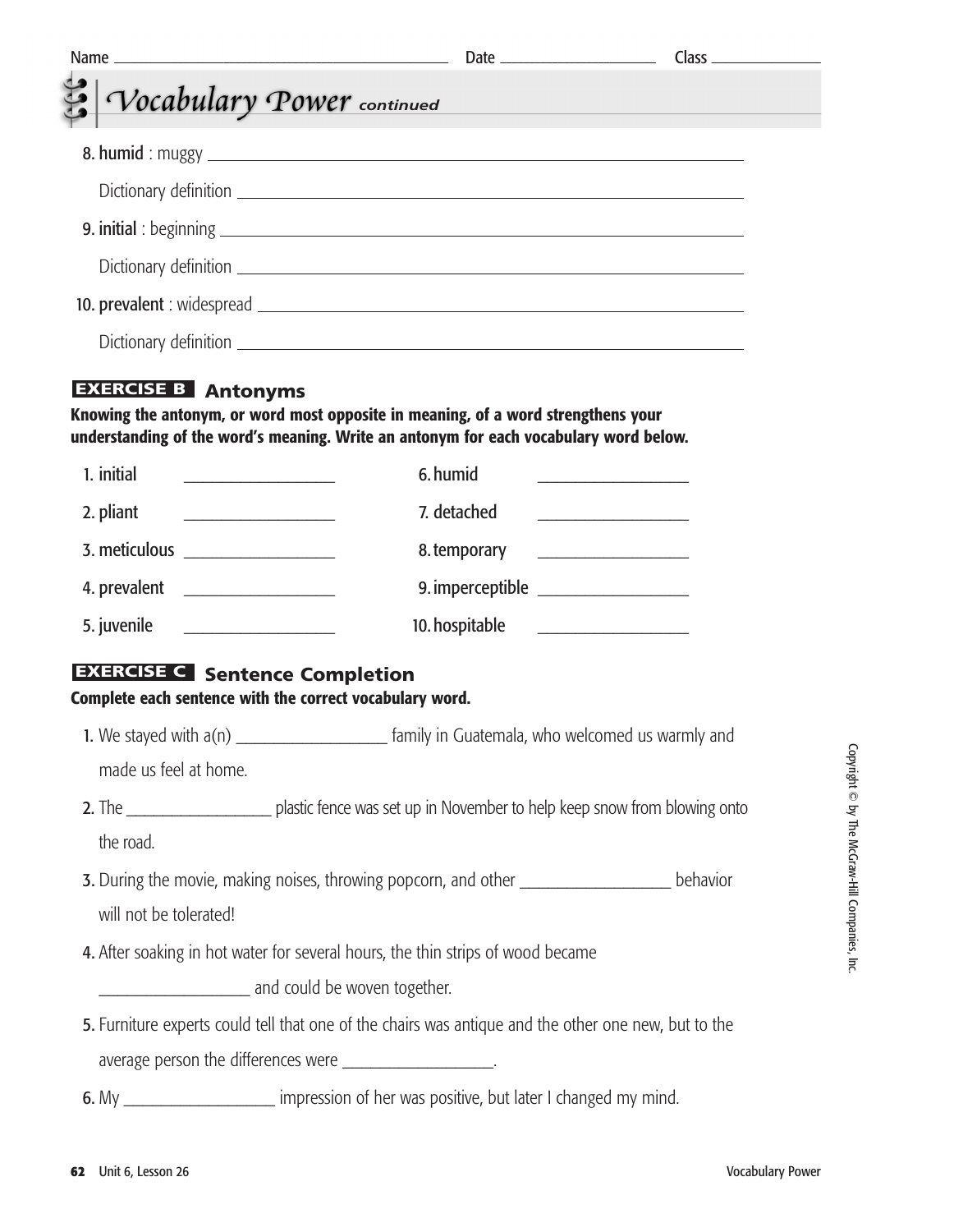

## **Lesson 27 Number Prefixes**

A prefix is a word part added at the beginning of a word or root. Some prefixes stand for a number, such as *tri-,* which means "three." The prefix changes the root's meaning. For example, the word *trimonthly (tri + monthly)* means "occurring every three months." Six number prefixes, along with meanings and examples, are listed in the chart below.

| <b>Prefix</b>                              | <b>Meaning</b> | <b>Example</b>            | <b>Definition</b>                  |                         |
|--------------------------------------------|----------------|---------------------------|------------------------------------|-------------------------|
| semi-                                      | half           | semilunar                 | shaped like a half moon            |                         |
| uni-                                       | one            | unicycle                  | cycle with one wheel               |                         |
| bi-                                        | two            | bicep                     | a muscle with two points of origin |                         |
| quadri-                                    | four           | quadruped                 | a four-footed animal               |                         |
| penta-                                     | five           | pentagon                  | a five-sided figure                |                         |
| $m$ <i>illi-</i>                           | thousandth     | milliliter                | one thousandth of a liter          |                         |
| <b>Word List</b><br>biped<br><b>bisect</b> |                | millisecond<br>pentathlon | semiannual<br>semicircle           | unidirectional<br>unify |

## **Prefixes EXERCISE A**

**millennium quadruple**

**Write the words from the list that share the same prefix. Then, look up the meaning of each word in a dictionary and write its definition.** 

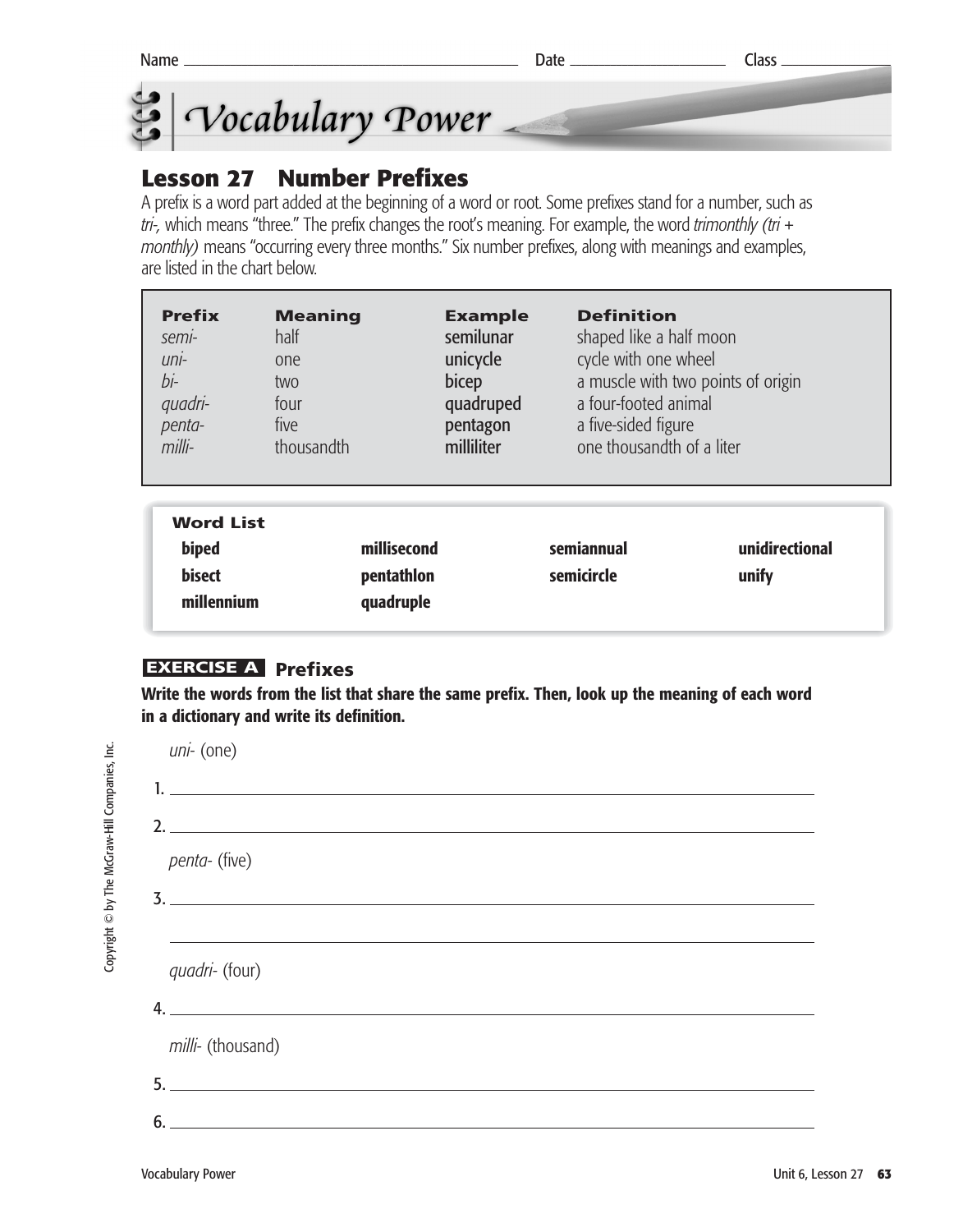| Vocabulary Power continued | <u> 1989 - Johann Stein, mars an deus Amerikaansk kommunister (</u> |  |
|----------------------------|---------------------------------------------------------------------|--|
|                            |                                                                     |  |
| semi- (half)               |                                                                     |  |
| 7.                         |                                                                     |  |
| 8.                         |                                                                     |  |
|                            |                                                                     |  |
| $bi-$ (two)                |                                                                     |  |
| q                          |                                                                     |  |
|                            |                                                                     |  |
|                            |                                                                     |  |

### **EXERCISE B** Usage

#### **If the boldfaced word is used correctly in the sentence, write** *correct* **above it. If not, draw a line through it and write the correct vocabulary word above it.**

1. The solstice, a day with equal hours of night and day, is a **unidirectional** event, occurring in the

fall and in the spring.

- 2. The year 2000 has been celebrated as the start of a new millisecond.
- **3.** If they **bisect** the size of their cattle herd, which now contains one hundred cattle, they will have a herd of four hundred.
- 4. Mario's strongest events in the **millennium** are the sprinting, hurdling, and long jumping, but he is weaker at throwing the discus and the javelin.
- 5. This unidirectional microphone will pick up the speaker's voice but not other sounds from around the room.

## **EXERCISE C** Context Clues

**Write the word that could describe each example.**

1. a human being

2. arrangement of children to listen to a story read aloud \_\_\_\_\_\_\_\_\_\_\_\_\_\_\_\_\_\_\_\_\_

- 3. cut a pizza into two halves
- 4. combine two groups into one
- 5. time that is much faster than the blink of an eye

## **Word Web EXERCISE D**

**Another meaning of the prefix** *semi-* **is "partial." For example,** *semisecret* **information is not publicly announced but widely known. On a separate sheet of paper, work with a partner to create a web of words with the prefix** *semi-***. Take turns giving or looking up the meaning of each word.**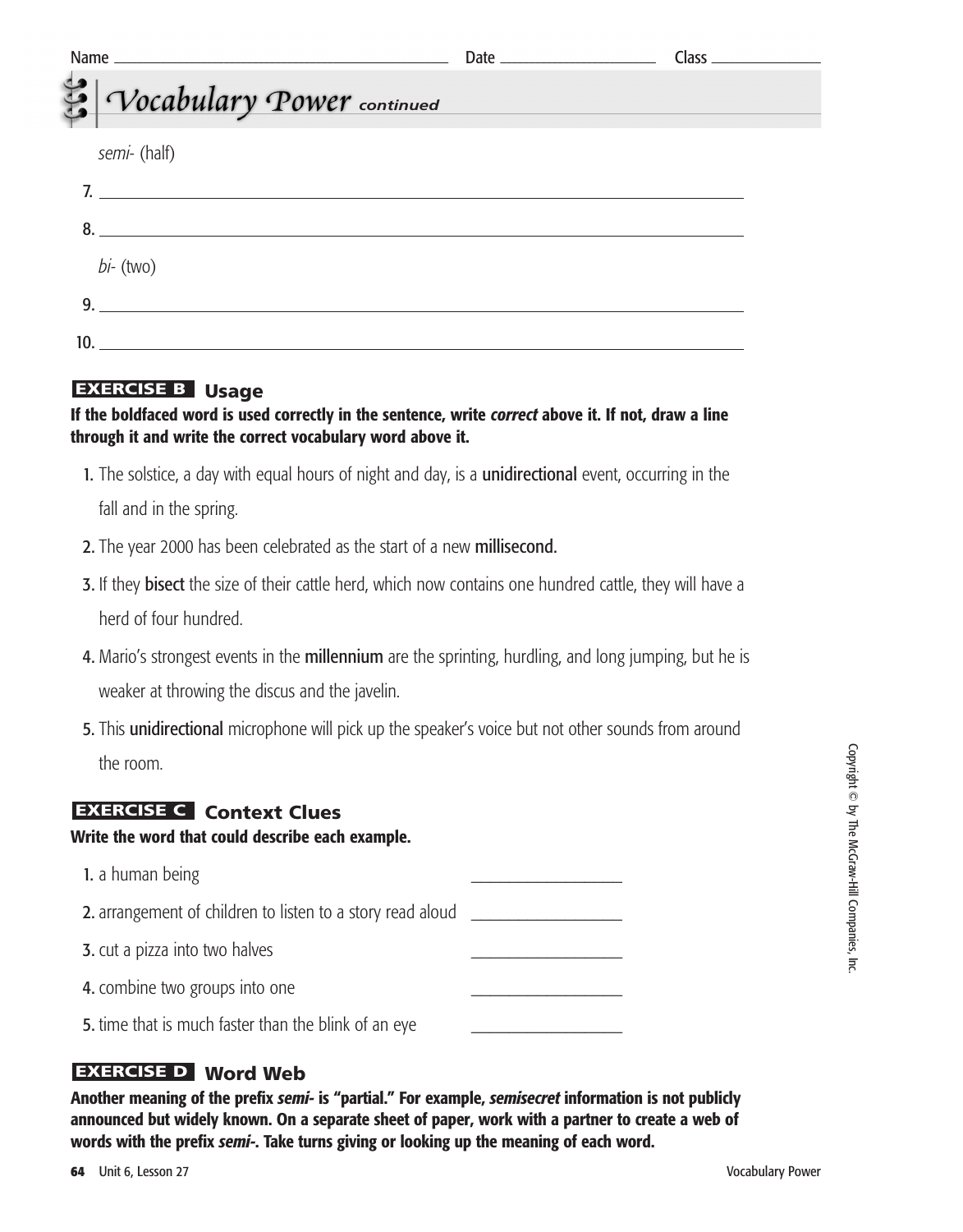

#### **Lesson 28 Using Reading Skills Using a Dictionary: Multiple-Meaning Words**

As you've probably noticed, many words have more than one meaning. In a dictionary entry for a word, these meanings are listed by number. Usually, the meanings are listed from most common to least common or from general to specific, as in the entry below.

marshal (mär'shəl) n. 1. a military officer of the highest rank in some countries 2. a U.S. government officer who carries out court orders and has duties similar to those of a sheriff 3. the head of a fire department 4. the person in charge of a parade *v.* 1. to arrange or place troops in line for a parade or battle 2. to arrange, place, or set in order 3. to enlist and organize 4. to lead ceremoniously; to usher

#### **EXERCISE**

#### **The word** *marshal* **appears in each sentence below. Write the part of speech (noun or verb) and the number of the specific definition that fits the meaning of the word as it is used in the sentence.**

| 1. Before we can make a decision, we need to <b>marshal</b> all the facts. |  |
|----------------------------------------------------------------------------|--|
| 2. The marshal of the Memorial Day parade waved to the crowd from          |  |
| the back of a streamlined white convertible.                               |  |
| 3. Colonel Rosencranz will marshal his troops on the ridge to wait         |  |
| for the enemy attack.                                                      |  |
| 4. General Ferdinand Foch was the marshal of the French, English,          |  |
| and American armies in World War I.                                        |  |
| 5. The fire marshal will speak at a schoolwide assembly this week          |  |
| on the topic of fire safety.                                               |  |
| 6. The president ordered a U.S. marshal to carry out the                   |  |
| desegregation order of the federal court.                                  |  |
| 7. Volunteers are talking to people at grocery stores to try to            |  |
| marshal support for improving the city's parks.                            |  |
| 8. Each teacher should marshal her students down the steps to the gym.     |  |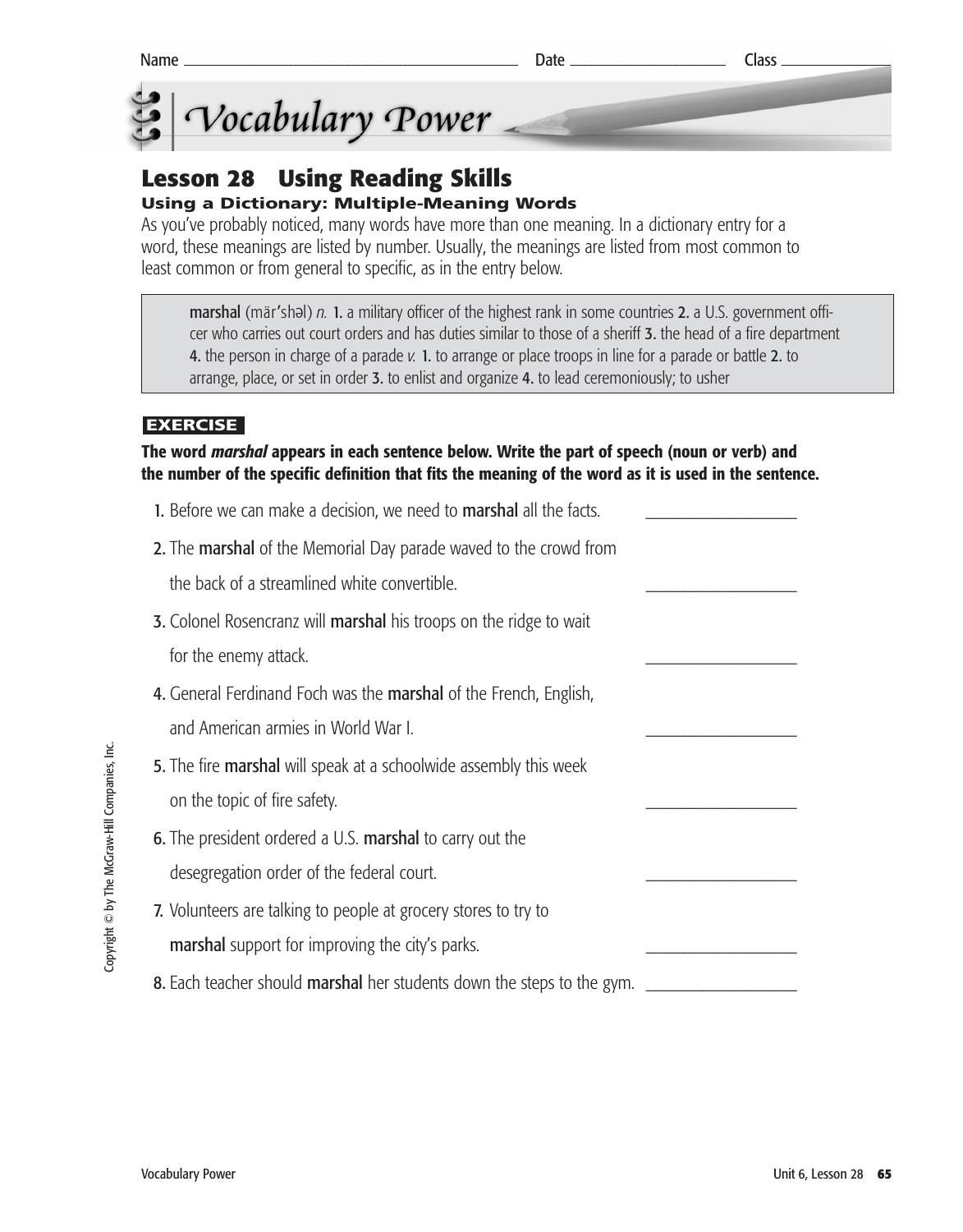### **Review: Unit 6**

#### **EXERCISE A**

#### **Circle the word that best completes each sentence.**

- 1. The change in the position of the sculpture was (imperceptible, unidirectional, incompatible) to most museum visitors.
- 2. The guidance counselor encouraged Lena to try to (envision, envelop, unify) a successful future for herself.
- 3. To improve the overall performance of his computer, Ron is thinking of replacing the (millennium, multimedia, microprocessor) with a better one.
- 4. The community center holds (prevalent, semiannual, quadruple) potluck suppers in January and June for everyone in the neighborhood.
- 5. Don't (zoom, lurk, jog) behind that curtain; come out and show yourself!
- 6. Harvey keeps (diverse, meticulous, temporary) records of every penny he saves or spends.
- 7. To get through the low passage in the cave, we had to (crouch, unify, delete) as we walked.
- 8. The information was easy to read because it was presented in the (monitor, byte, format) of a list.
- 9. The ambassador attempted to (delete, unify, surpass) the two sides at the bargaining table.
- 10. The producers of television commercials expect children to be (incompatible, juvenile, pliant).

#### **EXERCISE B**

#### **Circle the vocabulary word that you would be most likely to use in writing about each boldfaced topic.**

- 1. time : millisecond, disk, meticulous
- 2. sports : semicircle, byte, pentathlon
- 3. computers : diverse, pentathlon, disk
- 4. weather: envision, humid, microprocessor
- 5. children : juvenile, unify, lurk
- 6. animals : surpass, multimedia, biped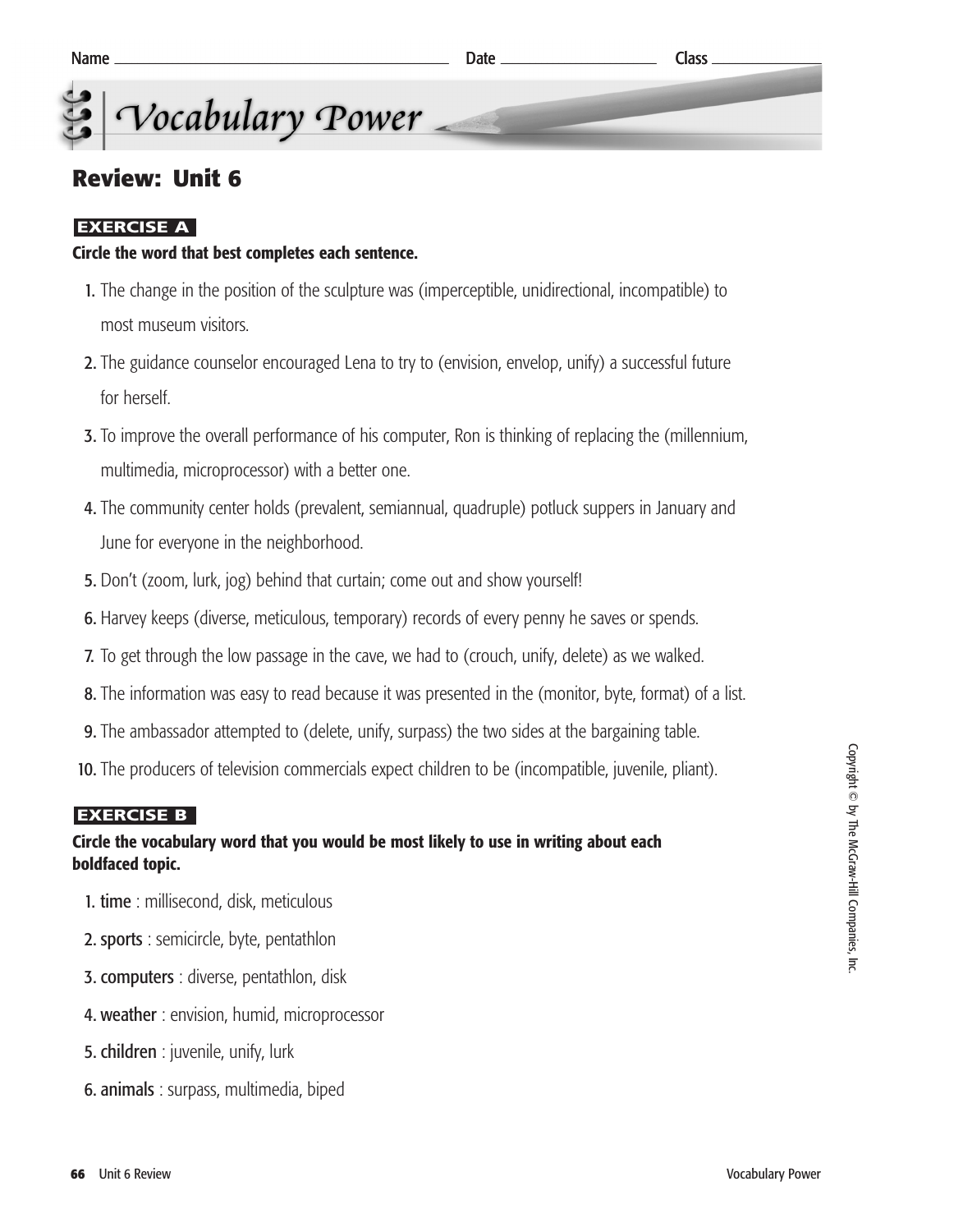### **Test: Unit 6**

#### **PART A**

#### **Circle the answer that best completes each sentence.**

|                                | 1. An example of something that is pliant is ________.                                    |                                       |              |  |  |
|--------------------------------|-------------------------------------------------------------------------------------------|---------------------------------------|--------------|--|--|
|                                | a. a wooden board                                                                         | c. a snow shovel                      |              |  |  |
| b. a mirror                    |                                                                                           | d. a garden hose                      |              |  |  |
|                                | 2. A prevalent style of clothing is ________.                                             |                                       |              |  |  |
|                                | <b>a.</b> a style worn by most people <b>c.</b> a style that is attractive                |                                       |              |  |  |
|                                | <b>b.</b> a style worn by a few people <b>d.</b> a style that is unattractive             |                                       |              |  |  |
|                                | <b>3.</b> An example of something that could commonly envelop an industrial city is _____ |                                       |              |  |  |
| a. a rainbow                   |                                                                                           | c. smog                               |              |  |  |
|                                | <b>b.</b> a plague of locusts                                                             | d. a blanket of air freshener         |              |  |  |
|                                | <b>4.</b> An example of a temporary shelter is ________.                                  |                                       |              |  |  |
|                                | a. an apartment building                                                                  | c. a tent                             |              |  |  |
| <b>b.</b> a log cabin          |                                                                                           | d. a doghouse                         |              |  |  |
|                                | 5. If you quadruple the number 4, the result is _______.                                  |                                       |              |  |  |
| a. 32                          | <b>b.</b> 16                                                                              | c.8                                   | d.1          |  |  |
|                                | <b>6.</b> A semicircle looks most like ________.                                          |                                       |              |  |  |
| a. the letter O                |                                                                                           | c. the number 8                       |              |  |  |
| <b>b.</b> the letter C         |                                                                                           | d. the letter I                       |              |  |  |
|                                | 7. An example of a biped is ________.                                                     |                                       |              |  |  |
| a. a horse                     | <b>b.</b> a worm                                                                          | c. a bee                              | d. a man     |  |  |
|                                | 8. The function of a monitor is to _______.                                               |                                       |              |  |  |
|                                | <b>a.</b> display words and images                                                        | c. store information                  |              |  |  |
| <b>b.</b> operate the computer |                                                                                           | d. send messages over telephone lines |              |  |  |
|                                | 9. If you rated a meal as superb, you thought the meal was _______.                       |                                       |              |  |  |
| a. average                     | <b>b.</b> terrible                                                                        | c. excellent                          | d. unfilling |  |  |
|                                | 10. An example of something that might fill a byte of computer memory is _______.         |                                       |              |  |  |
|                                | a. a letter of the alphabet                                                               | c. an encyclopedia                    |              |  |  |

**b.** a chapter of a book **d.** a long list of companies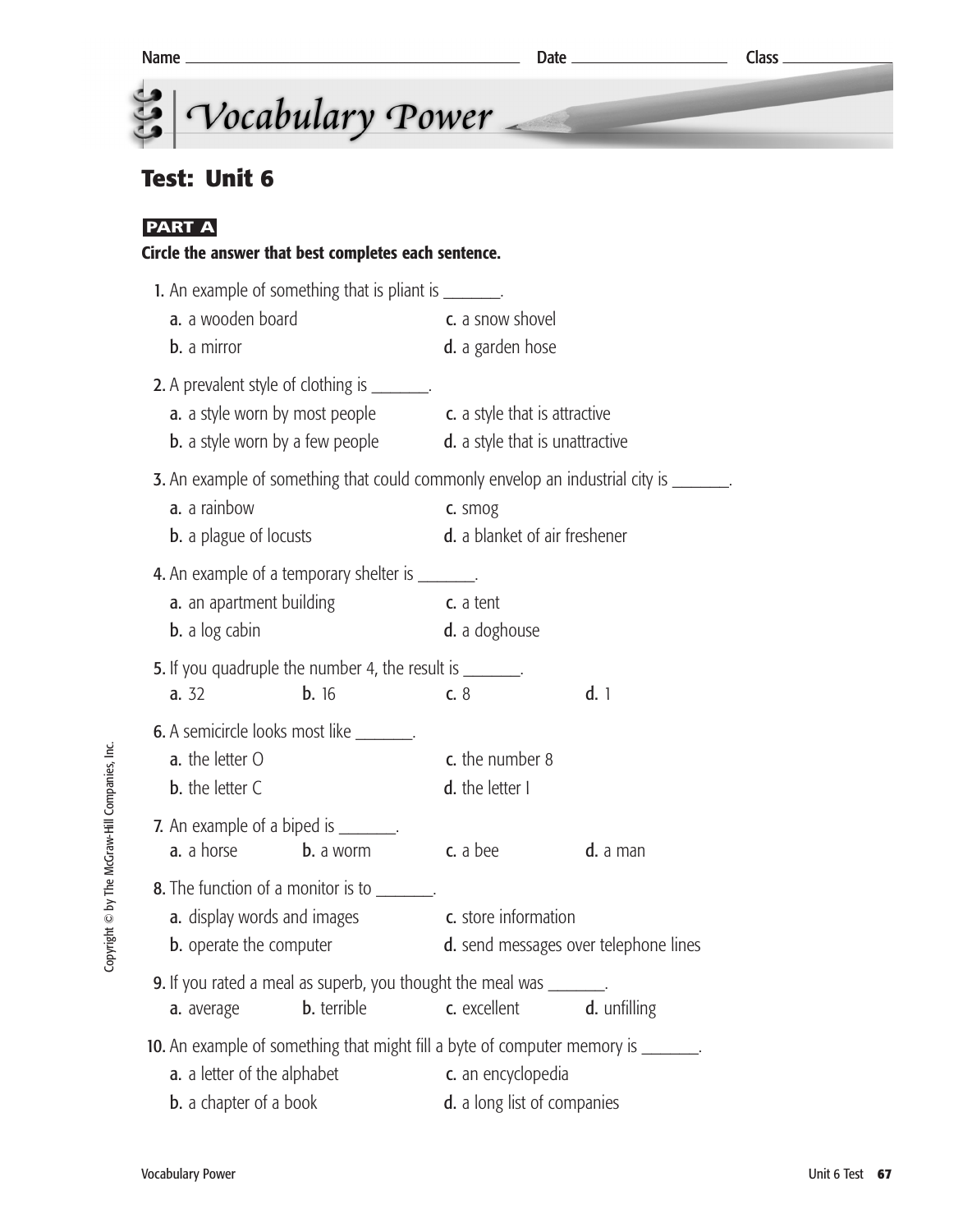## *<u>Cocabulary</u> Power* continued

#### **PART B**

#### **Choose the letter of the word that has nearly the same meaning as the word or phrase.**

|                                                            | 1. combined use of several forms of communication              |                |                |
|------------------------------------------------------------|----------------------------------------------------------------|----------------|----------------|
| a. discourage                                              | <b>b.</b> pentathlon                                           | c. multimedia  | d. millennium  |
| 2. go beyond<br>a. surpass                                 | <b>b.</b> unify                                                | c. quadruple   | $d.$ zoom      |
| <b>a.</b> microprocessor <b>b.</b> byte                    | 3. machine or device that works in combination with a computer | c. millisecond | d. peripheral  |
| 4. cut or divide into two parts<br>a. envision             | <b>b.</b> bisect                                               | c. envelop     | d. lurk        |
| 5. differing from one another<br>a. meticulous             | <b>b.</b> pliant                                               | c. valiant     | d. diverse     |
| 6. unconnected<br>a. prevalent                             | <b>b.</b> detached                                             | c. semiannual  | d. humid       |
| 7. inclined to treat guests kindly<br><b>a.</b> hospitable | <b>b.</b> initial                                              | c. superb      | d. pliant      |
| 8. period of one thousand years<br>a. pentathlon           | <b>b.</b> semicircle                                           | c. millennium  | d. millisecond |
| <b>9.</b> remove or erase<br>$a.$ $10g$                    | <b>b.</b> surpass                                              | c. save        | d. delete      |
| 10. first<br>a. unidirectional                             | <b>b.</b> initial                                              | c. envelop     | d. bisect      |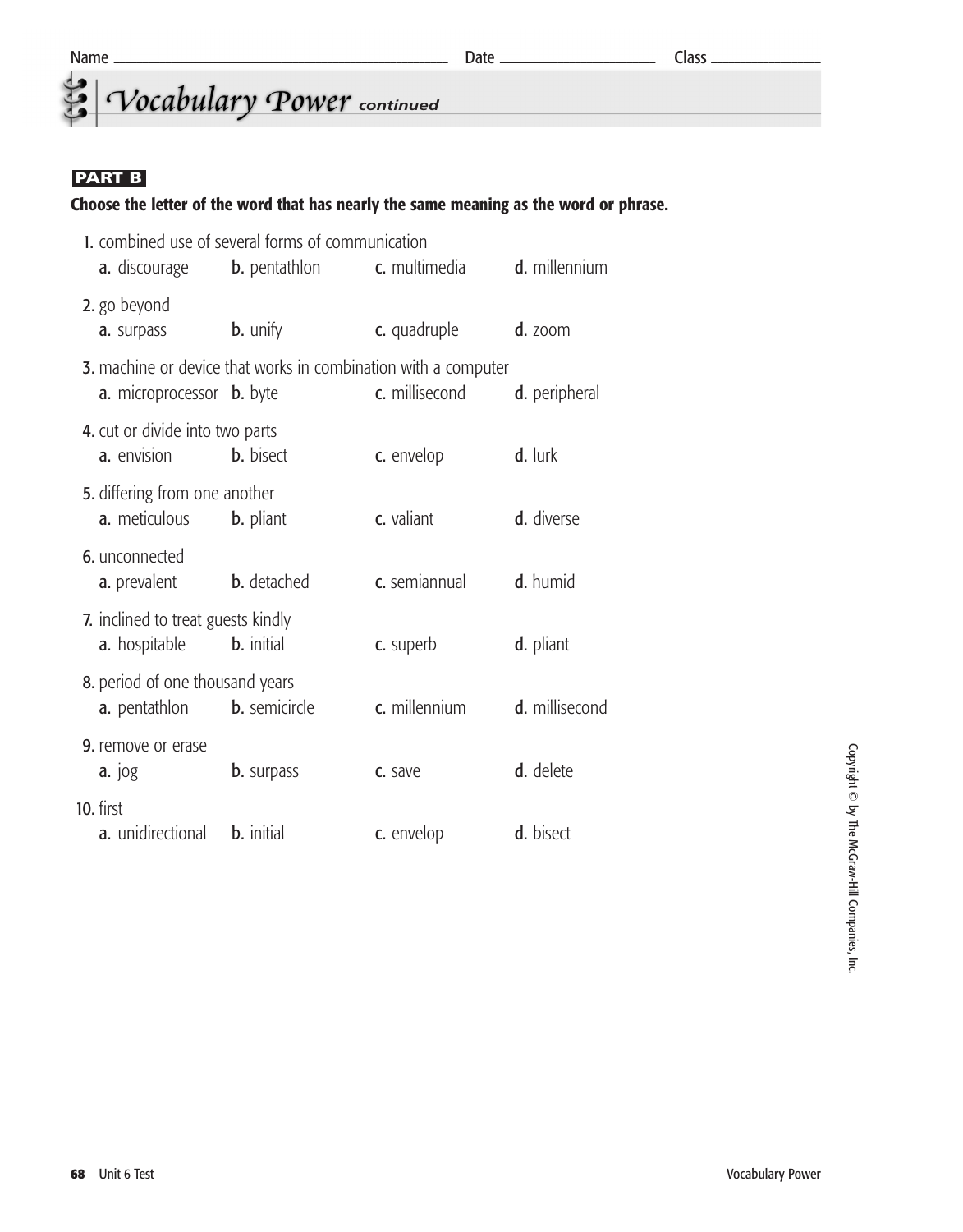



### **Lesson 29 Using Synonyms**

The English word *dignity* comes from a word used by the ancient Romans, *dignus,* meaning "worthy." People who have dignity are worthy, or admirable, because they possess an inner strength and strong self-respect. The words in this list relate to the idea of dignity.

| <b>Word List</b> |             |        |           |
|------------------|-------------|--------|-----------|
| abide            | conspicuous | ponder | universal |
| ban              | humane      | token  | virtue    |
| catastrophe      | merge       |        |           |
|                  |             |        |           |

#### **EXERCISE A** Synonyms

**Each boldfaced vocabulary word below is paired with a synonym whose meaning you probably know. Think of other related words and write them on the line provided. Then, look up the vocabulary word in a dictionary and write its meaning.**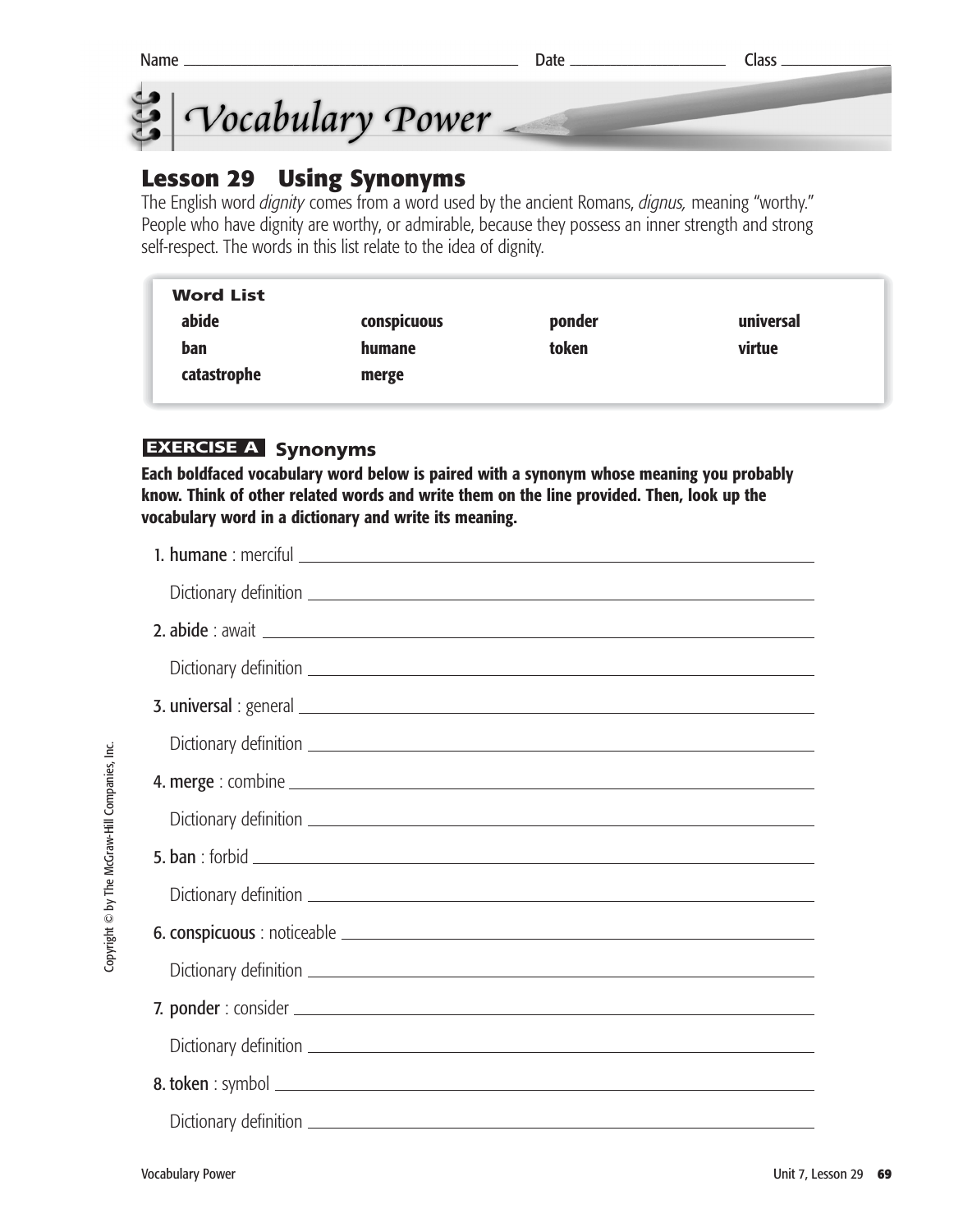| Vocabulary Power continued |  |
|----------------------------|--|
|                            |  |
|                            |  |
|                            |  |
|                            |  |
|                            |  |

#### **EXERCISE B** Usage

#### **If the boldfaced word is used correctly in the sentence, write** *correct* **above it. If not, draw a line through it and write the correct word above it.**

- 1. Toys Unlimited and Toyco, Inc., plan to abide into one company.
- 2. Do you know why they ban glass bottles at sporting events?
- **3.** Please accept these flowers as a **virtue** of my thanks for all your work.
- 4. The desire for respect is universal among human beings.
- 5. I just cannot ponder a dirty house when relatives are coming.
- 6. Jason was humane in the team photo because he alone was out of uniform.

#### **EXERCISE C** Questions and Answers

#### **Answer each question with a** *yes* **or** *no.* **Use the meaning of the boldfaced word to explain your answer.**

1. Is hitting your finger with a hammer a catastrophe?

2. In your opinion, is being patient a virtue?

**3.** Is the **Humane** Society a good name for a group that accepts lost or mistreated animals?

4. Do you ponder your choice of clothes each day?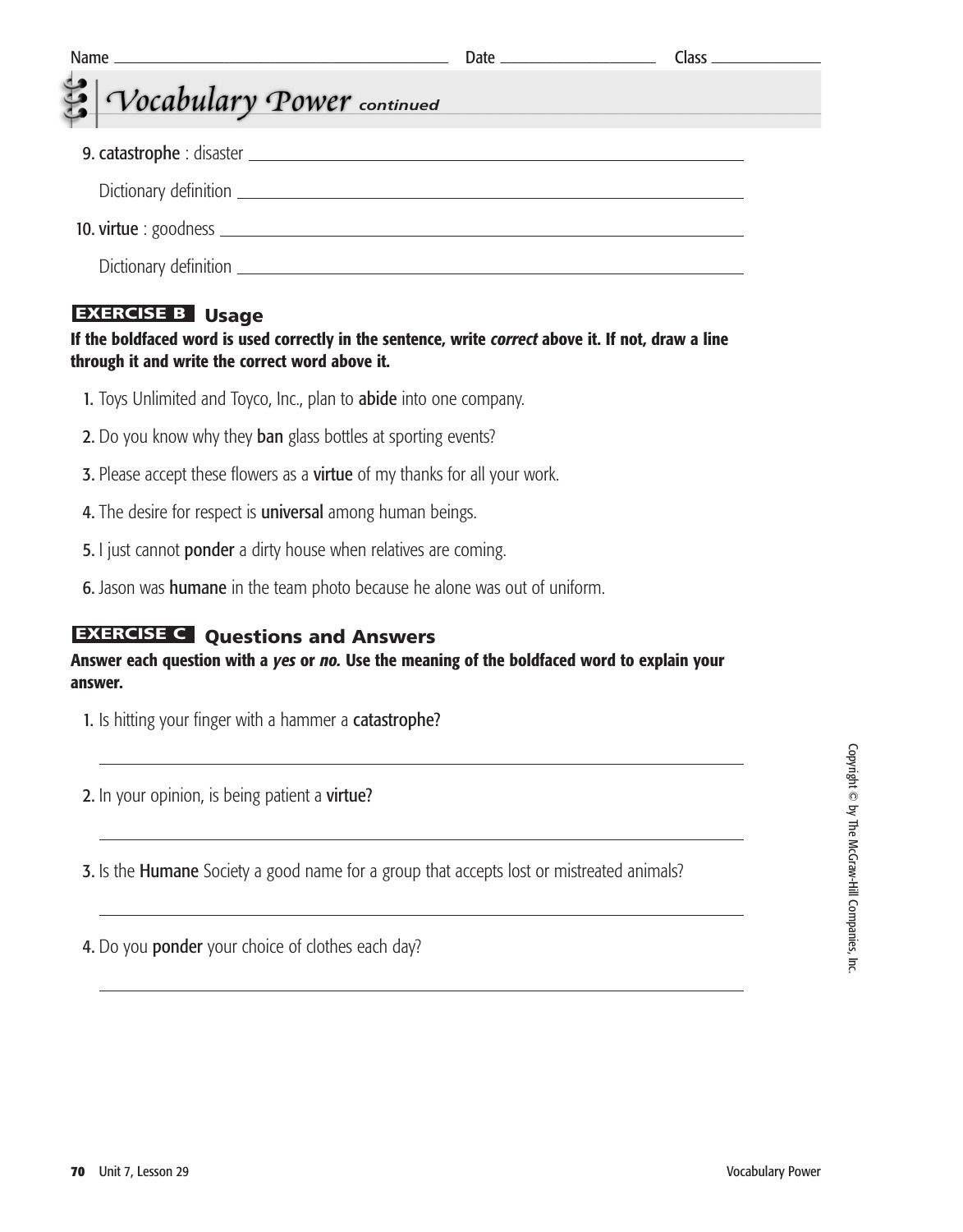



## **Lesson 30 Suffixes That Form Verbs**

A suffix is a word ending that can be added to a word or root. Some suffixes, such as *-ize, -ify,* and *-ate* tell you that the word is a verb. The suffix *-ize* means "to become like" or "to treat with." The suffixes *-ate* and *-fy* mean "to make" or "to cause to become."

| <b>Word List</b> |            |           |           |
|------------------|------------|-----------|-----------|
| customize        | facilitate | indicate  | mediate   |
| electrify        | fortify    | integrate | socialize |
| fabricate        | glorify    |           |           |

### **EXERCISE A Multiple-Meaning Words**

**Some of the vocabulary words have more than one meaning. Use context clues to determine which meaning of the boldfaced word is being used. Then, write the dictionary definition that applies.**

1. Saphron had to **indicate** her desire to join the committee.

2. I just knew he would fabricate an excuse!

3. *My Fair Lady* tells the tale of a professor who decides to socialize a poor working woman.

4. Ambassadors frequently have to **mediate** disputes between countries.

5. Gerry decided to customize his new car with a unique paint job.

6. We need to fortify our house against the incoming hurricane.

7. Schools were required to integrate in the 1960s.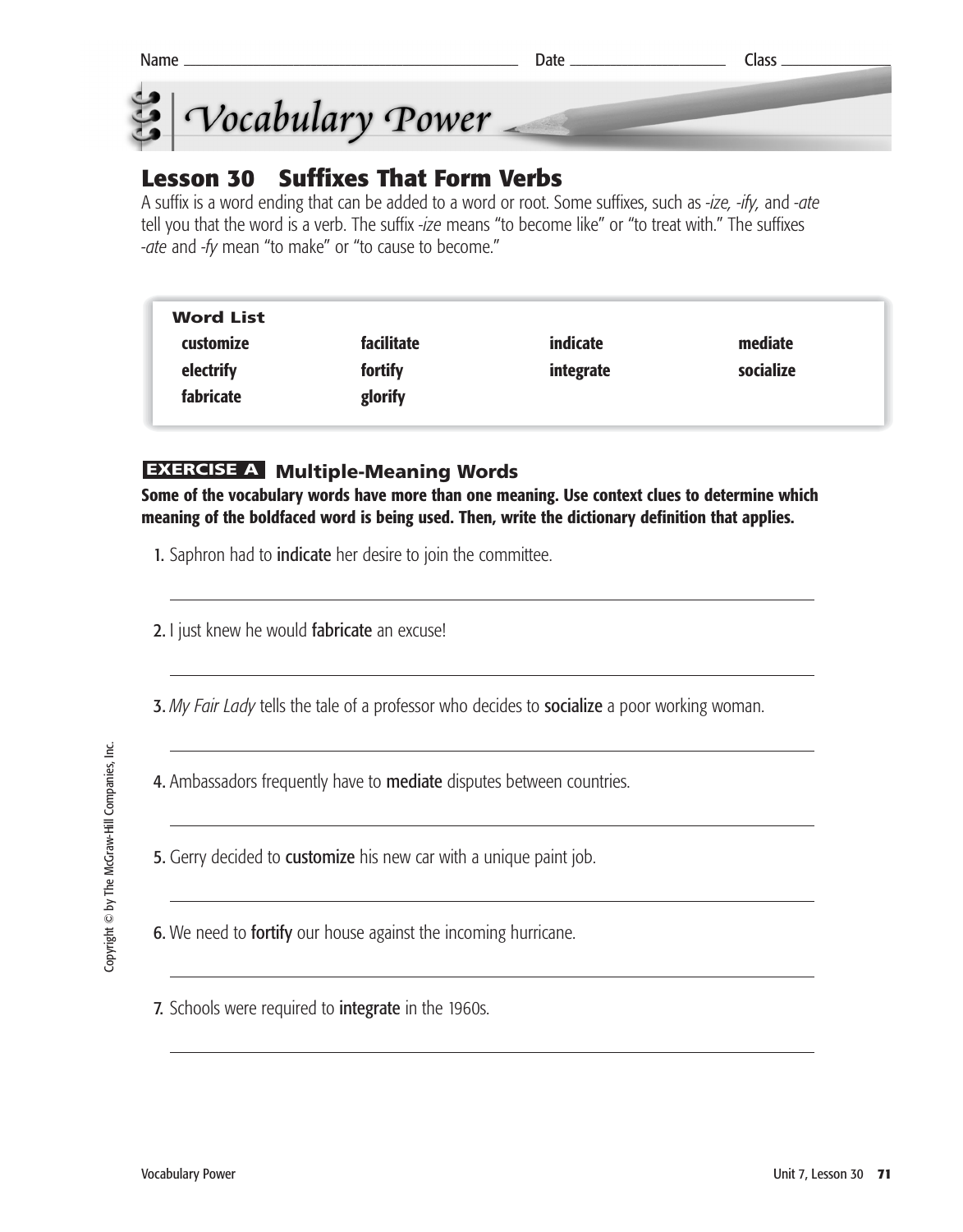## *Vocabulary* Power continued

- 8. The elaborate dresses and stunning bouquets seemed to glorify the banquet hall.
- **9.** The coach knew that a touchdown was needed to **electrify** the crowd.
- 10. An attentive puppy will facilitate her recovery from her illness.

#### **EXERCISE B** Usage

#### **If the boldfaced word is used correctly in the sentence, write** *correct* **above it. If not, draw a line through it and write the correct vocabulary word above it.**

- 1. Rochelle is part of a team of volunteers who help integrate serious disagreements between other students.
- 2. In this part of the car factory, the workers fabricate hoods, corner panels, and bumpers.
- **3.** These dials on the control panel of the airplane mediate altitude, air pressure, and speed.
- 4. After we conduct the survey, we will indicate the results with the information we already have.
- 5. The acrobats' amazing final trick is guaranteed to fortify the audience.

#### **Word Association EXERCISE C**

#### **Write the vocabulary word that matches each example.**

| 1. design a kitchen so a person in a wheelchair can use it easily   |  |
|---------------------------------------------------------------------|--|
| 2. add extra stones to make the wall of a castle thicker            |  |
| 3. go out to movies and parties with other people                   |  |
| 4. praise someone as one of the greatest people who ever lived      |  |
| 5. make the adjustment of recent immigrants to a new country easier |  |
|                                                                     |  |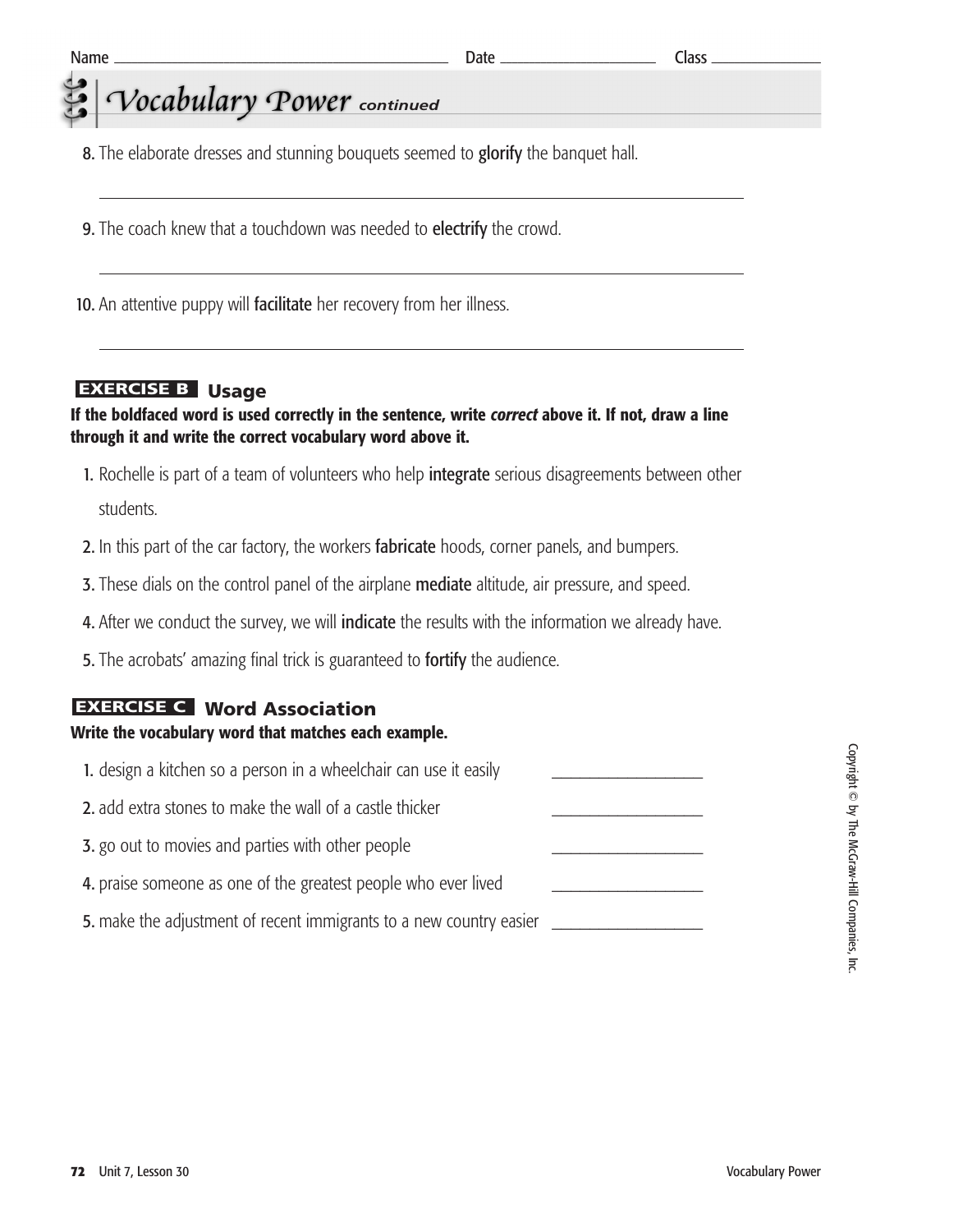



## **Lesson 31 Compound Words**

Some words are a combination of two or more other words. *Northwest, wild rice,* and *know-it-all* are all compound words. Notice that a compound word may be spelled "closed up," with a hyphen joining the words, or with a space between the words.

| <b>Word List</b>                                |                                      |                                 |                         |
|-------------------------------------------------|--------------------------------------|---------------------------------|-------------------------|
| cross-reference<br>cross section<br>high-minded | overhang<br>overhaul<br>self-assured | self-conscious<br>single-minded | underscore<br>undertake |

#### **EXERCISE A** Compound Words

**Analyze the words in each compound word to match it with the correct definition.**

1. reference from one part of a book, index, or file to another part containing related information 2. take upon oneself; decide to do 3. having one driving purpose or goal 4. having or showing confidence 5. projecting over the edge of a building 6. a cut straight through the middle of something to reveal its contents 7. having high ideals; noble 8. renovate thoroughly 9. aware of oneself; especially, uncomfortably self-aware 10. to emphasize, such as underlining **EXERCISE B** Clues Matching **Write the word that matches the clue.** 1. If you did this to an old motor scooter, it could run like new. 2. You could do this with a new sport. **3.** You can see the rings of a tree in this. 4. If you believed in volunteering your time, you might be called this. **5.** Part of a tall building to which Christmas lights and banners are attached. 6. A person who neglects everything else for one goal is this.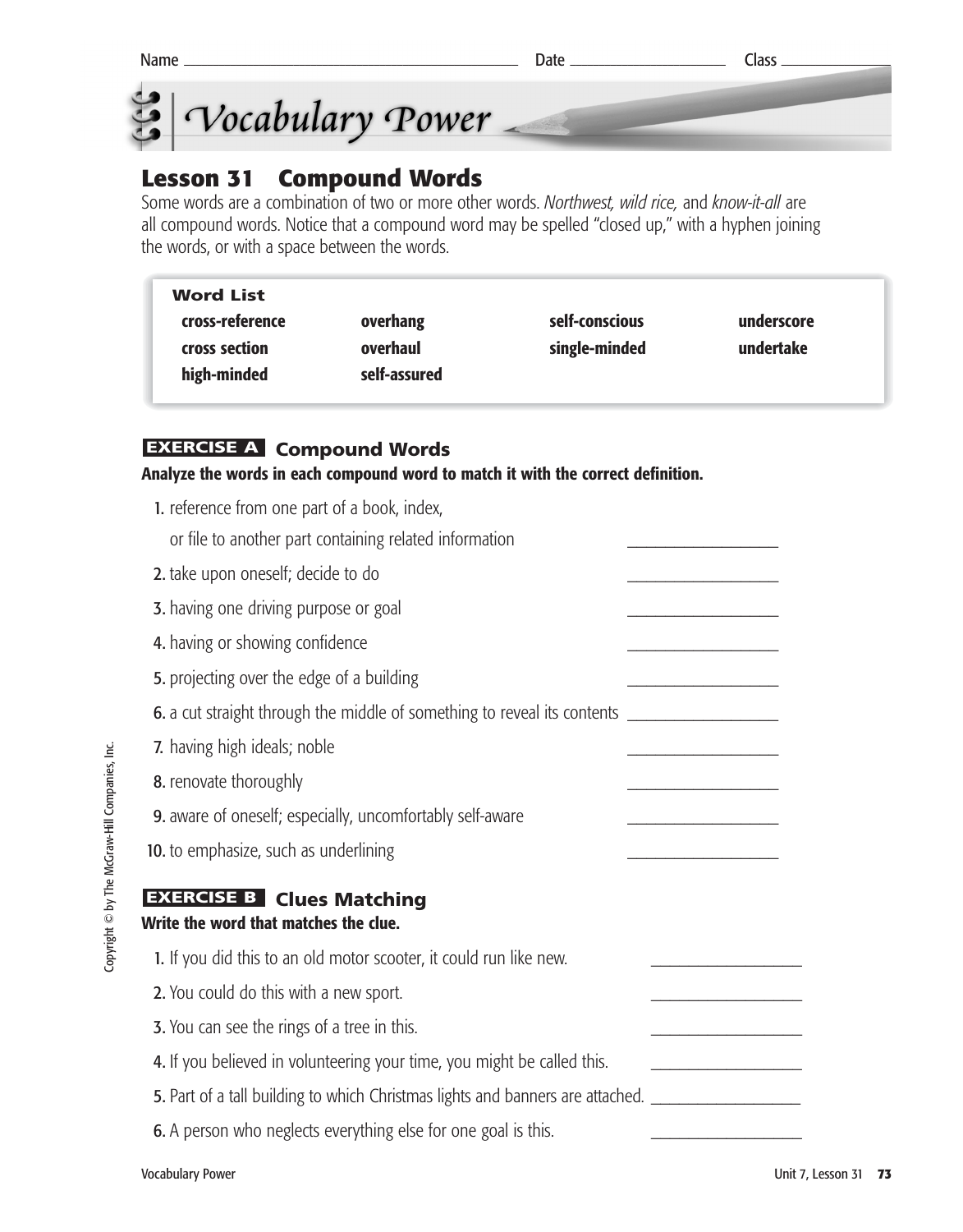| <u> 1989 - Johann Barn, mars ar breithinn ar chwaraeth a bhaile ann an 1992. Bhaile ann an 1992 an t-Alban ann an</u><br>Name $\equiv$ |                                                         |  |
|----------------------------------------------------------------------------------------------------------------------------------------|---------------------------------------------------------|--|
| Vocabulary Power continued                                                                                                             |                                                         |  |
| 7. "See page 23" is an example.                                                                                                        |                                                         |  |
| 8. You could do this by drawing a line under an important word.                                                                        |                                                         |  |
| 9. You might feel this way if someone made fun of your hairstyle. ______________                                                       |                                                         |  |
| 10. Someone who is at ease with many kinds of people is this.                                                                          | <u> 1980 - Johann Barn, mars ann an t-Amhair an t-A</u> |  |
| <b>EXERCISE C</b> Usage<br>Answer each question using your understanding of the vocabulary word.                                       |                                                         |  |
| 1. Why might a person undertake a difficult task?                                                                                      |                                                         |  |
| 2. In giving a speech, what could you do to <b>underscore</b> the main idea?                                                           |                                                         |  |
| 3. Describe a cross section of an orange.                                                                                              |                                                         |  |
| 4. Give an example of a <b>cross-reference</b> you might see in a textbook.                                                            |                                                         |  |
| 5. Why might someone be single-minded about a goal?                                                                                    |                                                         |  |
| 6. What is something a self-assured person might say?                                                                                  |                                                         |  |
| 7. Name three places you could find an overhang.                                                                                       |                                                         |  |
| 8. What qualities might a high-minded person have?                                                                                     |                                                         |  |
| 9. Other than a car, what machines could be improved by an overhaul?                                                                   |                                                         |  |
| 10. What is something that might make a person feel self-conscious?                                                                    |                                                         |  |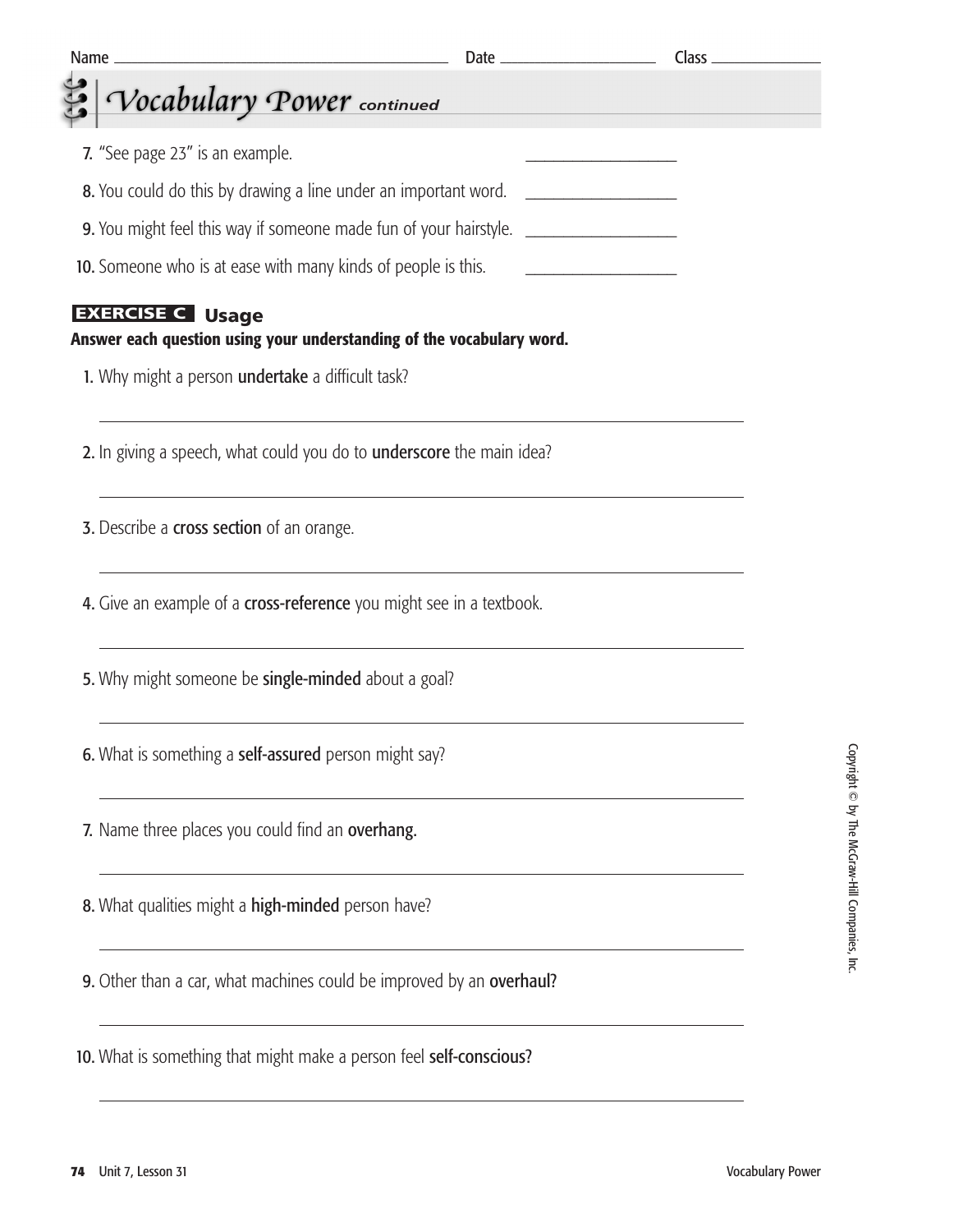



## **Lesson 32 Using Reading Skills**

#### **Learning from Context: Comparison and Contrast**

When you encounter a new word in your reading, you can often use context clues, or clues in the surrounding text, to figure out the word's meaning. Sometimes you can compare or contrast the word with more familiar words that have similar or opposite meanings. Certain words, such as *like, also,* and *too,* can signal a comparison. Other words, such as *but, unlike,* and *however,* can signal a contrast.

#### **Comparison**

#### The new owner plans to demolish the bookstore and tear down the bakery next to it *too*.

Explanation: The word *too* signals a comparison: the bookstore and bakery are being treated alike, so you can guess that *demolish* means "tear down."

#### **Contrast**

#### That remark is *not* a compliment; it's an affront.

Explanation: The word *not* signals a contrast between the word *compliment* and the word *affront.* So you can guess that *affront* means "insult."

#### **EXERCISE**

#### **In each sentence, circle the word that signals a comparison or contrast. Then, write the meaning of the boldfaced word based on the context clues.**

- 1. Cassie drew a valid conclusion from the evidence, but Raymond's conclusion was incorrect.
- 2. The hundred-year-old oak tree in front of the school is still vigorous; the younger maples are

also flourishing.

- **3.** Conchita's response to the first question was **vague**; however, she answered the second question very clearly.
- 4. Like the downtown areas in many small towns that have vacant shops, our downtown also has several empty stores on Main Street.
- 5. In contrast to the vast lawns found in Richwood, the yards in this neighborhood are tiny.
- 6. Emperor Ming of the planet Mondo is a vindictive character, and his son, the prince, is equally vengeful.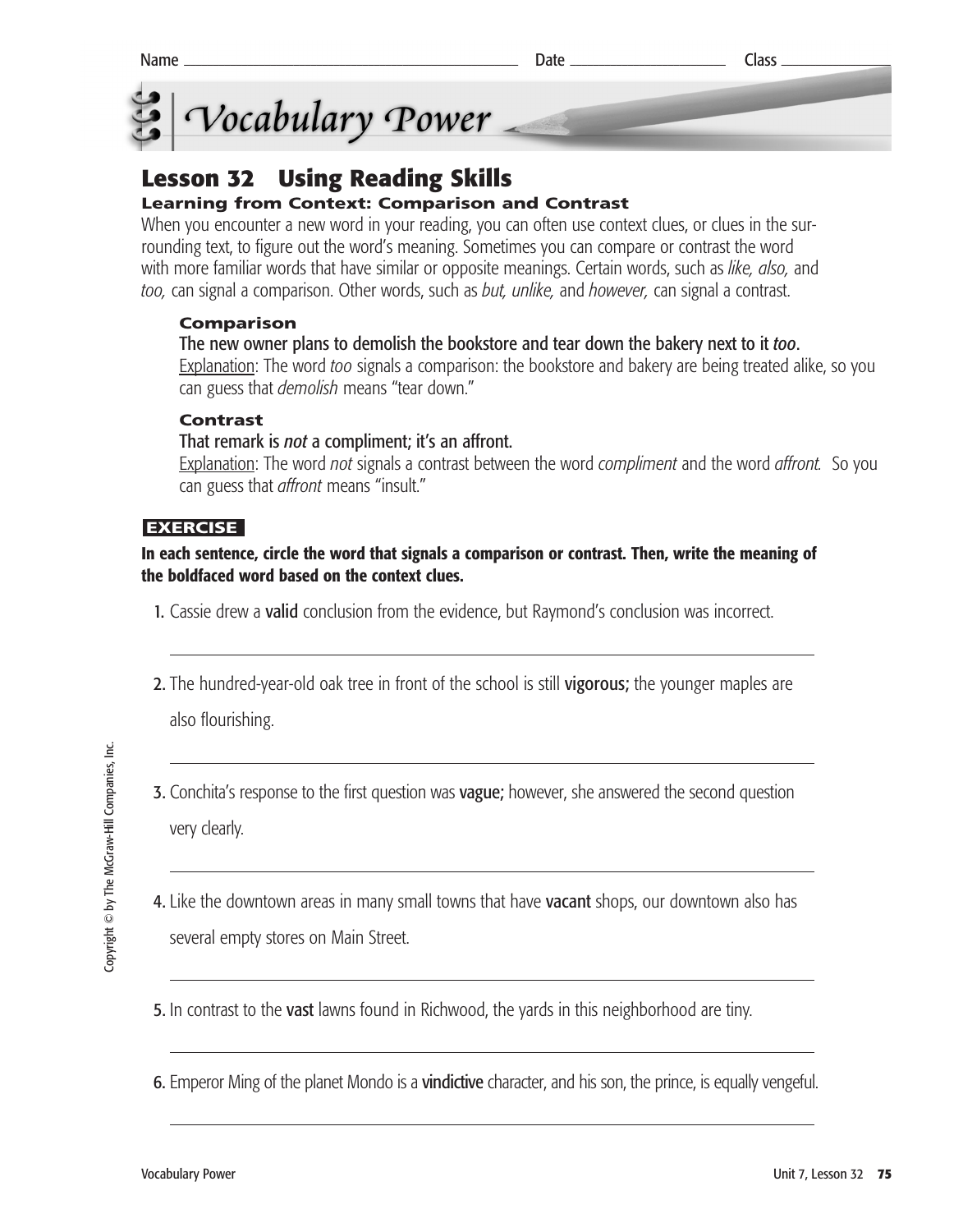microscope



### **Review: Unit 7**

#### **EXERCISE A**

#### **Circle the letter of the word that could describe each example.**

|                       | 1. putting others' needs ahead of your own                                                                             |                                 |                                                                                                                  |
|-----------------------|------------------------------------------------------------------------------------------------------------------------|---------------------------------|------------------------------------------------------------------------------------------------------------------|
| <b>a.</b> ban         | <b>b.</b> virtue                                                                                                       | c. underscore                   | d. catastrophe                                                                                                   |
|                       | 2. a law that applies to all members of a society<br><b>a.</b> conspicuous <b>b.</b> single-minded <b>c.</b> universal |                                 | d. high-minded                                                                                                   |
| <b>a.</b> catastrophe | <b>3.</b> a civil war that leaves a country in ruins<br><b>b.</b> token                                                | <b>c.</b> cross section         | d. overhang                                                                                                      |
| a. token              | 4. a card sent to someone as a sign of affection<br><b>b.</b> virtue                                                   | c. cross-reference d. universal |                                                                                                                  |
| a. underscore         | 5. entry in a book's index telling you where to find more information on a topic<br><b>b.</b> ban                      | c. token                        | <b>d.</b> cross-reference                                                                                        |
|                       | 6. how a red bandage would look on your nose<br><b>a.</b> self-assured <b>b.</b> overhang <b>c.</b> conspicuous        |                                 | d. high-minded                                                                                                   |
| a. universal          | 7. Red Cross workers who comfort and help suffering people<br><b>b.</b> humane                                         | c. self-conscious               | <b>d.</b> single-minded                                                                                          |
|                       | <b>a.</b> overhang <b>b.</b> catastrophe                                                                               | c. ban                          | 8. thin slice from the middle of an object that allows you to see its internal parts under a<br>d. cross section |
|                       |                                                                                                                        |                                 |                                                                                                                  |

#### **EXERCISE B**

#### **Circle the word in parentheses that best completes each sentence.**

- 1. Marcus always has a positive attitude; I wish I were as (self-assured, self-conscious, humane) as he is.
- 2. The grand finale of the fireworks display never fails to (fortify, underscore, electrify) the crowd.
- 3. Hank used pieces of plywood he found in a dumpster to (integrate, fabricate, overhaul) a playhouse for his little brother.
- 4. Do you believe that smiles always (ponder, indicate, ban) happiness?
- 5. Does the park (ban, merge, customize) dune buggies on this beach?
- 6. Many people take time to (mediate, socialize, overhang) on weekends.
- 7. Anita decided to (overhaul, integrate, undertake) the monumental task of entertaining the six-year-olds.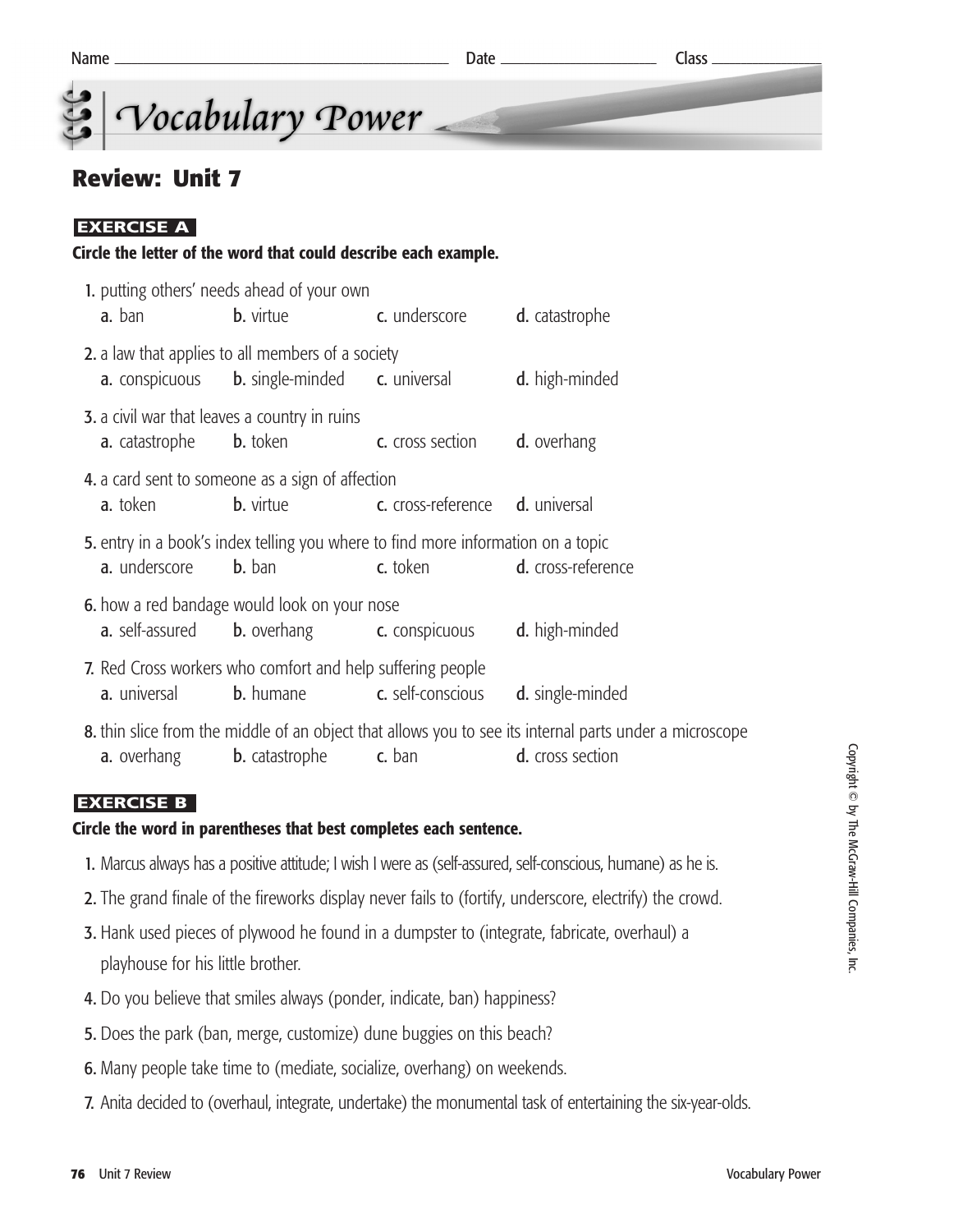

## **Test: Unit 7**

### **PART A**

#### **Circle the letter of the correct definition for each boldfaced word.**

| 1. single-minded<br>c. have one driving goal                                         |                  |                                                        |                                                           |
|--------------------------------------------------------------------------------------|------------------|--------------------------------------------------------|-----------------------------------------------------------|
| a. having one brain<br>b. having great confidence                                    |                  | d. having high ideals                                  |                                                           |
| 2. merge<br>a. melt                                                                  | <b>b.</b> mumble | c. combine                                             | d. complain                                               |
| 3. ponder<br><b>a.</b> think about carefully<br><b>b.</b> show kindness              |                  |                                                        | c. settle differences<br><b>d.</b> walk without purpose   |
| 4. underscore<br>a. estimate                                                         | <b>b.</b> repair | c. attempt                                             | <b>d.</b> emphasize                                       |
| 5. integrate<br>a. repeat a message<br><b>b.</b> serve as a sign of something else   |                  | c. unite with something else<br>d. make easy or easier |                                                           |
| 6. customize<br>a. make into a customer<br><b>b.</b> change to suit personal desires |                  | c. adopt a new custom<br>d. give high praise to        |                                                           |
| 7. facilitate<br>a. make easier<br><b>b.</b> see through                             |                  | c. make up<br>d. breathe into                          |                                                           |
| 8. undertake<br>a. speed past<br><b>b.</b> prepare for death                         |                  |                                                        | c. decide to attempt<br>d. travel beneath                 |
| 9. overhang<br>a. make too large<br><b>b.</b> sit behind                             |                  |                                                        | c. protrude over the edge<br>d. pester someone constantly |
| 10. abide<br>a. develop affection for<br><b>b.</b> weigh in the mind                 |                  |                                                        | c. prohibit by official order<br>d. wait patiently for    |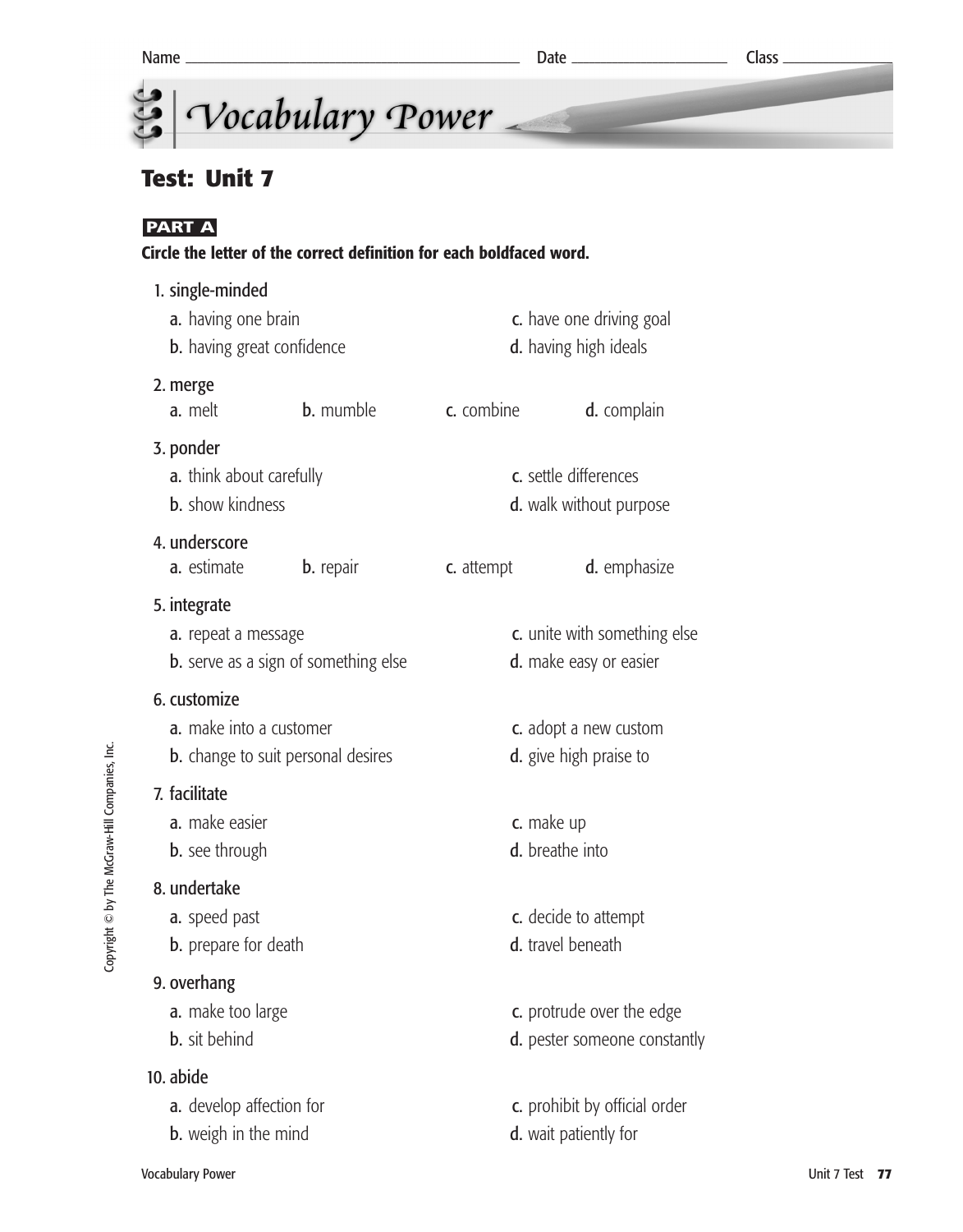## *<u>Cocabulary</u>* Power continued

#### **PART B**

#### **Circle the letter of the expression that best completes each sentence.**

| 1. An example of something you might mediate is ________.               |                                            |
|-------------------------------------------------------------------------|--------------------------------------------|
| a. the meaning of a religious belief                                    | c. a baseball game                         |
| <b>b.</b> a conflict between two people                                 | d. a cheeseburger                          |
| 2. A high-minded person has ________.                                   |                                            |
| a. noble ideals                                                         | c. an advanced college degree              |
| <b>b.</b> an uncertain attitude toward others                           | <b>d.</b> foolish thoughts                 |
| 3. If you felt self-conscious, you would feel _______.                  |                                            |
| a. guilty                                                               | c. nothing because you had fainted         |
| <b>b.</b> proud                                                         | d. uncomfortably aware of yourself         |
| <b>4.</b> An example of something you might overhaul is $a(n)$ _______. |                                            |
| a. pet cat                                                              | c. pile of gravel                          |
| <b>b.</b> broken bicycle                                                | <b>d.</b> unopened bag of new toys         |
| 5. If you ponder a decision, you ________.                              |                                            |
| a. plant                                                                | c. do not understand it                    |
| <b>b.</b> weather a storm well                                          | d. consider it carefully                   |
| 6. People alive today would be most likely to glorify _______.          |                                            |
| a. great leaders from the past                                          | c. children under the age of five          |
| <b>b.</b> high school dropouts                                          | d. computer programmers                    |
| 7. An example of something that schools might ban is ________.          |                                            |
| a. learning foreign languages                                           | c. reading in the library                  |
| <b>b.</b> discrimination                                                | <b>d.</b> riding buses to school           |
| 8. A synonym for self-assured is _______.                               |                                            |
| $a. \text{shy}$                                                         | c. confident                               |
| <b>b.</b> bossy                                                         | d. pleasant                                |
| <b>9.</b> You could indicate a direction by ________.                   |                                            |
| a. standing still<br><b>b.</b> smiling                                  | <b>d.</b> closing your eyes<br>c. pointing |
| <b>10.</b> A food company might fortify a cereal by ________.           |                                            |
| a. adding vitamins                                                      | c. serving it to soldiers                  |
| <b>b.</b> advertising it to children                                    | d. putting prizes in the box               |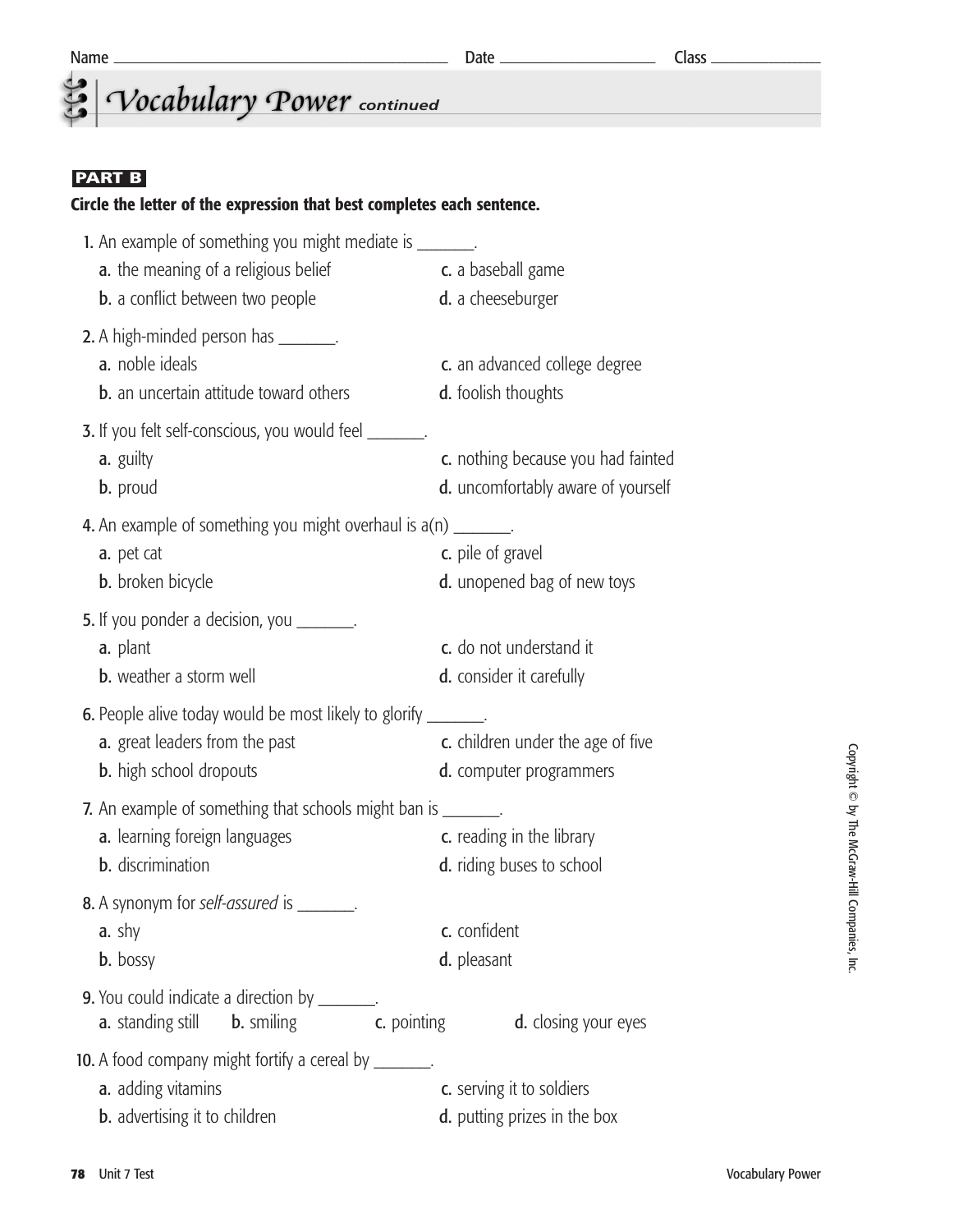

### **Lesson 33 Using Synonyms**

What is your favorite spine-tingling classic—*Frankenstein? Dracula?* People have always loved scary tales that can raise goosebumps. The words in this lesson will help you describe horror stories and people's responses to them.

| <b>Word List</b> |          |           |            |
|------------------|----------|-----------|------------|
| aloof            | plummet  | sinister  | tainted    |
| apparition       | prophecy | stimulate | unsettling |
| offend           | sequel   |           |            |

#### **EXERCISE A Synonyms**

**Each boldfaced vocabulary word below is paired with a synonym whose meaning you probably know. Think of other words related to the synonym and write them on the line provided. Then, look up the word in a dictionary and write its meaning.** 

| 2. aloof: reserved |
|--------------------|
|                    |
|                    |
|                    |
|                    |
|                    |
|                    |
|                    |
|                    |
|                    |
|                    |
|                    |
|                    |
|                    |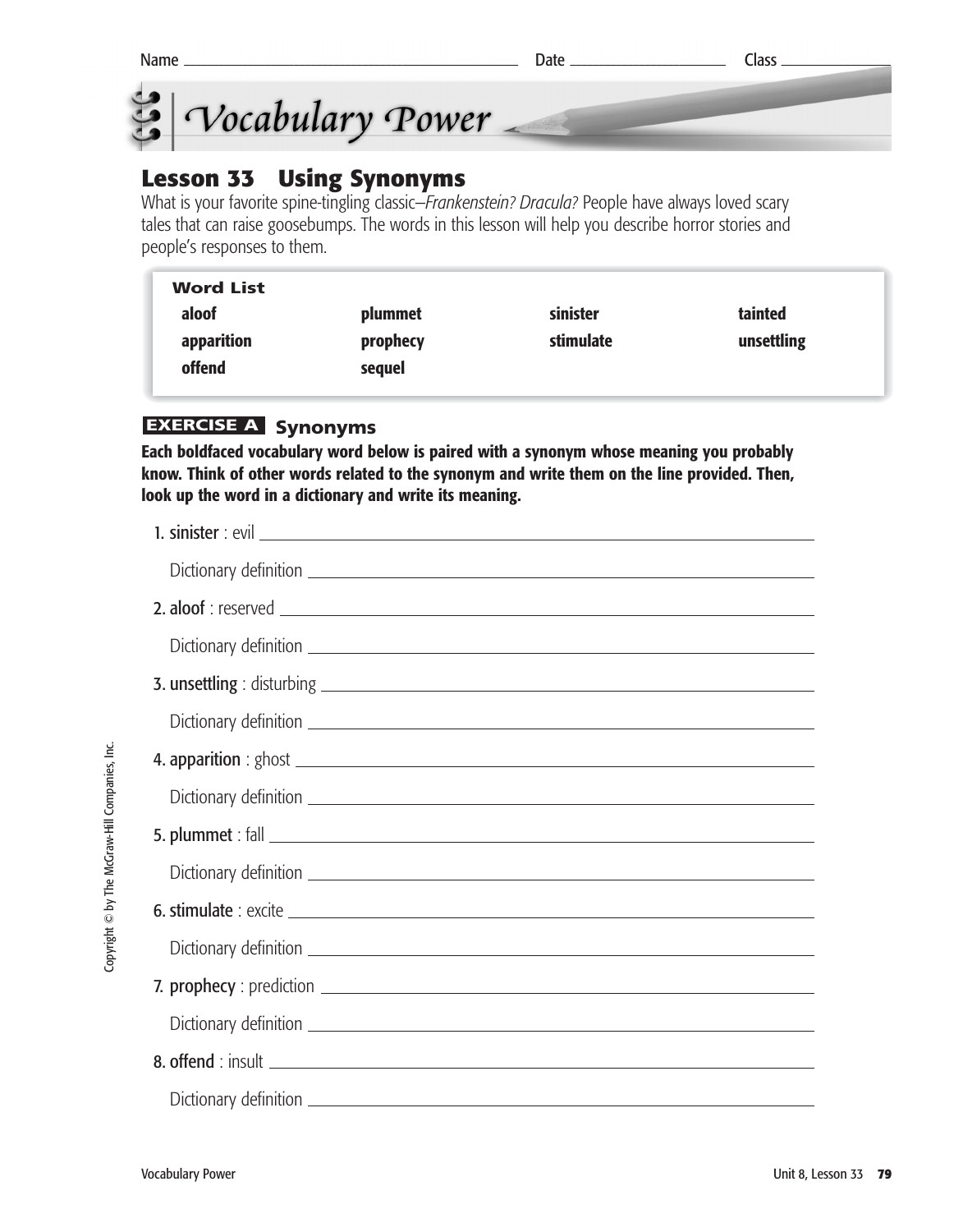|                                                                                  | <u> 1989 - Johann John Stone, meil in der Stone aus der Stone aus der Stone aus der Stone aus der Stone aus der S</u> |                                               |
|----------------------------------------------------------------------------------|-----------------------------------------------------------------------------------------------------------------------|-----------------------------------------------|
| Vocabulary Power continued                                                       |                                                                                                                       | <u> 1990 - Johann Barn, marwolaethau a bh</u> |
|                                                                                  |                                                                                                                       |                                               |
|                                                                                  |                                                                                                                       |                                               |
|                                                                                  |                                                                                                                       |                                               |
|                                                                                  |                                                                                                                       |                                               |
|                                                                                  |                                                                                                                       |                                               |
| 1. Climbing Mount Everest: The Final Challenge _________________________________ |                                                                                                                       |                                               |
| ,我们也不会有什么。""我们的人,我们也不会有什么?""我们的人,我们也不会有什么?""我们的人,我们也不会有什么?""我们的人,我们也不会有什么?""我们的人 |                                                                                                                       |                                               |
| ,我们也不会有什么。""我们的人,我们也不会有什么?""我们的人,我们也不会有什么?""我们的人,我们也不会有什么?""我们的人,我们也不会有什么?""我们的人 |                                                                                                                       |                                               |

#### **EXERCISE C** Sentence Completion

#### **Circle the word in parentheses that best completes each sentence.**

- 1. The (prophecy, apparition, sequel) to John Queene's first novel is disappointing.
- 2. She watched the eagle (stimulate, plummet, offend) from its lofty perch.
- 3. Because someone had tampered with the crime scene, the evidence was regarded as (tainted, aloof, unsettling).
- 4. The giant oak looked like a ghostly (sequel, apparition, prophecy) in the fog.
- 5. Saying to yourself, "This could be a bad day," can be a self-fulfilling (apparition, sequel, prophecy) that shapes the way the day will turn out.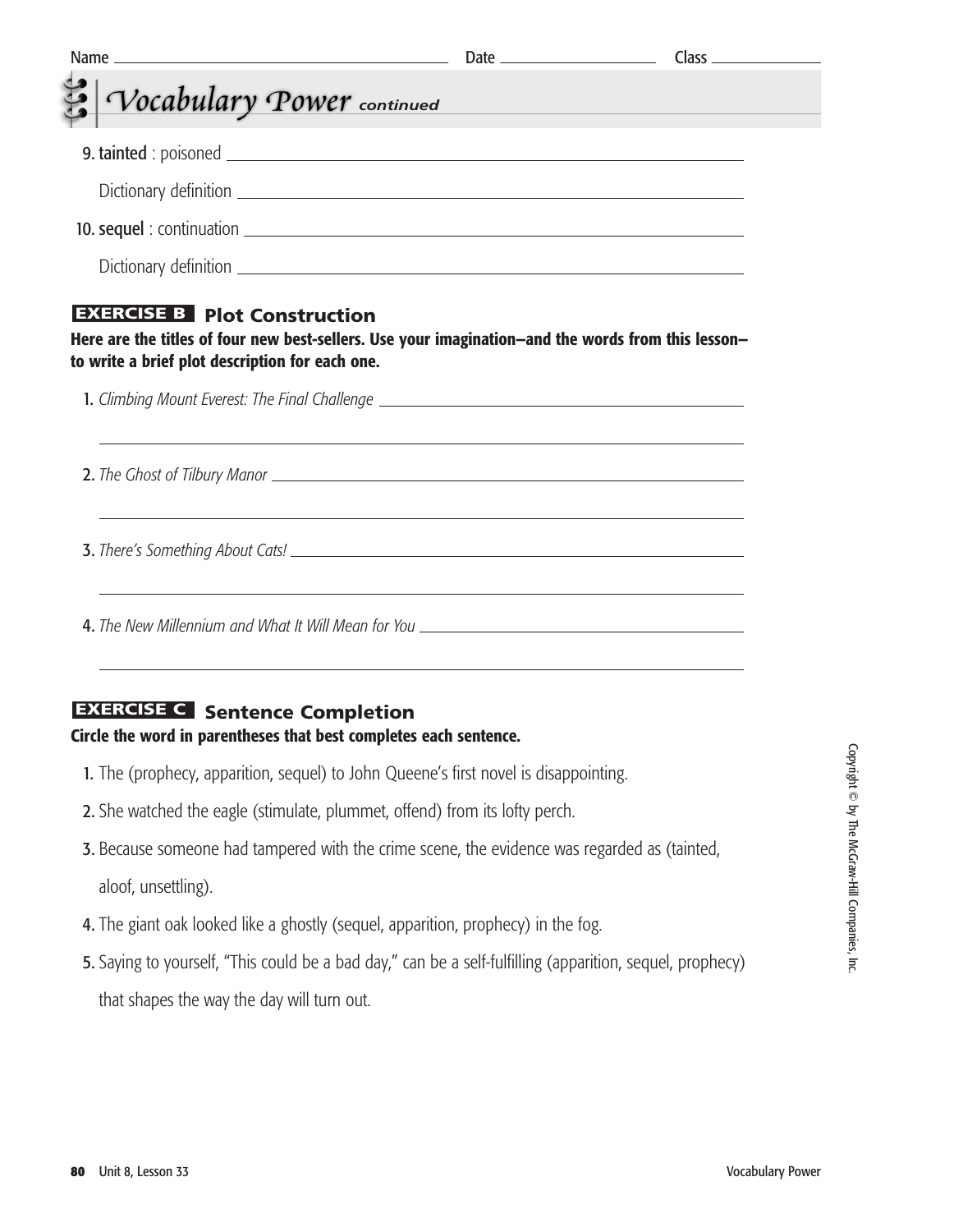



### **Lesson 34 Homophones**

Homophones (from the Greek words meaning "same" and "sound") have the same pronunciation but different spellings and meanings. *There, their,* and *they're* are homophones. Although pronounced the same, each word has a different meaning and spelling. In this lesson, you'll learn some often-confused homophones.

| <b>Word List</b> |            |            |      |  |
|------------------|------------|------------|------|--|
| cite             | sight      | stationery | vane |  |
| complement       | site       | vain       | vein |  |
| compliment       | stationary |            |      |  |
|                  |            |            |      |  |

#### **EXERCISE A Definitions**

**Look up each word in the dictionary and write its definition on the line.**

| <b>EXERCISE B</b> Sentence Completion<br>Write the vocabulary word that best completes the sentence.   |  |
|--------------------------------------------------------------------------------------------------------|--|
| 1. While out on the ocean in the boat, we were able to _______________________ several pods of         |  |
| whales and a shark or two.                                                                             |  |
| 2. In this day of e-mail and faxes, having some nice _______________________ is a real luxury.         |  |
| 3. Josie's baseball card collection is a perfect _____________________ to mine because we've collected |  |
| different ones.                                                                                        |  |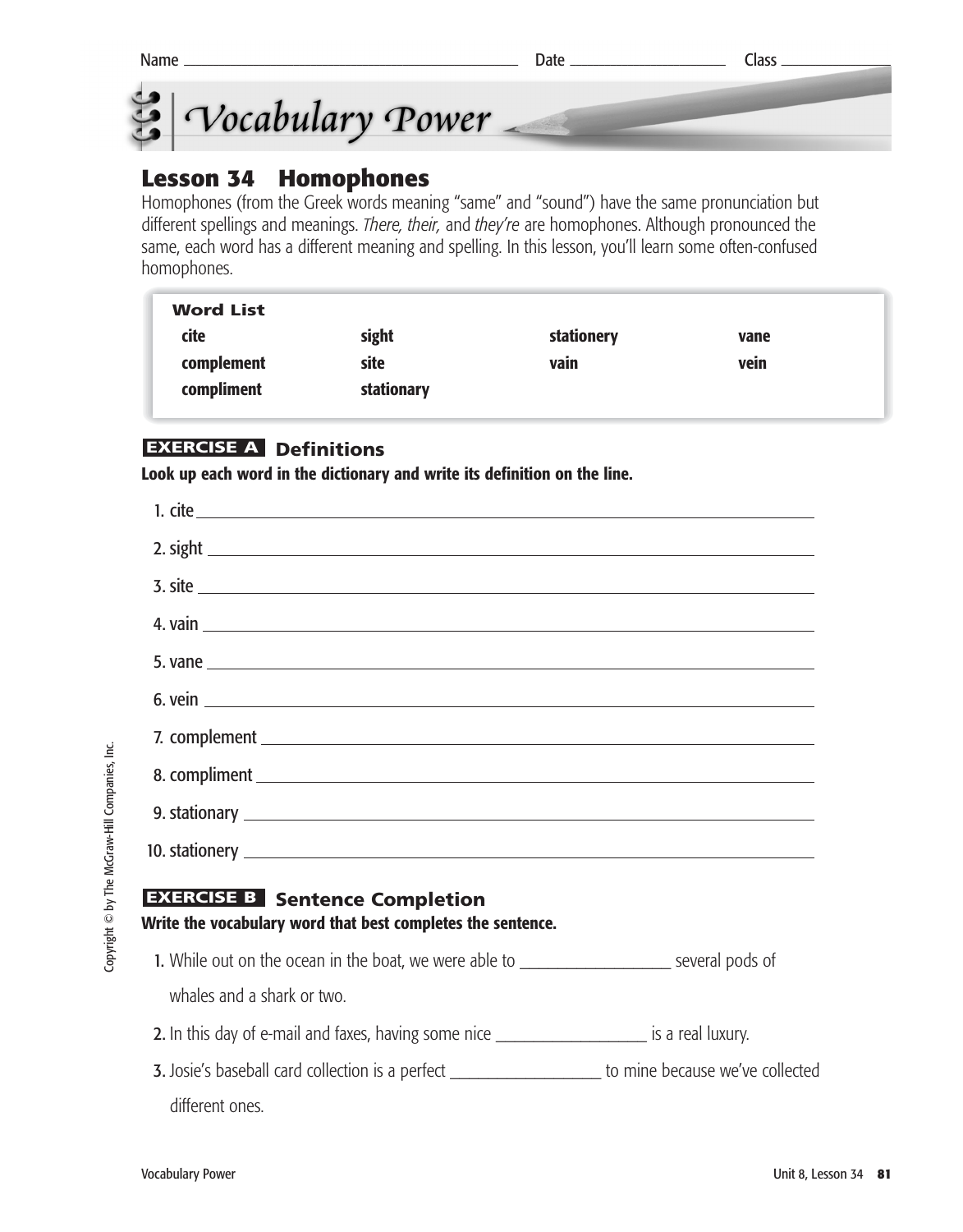| Name                                                                                                      |                                                                                                                      |
|-----------------------------------------------------------------------------------------------------------|----------------------------------------------------------------------------------------------------------------------|
| Vocabulary Power continued                                                                                | <u> 1999 - Johann Barnett, mars eta industrial eta industrial eta industrial eta industrial eta industrial eta i</u> |
|                                                                                                           |                                                                                                                      |
| 4. We could tell Mr. Rose was angry because the ________________________ on the side of his neck was      |                                                                                                                      |
| bulging out.                                                                                              |                                                                                                                      |
| 5. The pirate captain pointed with his cutlass to the secret ________________________ of the buried       |                                                                                                                      |
| treasure chest.                                                                                           |                                                                                                                      |
| 6. My mom reads a magazine on a book rack attached to her _______________________ bicycle when she        |                                                                                                                      |
| exercises.                                                                                                |                                                                                                                      |
| 7. Andrea is so ____________________________that she can't pass a mirror without checking her appearance. |                                                                                                                      |
|                                                                                                           |                                                                                                                      |
| because the police search had been conducted illegally.                                                   |                                                                                                                      |
| 9. Probably the best way to respond to a ________________________ is to smile and say thank you, or       |                                                                                                                      |
| even make a kind remark of your own in return.                                                            |                                                                                                                      |
|                                                                                                           |                                                                                                                      |
| badly needed oiling.                                                                                      |                                                                                                                      |

#### **EXERCISE C** Usage

**Read each sentence. If the boldfaced word is used correctly, write** *correct* **on the line. If not, cross it out and write the correct word above it.**

- 1. The television reporters visited the cite of the plane crash and spoke with the survivors.
- 2. My grandmother always writes to me on light blue stationery in dark blue ink.
- 3. The weather vain on top of the cow barn was pointing north, a sign of cold weather to come.
- 4. I feel that the flavor of ginger snaps is a perfect complement to lemon sherbet.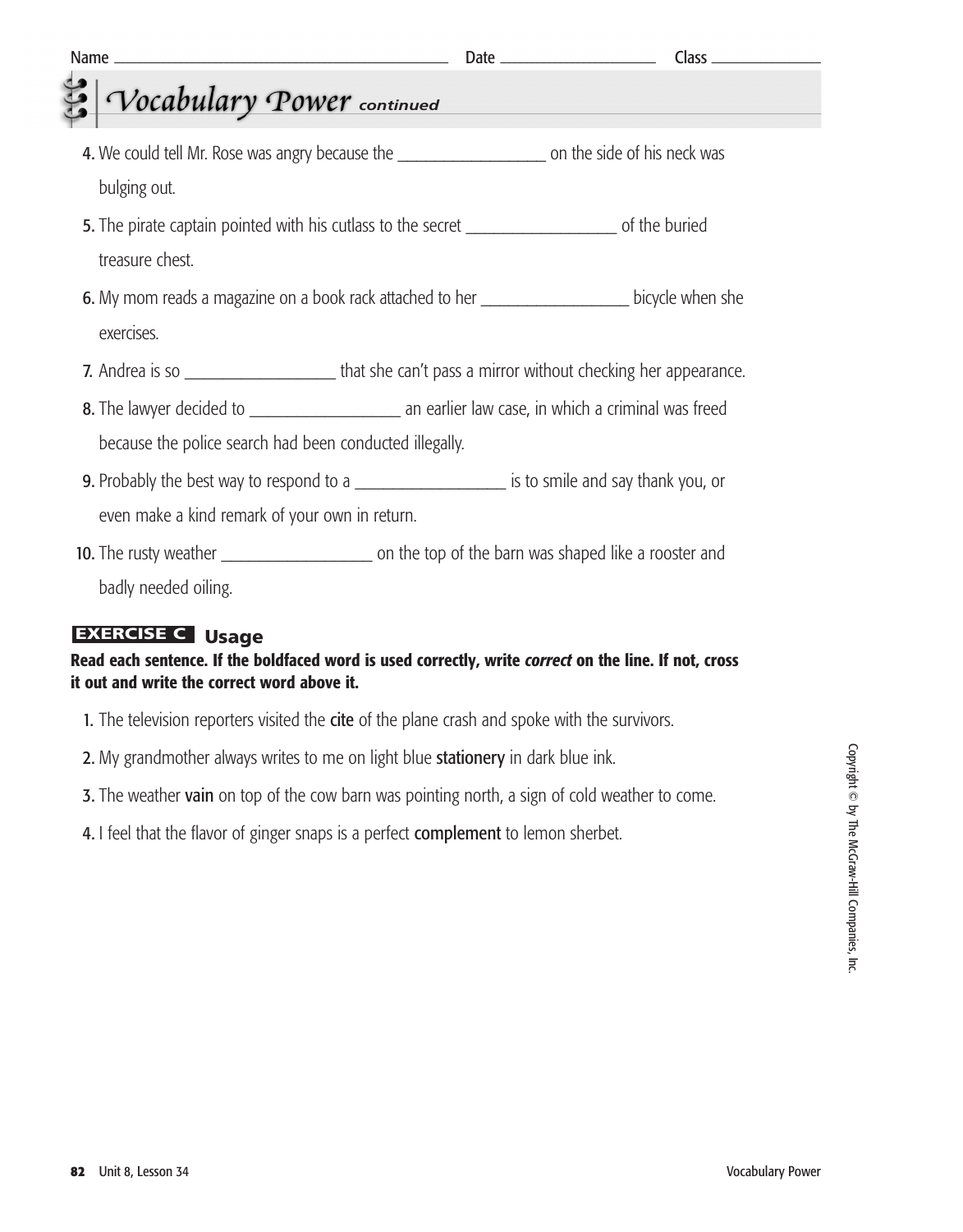

### **Lesson 35 Borrowed Words**

English contains many words that are borrowed from other languages. Some borrowed words are so familiar that you wouldn't imagine that they come from other languages. Others look unusual or different from English words. Dictionaries usually give a borrowed word's history. They also often give its meaning in the original language if different from the meaning used in our language. You will need to look at the explanation of abbreviations used to note the original language. In this lesson, you'll learn some common borrowed words.

| <b>Word List</b> |              |           |        |
|------------------|--------------|-----------|--------|
| debacle          | junta        | portfolio | solon  |
| entrepreneur     | kosher       | rapport   | veneer |
| ersatz           | non sequitur |           |        |

#### **Etymology EXERCISE A**

**Look up each borrowed word in a dictionary. Write its meaning in English. Then, fill in the information about its history and original meaning.** 

Copyright © by The McGraw-Hill Companies, Inc. Copyright © by The McGraw-Hill Companies, Inc.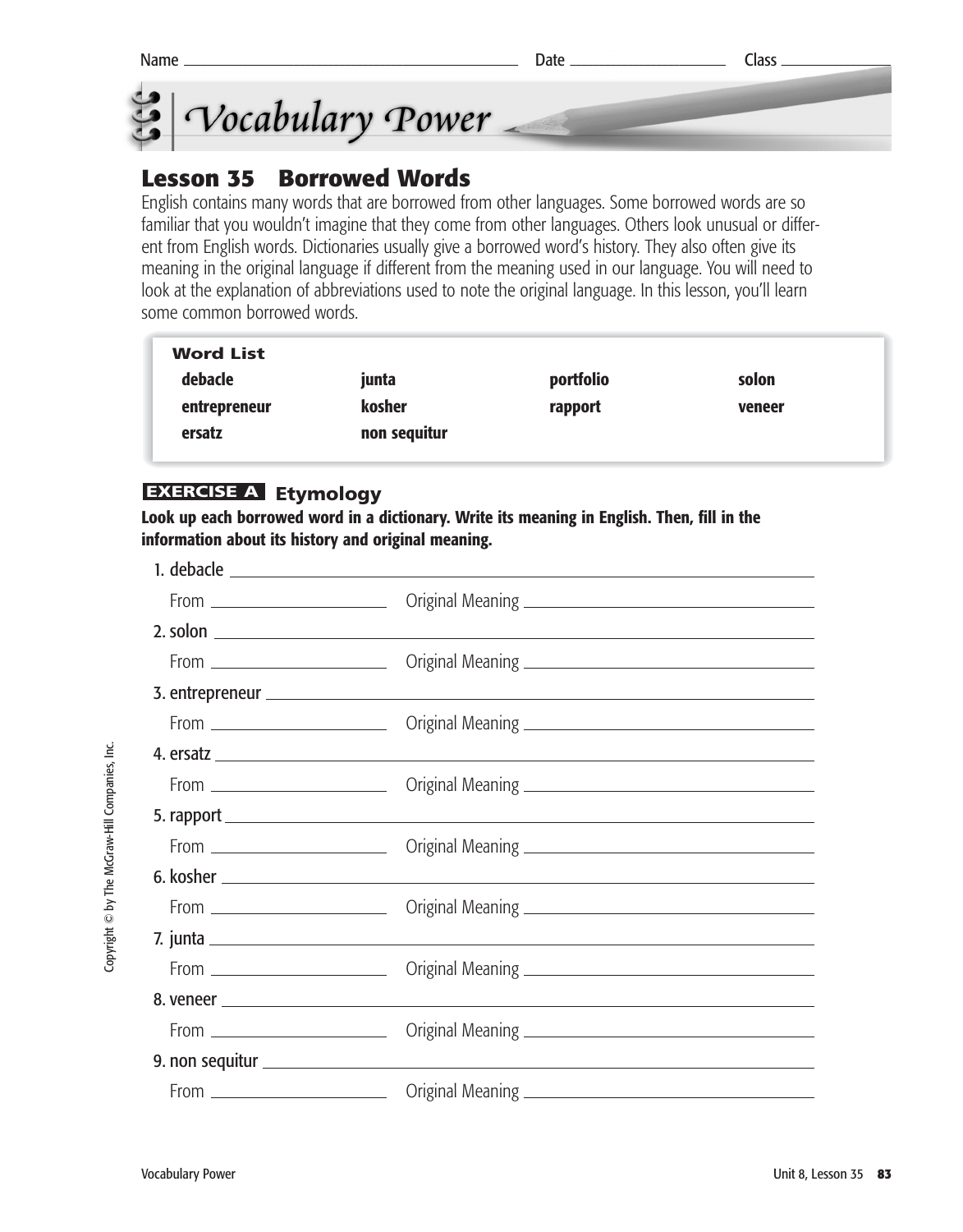|                                         | Vocabulary Power continued                                                                |                                                                                                      |  |
|-----------------------------------------|-------------------------------------------------------------------------------------------|------------------------------------------------------------------------------------------------------|--|
|                                         |                                                                                           |                                                                                                      |  |
|                                         |                                                                                           |                                                                                                      |  |
|                                         | <b>EXERCISE B</b> Sentence Completion<br>Write the word that best completes the sentence. |                                                                                                      |  |
|                                         |                                                                                           | 1. The reporter claimed that there were things going on at city hall that were just not              |  |
|                                         |                                                                                           |                                                                                                      |  |
|                                         |                                                                                           | 2. To claim that all football players are good students because they wear protective helmets on the  |  |
|                                         |                                                                                           |                                                                                                      |  |
|                                         |                                                                                           | 3. The army was surprised by the attack from the side and suffered a total _________________________ |  |
| that led to surrender two months later. |                                                                                           |                                                                                                      |  |
|                                         |                                                                                           |                                                                                                      |  |
|                                         |                                                                                           | jailing thousands of demonstrators and ordering a strict curfew.                                     |  |

2. "I Live a Lie!"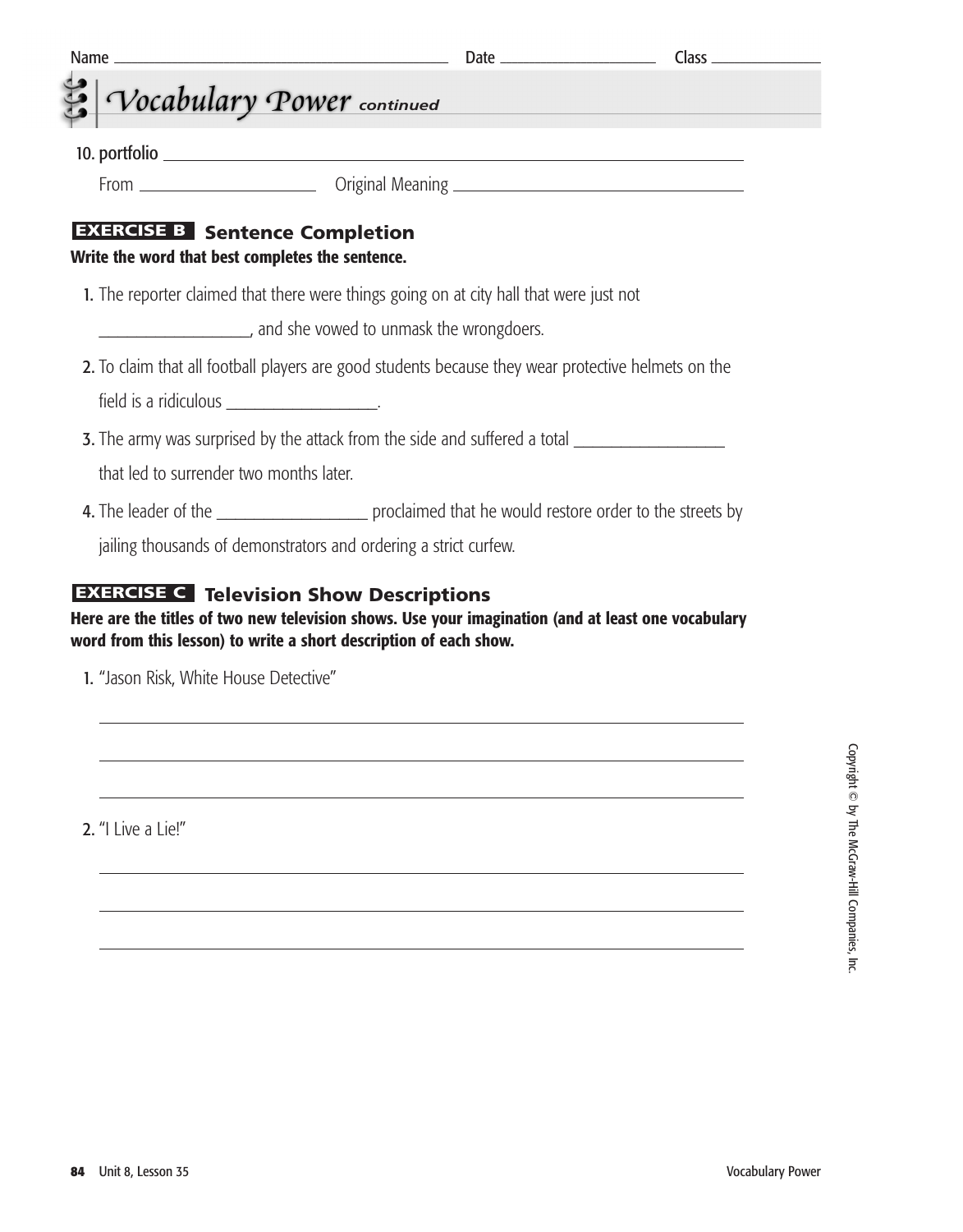

## **Lesson 36 Using Test-Taking Skills**

#### **Analogies**

An analogy is a relationship of one thing to another thing. For example, when you say that you love dogs as much as your sister loves cats, you are making an analogy. Your relationship to dogs is the same as your sister's relationship to cats; they're your favorite pets. Analogies are expressed in this way:

you : dogs :: your sister : cats

Notice that *you* and *your sister* are in the same position in each pair, as are *dogs* and *cats.* Pay careful attention to a word's position in an analogy. The relationships expressed by analogy questions can be of many types. Some of the most common are *antonyms,* or opposites, and *synonyms,* or words that mean the same thing. Others are *differences of degree* (warm : roasting :: cool : freezing); *one of a kind* (ant : insect :: cardinal : bird); *cause and effect* (anger : argument :: hard work : achievement); *parts of a whole* (goalie : team :: drummer: band); *location or description* (basketball player : gymnasium :: student : classroom ); *purpose* (knife : cut :: drill : bore); and *person related to skill, tool, or other element* (judge : wisdom :: soldier : bravery). The first step in answering an analogy question is to analyze the relationship so you understand what analogy is being made. Then, look for the choice that best matches the first analogy.

#### **EXERCISE**

#### **Circle the letter of the choice that best completes the analogy. Then, write the type of analogy that is being expressed.**

| <b>1.</b> act : play :: $\_\_$<br>a. painter : brush b. actor : TV show c. chapter : book d. chair : stack             |                                                          |
|------------------------------------------------------------------------------------------------------------------------|----------------------------------------------------------|
|                                                                                                                        |                                                          |
| <b>2.</b> warehouse : storage $::$ _________<br>a. university : learning<br><b>b.</b> store : clothing                 | c. theater : popcorn<br>d. box: shelf                    |
|                                                                                                                        |                                                          |
| <b>3.</b> studying : good grades $\therefore$ __________<br><b>a.</b> eating : cafe<br><b>b.</b> familiarity : friends | <b>c.</b> planting : harvest<br><b>d.</b> short : height |
|                                                                                                                        |                                                          |
| 4. trumpet : musical instrument ::<br>a. ship: $n$ avy<br><b>b.</b> Mona Lisa : artwork                                | <b>c.</b> tree : apple<br>$d.$ song : singer             |
|                                                                                                                        |                                                          |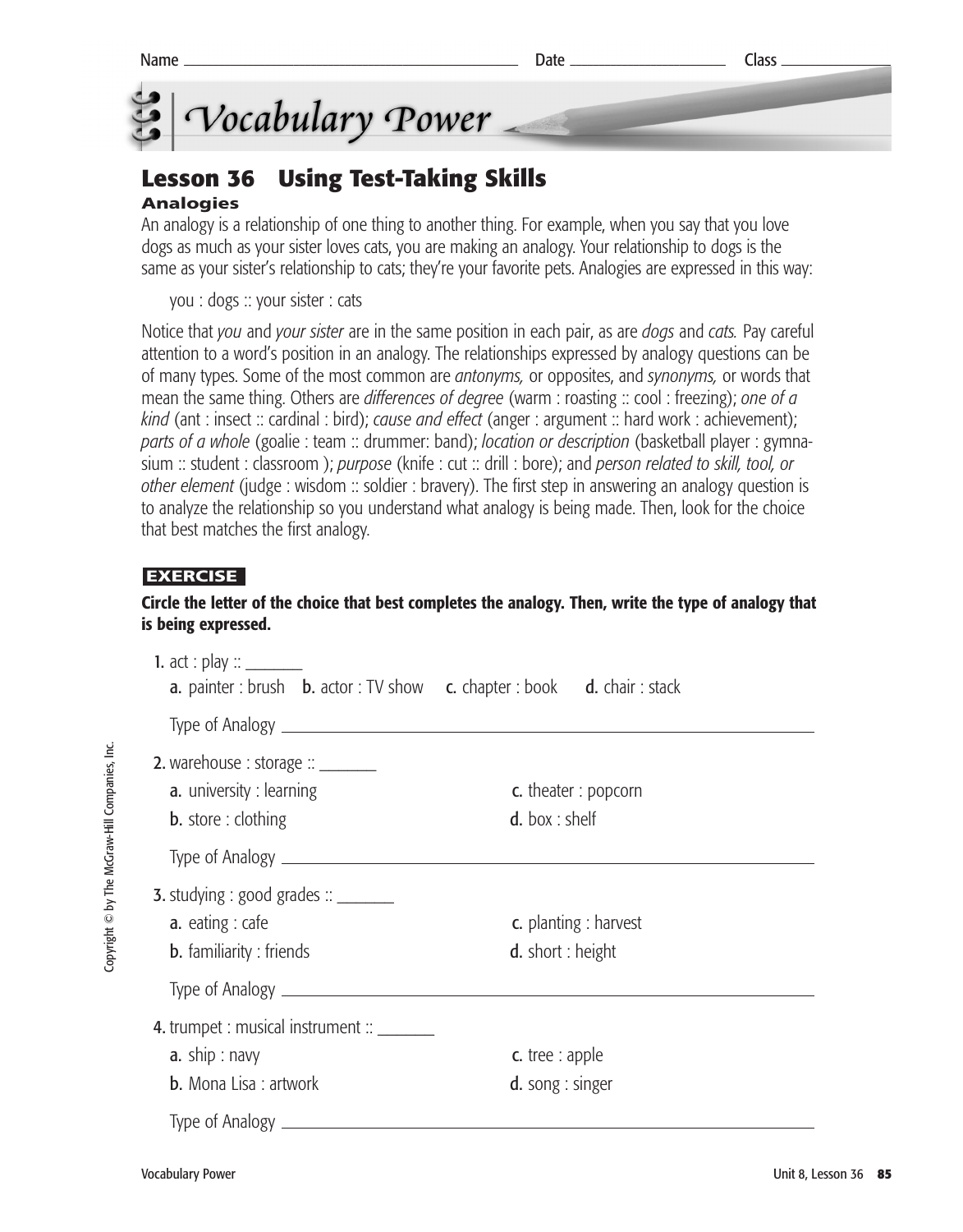## **Review: Unit 8**

#### **EXERCISE**

#### **Circle the letter of the word that best completes the sentence.**

|                    | <b>a.</b> apparition <b>b.</b> vane                                                                                                                                    | <b>c.</b> stationery <b>d.</b> portfolio                  | 1. The woman carefully removed the important papers from her expensive leather ________.               |
|--------------------|------------------------------------------------------------------------------------------------------------------------------------------------------------------------|-----------------------------------------------------------|--------------------------------------------------------------------------------------------------------|
| a. vain            | <b>b</b> vein <b>c</b> aloof <b>d</b> sinister                                                                                                                         |                                                           | 2. After his last __________ attempt to climb the rock wall, Russell kicked at a stump in frustration. |
| <b>a.</b> aloof    |                                                                                                                                                                        | <b>b.</b> sinister <b>c.</b> stationary <b>d.</b> tainted | 3. Terry angrily refused to join the group around the fire, remaining alone and ________.              |
|                    | <b>a.</b> sight <b>b.</b> site <b>c.</b> cite <b>d.</b> complement                                                                                                     |                                                           | 4. Which authorities did you ________ to support the argument you made in your essay?                  |
|                    | 5. I marveled at the accuracy of the ancient book's ________ about our century.<br><b>a.</b> compliment <b>b.</b> stationery <b>c.</b> prophecy <b>d.</b> non sequitur |                                                           |                                                                                                        |
|                    |                                                                                                                                                                        |                                                           | 6. The seniors' homecoming display could be moved around easily, but the juniors' display was          |
|                    | <b>a.</b> unsettling <b>b.</b> sinister <b>c.</b> tainted <b>d.</b> stationary                                                                                         |                                                           |                                                                                                        |
|                    |                                                                                                                                                                        |                                                           | 7. Underneath where the dark walnut __________ of the table was cracked, you could see a lighter       |
| wood of some kind. | <b>a.</b> veneer <b>b.</b> apparition <b>c.</b> sequel <b>d.</b> portfolio                                                                                             |                                                           |                                                                                                        |
|                    | 8. Josh's yellow tie was not a very good _______ to his orange shirt and blue jacket.<br><b>a.</b> solon <b>b.</b> rapport <b>c.</b> junta <b>d.</b> complement        |                                                           |                                                                                                        |
|                    | 9. Marcie rubbed her eyes in disbelief, but the ________ had vanished.<br><b>a.</b> prophecy <b>b.</b> apparition <b>c.</b> stationery <b>d.</b> sequel                |                                                           |                                                                                                        |
|                    | <b>a.</b> entrepreneur <b>b.</b> solon <b>c.</b> non sequitur <b>d.</b> rapport                                                                                        |                                                           | 10. Have you ever developed a good _______ with someone you've met in an online chat room?             |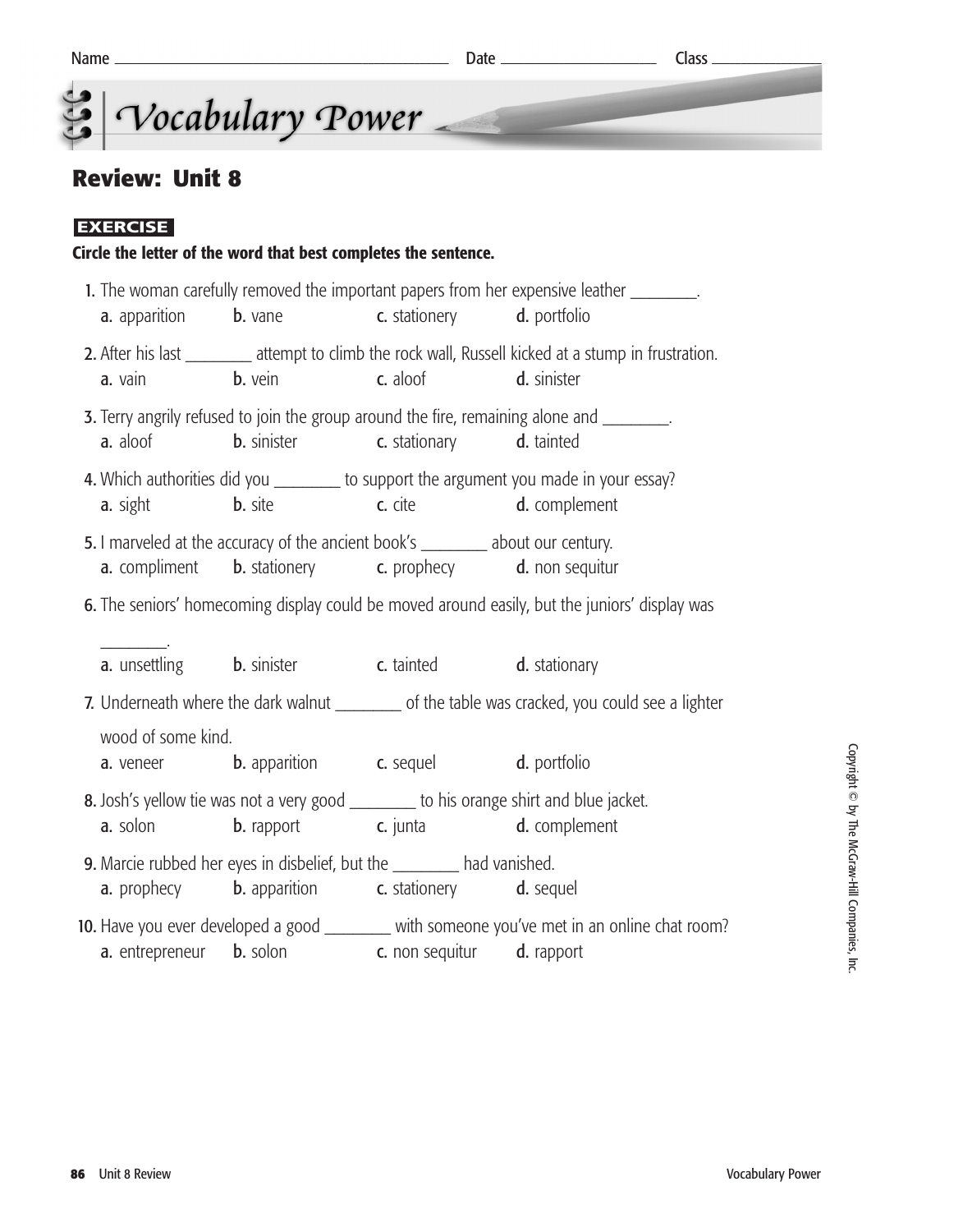|                                         |                                                                                                                                                                  |                                                             | $Class$ <sub>___</sub>                                                                                                     |
|-----------------------------------------|------------------------------------------------------------------------------------------------------------------------------------------------------------------|-------------------------------------------------------------|----------------------------------------------------------------------------------------------------------------------------|
|                                         | Vocabulary Power                                                                                                                                                 |                                                             |                                                                                                                            |
| <b>Test: Unit 8</b>                     |                                                                                                                                                                  |                                                             |                                                                                                                            |
| <b>PART A</b>                           | Circle the letter of the word that best completes the sentence.                                                                                                  |                                                             |                                                                                                                            |
| <b>a.</b> sight                         | 1. Do you know the ___________ of the Super Bowl next year?<br><b>b.</b> vein c. cite                                                                            |                                                             | d. site                                                                                                                    |
| someone in the audience.                |                                                                                                                                                                  |                                                             | 2. The debate judge cautioned the contestants about making negative remarks that might _________                           |
| <b>a.</b> offend                        | <b>a.</b> compliment <b>b.</b> apparition <b>c.</b> non sequitur <b>d.</b> debacle                                                                               | <b>b.</b> plummet <b>c.</b> compliment <b>d.</b> complement | <b>3.</b> The punch line of that joke isn't funny, doesn't make sense, and seems like a(n) ________.                       |
|                                         | 4. My opinion is that a _________ to a movie is never as good as the first one.<br><b>a.</b> non sequitur <b>b.</b> debacle <b>c.</b> sequel <b>d.</b> portfolio |                                                             |                                                                                                                            |
| her own business.                       |                                                                                                                                                                  |                                                             | 5. Samantha's career goal is to become $a(n)$ _________ in the field of telecommunications and run                         |
|                                         | <b>a.</b> entrepreneur <b>b.</b> apparition <b>c.</b> solon <b>d.</b> junta                                                                                      |                                                             | 6. Sometimes I put my school papers in a backpack, sometimes in my notebook, and other times in my                         |
| a. rapport                              | <b>b.</b> stationery <b>c.</b> apparition <b>d.</b> portfolio                                                                                                    |                                                             |                                                                                                                            |
| flowers you have selected.<br>a. veneer |                                                                                                                                                                  | <b>b.</b> complement <b>c.</b> sequel                       | 7. When arranging flowers, you should choose a vase or holder that will be a good _______ to the<br>d. compliment          |
|                                         |                                                                                                                                                                  |                                                             | 8. Our new puppy has had an extremely _______ effect on Dolly, our fourteen-year-old golden                                |
| retriever.<br>a. sinister               | <b>b.</b> tainted                                                                                                                                                | c. ersatz                                                   | d. unsettling                                                                                                              |
| a. stationery                           |                                                                                                                                                                  | <b>b.</b> kosher <b>c.</b> sinister                         | 9. Tim got an after-school job in a _________ store, partly because of his interest in old fountain pens.<br>d. stationary |
| a. stationery                           | 10. The man in the dark cloak standing in the shadows looks ________.<br><b>b.</b> sinister                                                                      | c. stationary                                               | d. kosher                                                                                                                  |
| a. vain                                 | <b>b.</b> vein                                                                                                                                                   | c. vane                                                     | 11. At the antique show, Mom and Dad bought an old weather _________ shaped like a pig.<br>d. veneer                       |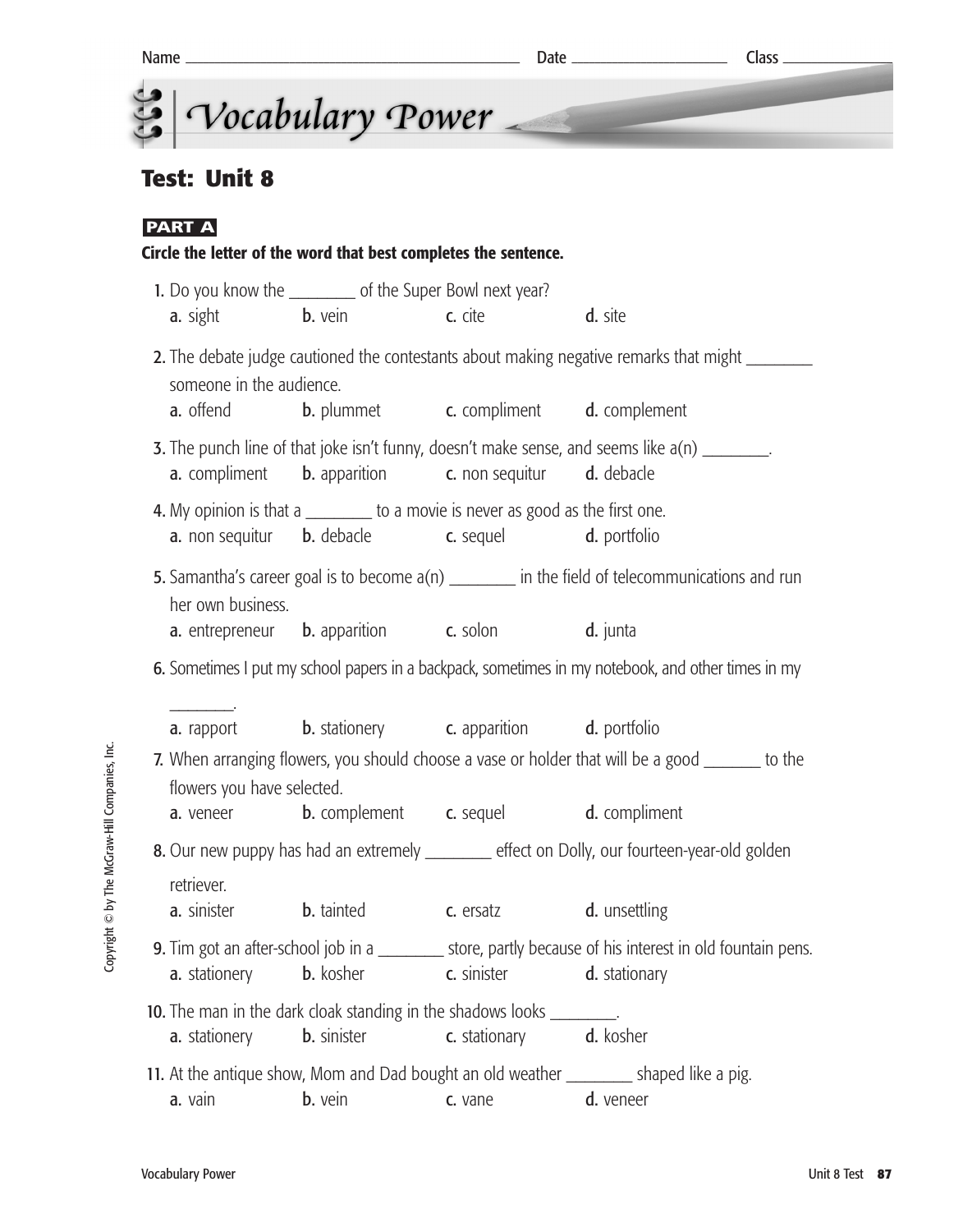## *<u>Continued</u> Cocabulary Power* continued

| 12. A skilled hostage negotiator is trained to develop _________ with a kidnapper.<br><b>a.</b> rapport                                                 | <b>b.</b> veneer <b>c.</b> complement <b>d.</b> solon                      |                                                        |  |  |  |  |
|---------------------------------------------------------------------------------------------------------------------------------------------------------|----------------------------------------------------------------------------|--------------------------------------------------------|--|--|--|--|
| 13. Whenever unemployment and inflation rise, the stock market is sure to _______.<br><b>a.</b> offend                                                  |                                                                            | <b>b.</b> plummet <b>c.</b> sight <b>d.</b> complement |  |  |  |  |
| 14. Surgeons must be very careful during heart surgery not to damage a ________ or artery.<br><b>c.</b> prophecy <b>d.</b> vein<br>$b.$ vain<br>a. vane |                                                                            |                                                        |  |  |  |  |
| 15. Do you know about the ancient ___________ of a flood that will destroy the world in 2008?                                                           | <b>a.</b> compliment <b>b.</b> prophecy <b>c.</b> debacle <b>d.</b> sequel |                                                        |  |  |  |  |

#### **PART B**

#### **Circle the letter of the word that belongs with the others.**

| 1. proud, reserved, haughty, ________<br><b>a.</b> aloof <b>b.</b> sinister              |                                              | c. ersatz          | d. vein       |
|------------------------------------------------------------------------------------------|----------------------------------------------|--------------------|---------------|
| 2. poisoned, rotten, spoiled, _______<br><b>a.</b> sinister <b>b.</b> unsettling         |                                              | c. tainted         | d. ersatz     |
| <b>3.</b> glimpse, glance, view, $\frac{ }{ }$<br><b>a.</b> apparition <b>b.</b> veneer  |                                              | c. prophecy        | d. sight      |
| <b>a.</b> veneer <b>b.</b> solon                                                         | 4. senator, lawmaker, representative, ______ | c. non sequitur    | d. vane       |
| 5. proper, on the level, fitting, _________<br><b>a.</b> stationary <b>b.</b> ersatz     |                                              | c. kosher          | d. vain       |
| 6. refer, note, quote, $\_\_$<br><b>a.</b> sight <b>b.</b> cite                          |                                              | c. plummet         | d. offend     |
| 7. fake, substitutive, imitative, ______<br><b>a.</b> kosher <b>b.</b> ersatz            |                                              | c. stationary      | d. aloof      |
| <b>8.</b> match, fit, completion, _______<br><b>a.</b> complement <b>b.</b> stationery   |                                              | c. sequel          | d. prophecy   |
| <b>9.</b> government, rulers, leaders, ________<br><b>a.</b> rapport <b>b.</b> portfolio |                                              | c. apparition      | d. junta      |
| <b>10.</b> prediction, guess, forecast, ________<br><b>a.</b> apparition <b>b.</b> solon |                                              | <b>c.</b> prophecy | d. stationery |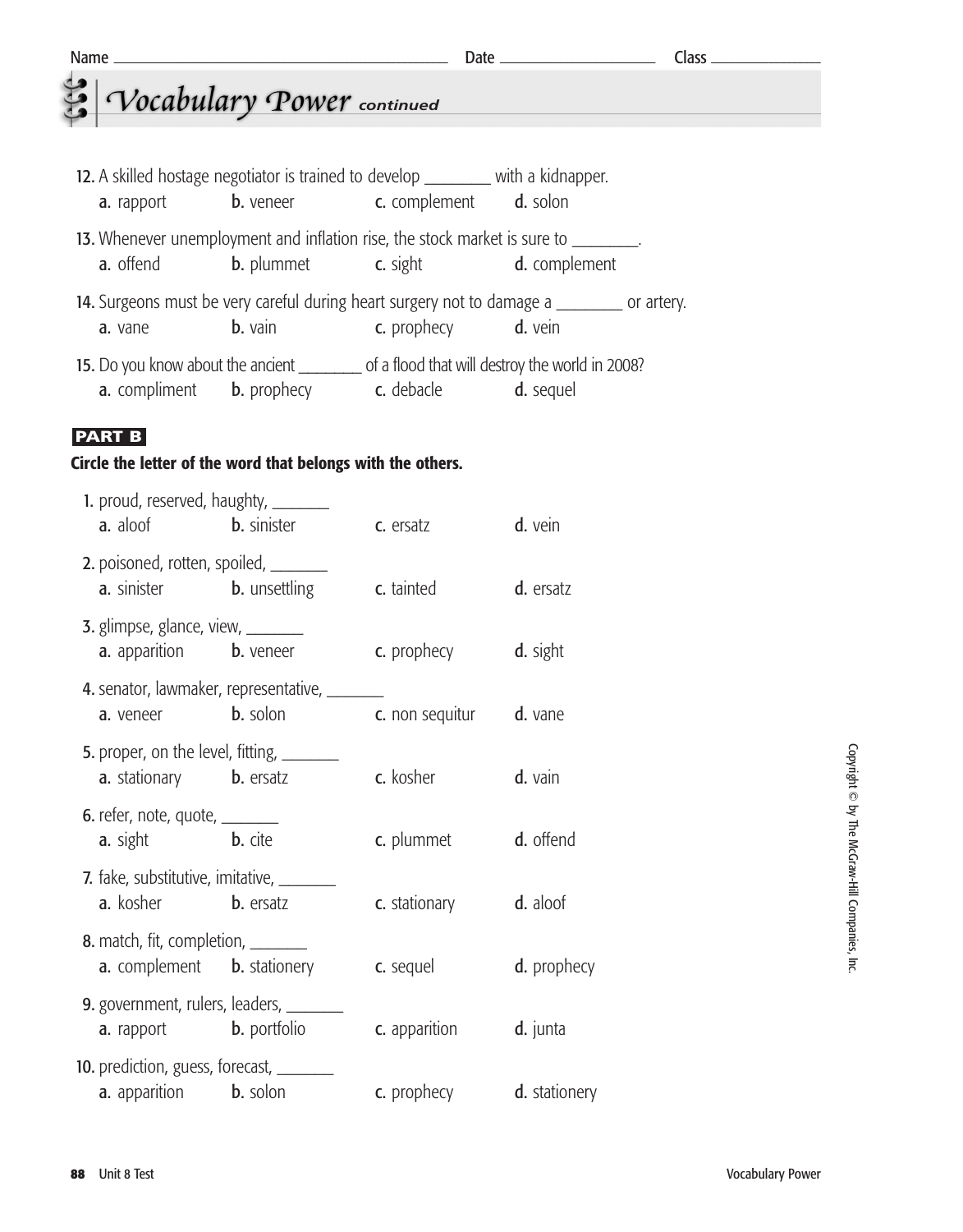## *Vocabulary Power* Pronunciation Guide Grade 8

abdicate ab'də kāt' abduction ab dukt'shan absurd ab surd' abundant ə bun'dənt acknowledge ak nol'ij adept ə dept' adherent ad her'ant adjourn ə jurn' affluent af 'loo ant affront a frunt' agenda ə jen'də alliance ə lī'əns aloof ə loof alternative ôl tur'na tiv anonymous ə non'ə məs anthropology an'thra pol'a je apathetic  $ap \rightarrow$  thet'ik apparition  $ap \rightarrow$ rish $\rightarrow$ n arbitrary är 'ba trer' ē arrogant ar'a gant askew ə skū<sup>'</sup> assail ə sāl<sup>z</sup> attain ə tān' authoritarian ə thôr´ə tār´ē ən autonomous ô ton'a mas autopsy ô'top'se awed ôd backlog bak'lôg ban ban bastion bas' chan belligerent bə lij' ər ənt biped  $b\bar{b}$  ped<sup>'</sup> bisect bi sekt' bleak blēk byte bit capable kā'pə bəl catastrophe kə tas'trə fe' certitude sur 'ta tood chronicle kron'i kəl circumnavigate sur 'kam nav'a gāt' cite sit combatant kəm bat'ənt commence ka mens' compel kəm pel competently kom' pat ant le

complement kom'plə mənt complex kam pleks' compliment kom'plə mənt comply kam pli $\prime$ comprehensible kom'pri hen'sa bal consecutive kan sek'ya tiv conspicuous kan spik'ū as contradiction kon'tra dikshən cross-reference krôs' ref' ər əns cross-section krôs'sek'shan crouch krouch customize kus'tam iz debacle di bä'kəl deceptive di sep'tiv deflate di flāt' defraud di frôd' delete di lēt' demolish di mol'ish demure di mur' denigrate den'a grāt' detached di tacht' diligent dil'a jant disclose dis kloz' discord dis'kôrd disheveled di shey'ald disk disk dismantle dis mant 'al diverse di vurs' divert di vurt' doctrine dok'trin document dok'ya mant dormitory dôr'mə tôr'ē dramatize dram $\epsilon$ ə tiz $\epsilon$ dumbfounded dum 'found'id duration doo rā 'shan electrify i lek'tra fi' eloquence el<sup>o</sup> kwans enclose en kloz' endurance en door'ans entrepreneur än'tra pra nur' envelop en vəl'əp envision en vizh 'an ersatz er'zäts execute ek'sə kūt' fabricate fab'ra kāt'

Copyright © by The McGraw-Hill Companies, Inc. Copyright © by The McGraw-Hill Companies,

ن<br>ڪ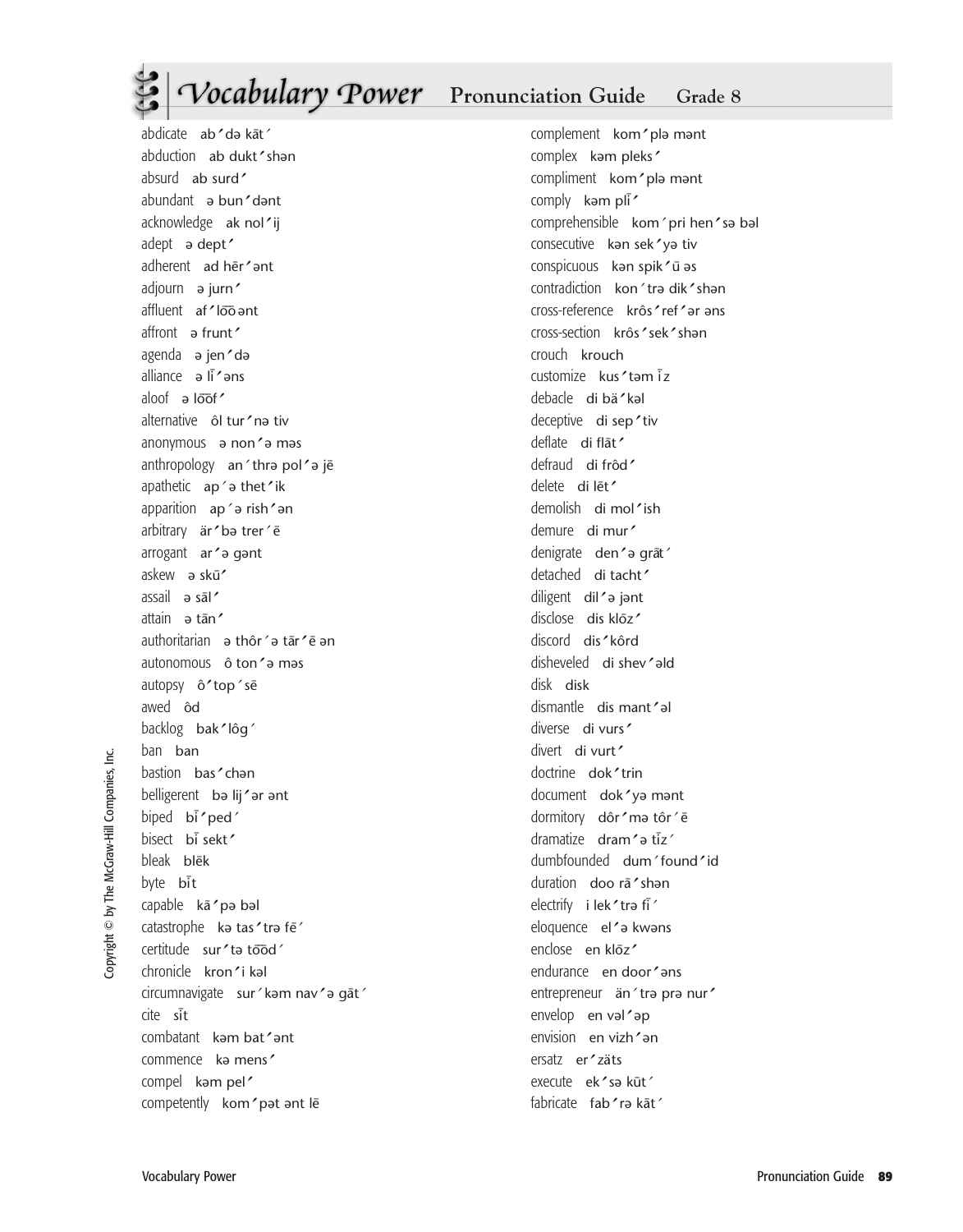## **Pronunciation Guide Grade 8** *continued*

facilitate fə sil' ə tāt' ford fôrd format fôr'mat fortify fôr'ta fi<sup>'</sup> fortuitous fôr too'a tas fragment fraq'mant frugal froo'gal galvanize gal'və niz' gauge gāj glorify glôr'a fi<sup>'</sup> gratitude grat'a tood' haggle hag'al haughty hô'te high-minded hi 'min' did hospitable hos´pi tə bəl hospitality hos' pə tal' ə tē humane hū mān' humanoid hū'mə noid humid hū'mid humility hū mil'a tē hydrophobia hī´dra fō'bē a hysteria his ter ' ē a ignoble ig nō'bəl illuminate i loo'ma nāt' impediment im ped'a mant imperative im per'a tiv  $imperceptible$  im ' pər sep ' tə bəl  $imply$  im pli<sup> $\prime$ </sup> improbably im prob's ble impulsive im pul'siv incompatible in'kəm pat'ə bəl independent in'di pen'dant indicate in'di kāt' indifference in dif'ar ans indistinct in 'dis tingkt' infraction in frak'shan inhumane in 'hū mān' initial i nish'al initiative i nish'a tiv integrate in'ta grāt' intermediate in´tər me¯de¯ it intervention in'tar ven'chan intimate in ' ta mit intramural in'tra myoor'al intravenous in'tra ve'nas

intrigue in'treg invigorating in vig $\epsilon$  rat ing invincible in vin'sa bal irreversible ir'i vur'sə bəl itinerary ī tin'ar er'e jog jo junta hoon'ta jut jut juvenile joo'vən əl kosher kō'shar laconic la kon'ik lampoon lam poon' lapse laps lavatory lav'a tôr'ē levitate lev'a tāt' levity lev'a tē loiter loi'tar longevity lon jev'a te lucid loo'sid lurch lurch lurk lurk  $llsup$  lush $2$ əs malodorous mal ō'dər əs mandate man'dāt marshal mär'shal meager me'qar mediate mē'dē āt' merge murj meticulous mi tik'yə ləs microprocessor mi krō pros'as ar millennium mi len' ē əm millisecond mills sekler minimal min'a mal monitor mon'a tar monstrosity mon stros'a te multimedia mul'ti mē'dē a' mutate mū'tāt mutation mū tā'shan neutralize noo'tra liz' nondescript non'di skript' non sequitur non sek' wi tər novel nov'al novice nov'is obstruction ab struk'shan occupant ok'ya pant

Copyright © by The McGraw-Hill Companies, Inc Copyright © by The McGraw-Hill Companies, Inc.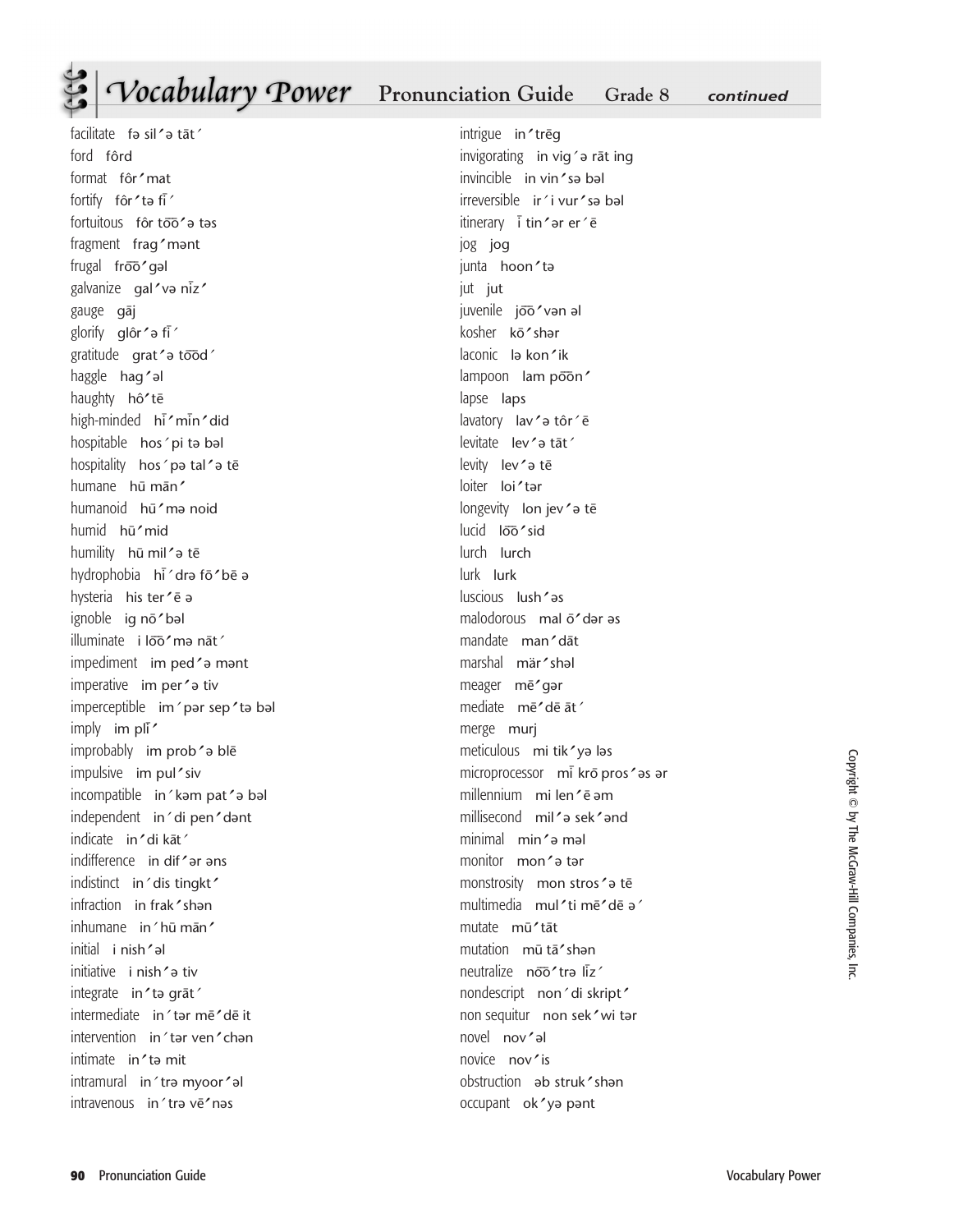## **Pronunciation Guide** Grade 8 *continued*

overhang ō'var hang' overhaul ō'var hôl' pact pakt pathos pā'thos pedestal ped 'ast al pentathlon pen tath'lan perception pər sep'shən perforate pur'fa rāt' peripheral pə rif'ər əl perish per'ish perpetual pər pech 'oo al persistently par sis' tant lē  $philosophical$  phil $\degree$ ə sof $\degree$ i kəl phobia fō'bē ə phonetics fa net'iks phonograph fō'nə qraf' pliant pli'ant plight plit plummet plum'it ponder pon'dar portfolio pôrt fō'le o' portray pôr trā' postpone post pon' preadaptation prẽ ad ap tā 'shan precaution pri kô'shan precedence pres'a dans precipitator pri sip'ə tāt'ər precondition pre<sup>'</sup>kan dish'an prefix prē'fiks' premeditated pre med'a tat'id prevalent prev'a lant priority pri ôr'a tē prophecy prof'a se quadruple kwo droo'pal quell kwel rapport ra pôr' rebellious ri bel'yas reckless rek<sup>1</sup>lis reconstruct re<sup>'</sup>kan strukt' recount ri kount' recur ri kur' refurbish rē fur ' bish regenerate ri jen'a rāt'

offend ə fend

omnivorous om niv'ər əs

rehabilitate rē'hə bil'ə tāt' reintegrate rē in' ta grāt' remote ri mot' reserve ri zurv resolve ri zolv' retain ri tān' revive ri viv' rogue rōq save sāv scowl skoul secluded si kloo'did sect sekt self-assured self'a shoord' self-conscious self 'kon'shas semiannual sem´ē an'ū əl semicircle sem'e sur'kal sequel sē'kwal serene sə rēn' serenity sa ren'a te sibling sib<sup>'</sup>ling sight sit significant sig nif'i kant simultaneous si məl tā 'ne əs single-minded sing 'gal min'did sinister sin'is tar site sit socialize sō'shə liz' solon sō'lən sophisticated sə fis'tə kā'tid specimen spes'a man spectacle spek'ta kal stationary stā'shə ner' ē stationery stā'sha ner'e stimulate stim'ya lāt' sullen sul'an summon sum'an superb soo purb' surpass sər pas' tainted tānt'id taunt tônt tempo tem'pō temporary tem'pa rer'e testimony tes' ta mō'nē token tō'kən tranquillity trang kwil'a te

Copyright © by The McGraw-Hill Companies, Inc. Copyright © by The McGraw-Hill Companies,

ن<br>ڪ